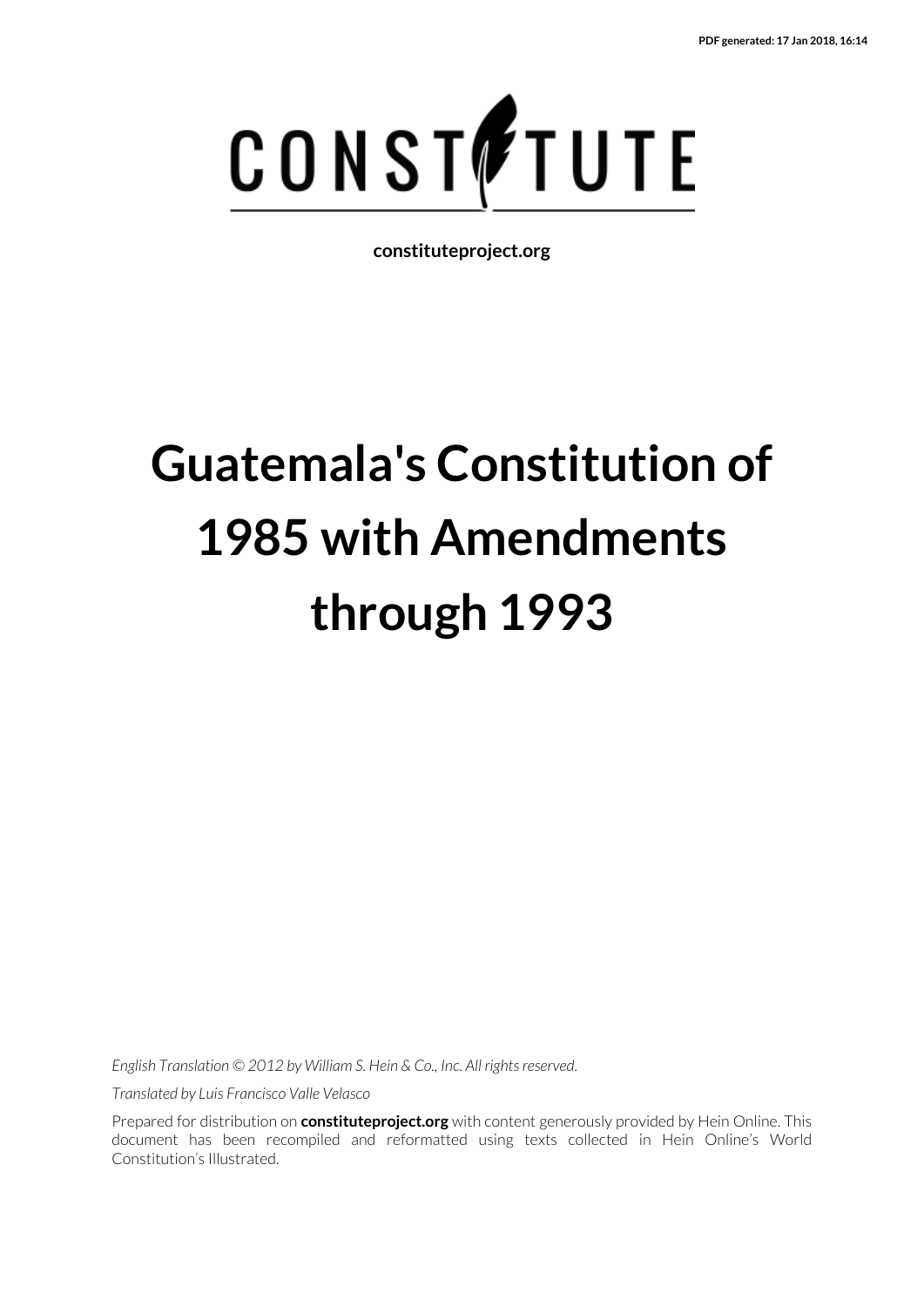# **Table of contents**

| TITLE I: The Human Person, Objectives and Duties of the State 12             |
|------------------------------------------------------------------------------|
|                                                                              |
|                                                                              |
|                                                                              |
|                                                                              |
|                                                                              |
|                                                                              |
|                                                                              |
|                                                                              |
|                                                                              |
|                                                                              |
| Article 9: Interrogation [Interrogatorio] of Those Detained or Imprisoned 13 |
|                                                                              |
|                                                                              |
|                                                                              |
|                                                                              |
|                                                                              |
|                                                                              |
|                                                                              |
|                                                                              |
|                                                                              |
|                                                                              |
|                                                                              |
|                                                                              |
|                                                                              |
|                                                                              |
| Article 24: Inviolability of Correspondence, Documents, and Books 17         |
|                                                                              |
|                                                                              |
|                                                                              |
|                                                                              |
| Article 29: Free Access to Tribunals and Dependencies of the State 18        |
|                                                                              |
| Article 31: Access to Archives and State Registries 18                       |
|                                                                              |
| Article 33: Right of Assembly and Demonstration [Manifestación] 19           |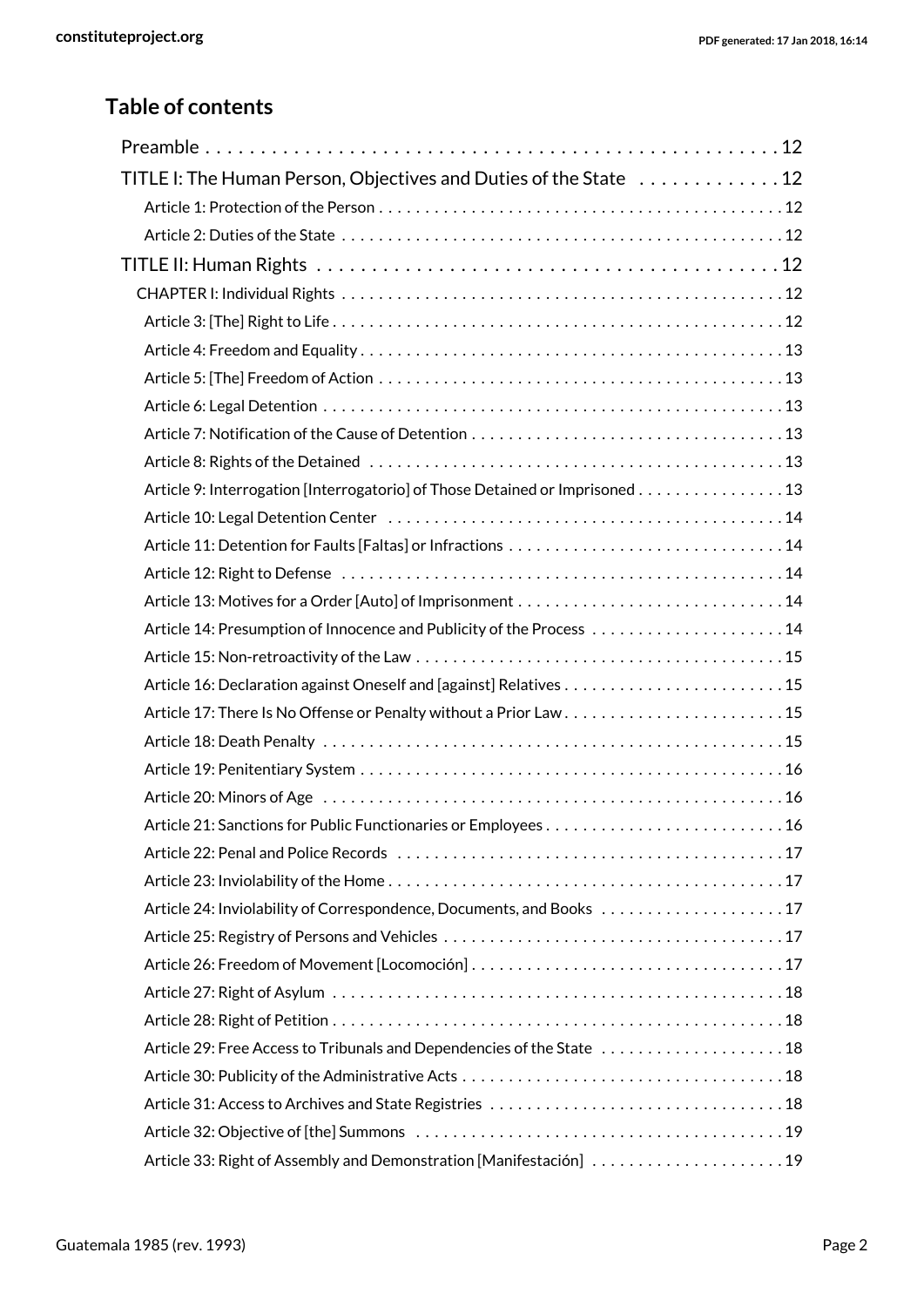| Article 44: [The] Rights Inherent to the Human Person 21                                                      |  |
|---------------------------------------------------------------------------------------------------------------|--|
| Article 45: Action Against Offenders [Infractores] and Legitimacy of Resistance 21                            |  |
|                                                                                                               |  |
|                                                                                                               |  |
|                                                                                                               |  |
|                                                                                                               |  |
|                                                                                                               |  |
|                                                                                                               |  |
|                                                                                                               |  |
|                                                                                                               |  |
|                                                                                                               |  |
|                                                                                                               |  |
|                                                                                                               |  |
|                                                                                                               |  |
|                                                                                                               |  |
|                                                                                                               |  |
|                                                                                                               |  |
|                                                                                                               |  |
|                                                                                                               |  |
|                                                                                                               |  |
|                                                                                                               |  |
|                                                                                                               |  |
|                                                                                                               |  |
| Article 64: Natural Heritage (and all contained according to the contact of the contact of the contact of the |  |
|                                                                                                               |  |
|                                                                                                               |  |
|                                                                                                               |  |
| Article 67: Protection of the Indigenous Agricultural Lands and Cooperatives 24                               |  |
|                                                                                                               |  |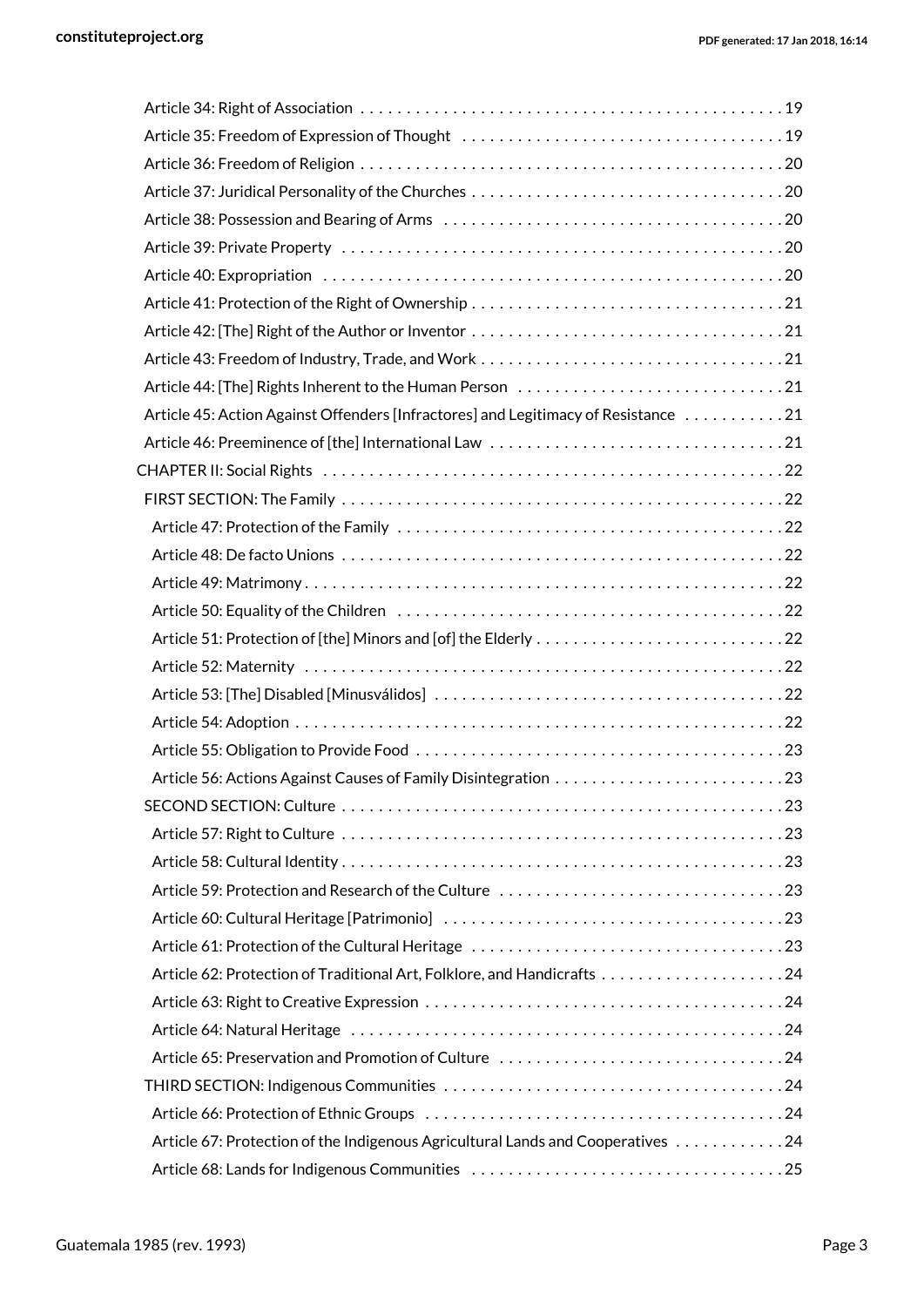| Article 73: Freedom of Education and the Economic Assistance of the State 25      |
|-----------------------------------------------------------------------------------|
|                                                                                   |
|                                                                                   |
|                                                                                   |
|                                                                                   |
|                                                                                   |
|                                                                                   |
|                                                                                   |
|                                                                                   |
|                                                                                   |
|                                                                                   |
| Article 83: Government of the University of San Carlos de Guatemala27             |
| Article 84: Budgetary Allocation for the University of San Carlos de Guatemala 27 |
|                                                                                   |
|                                                                                   |
| Article 87: Recognition of Degrees, Titles, Diplomas, and Incorporations 28       |
|                                                                                   |
| Article 89: Granting of Degrees, Titles, and Diplomas28                           |
|                                                                                   |
|                                                                                   |
|                                                                                   |
|                                                                                   |
| SEVENTH SECTION: Health, Security, and Social Assistance 29                       |
|                                                                                   |
| Article 94: Obligation of the State, Regarding Health and Social Assistance 30    |
|                                                                                   |
|                                                                                   |
| Article 97: [The] Environment and [the] Ecological Balance 30                     |
|                                                                                   |
|                                                                                   |
|                                                                                   |
|                                                                                   |
|                                                                                   |
|                                                                                   |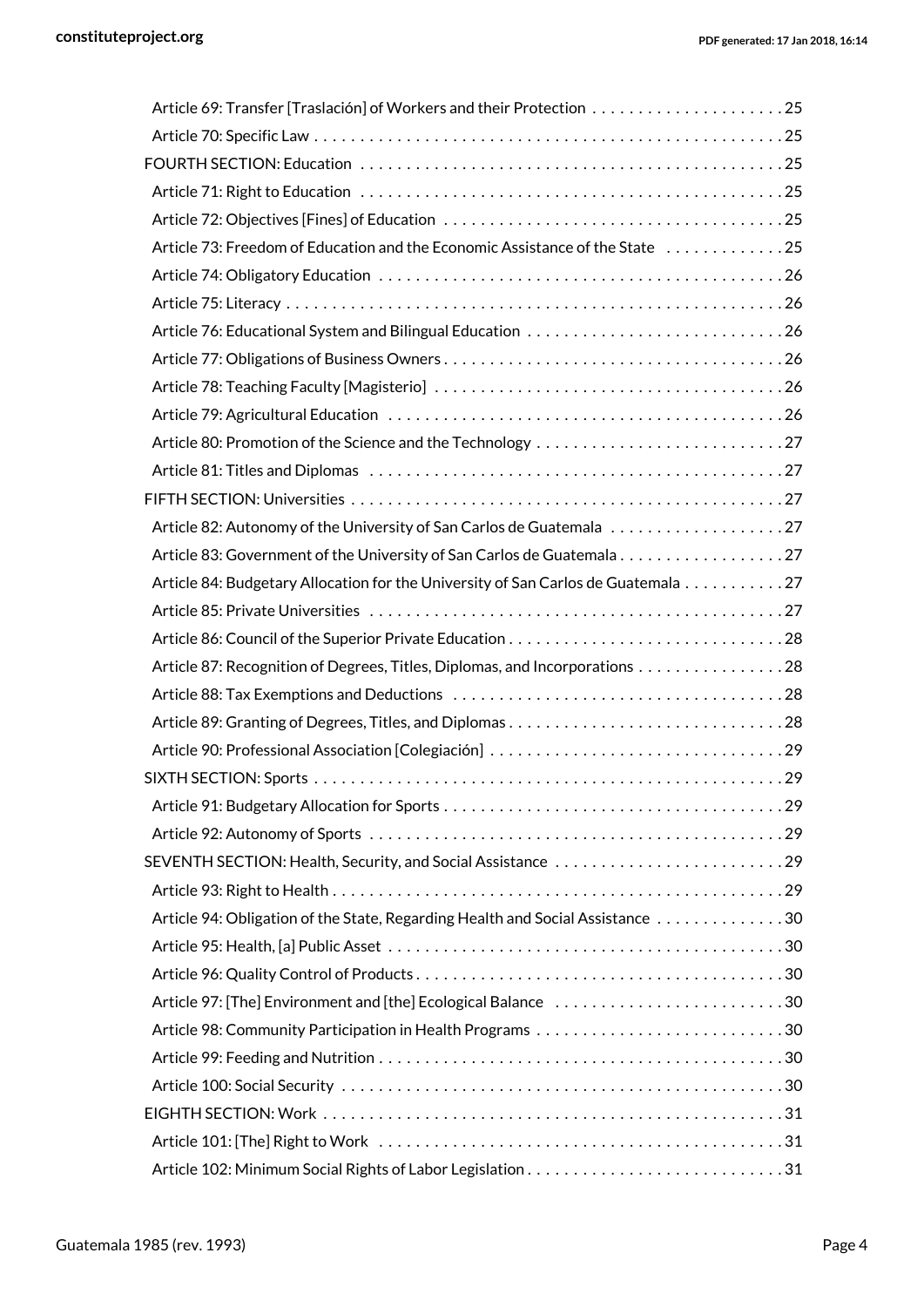| Article 103: Protection [Tutelaridad] of the Labor Laws 34                            |
|---------------------------------------------------------------------------------------|
|                                                                                       |
|                                                                                       |
|                                                                                       |
|                                                                                       |
|                                                                                       |
|                                                                                       |
|                                                                                       |
|                                                                                       |
|                                                                                       |
| Article 112: Prohibition of Performing [Desempeñar] More Than One Public Office 36    |
| Article 113: Right to Opt for Public Employment or Office 36                          |
|                                                                                       |
| Article 115: Free Coverage by the Guatemalan Social Security Institute to Retirees 36 |
|                                                                                       |
|                                                                                       |
|                                                                                       |
| Article 118: Principles of the Economic and Social Regime 37                          |
|                                                                                       |
| Article 120: Intervention in [the] Enterprises that Provide Public Services 38        |
|                                                                                       |
| Article 122: [The] Territorial Reserves of the State 39                               |
|                                                                                       |
|                                                                                       |
|                                                                                       |
|                                                                                       |
|                                                                                       |
| Article 128: Exploitation [Aprovechamiento] of Waters, Lakes, and Rivers 40           |
|                                                                                       |
|                                                                                       |
|                                                                                       |
|                                                                                       |
|                                                                                       |
|                                                                                       |
|                                                                                       |
|                                                                                       |
|                                                                                       |
|                                                                                       |
|                                                                                       |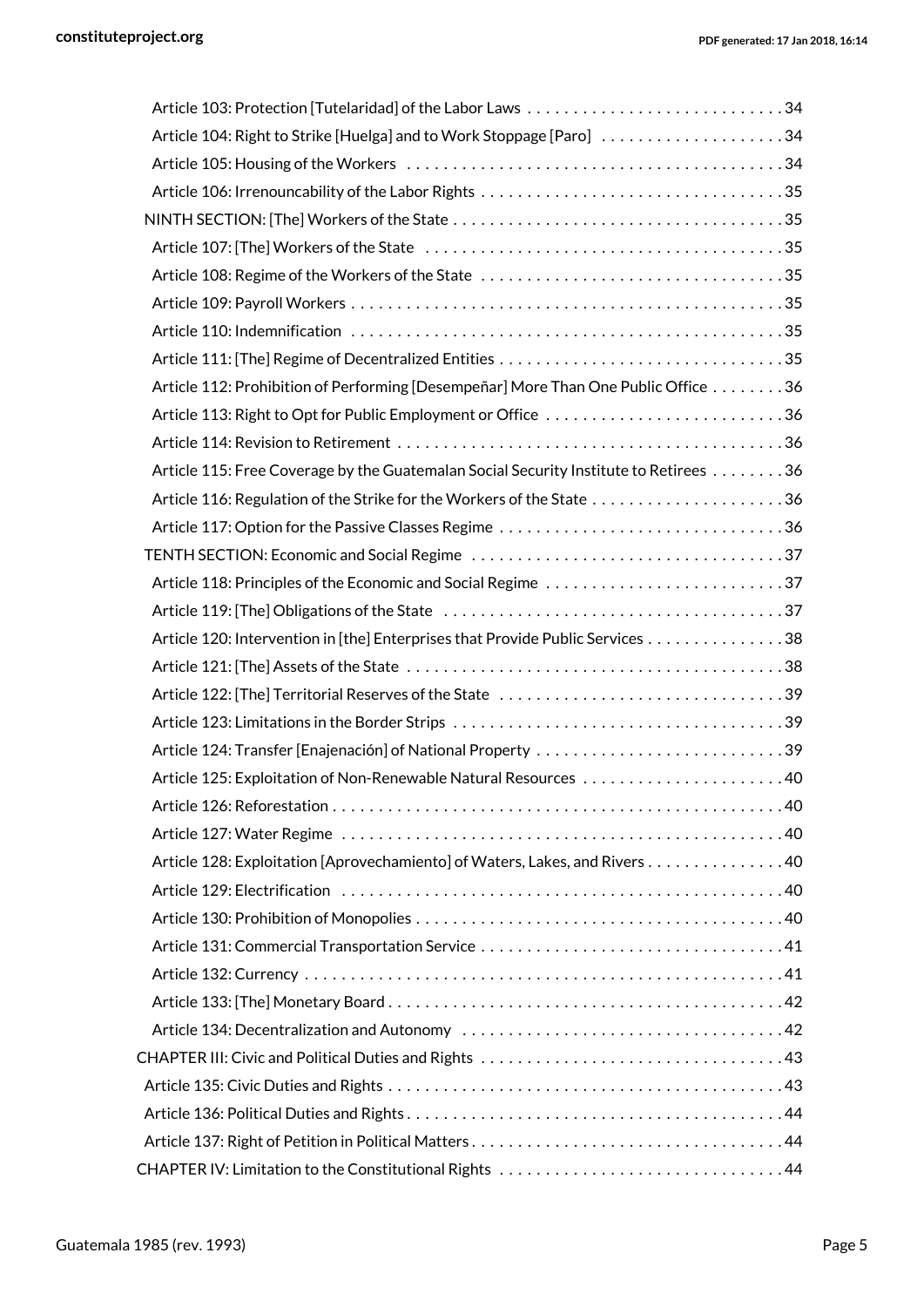| Article 148: Suspension, Loss, and Recovery of Citizenship 47                               |
|---------------------------------------------------------------------------------------------|
|                                                                                             |
|                                                                                             |
|                                                                                             |
|                                                                                             |
|                                                                                             |
|                                                                                             |
|                                                                                             |
|                                                                                             |
|                                                                                             |
| Article 155: [The] Responsibility for Violating the Law 48                                  |
| Article 156: Non-obligation of Force [No obligatoriedad] of Illegal Orders 48               |
|                                                                                             |
|                                                                                             |
| Article 157: Legislative Power [Potestad] and the Composition [Integración] of the Congress |
|                                                                                             |
|                                                                                             |
| Article 160: Authorization to Deputies to Perform another Office 49                         |
|                                                                                             |
| Article 162: Requirements for the Office of Deputy 50                                       |
| Article 163: Directive Board [Junta Directiva] and Permanent Commission 50                  |
| Article 164: Prohibitions and Compatibilities 50                                            |
|                                                                                             |
|                                                                                             |
|                                                                                             |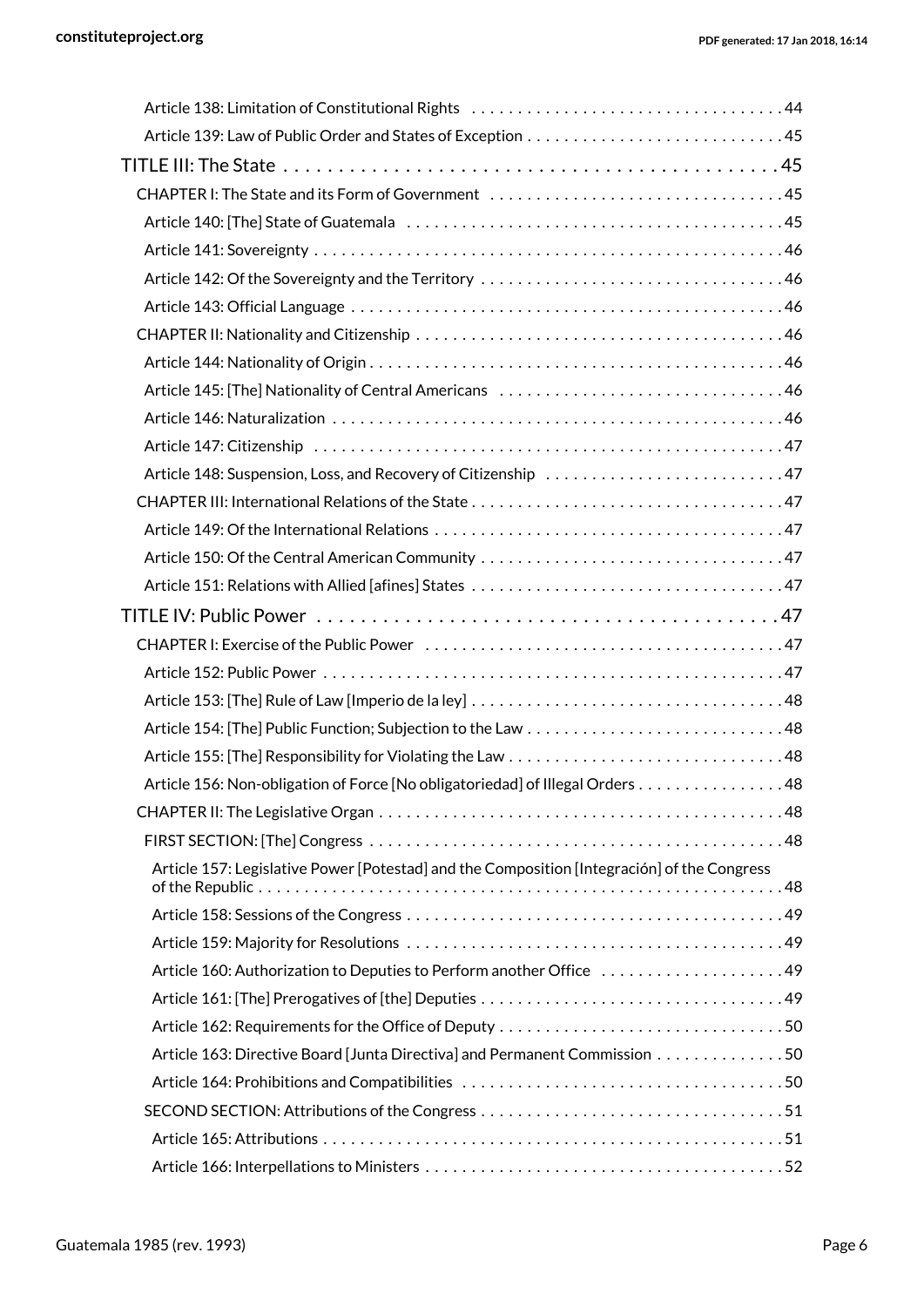| Article 168: Assistance of Ministers, Officials, and Employees of the Congress 53         |
|-------------------------------------------------------------------------------------------|
| Article 169: Call for Elections by the Congress 53                                        |
|                                                                                           |
| Article 171: Other Attributions of the Congress 54                                        |
|                                                                                           |
|                                                                                           |
| THIRD SECTION: Formation and Sanction of the Law 56                                       |
|                                                                                           |
|                                                                                           |
|                                                                                           |
|                                                                                           |
|                                                                                           |
|                                                                                           |
|                                                                                           |
|                                                                                           |
|                                                                                           |
| FIRST SECTION: [The] President of the Republic 57                                         |
| Article 182: The Presidency of the Republic and the Composition of the Executive Organ 57 |
| Article 183: [The] Functions of the President of the Republic 57                          |
| Article 184: Election of the President and [the] Vice-President of the Republic59         |
| Article 185: Requirements to Opt for the Positions of President and Vice-President of the |
| Article 186: Prohibitions to Opt for the Offices of President or Vice-President of the    |
|                                                                                           |
|                                                                                           |
|                                                                                           |
| Article 189: Temporary or Absolute Absence [Falta] of the President of the Republic 61    |
|                                                                                           |
|                                                                                           |
|                                                                                           |
|                                                                                           |
|                                                                                           |
|                                                                                           |
|                                                                                           |
|                                                                                           |
|                                                                                           |
|                                                                                           |
|                                                                                           |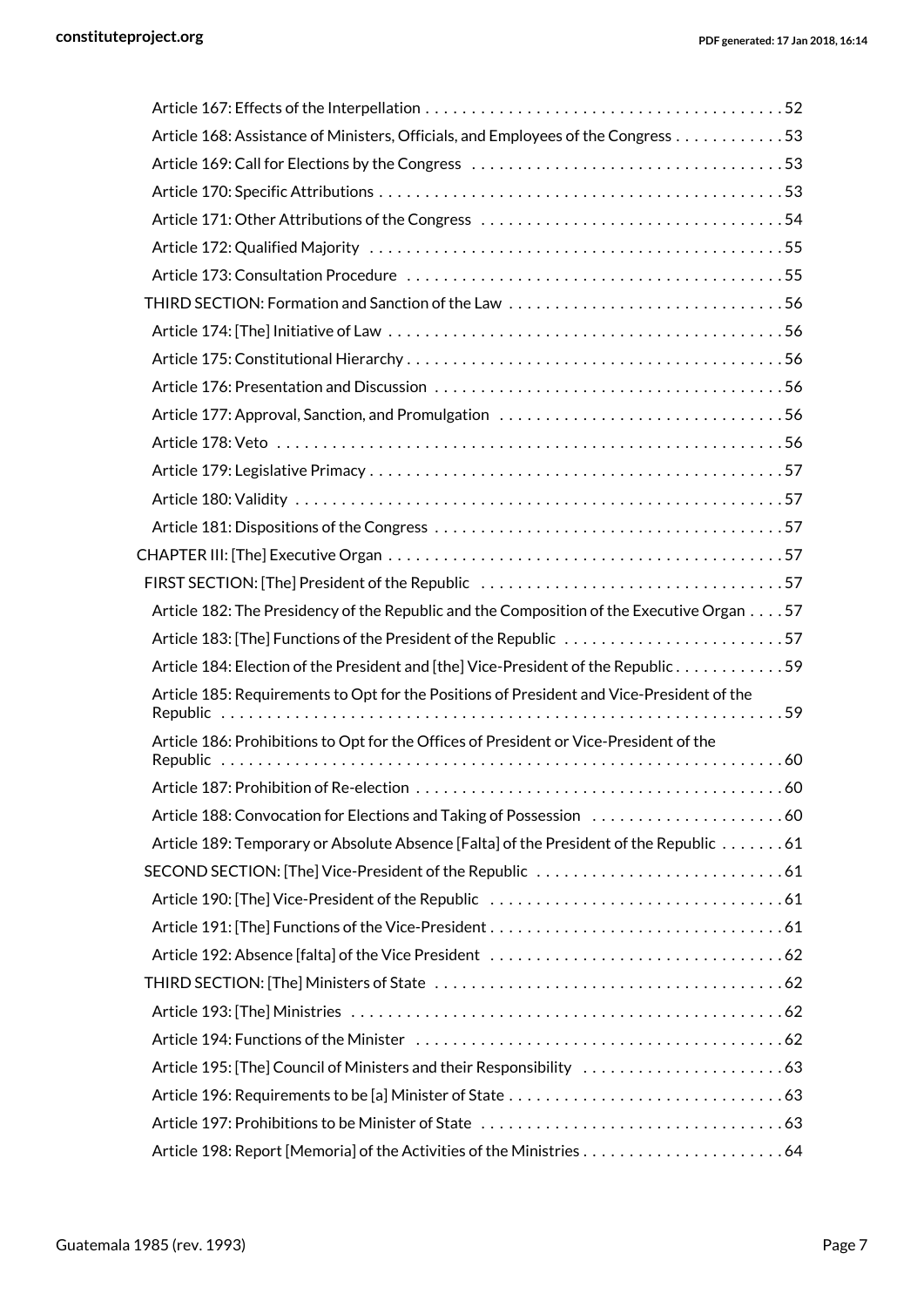| Article 206: Right of Preliminary Hearing [antejuicio] for Magistrates and Judges 65    |  |
|-----------------------------------------------------------------------------------------|--|
|                                                                                         |  |
|                                                                                         |  |
|                                                                                         |  |
|                                                                                         |  |
|                                                                                         |  |
|                                                                                         |  |
|                                                                                         |  |
|                                                                                         |  |
| Article 214: Composition [Integración] of the Supreme Court of Justice 67               |  |
|                                                                                         |  |
| Article 216: Requirements to be a Magistrate of the Supreme Court of Justice 67         |  |
|                                                                                         |  |
|                                                                                         |  |
|                                                                                         |  |
|                                                                                         |  |
|                                                                                         |  |
|                                                                                         |  |
|                                                                                         |  |
|                                                                                         |  |
|                                                                                         |  |
| Article 223: Freedom in the Formation and Functioning of the Political Organizations 69 |  |
|                                                                                         |  |
|                                                                                         |  |
|                                                                                         |  |
|                                                                                         |  |
|                                                                                         |  |
|                                                                                         |  |
| Article 229: Financial Contribution of the Central Government to the Departments 71     |  |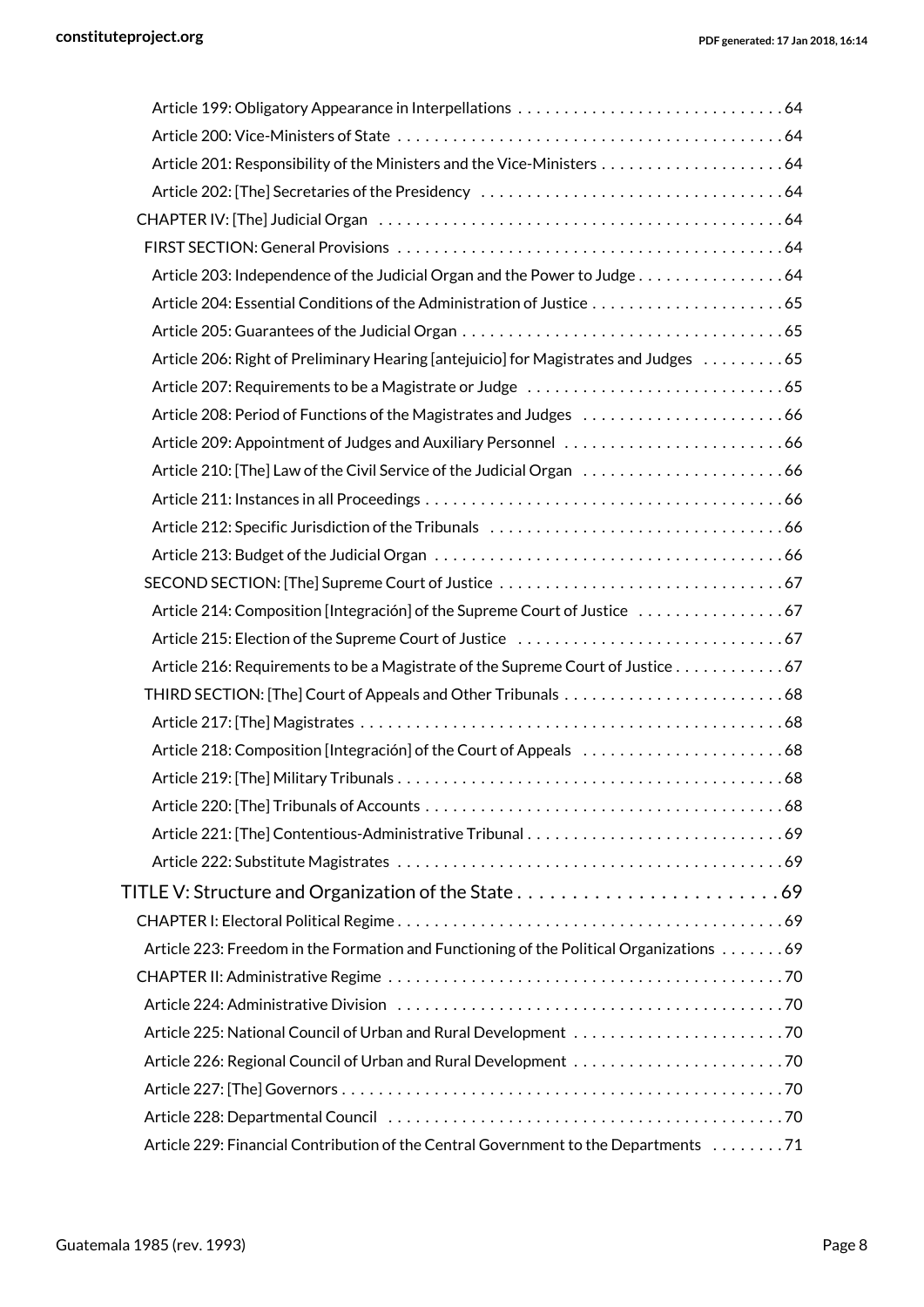| Article 232: Office of the Comptroller General of Accounts [Contraloría] 71               |
|-------------------------------------------------------------------------------------------|
|                                                                                           |
|                                                                                           |
|                                                                                           |
|                                                                                           |
|                                                                                           |
| Article 237: [The] General Budget of [the] Revenues and Expenditures of the State 72      |
|                                                                                           |
|                                                                                           |
| Article 240: [The] Source of [the] Investments and Expenditures of the State 74           |
|                                                                                           |
|                                                                                           |
|                                                                                           |
|                                                                                           |
| Article 244: [The] Integration, Organization, and Objectives [Fines] of the Army 75       |
|                                                                                           |
| Article 246: Responsibilities [Cargos] and Attributions of the President in the Army 76   |
|                                                                                           |
|                                                                                           |
|                                                                                           |
|                                                                                           |
| CHAPTER VI: The Public Ministry and the Office of the Procurator General of the Nation 77 |
|                                                                                           |
|                                                                                           |
|                                                                                           |
|                                                                                           |
|                                                                                           |
|                                                                                           |
|                                                                                           |
|                                                                                           |
|                                                                                           |
| Article 260: Privileges and Guarantees of [the] Municipal Assets [Bienes] 79              |
| Article 261: Prohibitions Against Exemption from Taxes or Municipal Assessments 79        |
|                                                                                           |
| TITLE VI: Constitutional Guarantees and Defense of the Constitutional Order 79            |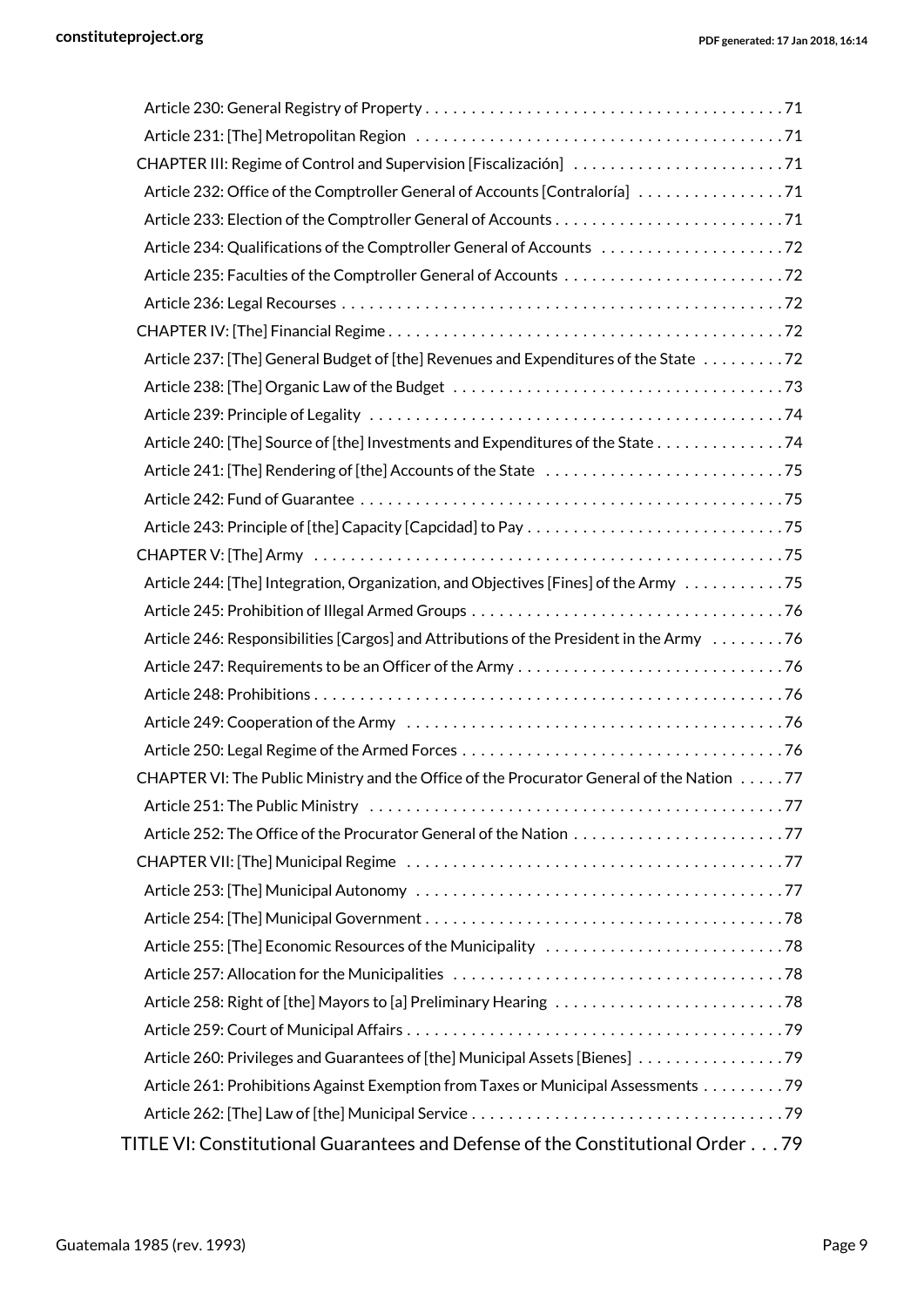| Article 264: Responsibilities of the Offenders [Infractores] 80                            |
|--------------------------------------------------------------------------------------------|
|                                                                                            |
|                                                                                            |
|                                                                                            |
| Article 266: [The] Unconstitutionality of the Laws in Specific Cases 80                    |
| Article 267: [The] Unconstitutionality of the Laws of General Character 80                 |
|                                                                                            |
| Article 268: [The] Essential Function of the Court of Constitutionality 80                 |
|                                                                                            |
| Article 270: Requirements of the Magistrates of the Court of Constitutionality 81          |
|                                                                                            |
|                                                                                            |
|                                                                                            |
| Article 273: [The] Human Rights Commission and [the] Procurator of the Commission 83       |
|                                                                                            |
|                                                                                            |
| CHAPTER VI: Law of [the Recourses of] Amparo, Personal Exhibition and Constitutionality 84 |
|                                                                                            |
|                                                                                            |
|                                                                                            |
|                                                                                            |
|                                                                                            |
|                                                                                            |
| Article 280: Reforms by the Congress and [the] Popular Consultation 85                     |
|                                                                                            |
|                                                                                            |
|                                                                                            |
|                                                                                            |
|                                                                                            |
|                                                                                            |
|                                                                                            |
|                                                                                            |
|                                                                                            |
|                                                                                            |
|                                                                                            |
|                                                                                            |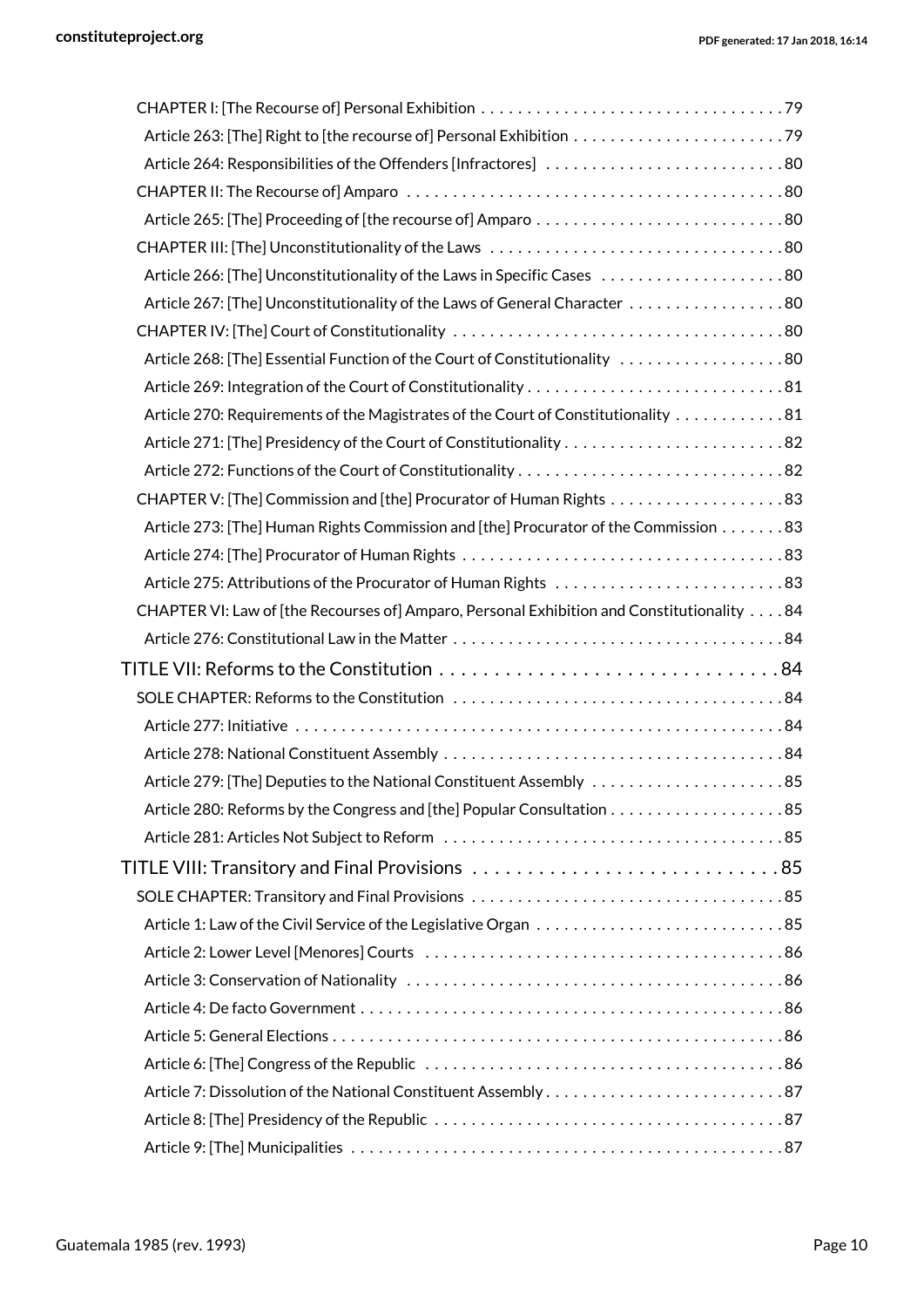| Article 14: National Committee for [Improving] Literacy 88 |  |
|------------------------------------------------------------|--|
|                                                            |  |
|                                                            |  |
|                                                            |  |
|                                                            |  |
|                                                            |  |
|                                                            |  |
|                                                            |  |
|                                                            |  |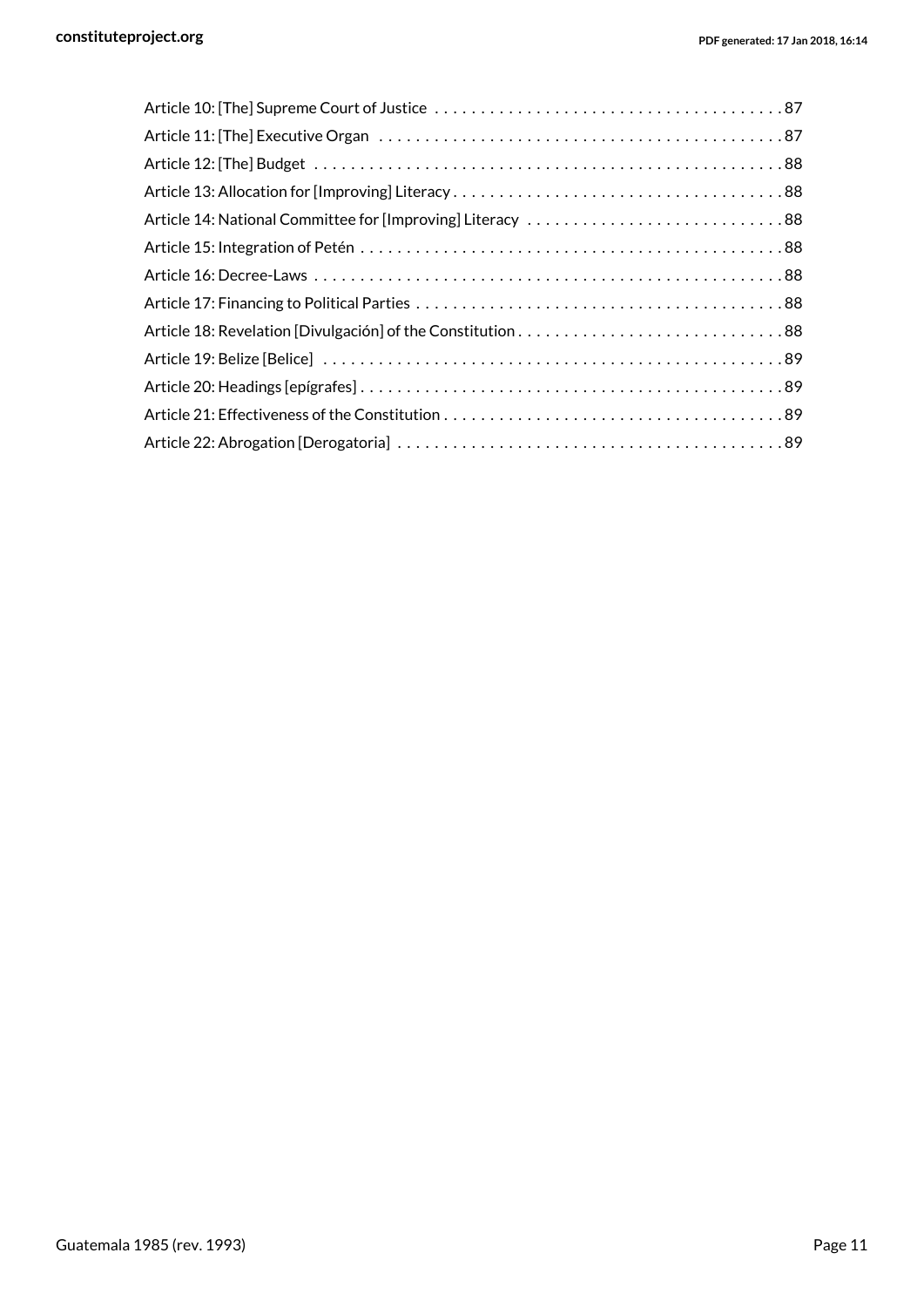• • Source of constitutional authority

#### • Motives for writing constitution

# <span id="page-11-0"></span>**Preamble**

INVOKING THE NAME OF GOD

We, the representatives of the people of Guatemala, elected freely and democratically, gathered in [the] National Constituent Assembly, with the goal of legally and politically organizing the State; affirming the primacy of the human person as [the] subject and purpose [fin] of the social order; recognizing the family as the primary and fundamental genesis of the spiritual and moral values of the society and the State, as [the one] responsible for promoting the common good, of the consolidation of the regime of legality, security, justice, equality, freedom and peace; inspired by the ideals of our forefathers and embracing [recogiendo] our traditions and cultural heritage; decided to promote the complete validity [vigencia] of the Human Rights within a stable, permanent, and popular institutional order, [one] where the governed and the governors [can] proceed with absolute attachment to the law;

SOLEMNLY DECREE, SANCTION, AND PROMULGATE THE FOLLOWING: POLITICAL CONSTITUTION OF THE REPUBLIC OF GUATEMALA

# <span id="page-11-1"></span>**TITLE I: The Human Person, Objectives and Duties of the State**

# **SOLE CHAPTER**

#### <span id="page-11-2"></span>**Article 1: Protection of the Person**

The State of Guatemala is organized to protect the person and the family; its supreme objective is the realization of the common good.

# <span id="page-11-3"></span>**Article 2: Duties of the State**

It is the duty of the State to guarantee to the inhabitants of the Republic the life, the freedom, the justice, the security, the peace, and the integral development of the person.

# <span id="page-11-4"></span>**TITLE II: Human Rights**

# <span id="page-11-6"></span><span id="page-11-5"></span>**CHAPTER I: Individual Rights**

# • Right to life **Article 3: [The] Right to Life**

The State guarantees and protects the human life from its conception, as well as the integrity and security of the person.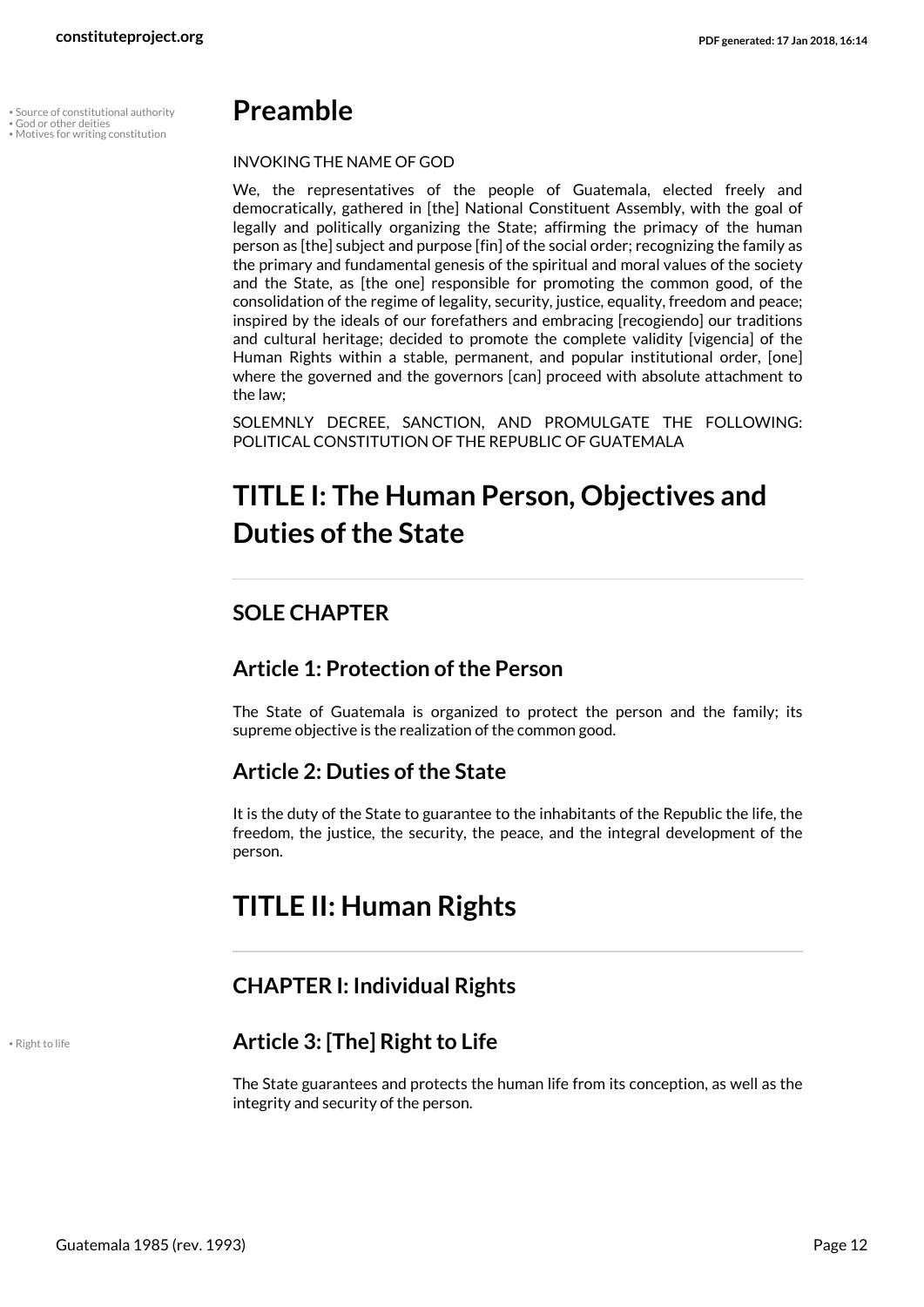- General guarantee of equality Equality regardless of gender
- 
- 

# • Human dignity **Article 4: Freedom and Equality**

• Prohibition of slavery In Guatemala[,] all [of the] human beings are free and equal in dignity and rights. The man and the woman, whatever their civil status may be, have equal opportunities and responsibilities. No person can be subject to servitude or to another condition that diminishes his or her dignity. The human beings must exercise [guardar] brotherly behavior among them.

#### • Freedom of opinion/thought/conscience **Article 5: [The] Freedom of Action**

<span id="page-12-1"></span><span id="page-12-0"></span>All persons have the right to do what the law does not prohibit; [the persons] are not obligated to obey orders that are not based in law or issued in accordance to it. Neither may they be persecuted or harassed for their opinions or for acts that do not imply an infraction of it.

# <span id="page-12-2"></span>**Article 6: Legal Detention**

No person may be arrested or detained, except for cause of [a] crime or [a] offense [falta] and by virtue of a order issued in accordance to the law [and] by a competent judicial authority. The cases of flagrant crime or offense are excepted. The detained [person] will be placed at the provision of the competent judicial authority within a time limit not exceeding six hours, and may not be subject to any other authority.

The functionary, or agent of the authority who infringes what is established in this Article will be sanctioned according to the Law, and the tribunals, of office, will initiate the corresponding process.

#### <span id="page-12-3"></span>**Article 7: Notification of the Cause of Detention**

Any person [who is] detained must be notified immediately, in a verbal or written form, of the cause that motivated his [or her] detention, [the] authority which ordered it and the place where he [or she] will remain. The same notification must be made through the most rapid means to the person designated by the detained [person] and the authority will be responsible for the effectiveness of the notification.

# <span id="page-12-4"></span>**Article 8: Rights of the Detained**

All detained [persons] must be informed immediately of their rights in a form that will be understandable, especially [of the right] to use a defender [defensor], who may be present at all police and judicial diligences. The detained [person] cannot be obligated to testify except before a competent judicial authority.

# <span id="page-12-5"></span>**Article 9: Interrogation [Interrogatorio] of Those Detained or Imprisoned**

The judicial authorities are the only ones competent to interrogate those [who are] detained or imprisoned. This diligence must be practiced within a time that does not exceed twenty-four hours.

Extrajudicial questioning lacks any probatory value.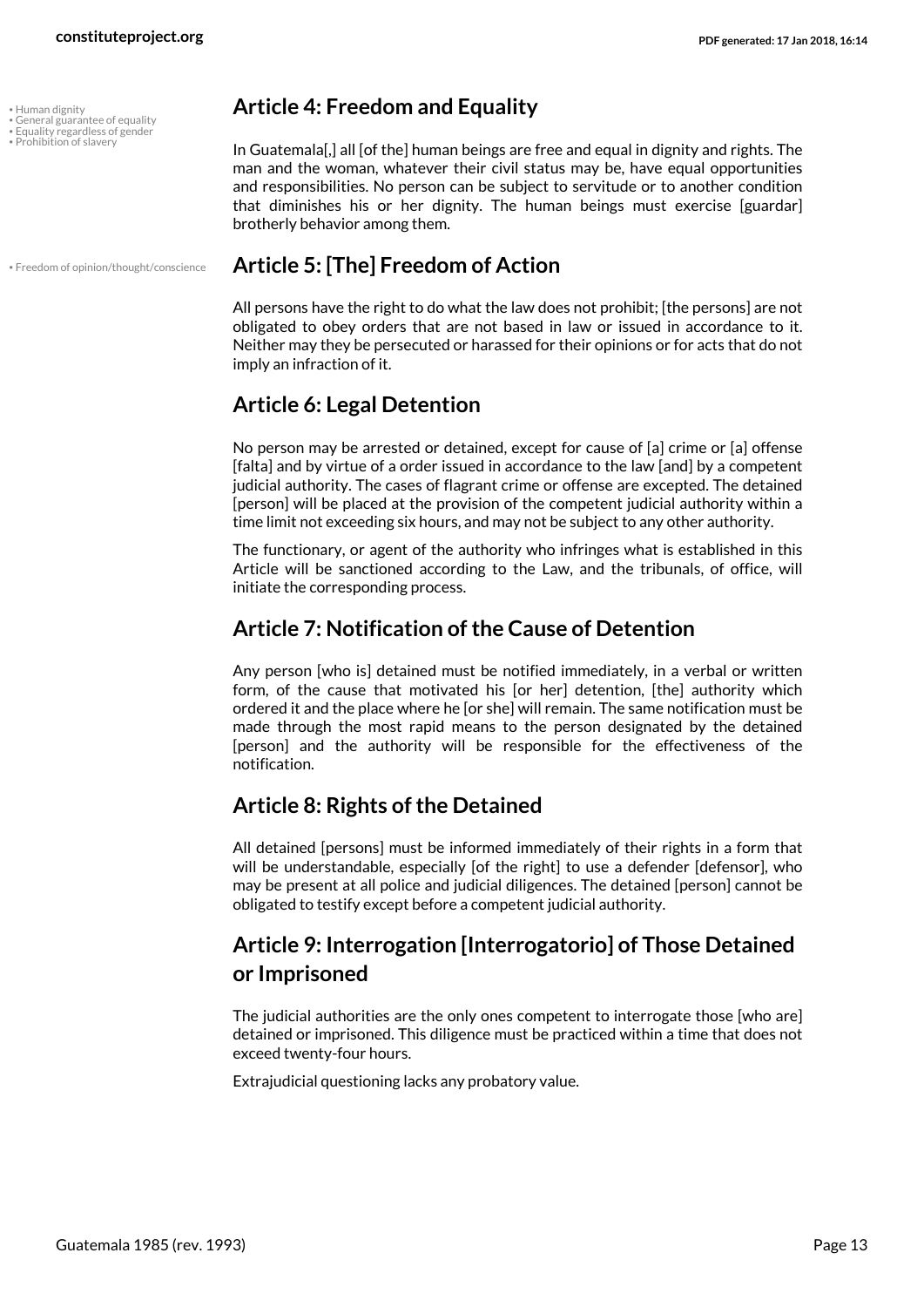#### <span id="page-13-0"></span>**Article 10: Legal Detention Center**

The persons apprehended by the authority may not be taken to places of detention, arrest, or imprisonment different from those which are legally and publicly designated to that effect. The provisional centers of detention, arrest, or imprisonment, shall be different from those where the sentences [condenas] are to be fulfilled.

The authorities and their agents, who violate what is established in this Article, will be personally responsible.

#### <span id="page-13-1"></span>**Article 11: Detention for Faults [Faltas] or Infractions**

The persons whose identities can be established by means of documents, [through] the testimony of witnesses of substance [de persona de arraigo], or by [its] own authority, may not remain detained for faults or infractions.

In such cases, under the penalty of the corresponding sanction, the authority will limit its duty [cometido] to report the evidence to the competent judge and to warn the offender, as to appear before the same within the subsequent 48 business [hábiles] hours. To that effect, all of the days of the year, and within the hours comprehended between eight and eighteen hours[,] are business [hours].

Whoever disobeys the summons [emplazamiento] will be sanctioned according to the law. The person who may not be identified according to what is established in this Article, will be placed at the provision of the nearest judicial authority, within the first hour following his [or her] detention.

#### <span id="page-13-2"></span>**Article 12: Right to Defense**

The defense of the person and his [or her] rights are inviolable. No one may be sentenced or deprived from his [or her] rights, without being summoned, heard and defeated in a legal process before a competent and pre-established judge and tribunal.

No person may be tried by Special or Secret Tribunals, nor through proceedings that are not pre-established legally.

#### <span id="page-13-3"></span>**Article 13: Motives for a Order [Auto] of Imprisonment**

A order of imprisonment may not be dictated, without previous information of a crime having been committed and without the concurrence [of] sufficient rational motives to believe that the detained person has committed it or [has] participated in it.

The police authorities may not present[,] of office, before the media of social communication, any person who has not been previously investigated [indagada] by a competent tribunal.

#### <span id="page-13-4"></span>**Article 14: Presumption of Innocence and Publicity of the Process**

• Presumption of innocence in trials

Any person is innocent, while not being judicially declared responsible, in a duly executory sentence.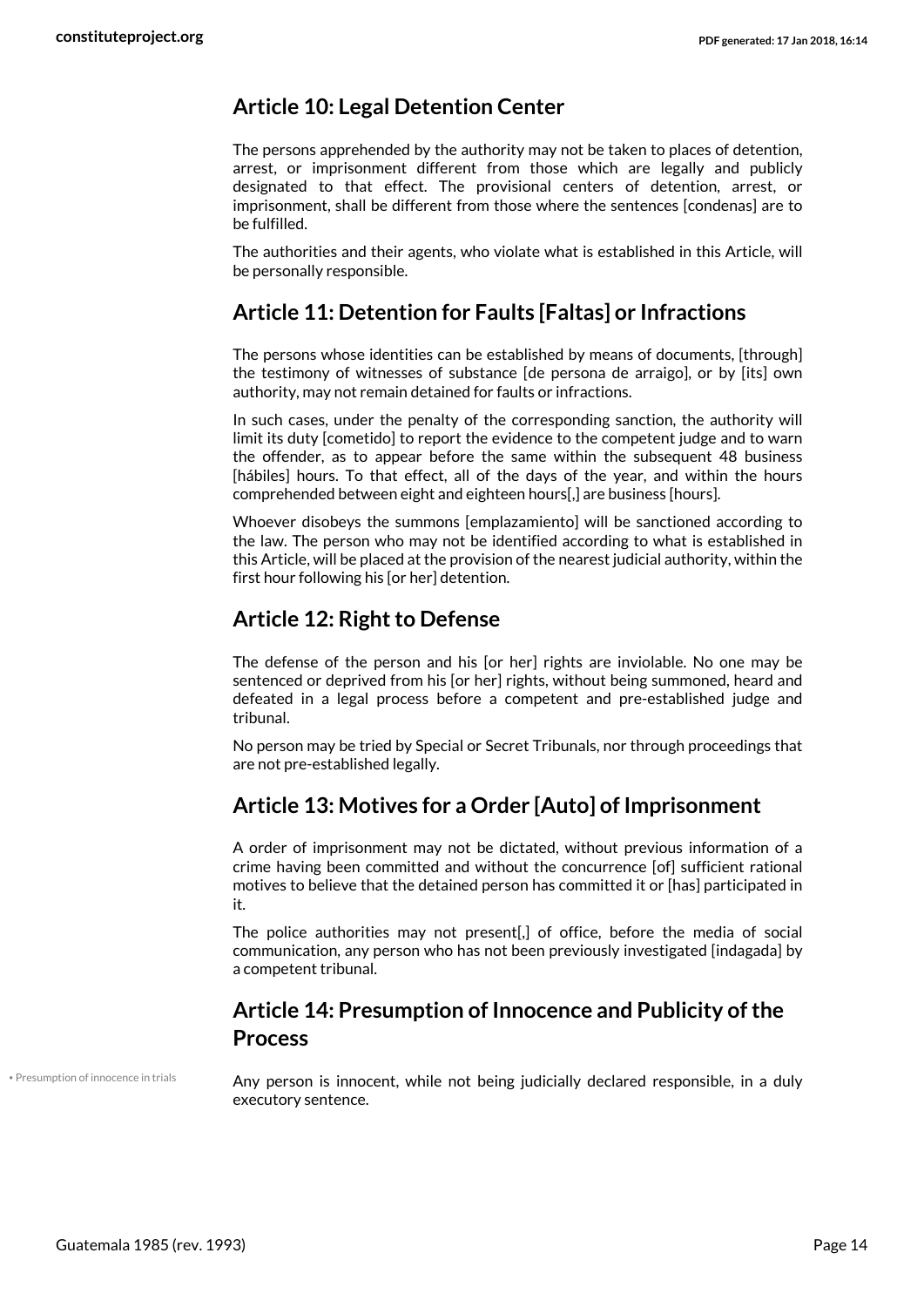<span id="page-14-2"></span><span id="page-14-1"></span><span id="page-14-0"></span>

| . Right to examine evidence/ witnesses   | The detained, the offended, the Public Ministry and the attorneys who have been<br>designated by the interested [persons], in a verbal or written form, have the right to<br>take cognizance of, personally, all the actions, documents, and penal diligences<br>without any reservation and in an immediate form. |
|------------------------------------------|--------------------------------------------------------------------------------------------------------------------------------------------------------------------------------------------------------------------------------------------------------------------------------------------------------------------|
| . Protection from ex post facto laws     | Article 15: Non-retroactivity of the Law                                                                                                                                                                                                                                                                           |
|                                          | The law does not have retroactive effect, except in penal matters when it favors the<br>defendant [reo].                                                                                                                                                                                                           |
| • Protection from self-incrimination     | Article 16: Declaration against Oneself and [against]<br><b>Relatives</b>                                                                                                                                                                                                                                          |
|                                          | In a penal process, no person can be obligated to testify against oneself, against his<br>[or her] spouse or person of legal union, or against relatives within the levels [grados]<br>of law.                                                                                                                     |
|                                          | Article 17: There Is No Offense or Penalty without a Prior<br>Law                                                                                                                                                                                                                                                  |
| . Principle of no punishment without law | The actions or omissions that are not qualified as crimes or faults and that [are]<br>punishable [penadas] by a law [that is] prior to their perpetration[,] are not<br>punishable.                                                                                                                                |
| · Rights of debtors                      | There is no prison for debt.                                                                                                                                                                                                                                                                                       |
|                                          | <b>Article 18: Death Penalty</b>                                                                                                                                                                                                                                                                                   |
|                                          | The death penalty may not be imposed in the following cases:                                                                                                                                                                                                                                                       |
|                                          | With basis on presumptions;<br>a.                                                                                                                                                                                                                                                                                  |
|                                          | b.<br>On women:                                                                                                                                                                                                                                                                                                    |
|                                          | On those older than sixty years of age;<br>c.                                                                                                                                                                                                                                                                      |
|                                          | On those convicted of political and common crimes connected with political<br>d.<br>[ones]; and                                                                                                                                                                                                                    |
|                                          | On [those] convicted and whose extradition has been granted under such<br>e.<br>condition.                                                                                                                                                                                                                         |

<span id="page-14-3"></span>Against a sentence that imposes the death penalty, all of the pertinent legal recourses [recursos], including that of cassation[,] will be admissible; this [recourse] will always be admitted for its processing. The penalty will be executed after all of the recourses are exhausted.

The Congress of the Republic can abolish the death penalty.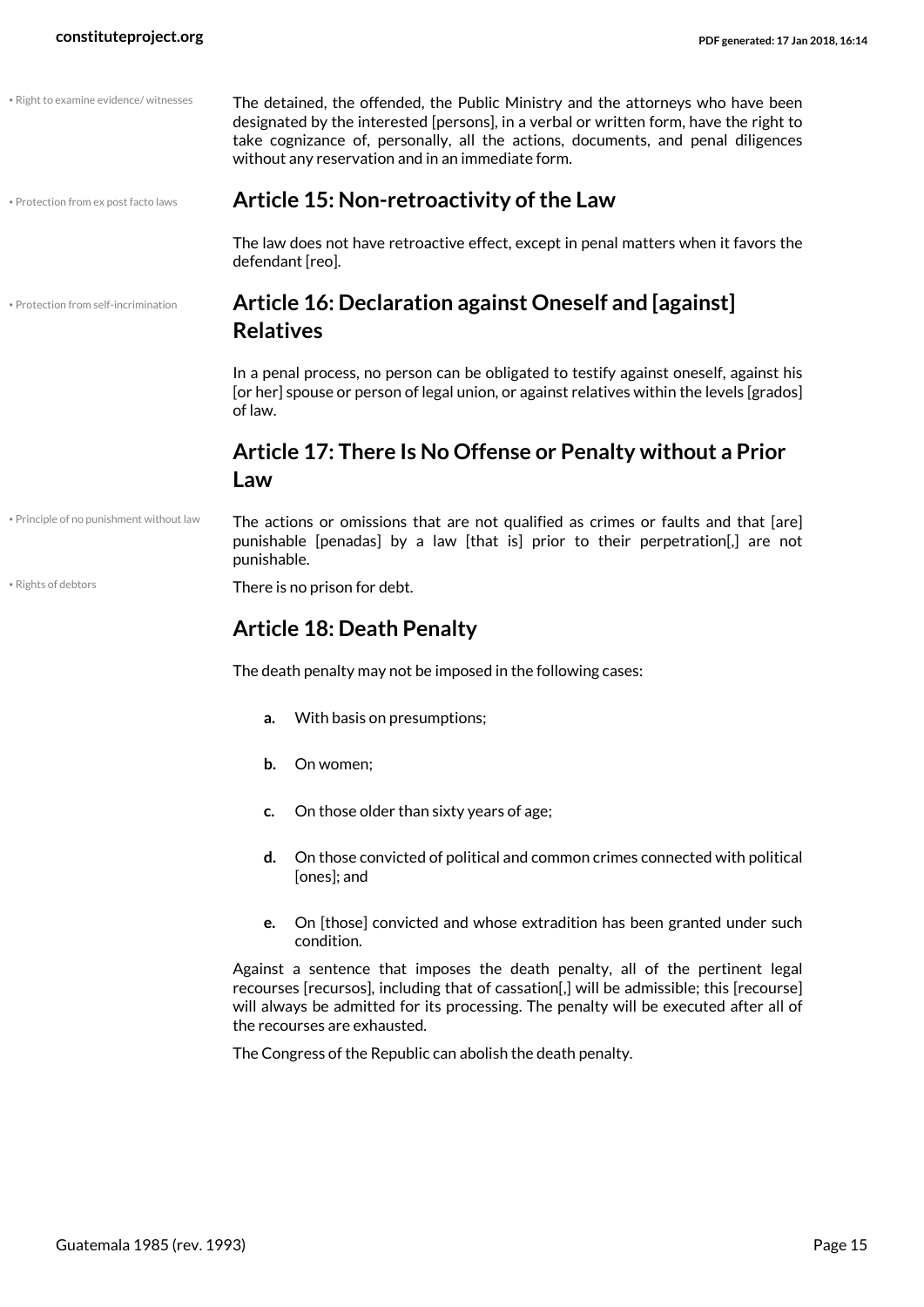# <span id="page-15-0"></span>**Article 19: Penitentiary System**

The penitentiary system must tend to the social rehabilitation and reeducation of the prisoners [reclusos] and to comply[,] in their treatment, with [observance to] the following minimum norms:

- Prohibition of corporal punishment
- Prohibition of cruel treatment • Prohibition of torture
- **a.** They must be treated as human beings; they must not be discriminated against for any reason whatsoever, or be infringed with cruel treatment, physical, moral, [or] psychic tortures, duress or harassments, labor incompatible with their physical state, actions that denigrate their dignity, or make them victims of exactions, or be submitted to scientific experiment.
- **b.** They must fulfill the penalties in the places designated to such effect. The penal centers are of civil character and with specialized personnel; and
- **c.** They have the right to communicate, when they so request, with their families, defense attorney, religious assistant or physician [medico], and in its case, with the diplomatic or consular representative of their own nationality.

The infraction of any of the norms established in this Article, gives the right to the detained [person] to claim of the State an indemnification for the damages caused[,] and the Supreme Court of Justice will order his [or her] immediate protection.

<span id="page-15-1"></span>The State must create and promote the conditions for the exact fulfillment of what is provided for [perceptuado] in this Article.

#### • Privileges for juveniles in criminal process **Article 20: Minors of Age**

The minors of age who violate [transgredan] the law are not imputable. Their treatment must be directed towards an integral education [that is] proper for childhood and adolescence.

The minors, whose conduct violates a penal law, will be assisted by specialized institutions and personnel. For no reason can they be incarcerated in penal centers or [centers] of detention [that are] intended for adults. A specific law will regulate this matter.

# <span id="page-15-2"></span>**Article 21: Sanctions for Public Functionaries or Employees**

The public functionaries or employees or [the] other persons who give or execute orders against the provisions in the two previous Articles, in addition to the sanctions imposed on them by the law, will be immediately removed [destituidos] from their offices [cargos], as the case may be, and disqualified from the holding of any public office or employment.

The custodian who makes inappropriate use of measures or arms against a detained or imprisoned [person], will be held responsible in accordance with the Penal Law. The crime committed in such circumstances is imprescriptible.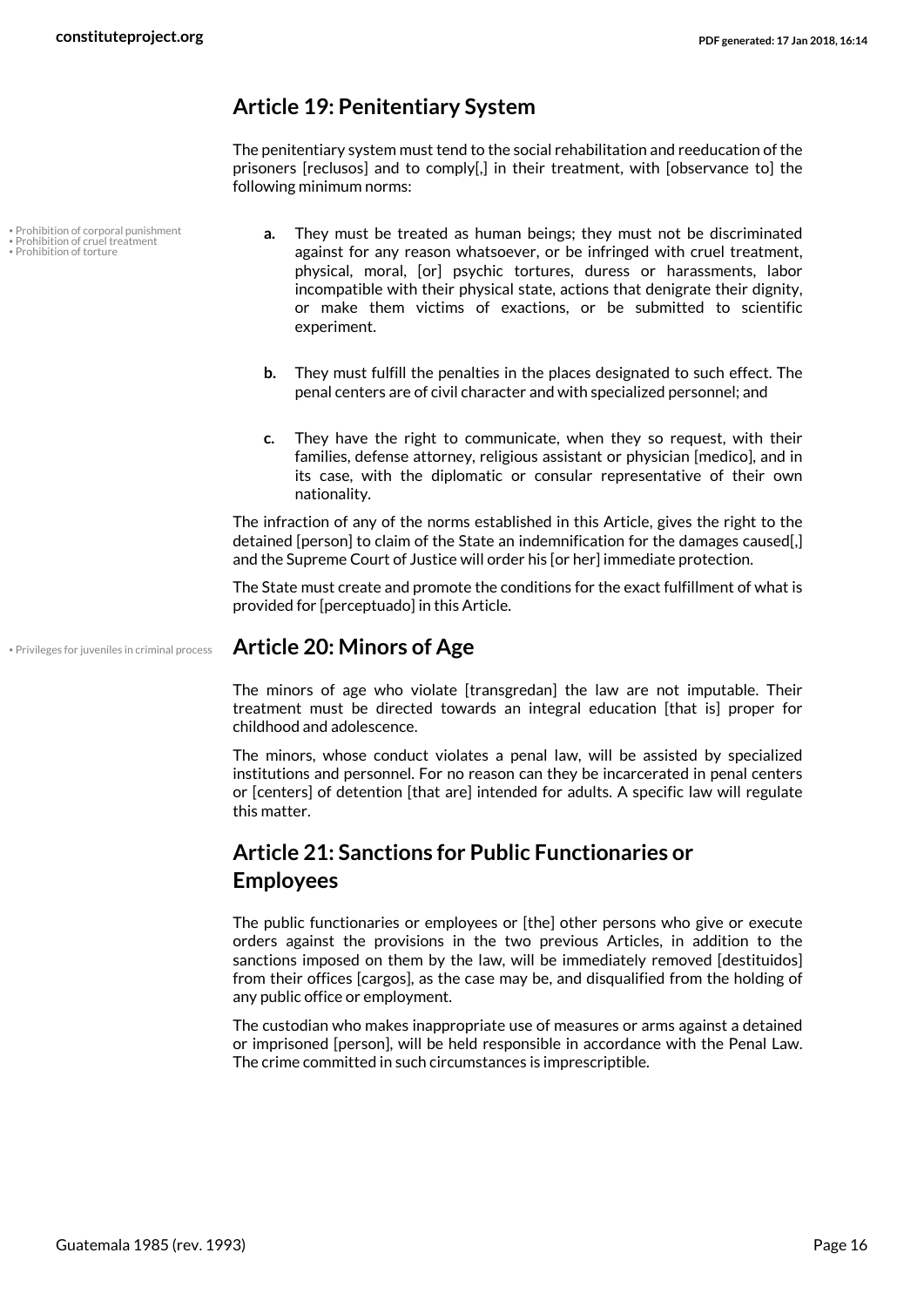• Right to privacy

• Right to privacy

• Inalienable rights

#### <span id="page-16-0"></span>**Article 22: Penal and Police Records**

The penal and police records are not a cause for persons to be restricted in the exercise of their rights which are guaranteed by this Constitution and the laws of the Republic, except when they limited by the law, or in a final [firme] sentence, and for the term established in it.

#### • Inalienable rights **Article 23: Inviolability of the Home**

<span id="page-16-1"></span>The home [vivienda] is inviolable. No one may penetrate the dwelling of someone else without the permission of the resident who inhabits it, except by the written order of a competent judge in which the reason for the diligence is specified and never before six or after eighteen hours. Such diligence will always be carried out in the presence of the interested party, or his [or her] representative [mandatario].

#### <span id="page-16-2"></span>**Article 24: Inviolability of Correspondence, Documents, and Books**

The correspondence of any person, his [or her] documents, and books are inviolable. They may only be inspected or seized, by virtue of a firm resolution dictated by a competent judge and with the legal formalities. The secrecy of correspondence and telephone, radio, and cablegram communications and of other products of the modern technology is guaranteed.

The books, documents and archives related with the payment of taxes, rates, charges [arbitrios], and contributions, may be revised by the competent authority in accordance with the law. It is punishable to disclose the amount of taxes paid, [the] earnings, losses, expenses, and any other data referring to the revised accounts of individual or juridical persons, with the exception of general balances, of which publication is ordered by the law. • Regulation of evidence collection

> The documents or [the] information obtained in violation of this Article neither produce faith nor may be used as evidence in trial.

# <span id="page-16-3"></span>**Article 25: Registry of Persons and Vehicles**

The registry of the persons and of the vehicles, can only be drawn up [efectuarse] by the elements of the security forces when a justifying cause is established for the same. For that effect, the elements of the security forces must appear wearing the appropriate uniform and belong to the same sex as the subjects [being] requisitioned, having to keep the respect for the dignity, privacy and decorum of the persons.

# <span id="page-16-4"></span>**Article 26: Freedom of Movement [Locomoción]**

Any person has [the] freedom to enter, remain, transit, and exit from the national territory and change domiciles or residences, without other limitations than those established by the law.

No Guatemalan may be exiled or forbidden from entering the national territory or be denied a passport or other identification documents.

Guatemalans can enter and exit the country without fulfilling the requirement of a visa.

The law will determine the responsibilities incurred by those who infringe this provision.

• Freedom of movement

• Regulation of evidence collection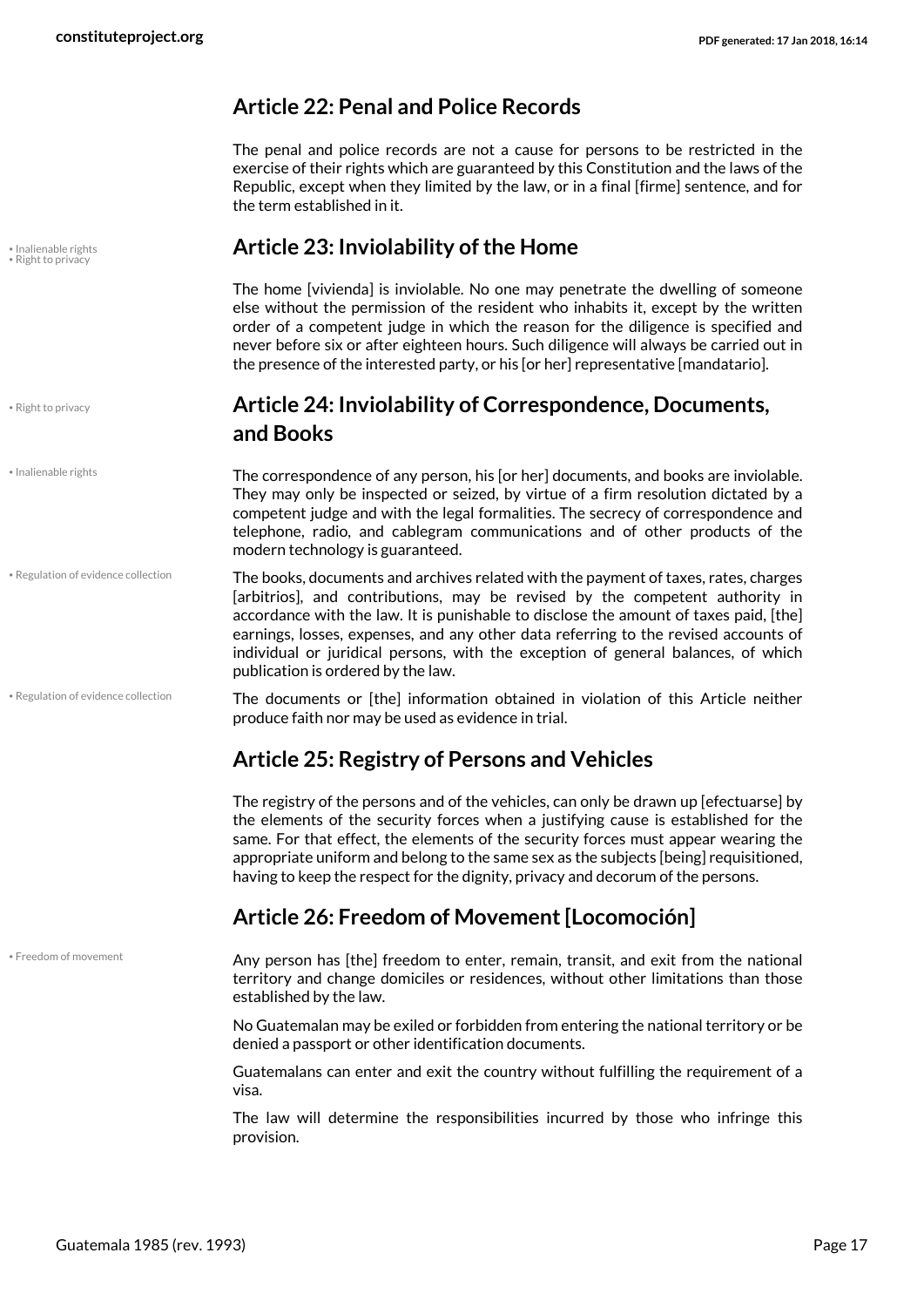#### <span id="page-17-0"></span>**Article 27: Right of Asylum**

• Protection of stateless persons

• Extradition procedure

Guatemala recognizes the right of asylum and grants it in accordance with the international practices.

• International law **The extradition is regulated by that provided in the international treaties.** 

The extradition of Guatemalans will not be initiated for political crimes, and they will not be handed over to a foreign government, except for what is established in [the] treaties and conventions regarding crimes against humanity or against the international law.

<span id="page-17-1"></span>The expulsion from the national territory of a political refugee will not be accorded, with destination to the country that seeks him [or her].

#### • Right of petition **Article 28: Right of Petition**

The inhabitants of the Republic of Guatemala have the right to direct, individually or collectively, petitions to the authority, who is obligated to process them and resolve them according to the law.

In administrative matters the term to resolve the petitions and to notify the resolutions may not exceed thirty days.

In fiscal matters, to challenge administrative resolutions in those procedures [expedientes] that originate in exceptions [reparos] or adjustments for any tax, the previous payment of the tax or any guarantee will not be required of the taxpayer [contribuyente].

# <span id="page-17-2"></span>**Article 29: Free Access to Tribunals and Dependencies of the State**

Every person has free access to the tribunals, dependencies and offices of the State, in order to exercise their actions and enforce their rights in accordance with the law.

Only foreigners may avail themselves of diplomatic channels in case of a denial of justice.

The sole fact that a resolution [fallo] may be adverse to their interests[,] is not qualified as such a denial[,] and in any case, the legal recourses established by the Guatemalan laws must have been exhausted.

#### • Right to information **Article 30: Publicity of the Administrative Acts**

<span id="page-17-3"></span>All of the acts of the administration are public. The interested [persons] are entitled to obtain, at any time, reports, copies, reproductions, and certifications that they [may] request and the display of the dossiers [expedientes] that they may wish to consult, except when dealing with military or diplomatic matters relating to national security, or details provided by individuals under the guarantee of confidentiality.

#### • Right to information **Article 31: Access to Archives and State Registries**

<span id="page-17-4"></span>All persons have the right to take cognizance of what the archives, records, or any other form of State registries contain about them, and [regarding] the purpose for which such data is used, as well as their correction, rectification, and updating [actualización]. Registries and records of political affiliation, except for those pertaining to the electoral authorities and to the political parties[,] are prohibited.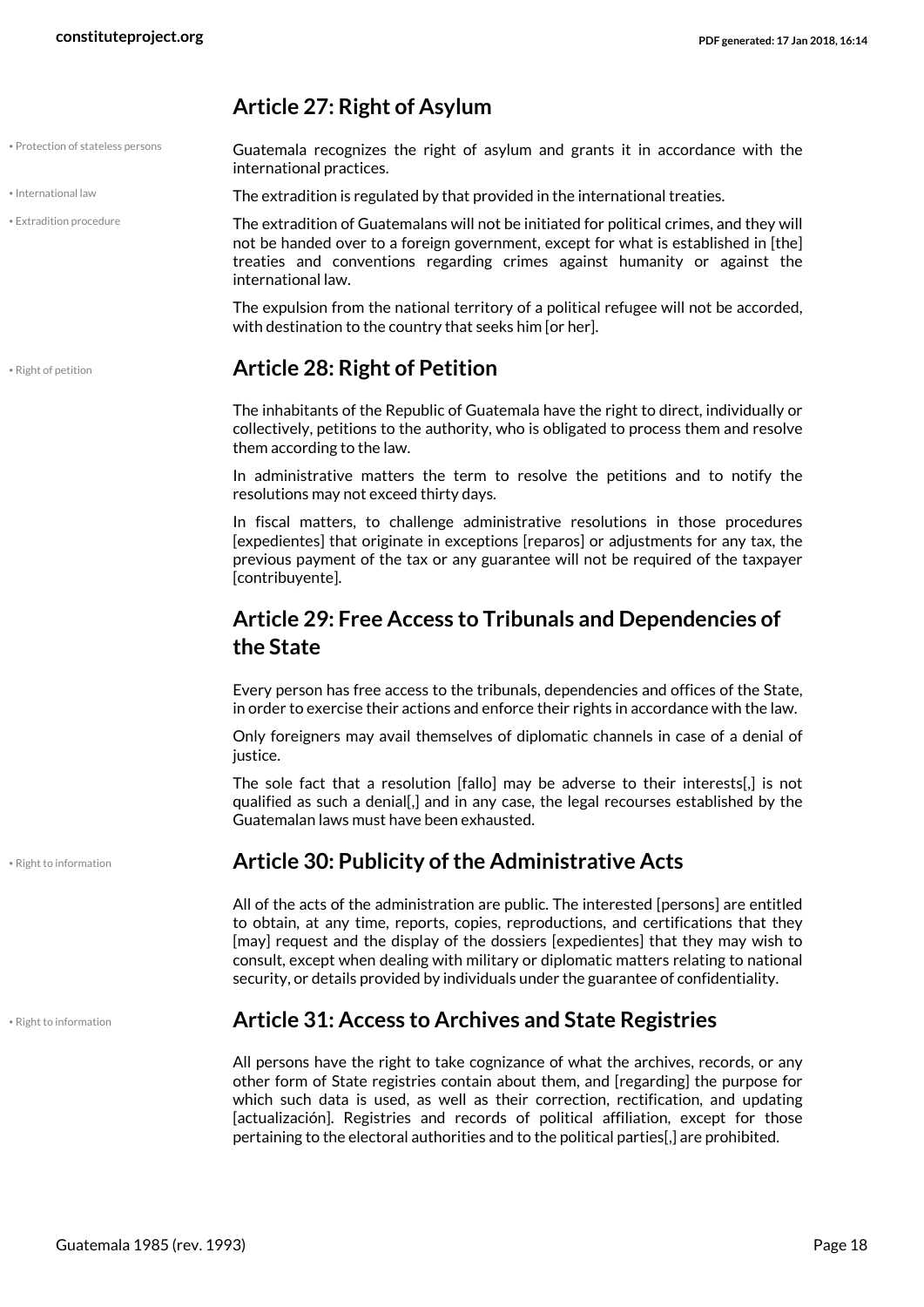## <span id="page-18-0"></span>**Article 32: Objective of [the] Summons**

The appearance before an authority, functionary, or public employee is not obligatory, if in the corresponding summons the objective of the diligence is not expressly stated.

• Freedom of assembly

#### <span id="page-18-1"></span>**Article 33: Right of Assembly and Demonstration [Manifestación]**

The right of peaceful assembly and without weapons is recognized.

The rights of assembly and of public demonstration may not be restricted, diminished, or restrained; and the law shall regulate them with the sole purpose of guaranteeing the public order.

The religious manifestations outside of temples are permitted and are regulated by the law.

<span id="page-18-2"></span>For the exercise of these rights a prior notification by the organizers before the competent authority will suffice.

• Freedom of opinion/thought/conscience • Freedom of press

#### • Freedom of association **Article 34: Right of Association**

The right of free association is recognized.

No one is obligated to associate [with] or to form part of mutual-interest [autodefensa] or similar groups or associations. The case of professional associations is excepted.

#### • Freedom of expression **Article 35: Freedom of Expression of Thought**

<span id="page-18-3"></span>The expression of thought through any means of dissemination, without censorship or prior permission, is free. This constitutional right may not be restrained by [the] law or by any governmental provision. [The person] who by using the freedom should fail to respect private life or morals, will be held responsible in accordance with the law. Whoever may feel offended has the right of publication of his [or her] defense, clarifications, and rectifications.

The publications which contain denunciations, criticisms, or accusations [imputaciones] against functionaries or public employees for actions conducted in the performance of their duties[,] do not constitute a crime or a fault.

The functionaries and [the] public employees can request a tribunal of honor, composed in the form determined by the law, to declare that the publication that affects them is based on inaccurate facts or that the charges made against them are unfounded. A court ruling [fallo] that vindicates the offended, must be published in the same media of social communication where the accusation appeared.

The activity of the means of social communication is of public interest and in no case may they be expropriated. They may not be closed, attached [embargados], interfered with, confiscated, or seized [decomisados], nor may the enterprises, plants, equipment, machinery, and gear [enseres] of the means of communication be interrupted in their functioning, for faults or crimes in the expression of thought.

The access to the sources of information is free and no authority may limit this right.

The authorization, limitation or cancellation of the concessions granted by the State to persons, may not be used as elements of pressure or duress [coacción] to limit the exercise of the freedom of expression of thought.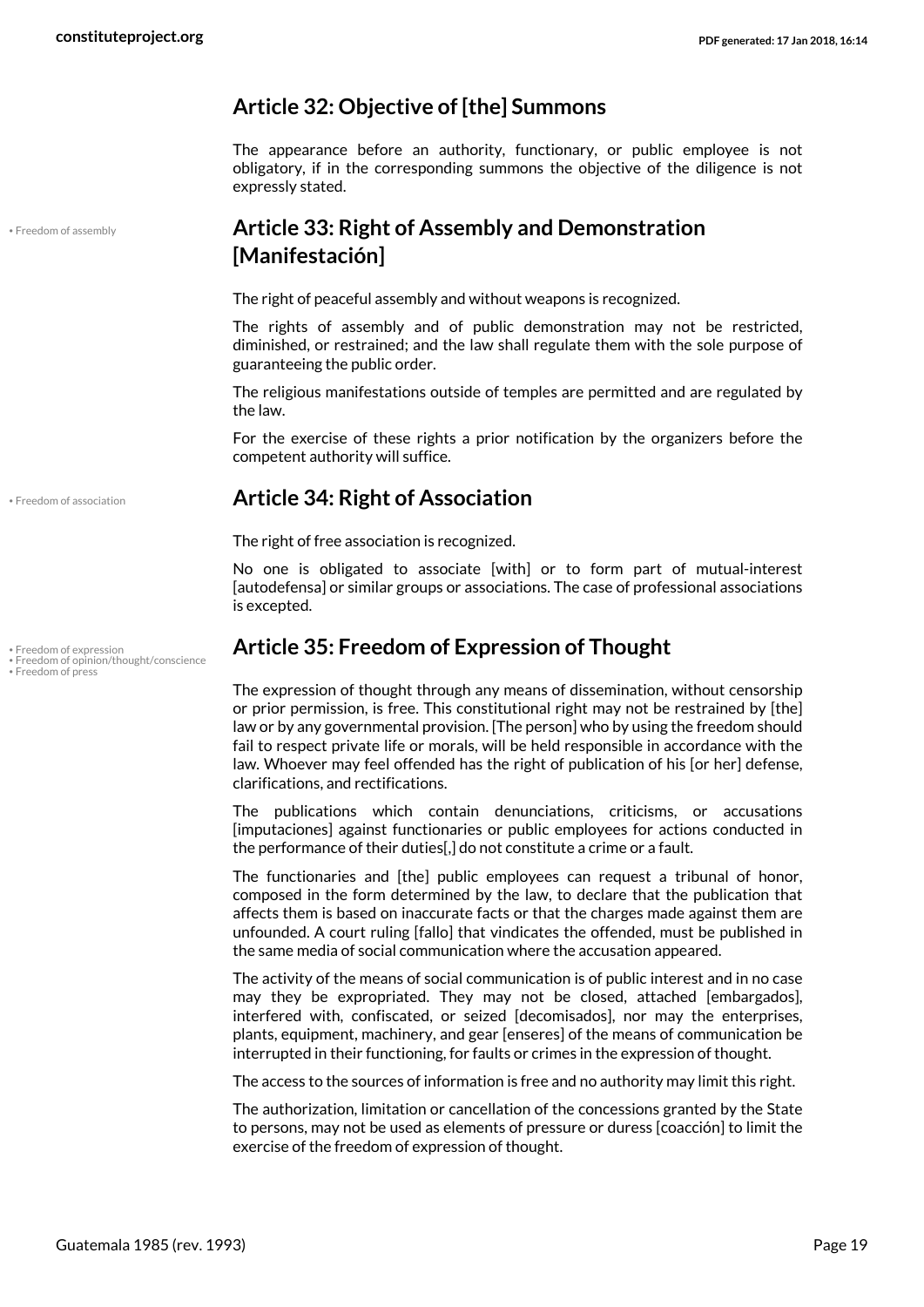A jury will take exclusive cognizance of the crimes or faults to which this Article refers.

Everything that relates to this constitutional right is regulated in the Constitutional Law for the Expression of Thought [Ley Constitucional de Emisión del Pensamiento].

<span id="page-19-0"></span>The owners of the means of social communication must provide socio-economic coverage to their reporters, through the contracting of life insurance.

#### • Freedom of religion **Article 36: Freedom of Religion**

The exercise of all the religions is free. Any person has the right to practice his [or her] religion or belief, in public and in private, through teaching, cult and observance, without other limits than the public order and the due respect for the dignity of the hierarchy and the faithful [followers] of [the] other beliefs [credos].

#### • Tax status of religious organizations **Article 37: Juridical Personality of the Churches**

<span id="page-19-1"></span>The juridical personality of the Catholic Church is recognized. The other churches, cults, entities, and associations of religious character will obtain the recognition of their juridical personality in accordance with the rules of their institution[,] and the Government may not deny it[,] aside from reasons of public order.

The State will extend to the Catholic Church, without any cost, [the] titles of ownership of the real assets which it holds peacefully for its own purposes, as long as they have formed part of the patrimony of the Catholic Church in the past. The property assigned to third parties or those which the State has traditionally assigned to their services[,] may not be affected.

The real assets of the religious entities assigned [destinados] to cult, to education, and to social assistance, enjoy exemption from taxes, assessments, and contributions.

#### • Right to bear arms **Article 38: Possession and Bearing of Arms**

<span id="page-19-2"></span>The right to own [tenencia] weapons for personal use, not prohibited by the law, in the place of inhabitation, is recognized. There will not be an obligation to hand them over, except in cases ordered by a competent judge.

<span id="page-19-3"></span>The right to bear arms is recognized, [and is] regulated by the law.

#### • Right to own property **Article 39: Private Property**

Private property is guaranteed as a right inherent to the human person. Any person can freely dispose of his [or her] property in accordance with the law.

The State guarantees the exercise of this right and must create the conditions that enable [faciliten] the owner to use and enjoy his [or her] property, in such a way as to achieve individual progress and the national development to [the] benefit of all Guatemalans.

#### • Protection from expropriation **Article 40: Expropriation**

<span id="page-19-4"></span>In specific cases, private property can be expropriated for reasons of duly proven collective utility, social benefit or public interest. The expropriation must be subject to the proceedings specified by the law, and the affected asset will be appraised by experts taking its actual value as a basis.

• Right to transfer property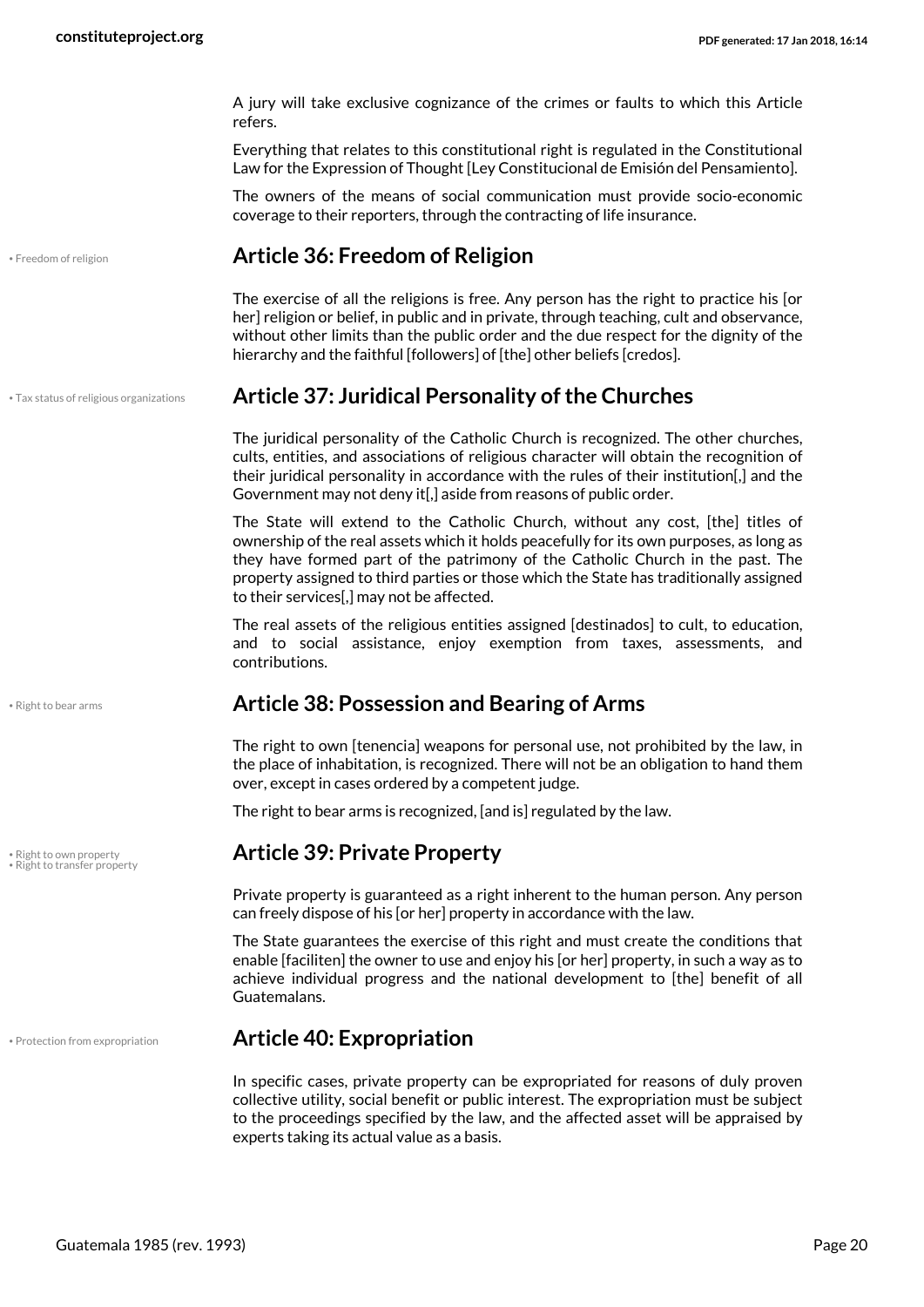The indemnification must be prior and in an effective currency of legal tender, unless another form of compensation is agreed upon with the interested party.

Only in [the] cases of war, public calamity, or serious disruption of peace can a property be occupied or intervened, or be expropriated without prior compensation, but the latter must be made immediately following the end of the emergency. The law will establish the norms to be followed with enemy property.

The form of payment of the indemnifications due to the expropriation of idle [ociosas] lands will be determined by the law. In no case will the deadline [término] to make such payment effective exceed ten years.

#### <span id="page-20-0"></span>**Article 41: Protection of the Right of Ownership**

The right of ownership may not be limited in any form due to political activity or crime. The confiscation of property and the imposition of confiscatory fines are prohibited. In no case may the fines exceed the value of the unpaid tax.

#### • Provisions for intellectual property **Article 42: [The] Right of the Author or Inventor**

<span id="page-20-1"></span>The right of an author and an inventor is recognized; the titleholders of the same will enjoy the exclusive ownership of their work or invention, in accordance with the law and the international treaties.

#### <span id="page-20-2"></span>**Article 43: Freedom of Industry, Trade, and Work**

The freedom of industry, trade, and work is recognized, except for the limitations that due to social motives or the national interest are imposed by the law.

#### <span id="page-20-3"></span>**Article 44: [The] Rights Inherent to the Human Person**

The rights and [the] guarantees granted by the Constitution do not exclude others that, even though they are not expressly mentioned in it, are inherent to the human person.

The social interest prevails over the individual [particular] interest.

The laws and the government provisions or [those of] any other order that reduce, restrict, or distort the rights guaranteed by the Constitution are void ipso jure.

# <span id="page-20-4"></span>**Article 45: Action Against Offenders [Infractores] and Legitimacy of Resistance**

The action to prosecute the violators of human rights is public and may be exercised through a simple denunciation, without any guarantee or formality whatsoever. The resistance of the people for the protection and defense of the rights and guarantees granted in the Constitution[,] is legitimate.

# **•** International law **Article 46: Preeminence of [the] International Law** • Legal status of treaties

<span id="page-20-5"></span>The general principle that within matters of human rights, the treaties and agreements approved and ratified by Guatemala, have preeminence over the internal law[,] is established.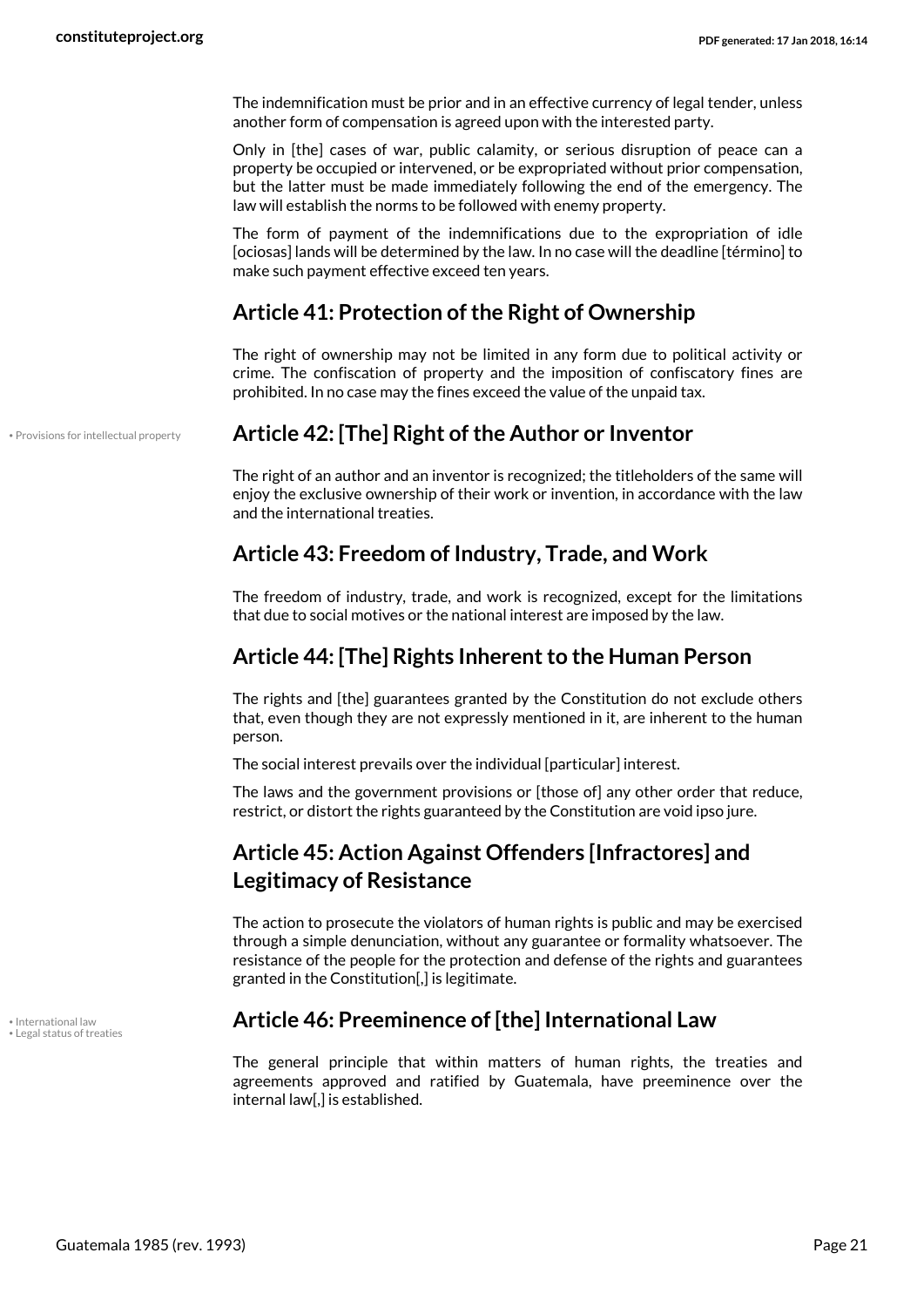• Provision for matrimonial equality

# <span id="page-21-0"></span>**CHAPTER II: Social Rights**

# <span id="page-21-2"></span><span id="page-21-1"></span>**FIRST SECTION: The Family**

#### • Right to found a family **Article 47: Protection of the Family**

The State guarantees the social, economic, and juridical protection of the family. It will promote its organization on the legal basis of marriage, the equal rights of the spouses, [the] responsible paternity and the right of the persons to decide freely the number and the spacing [espaciamiento] of their children.

#### <span id="page-21-3"></span>**Article 48: De facto Unions**

<span id="page-21-4"></span>The State recognizes de facto unions and the law will regulate [perceptuará] everything relative to it.

#### • Provision for civil marriage **Article 49: Matrimony**

The [state of] matrimony may be authorized by the mayors [alcaldes], council members, notaries in exercise [of their function] and [by] religious ministers authorized [facultados] by the corresponding administrative authority.

#### • Rights of children **Article 50: Equality of the Children**

<span id="page-21-6"></span><span id="page-21-5"></span>All of the children are equal before the law and they have the same rights. Any discrimination is punishable.

# • State support for the elderly **Article 51: Protection of [the] Minors and [of] the Elderly**

The State will protect the physical, mental, and moral health of the minors of age and of the elderly. It will guarantee to them their right to food, health, education, and security and social prevision.

# <span id="page-21-7"></span>**Article 52: Maternity**

<span id="page-21-8"></span>The [state of] maternity has the protection of the State, which in special form will see to the strict compliance of the rights and obligations that derive from it.

# • State support for the disabled **Article 53: [The] Disabled [Minusválidos]**

The State guarantees the protection of the disabled and of those persons who suffer from physical, psychic, or sensory limitations. Their medical-social care, as well as the promotion of the policies and the services that make their rehabilitation and their integral reincorporation into society possible, are declared to be of national interest. The law will regulate this matter and will create the technical and executory organs that are necessary.

#### • State support for children **Article 54: Adoption**

<span id="page-21-9"></span>The State recognizes and protects adoption. The adopted [person] acquires the status of child of the adopter. The protection of orphaned children and of abandoned children is declared of national interest.

• State support for children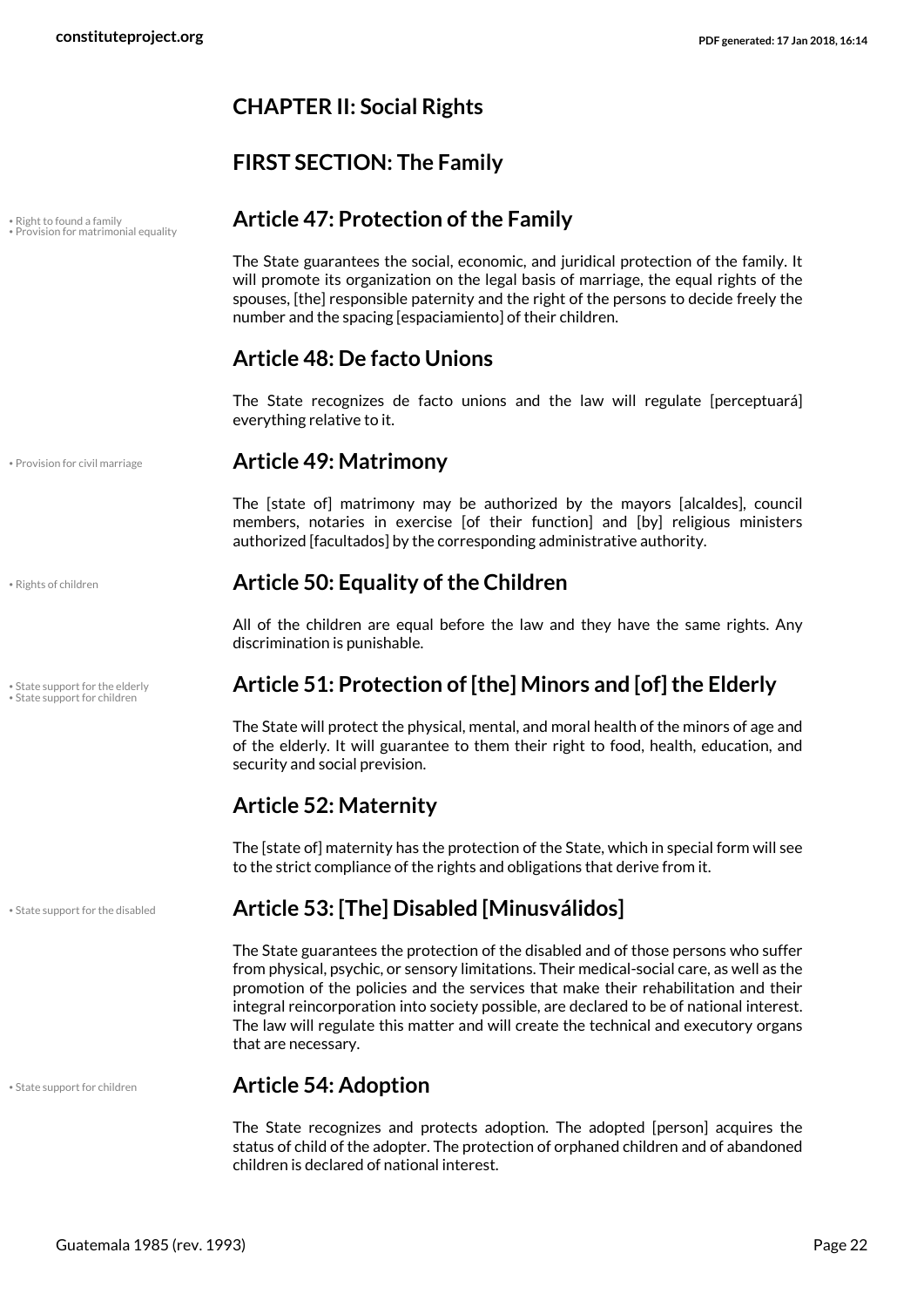# <span id="page-22-0"></span>**Article 55: Obligation to Provide Food**

The refusal to supply food in the form prescribed by the law is punishable.

#### <span id="page-22-1"></span>**Article 56: Actions Against Causes of Family Disintegration**

The actions against alcoholism, drug addiction, and other causes of family disintegration[,] are declared to be of social interest. The State must take the adequate measures of prevention, treatment, and rehabilitation to make said actions effective, for the well being of the individual, the family, and the society.

#### <span id="page-22-3"></span><span id="page-22-2"></span>**SECOND SECTION: Culture**

#### • Right to enjoy the benefits of science **Article 57: Right to Culture**

Every person has the right to participate freely in the cultural and artistic life of the community, as well as [to] benefit from the scientific and technological progress of the Nation.

#### <span id="page-22-4"></span>**Article 58: Cultural Identity**

<span id="page-22-5"></span>The right of the persons and of the communities to their cultural identity in accordance to their values, their language, and their customs[,] is recognized.

#### • Right to culture **Article 59: Protection and Research of the Culture**

It is [a] primary obligation of the State to protect, promote, and disseminate [divulgar] the national culture; [to] issue the laws and provisions that tend to its enrichment, restoration, preservation, and recuperation; [to] promote and regulate its scientific research, as well as the creation and [the] application of [the] appropriate technology.

# <span id="page-22-6"></span>**Article 60: Cultural Heritage [Patrimonio]**

The paleontological, archeological, historical, and artistic assets [bienes] and values of the country form [part of] the cultural heritage of the Nation and are under the protection of the State. Their transfer, export, or alteration, except in the cases determined by the law, is prohibited.

#### <span id="page-22-7"></span>**Article 61: Protection of the Cultural Heritage**

The archaeological sites, [the] collections of monuments and the Cultural Center of Guatemala [Centro Cultural de Guatemala], will receive special attention from the State, with the purpose of preserving its characteristics and safeguarding [resguardar] its historical value and cultural assets. The Tikal National Park, the Archeological Park of Quiriguá, and the city of Ancient [Antigua] Guatemala, will be subject to a special conservation regime because they have been declared [part of the] Heritage of the World [Patrimonio Mundial], as well as those that acquire a similar recognition.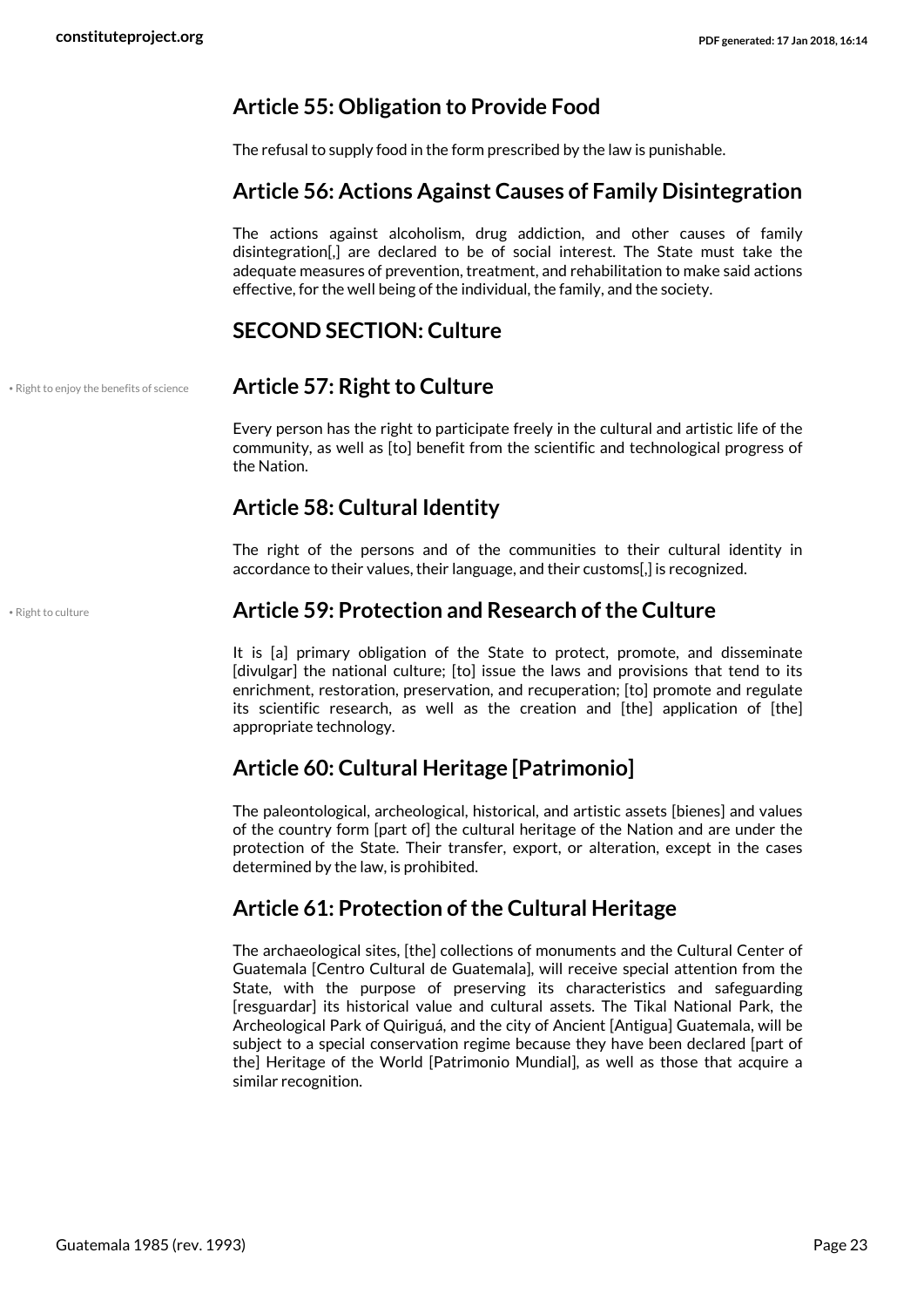• Reference to art

# • Reference to science

# <span id="page-23-0"></span>**Article 62: Protection of Traditional Art, Folklore, and Handicrafts**

The national artistic expression, the popular art, the folklore, and the autochthonous handicrafts and industries, must be [the] object of special protection by the State, with the purpose of preserving their authenticity. The State will propitiate the opening of national and international markets for the free commercialization of the work of the artists and artisans, promoting their production and adequate technification [tecnificación].

#### Reference to art **Article 63: Right to Creative Expression**

<span id="page-23-1"></span>The State guarantees free creative expression, [it] supports and encourages the scientist, the intellectual and the national artist, promoting their formation and professional and economic improvement.

# <span id="page-23-2"></span>**Article 64: Natural Heritage**

The conservation, protection and improvement of the natural heritage of the Nation[,] is declared [to be] of national interest. The State will promote the creation of national parks, reservations, and natural sanctuaries [refugios], which are inalienable. A law will guarantee their protection and that of the fauna and the flora that exists within them.

# <span id="page-23-3"></span>**Article 65: Preservation and Promotion of Culture**

The activity of the State with regards to the preservation and promotion of the culture and its manifestations, will be the charge [cargo] of a specific organ with its own budget.

# <span id="page-23-4"></span>**THIRD SECTION: Indigenous Communities**

# <span id="page-23-5"></span>**Article 66: Protection of Ethnic Groups**

Guatemala is formed by diverse ethnic groups among which are found the indigenous groups of Mayan descent. The State recognizes, respects, and promotes their forms of life, customs, traditions, forms of social organization, the use of the indigenous attire by men and women, [and their] languages and dialects.

# <span id="page-23-6"></span>**Article 67: Protection of the Indigenous Agricultural Lands and Cooperatives**

The lands of the cooperatives, [the] indigenous communities or any other forms of communal or collective possession of agrarian ownership, as well as the family patrimony and the people's housing, will enjoy special protection of the State, [and] of preferential credit and technical assistance, which may guarantee their possession and development, in order to assure an improved quality of life to all of the inhabitants.

The indigenous communities and others that hold lands that historically belong to them and which they have traditionally administered in special form, will maintain that system.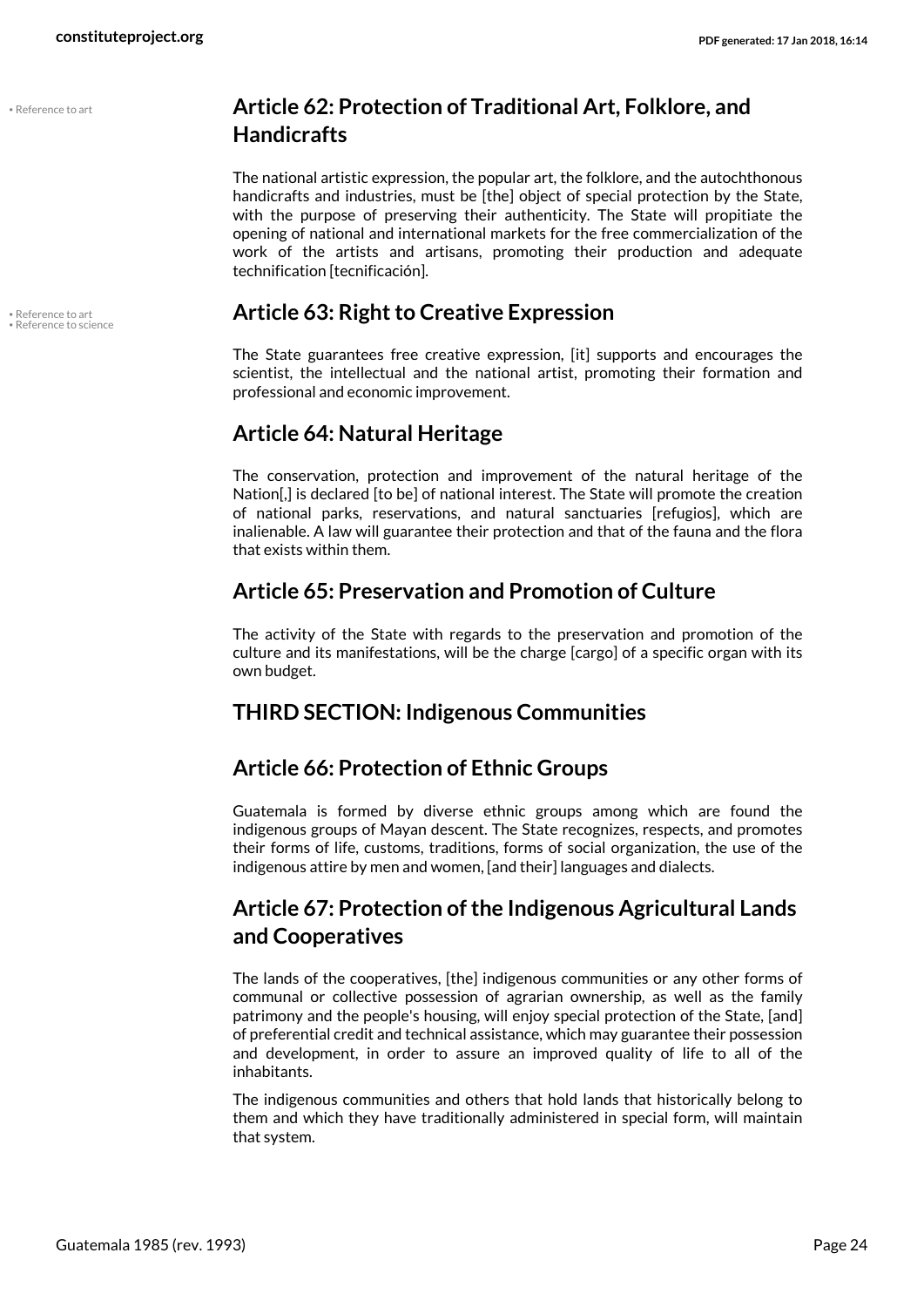# <span id="page-24-0"></span>**Article 68: Lands for Indigenous Communities**

Through special programs and adequate legislation, the State will provide state lands to the indigenous communities who may need them for their development.

# <span id="page-24-1"></span>**Article 69: Transfer [Traslación] of Workers and their Protection**

The labor activities that involve the transfer of workers outside of their communities, will be the object of protection and legislation to assure adequate conditions of health, security, and social prevision that prevent the payment of wages [that are] not adjusted to the law, the disintegration of those communities and in general all of discriminatory treatment.

# <span id="page-24-2"></span>**Article 70: Specific Law**

A law will regulate the matters related to this section.

#### <span id="page-24-4"></span><span id="page-24-3"></span>**FOURTH SECTION: Education**

#### • Right to academic freedom **Article 71: Right to Education**

The freedom of education and educational [docente] criteria is guaranteed. It is the obligation of the State to provide and facilitate education to its inhabitants without any discrimination whatsoever. The foundation and maintenance of cultural educational centers and museums is declared to be of public utility and necessity.

# <span id="page-24-5"></span>**Article 72: Objectives [Fines] of Education**

Education has as its primary objective the integral development of the human person, the knowledge of reality and national and universal culture.

Education, instruction, social development and the systematic teaching of the Constitution of the Republic and of the human rights are declared to be of national interest.

# <span id="page-24-6"></span>**Article 73: Freedom of Education and the Economic Assistance of the State**

The family is the source of the education and the parents are entitled to choose what is to be taught [impartirse] to their minor children. The State may subsidize the gratuitous private educational centers and the law will regulate what is relative to this matter. The private educational centers shall function under the inspection of the State. They are obligated to fulfill [llenar], at least, [the] official study plans and programs. As cultural centers they will be enjoy the exemption of all types of taxes and assessments.

Religious education is optional in the official establishments and can be taught during ordinary hours, without any discrimination.

The State will contribute to the maintenance of religious education without any discrimination.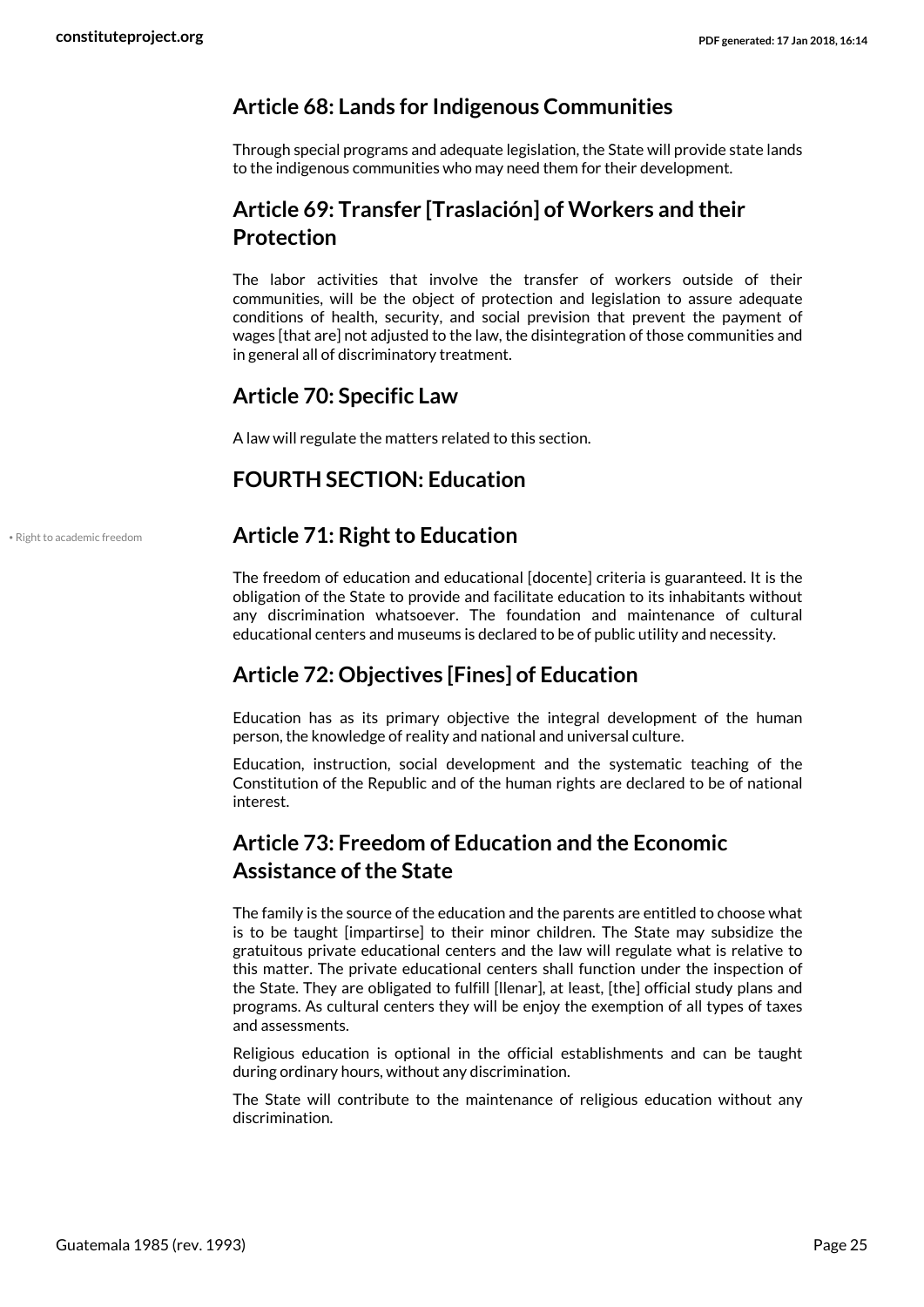• Free education

#### • Compulsory education **Article 74: Obligatory Education**

<span id="page-25-0"></span>The inhabitants have the right and the obligation to receive initial, pre-primary, primary and basic education, within the age limits established by the law.

The education provided by the State is gratuitous.

The State will provide and promote scholarships and educational credits.

Scientific, technological, and humanistic education constitute objectives that the State must guide and develop [ampliar] permanently.

The State shall promote special education, diversified [education] and extracurricular [extraescolar] [education].

#### <span id="page-25-1"></span>**Article 75: Literacy**

Literacy is declared [to be] of national urgency and it is a social obligation to contribute to it. The State will organize it and promote it with all the necessary resources.

#### <span id="page-25-2"></span>**Article 76: Educational System and Bilingual Education**

The administration of the educational system must be decentralized and regionalized.

In the schools established in regions with a predominantly indigenous population, the education must be provided preferentially in [a] bilingual form.

#### <span id="page-25-3"></span>**Article 77: Obligations of Business Owners**

The owners of the industrial, agricultural, livestock, and commercial businesses are obligated to establish and maintain, in accordance with the law, [the] schools, day care centers, and cultural centers for their workers and school population.

#### <span id="page-25-4"></span>**Article 78: Teaching Faculty [Magisterio]**

The State will promote the economic, social, and cultural improvement of the teaching faculty, including the right to retirement that makes possible their effective dignification [dignificación].

The rights acquired by the national teaching faculty are of a minimal and irrenounceable character. The law will regulate these matters.

#### <span id="page-25-5"></span>**Article 79: Agricultural Education**

Agricultural study, apprenticeship, explication, commercialization and industrialization are declared to be of national interest. The National Central School of Agriculture [Escuela Nacional Central de Agricultura] is created as an autonomous decentralized entity, with juridical personality and its own patrimony; it must organize, direct, and develop plans of agricultural, livestock, and forestry study of the Nation at the intermediate level; and it will be governed by its own organic law, with an allocation of an amount of no less than five percent of the regular budget of the Ministry of Agriculture.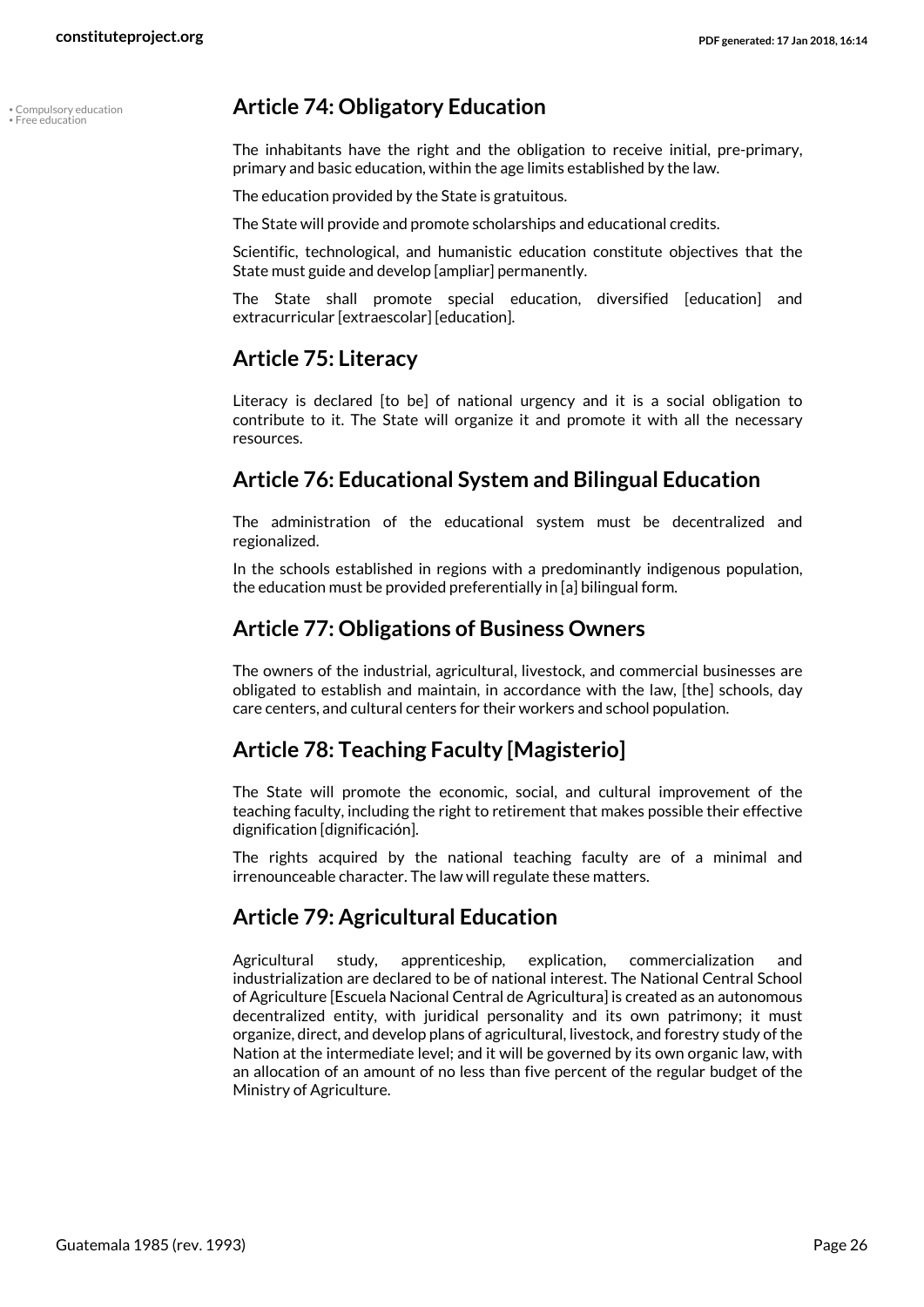## • Reference to science **Article 80: Promotion of the Science and the Technology**

<span id="page-26-0"></span>The State recognizes and promotes science and technology as fundamental bases of national development. The law will establish norms for [normará] what is pertinent.

## <span id="page-26-1"></span>**Article 81: Titles and Diplomas**

The titles and diplomas of which the issuance corresponds to the State, have full legal validity. The rights acquired for the exercise of the professions accredited by said titles, must be respected and no provisions of any kind may be issued that limit or restrict these rights.

# <span id="page-26-2"></span>**FIFTH SECTION: Universities**

# <span id="page-26-3"></span>**Article 82: Autonomy of the University of San Carlos de Guatemala**

The University of San Carlos de Guatemala, is an autonomous institution with juridical personality. In its character of [being] the only State university[,] it exclusively corresponds to it to direct, organize, and develop the superior education and the professional university education of the State, as well as the dissemination of the culture in all [of] its manifestations. It will promote by every means within its reach the research in every area of the human knowledge and will cooperate in the study and solution of the national problems.

It is governed by its Organic Law and by the statutes and regulations that it emits, having to observe in the conformation of its directive organs, the principle of representation of its titular professors [catedráticos], its graduates and its students.

# <span id="page-26-4"></span>**Article 83: Government of the University of San Carlos de Guatemala**

The government of the University of San Carlos de Guatemala corresponds to the Superior University Council [Consejo Superior Universitario], integrated by the Rector, who presides over it; the deans of the faculties; a representative of the professional association [colegio], graduated from the University of San Carlos de Guatemala, which corresponds to each faculty; a titular professor and a student for each faculty.

# <span id="page-26-5"></span>**Article 84: Budgetary Allocation for the University of San Carlos de Guatemala**

A specific [privativa] budgetary allocation corresponds to the University of San Carlos de Guatemala [that is] no less than five percent of the General Budget of Ordinary Revenues of the State, which must generate an adequate budgetary increase sufficient to cover the growth in the student population or the improvement of the academic level.

# <span id="page-26-6"></span>**Article 85: Private Universities**

To the private universities, which are independent institutions, corresponds the organization and development of the private superior education of the Nation, with the purpose of contributing to the professional formation, to the scientific research,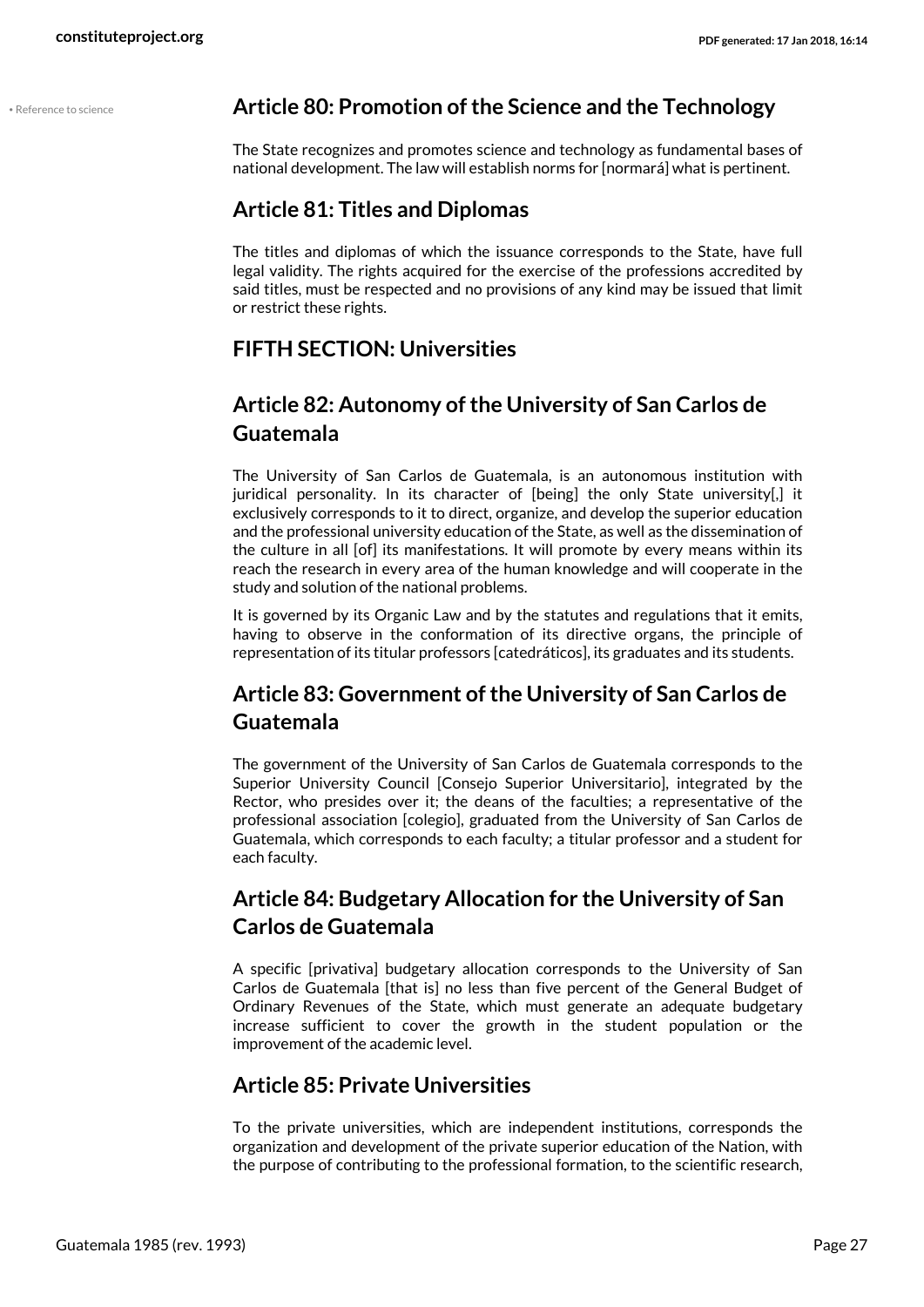to the cultural dissemination and to the study and solution of the national problems.

When the functioning of a private university is authorized, it will have juridical personality and [the] freedom to create its faculties and institutes, to develop its academic and teaching activities, as well as to elaborate its plans and programs of study.

#### <span id="page-27-0"></span>**Article 86: Council of the Superior Private Education**

The Council of the Superior Private Education [Consejo de la Enseñanza Privada Superior] will have as its functions to see to the maintaining of the academic level in the private universities without undermining their independence and to authorize the creation of new universities; it is integrated by two delegates from the University of San Carlos de Guatemala, two delegates from the private universities and one delegate elected by the presidents of the professional colleges who do not hold any office [cargo] in any university.

The presidency will be exercised in a rotating form. The law will regulate this matter.

# <span id="page-27-1"></span>**Article 87: Recognition of Degrees, Titles, Diplomas, and Incorporations**

In Guatemala only degrees, titles, and diplomas granted by the legally established universities organized to function in the country[,] will be recognized, except for what is provided in international treaties.

The University of San Carlos de Guatemala, is the only one entitled [facultada] to resolve the incorporations of the professionals graduated from foreign universities and to set the prior requirements which must fulfilled for that purpose, as well as to recognize the titles and diplomas of university character protected by the international treaties. The titles granted by Central American universities will have full validity in Guatemala when the basic centralization of the study plans is achieved.

Legal provisions that grant privileges to the detriment of those exercising a profession with a title or who have been legally authorized to exercise it, may not be adopted.

#### <span id="page-27-2"></span>**Article 88: Tax Exemptions and Deductions**

The universities are exempt from the payment of all types of taxes, assessments, and contributions without any exception whatsoever.

The donations given to universities, cultural or scientific institutions will be deductible from the net revenue prior to assessing the income tax.

The State can provide economic assistance to private universities, for the fulfillment of their own objectives.

The University of San Carlos de Guatemala and the private universities may neither be [the] object of processes of execution nor may they be intervened, except in those cases where the private universities assume obligations through civil, mercantile, or labor contracts.

#### <span id="page-27-3"></span>**Article 89: Granting of Degrees, Titles, and Diplomas**

Only the universities that are legally authorized may grant degrees and issue titles and graduation diplomas within superior education.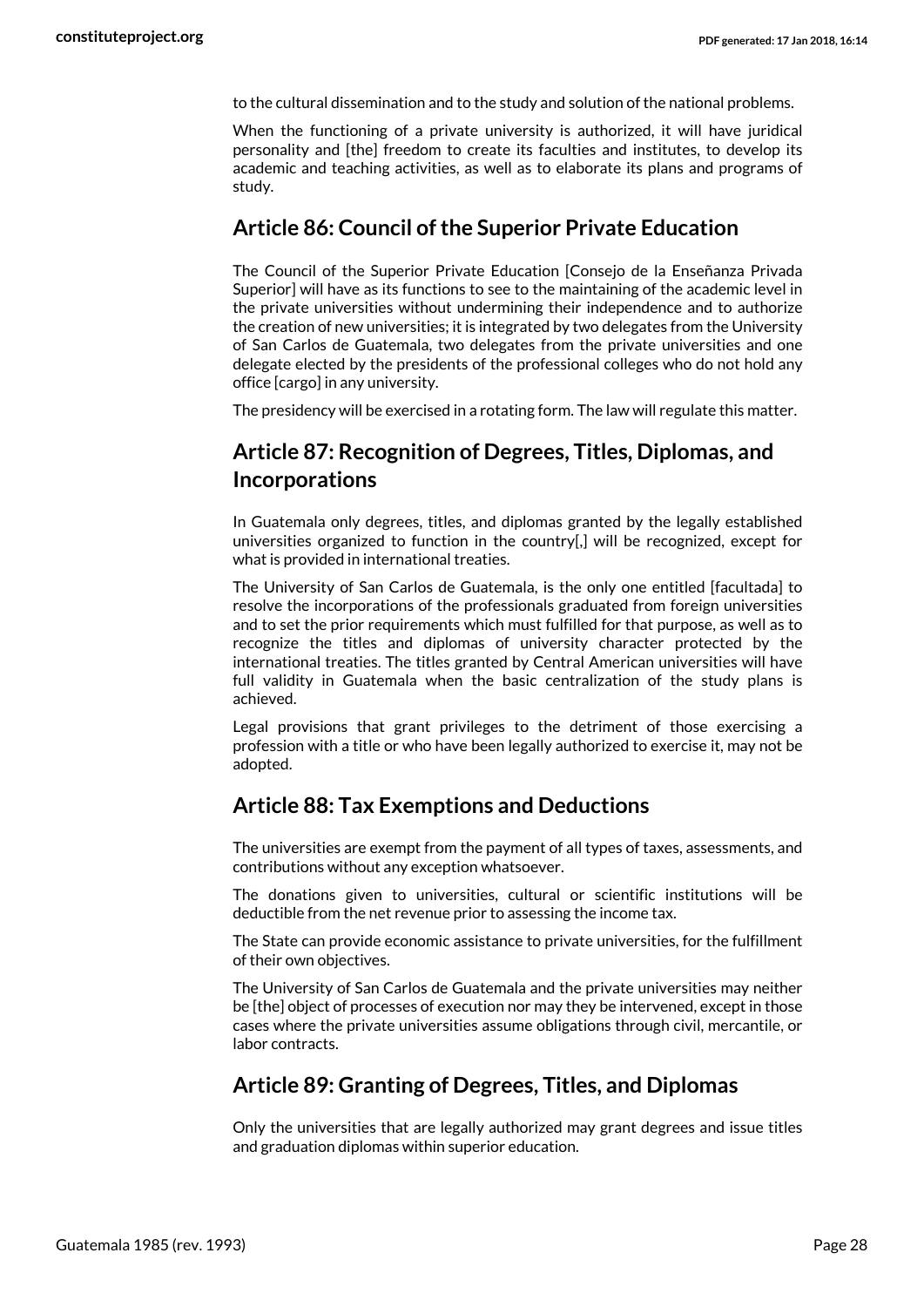#### <span id="page-28-0"></span>**Article 90: Professional Association [Colegiación]**

The association of university professionals is obligatory and it will have as is its objectives the moral, scientific, technical, and material improvement of the university professions and the control of their exercise.

The professional associations, as work [gremiales] associations with a juridical personality, shall function in accordance with the Law of the Professional Association [Ley de Colegiación Profesional], obligatorily[,] and the statutes of each association will be approved with independence from the universities from which its members have graduated.

They will contribute to the strengthening of the autonomy of the University of San Carlos de Guatemala and for the purposes and goals of all the universities of the country.

In every matter related to the improvement of the scientific and the culturaltechnical level of the university professions, the universities of the country will be able to require the participation of the professional associations.

#### <span id="page-28-1"></span>**SIXTH SECTION: Sports**

#### <span id="page-28-2"></span>**Article 91: Budgetary Allocation for Sports**

It is the duty of the State to encourage and promote physical education and [the practice of] sports. To that effect, a specific allocation no smaller than three percent of the General Budget of Ordinary Revenues of the State will be set. From such allocation[,] fifty percent will be destined to the federated sports sector through its administrative organs, in the form established by [the] law; twenty-five percent to physical education, recreation, and school sports; and twenty-five percent to non-federated sports.

#### <span id="page-28-3"></span>**Article 92: Autonomy of Sports**

The autonomy of federated sports is recognized and guaranteed through its administrative [rectores] organs, the Autonomous Sports Confederation of Guatemala [Confederación Deportiva Autónoma de Guatemala] and the Guatemalan Olympic Committee [Comité Olímpico Guatemalteco], which have juridical personality and their own patrimony, being exempt from all types of taxes and assessments.

# <span id="page-28-4"></span>**SEVENTH SECTION: Health, Security, and Social Assistance**

#### • Right to health care **Article 93: Right to Health**

<span id="page-28-5"></span>The enjoyment of health is a fundamental right of the human being, without any discrimination.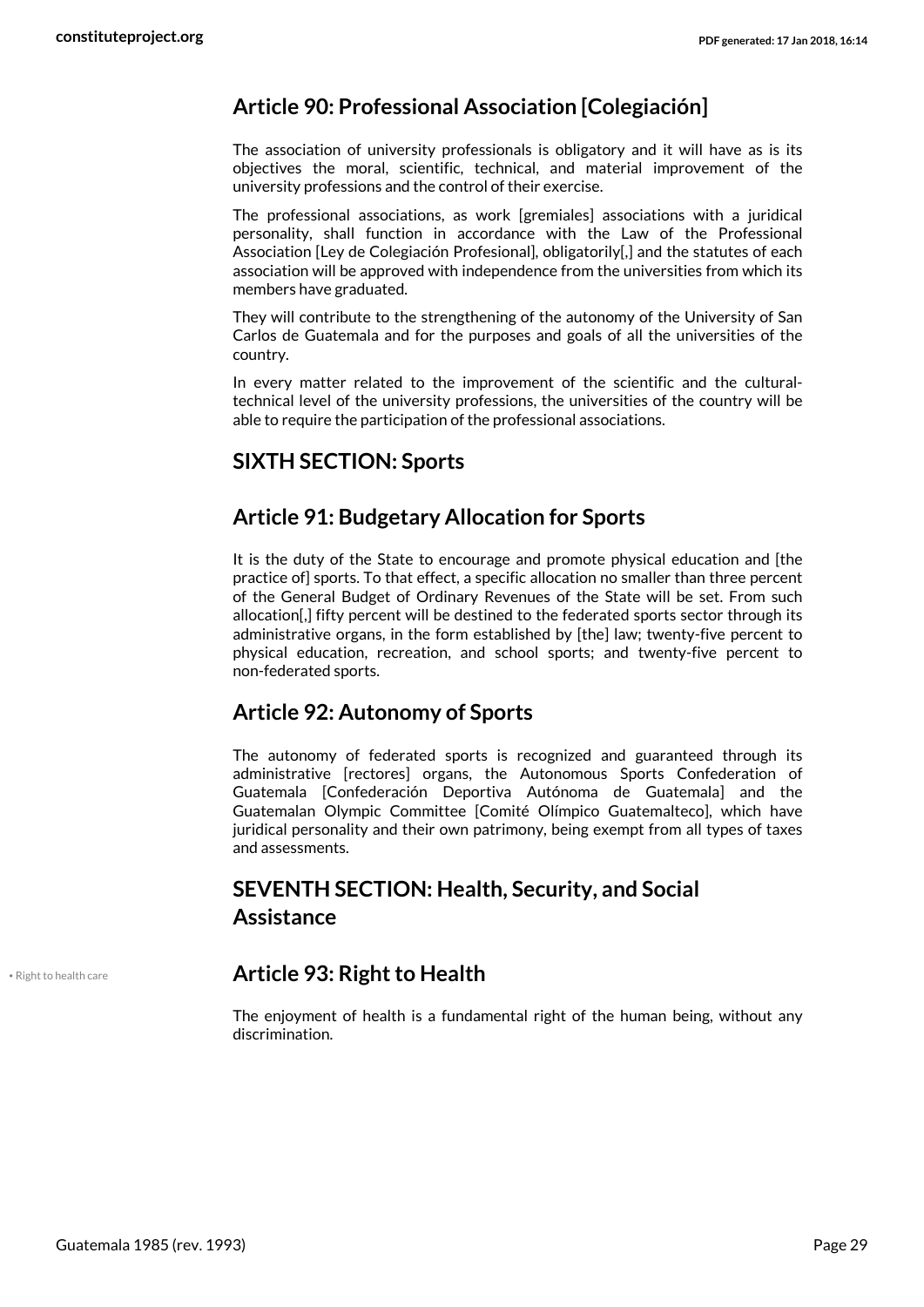# <span id="page-29-0"></span>**Article 94: Obligation of the State, Regarding Health and Social Assistance**

The State will see to the health and the social assistance of all the inhabitants. It will develop, through its institutions, actions of prevention, promotion, recovery, rehabilitation, coordination and those complementary ones [that are] appropriate in order to procure [for them] the most complete physical, mental, and social wellbeing.

# <span id="page-29-1"></span>**Article 95: Health, [a] Public Asset**

The health of the inhabitants of the Nation is a public asset [bien]. All persons and institutions are obligated to see to its conservation and reestablishment.

# <span id="page-29-2"></span>**Article 96: Quality Control of Products**

The State will control the quality of food products, pharmaceuticals, chemicals and of everything that can affect the health and the well being of the inhabitants. It will see to the establishment and programming of the primary attention to health, and for the improvement of the conditions of the basic environmental sanitation [saneamiento] of the least protected communities.

#### • Protection of environment **Article 97: [The] Environment and [the] Ecological Balance**

<span id="page-29-3"></span>The State, the municipalities and the inhabitants of the national territory are obligated to promote [propiciar] the social, economic, and technological development that prevents the pollution [contaminación] of the environment and maintains the ecological balance. All the necessary regulations will be dictated to guarantee that the use [utilización y el aprovechamiento] of the fauna, [the] flora, [the] land, and [the] water, are conducted rationally, avoiding their depredation.

# <span id="page-29-4"></span>**Article 98: Community Participation in Health Programs**

The communities have the right and the duty to actively participate in the planning, execution, and evaluation of [the] health programs.

# <span id="page-29-5"></span>**Article 99: Feeding and Nutrition**

The State will see to it that the food and the nutrition of the population meet the minimum health requirements. The specialized institutions of the State must coordinate their actions among themselves or with [the] international organs dedicated to health, [in order] to achieve an effective national food system.

# <span id="page-29-6"></span>**Article 100: Social Security**

The State recognizes and guarantees the right to social security for the benefit of the inhabitants of the Nation. Its regime is instituted as a public function, in a national, unitary, and obligatory manner.

The State, the employers, and the workers covered by the regime, with the sole exception of that provided by Article 88 of this Constitution, have the obligation to contribute to the financing of such regime and [the] right to participate in its direction, seeking [procurando] its progressive improvement.

The application of the social security regime corresponds to the Guatemalan Social Security Institute [Instituto Guatemalteco de Seguridad Social], which is an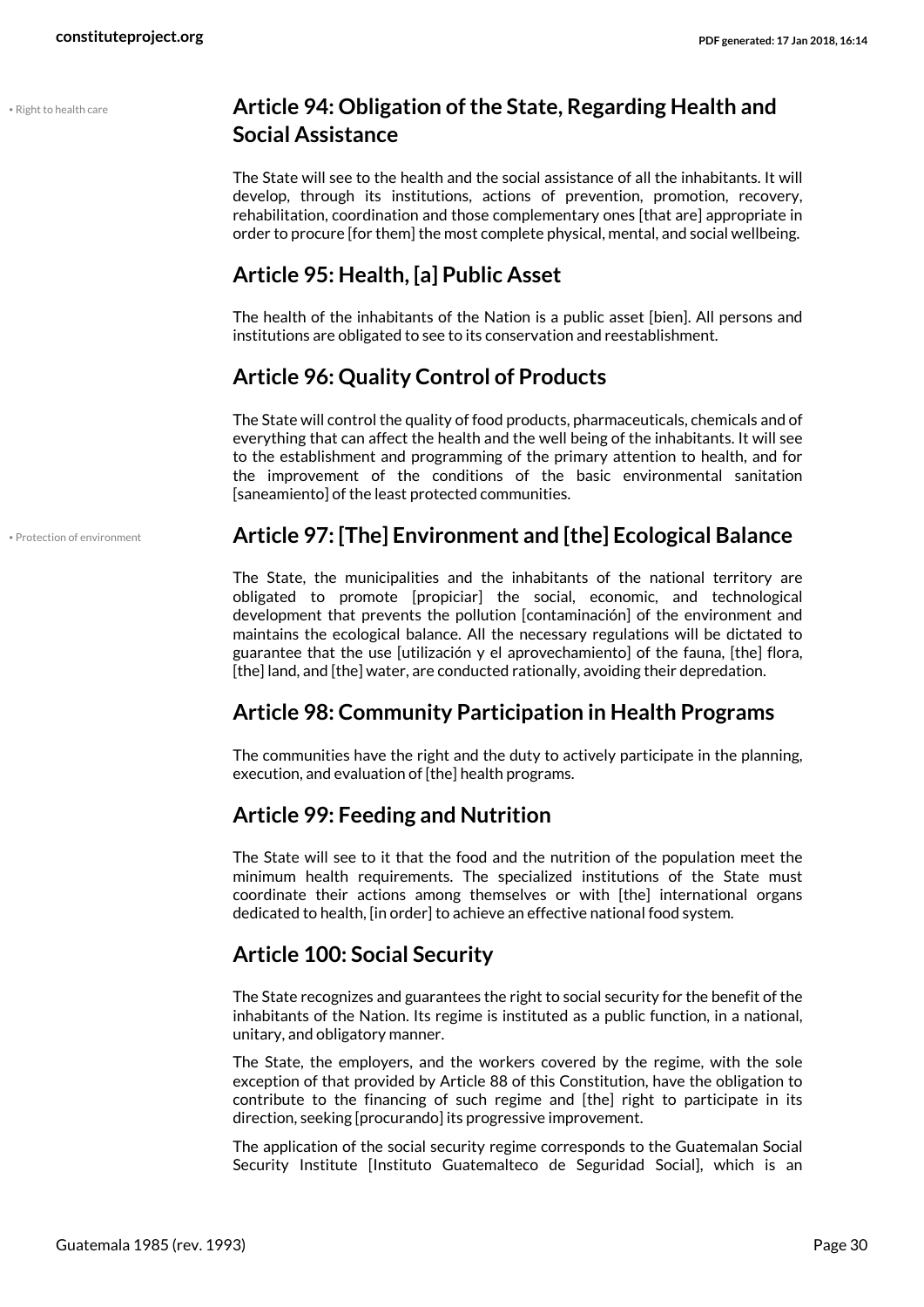autonomous entity with juridical personality, [and with] its own patrimony and functions; it enjoys a total exemption from taxes, contributions and assessments, whether established or to be established. The Guatemalan Social Security Institute must participate with the health institutions in [a] coordinated manner.

The Executive Organ will allocate annually in the Budget of Revenues and Expenditures of the State, a specific portion [partida] to cover the share [cuota] that corresponds to the State as such and as an employer, which may not be transferred or canceled during the fiscal year [ejercicio] and [that] will be establish in accordance with the technical actuarial studies of the Institute.

Against the resolutions dictated in this matter, [the] administrative and contentious-administrative recourses proceed in accordance with the law. When dealing with benefits [prestaciones] that the regime must provide, the tribunals of labor and social prevision will take cognizance.

#### <span id="page-30-1"></span><span id="page-30-0"></span>**EIGHTH SECTION: Work**

# • Right to work **Article 101: [The] Right to Work**

To work is a right and a social obligation of the person. The labor regime of the country must be organized in accordance with the principles of social justice.

#### **Article 102: Minimum Social Rights of Labor Legislation**

The minimum social rights that form the basis of the labor legislation and the activity of the tribunals and [the] authorities [are]:

- <span id="page-30-2"></span>**a.** The right to the free choice [elección] of work and the satisfactory economic conditions that guarantee a dignified existence for the worker and his [or her] family;
- **b.** That all work be equitably remunerated, except with what the law determines in that regard;
- **c.** The equality of salary for the same rendered work in equality of conditions, productivity, and seniority;
- **d.** The obligation to pay the worker in currency of legal tender. However, the field worker [trabajador de campo] can receive, by choice [a su voluntad], food products until up to thirty percent of his [or her] salary. In this case the employer will provide those products at a price no superior than their cost;
- **e.** The freedom from lien [inembargabilidad] of the salary in the cases determined by the law. The personal work implements may not be subject to a lien for any reason. Nevertheless, for the protection of the family of the worker and by judicial order, part of the salary can be retained and delivered to the corresponding [party];
- **f.** The periodic establishment [fijación] of the minimum salary in accordance with the law;

• Duty to work

• Right to choose occupation

- Right to safe work environment Right to reasonable standard of living
- Right to equal pay for work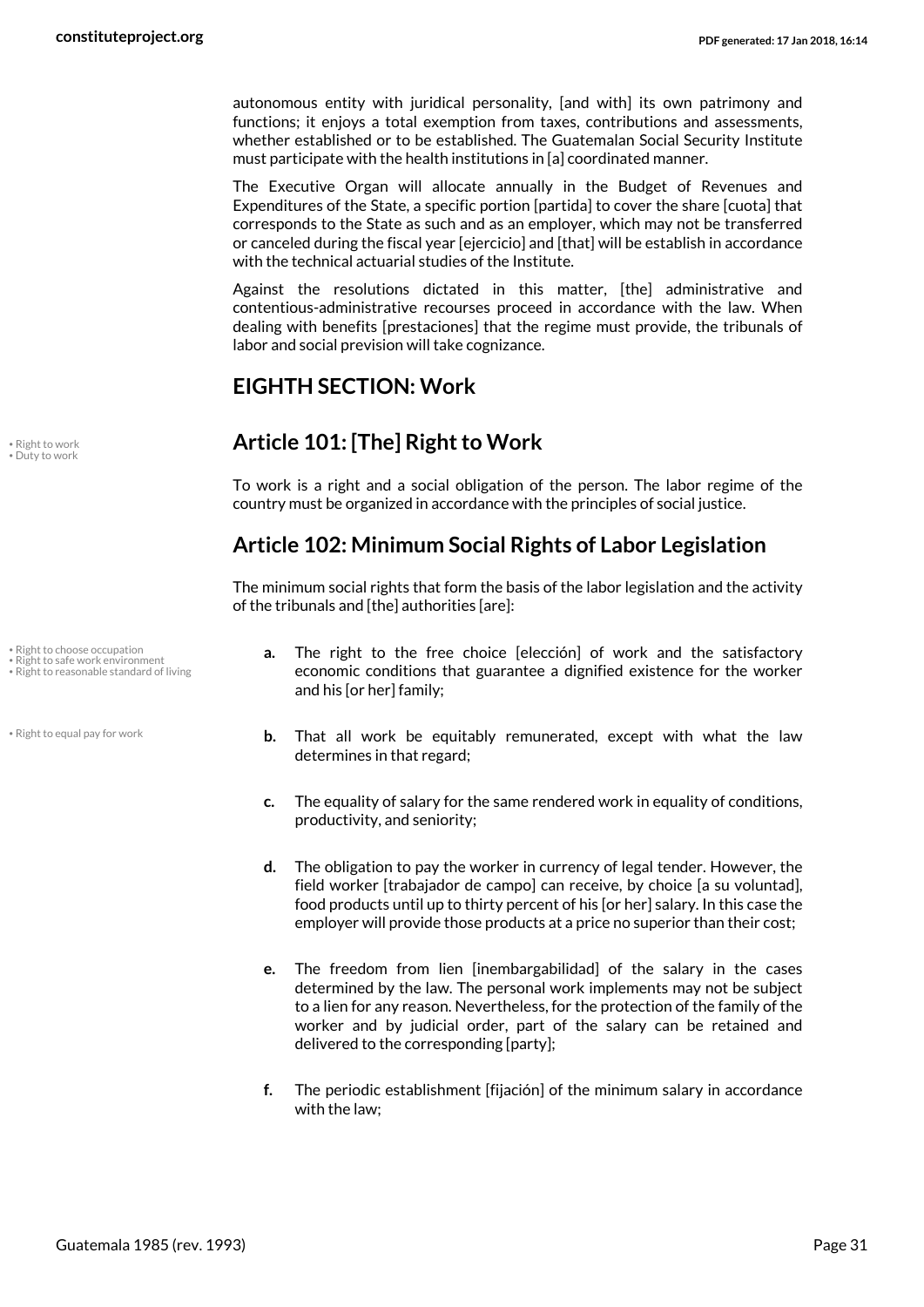**g.** The ordinary effective workday [jornada] can neither exceed eight hours of work per day, nor forty-four hours per week, equivalent to forty-eight hours for the exclusive purpose of the payment of the salary.

The ordinary effective workday on the night shift can neither exceed six hours per day, nor thirty-six hours per week. The mixed ordinary effective workday can neither exceed seven hours per day, nor forty-two hours per week. All work effectively performed outside [of the] ordinary working hours, constitutes an extraordinary workday and must be remunerated as such. The law will determine the very qualified situations of exception where the provisions relative to the workdays are not applicable.

Those that by provision of the law, by custom or by agreement with the employers work less than forty-four hours per week during the day, thirty-six hours during the night, or forty-two hours in mixed-schedule workdays, will have the right to receive the weekly salary in its entirety.

It is understood that effective work means the entire time that the worker remains under the orders or at the disposal of the employer;

- **h.** The right of the worker to a day of remunerated rest for each ordinary work week or for any six consecutive workdays. The holidays [días de asueto] recognized by the law will also be remunerated;
- **i.** The right of the worker to fifteen working days of paid vacation after each year of continuous service, with the exception of agricultural enterprise workers, who will have the right to ten working days [of vacation]. The vacations must be effective and the employer may not compensate such right in a different manner, except when the labor relationship already acquired would cease;
- **j.** The obligation of the employer to grant[,] every year[,] a bonus [aguinaldo] of no less than one hundred percent of the monthly salary, or the one already established if greater, to those workers who may have worked for an uninterrupted year prior to the date of the payment. The law will regulate the form of payment. For those workers with less than one year of service, such bonus will be covered proportionally to the time [of duration] of [the] work;
- **k.** The protection of the working woman and [the] regulation of the conditions under which she must render her services.

There may not be differences established between married and single women in terms of [the] work. The law will regulate the protection of the maternity rights of the working woman, who may not be required to [conduct any] work that may require an effort that puts her pregnancy in jeopardy [gravidez]. The working mother will enjoy a compulsory rest [period] [descanso forzoso] paid on the basis of one hundred percent of her salary, during the thirty days prior to giving birth and [during] the subsequent forty-five days. During the period of lactation she will have the right to two periods of extraordinary rest, during her workday. The prenatal and postnatal rest periods will be expanded according to her physical conditions, by medical prescription;

• Right to rest and leisure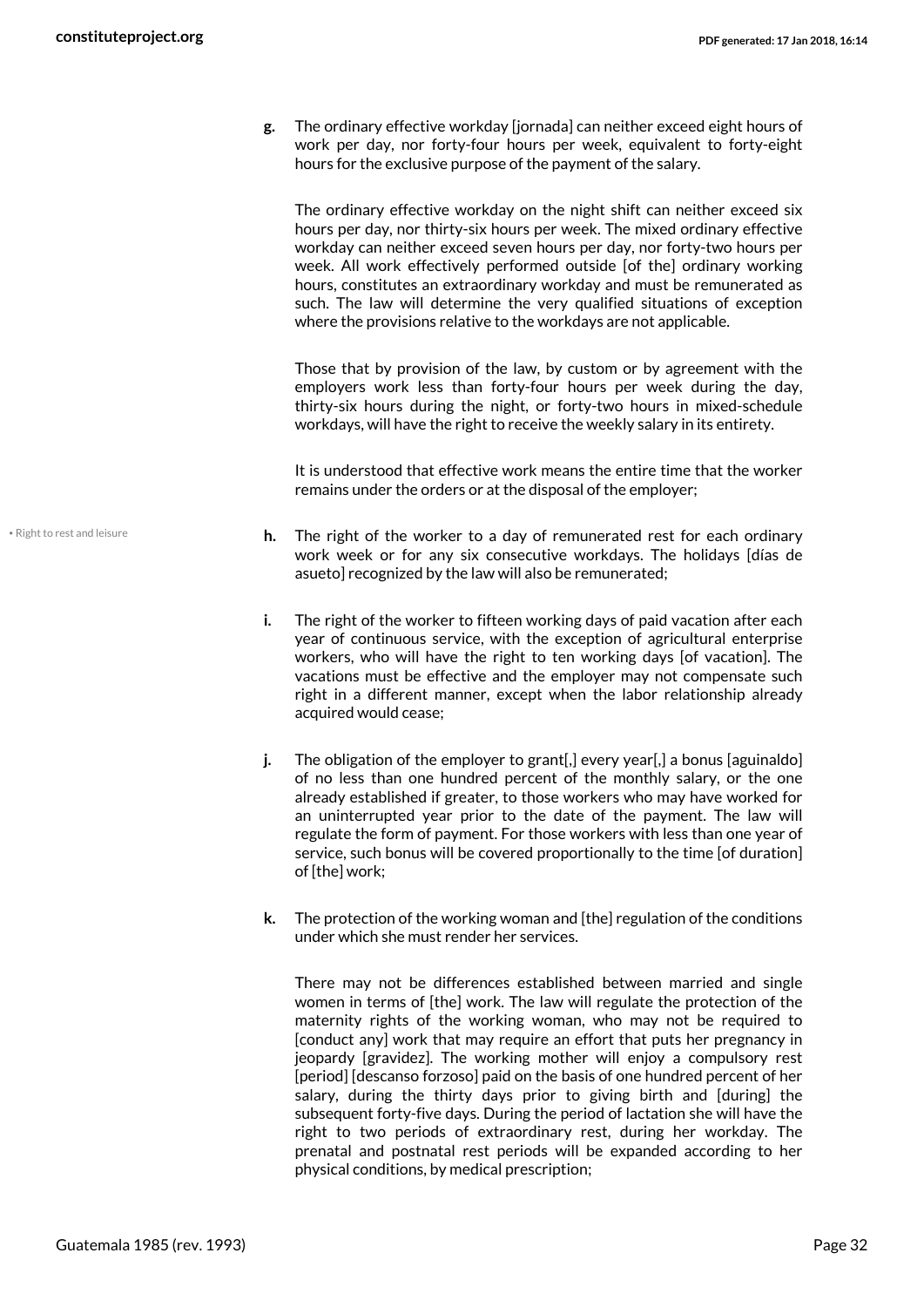**l.** Minors under fourteen years of age may not be employed in any type of work, except for the exceptions established by the law. It is forbidden to employ [ocupar] minors in works that are incompatible with their physical capacity or that endanger their moral formation. • Limits on employment of children The workers older than sixty years of age will be the object of a treatment [that is] adequate to their age; **m.** The protection and [the] promotion [fomento] of the work of the blind, the disabled and the persons with physical, psychic, or nervous deficiencies. **n.** The preference of Guatemalan workers over foreigners in equality of conditions and in the percentages determined by the law. In comparable [paridad] circumstances, no Guatemalan worker may earn a lesser salary than a foreigner, be subject to inferior conditions of employment, or obtain lesser economic advantages or other benefits [prestaciones]; **ñ.** The establishment of the norms of obligatory compliance for employers and workers in the individual and collective labor contracts. The employers and [the] employees will procure the economic development of their enterprise for [their] common benefit; **o.** The obligation of the employer to indemnify with the salary of one month for each year of continuous service when unjustifiably or indirectly dismissing [despida] a worker, as long as the law does not establish another more appropriate [conveniente] system that would provide the worker with better provisions. For the effects of computing the continuous services[,] the date in which the work relation began will be taken into account, whichever it may be; **p.** It is the obligation of the employer to provide to the spouse or partner, the minor children or the disabled [relatives] of a worker who may die while in service, a benefit [prestación] equivalent to the salary of one month for each year worked. This benefit will be covered by monthly payments and its amount will not be less than the final salary received by the worker. If death should occur for a reason of which risk is entirely covered by the social security regime, this obligation of the employer will cease. In case that this method should not cover the benefit completely, the employer must pay the difference; **q.** The right to the free unionization [sindicalización] of the workers. This right can be exercised without any discrimination and without being subject to any previous authorization, having only to fulfill the requirements established by the law. The workers may not be dismissed for participating in the establishment of a [labor] union, [and] must be abler to enjoy such a right from the time that they notify the General Inspectorate of Labor • Right to join trade unions

[Inspección General de Trabajo].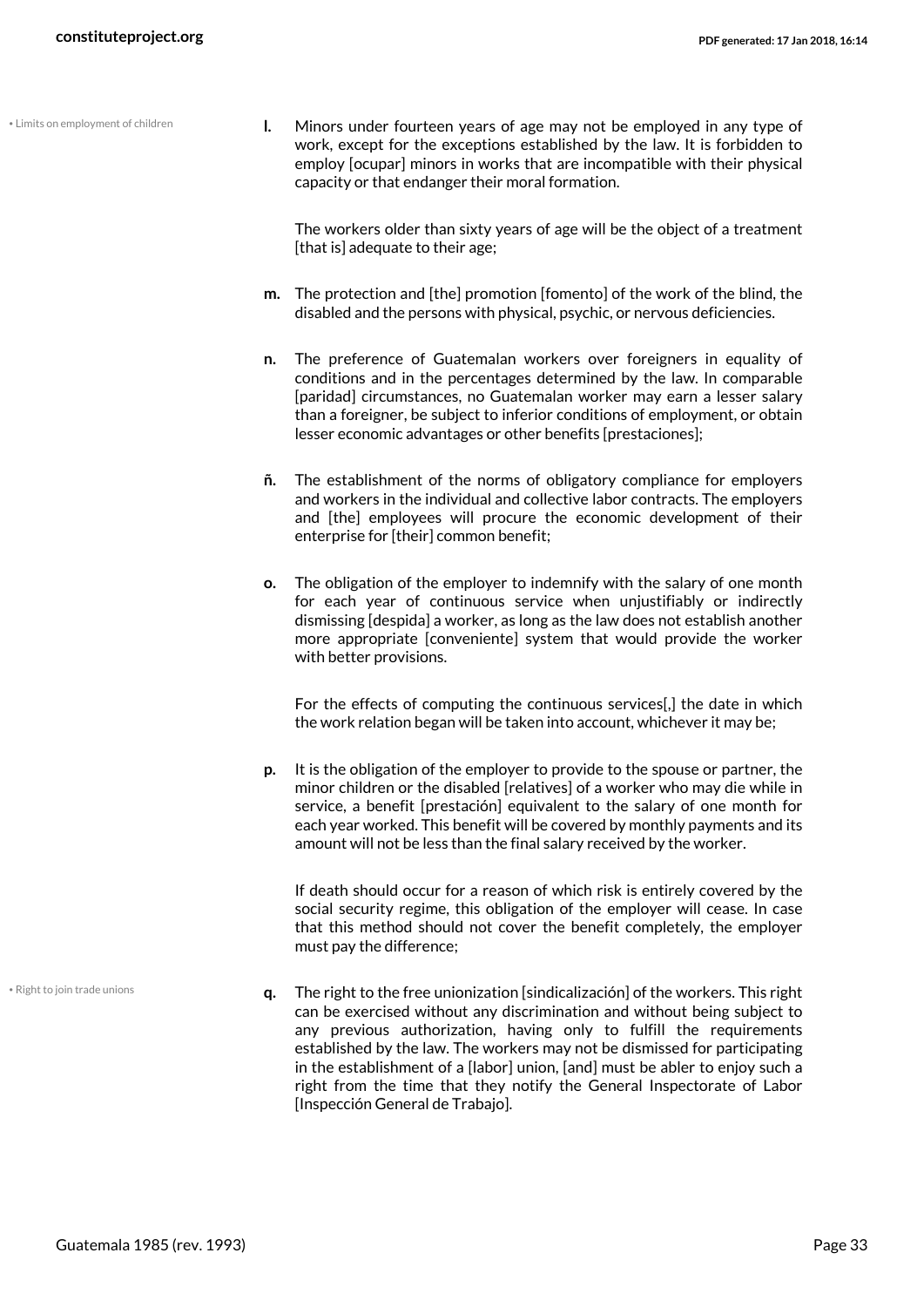Only the Guatemalans by birth can intervene in the organization, direction and advising of [labor] unions. The cases of governmental technical assistance and what is provided in international treaties or in intra-union conventions authorized by the Executive Organ[,] are excepted;

- **r.** The establishment of economic institutions and of social prevision which, in benefit of the workers, grant benefits of all types, especially for disability, retirement, and survival;
- **s.** If the employer should not be able to prove a reasonable cause for the dismissal, he [or she] must pay the salary of one month to the worker to compensate for damages and losses if the case should be settled in a court of first instance, two monthly salaries if the sentence is appealed, and[,] if the legal process should last longer than two months, [the employer] must pay fifty percent of the salary of the worker for each month beyond that deadline, up to a maximum of six months in this case; and
- **t.** The State will participate in international or regional agreements and treaties relating to labor matters and which grant better protection of conditions to [the] workers.

<span id="page-33-0"></span>In such cases, what is established in said agreements and treaties will be considered as part of the minimum rights enjoyed by the workers of the Republic of Guatemala.

#### **Article 103: Protection [Tutelaridad] of the Labor Laws**

The laws that regulate the relations between employers and workers are conciliatory, protective [tutelares] for the workers and [they] will attend to all the pertinent economic and social factors. For agricultural work[,] the law will especially take into account their needs and the zones in which it is executed.

All of the conflicts concerning [the] work [activity] are subject to a specific [privativa] jurisdiction. The law will establish the norms corresponding to that jurisdiction and the organs charged with [encargadas] putting them into practice.

# <span id="page-33-1"></span>**Article 104: Right to Strike [Huelga] and to Work Stoppage [Paro]**

The right to strike and to work stoppage exercised in accordance with the law, after all conciliation procedures have been exhausted, is recognized. These rights can be exercised solely for reasons of economic-social order. The laws shall establish the cases and situations where the strike and work stoppage will not be allowed.

#### • Right to shelter **Article 105: Housing of the Workers**

<span id="page-33-2"></span>The State, through the specific entities, will support the planning and construction of housing complexes [conjuntos], establishing the adequate systems for financing, which would make it possible to involve the different programs, so that the workers may opt for adequate housing and meet [the] health requirements.

The owners of enterprises [empresas] are obligated to provide to their workers, in the cases established by the law, [the] housing units that meet the aforementioned requirements.

• Right to strike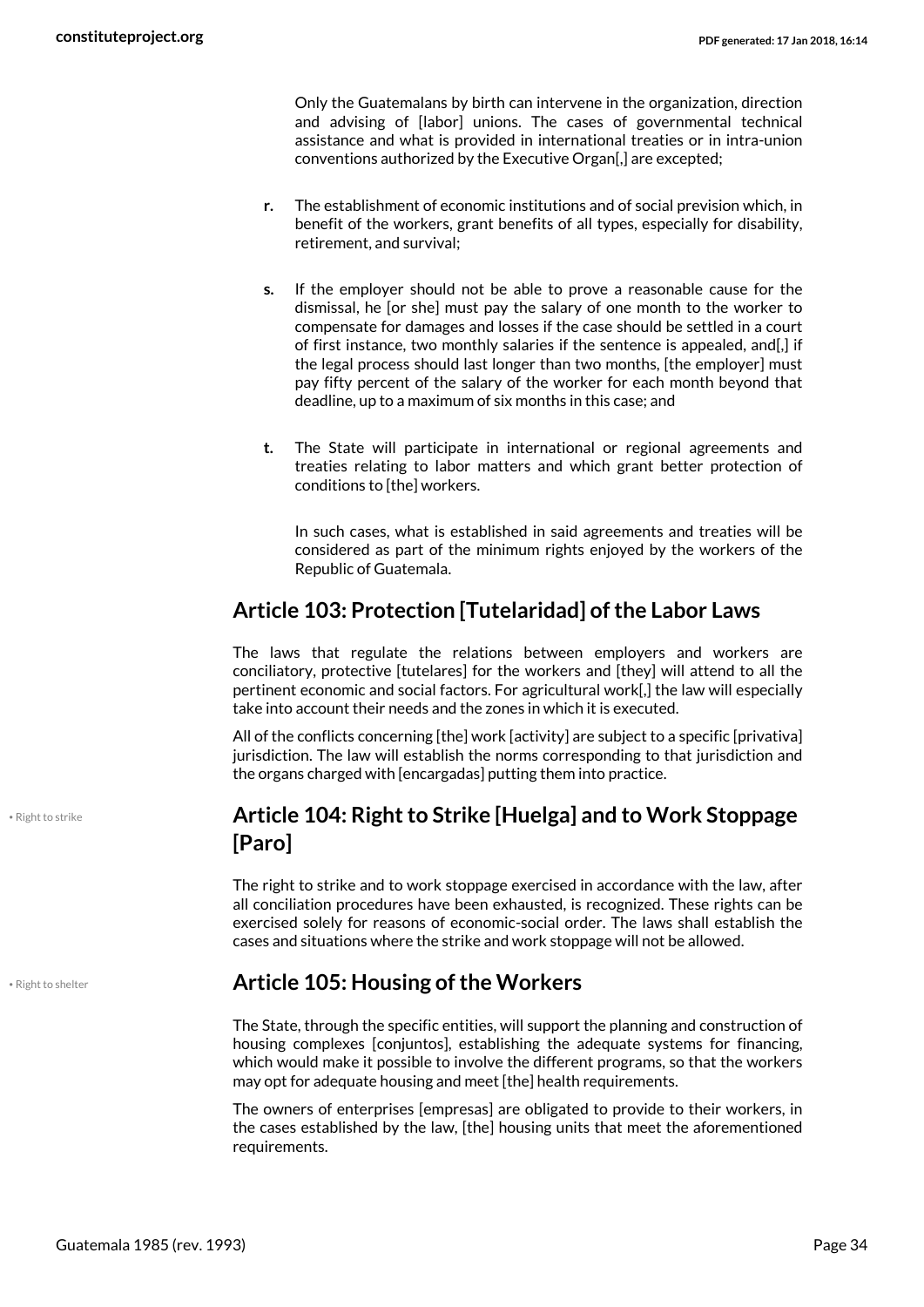#### <span id="page-34-0"></span>**Article 106: Irrenouncability of the Labor Rights**

The rights consigned in this section are irrenounceable for the workers, susceptible of being exceeded [superado] through individual or collective contracting, and in the form established by the law. For this objective the State will encourage and protect collective negotiation. The stipulations that call for the renunciation, reduction, distortion [tergiversación], or limitation of the rights recognized for the workers in the Constitution, in the law, in the international treaties ratified by Guatemala, in the regulations or in [any] other provisions with regards to work, will be void ipso jure and will not obligate the workers, even if they are expressed in a collective or individual labor contract, in an agreement or in another document.

In case of doubt in the interpretation or scope of [the] legal provisions, regulations, or contractual [provisions] within the labor matters, they will be interpreted in the most favorable sense for the workers.

#### <span id="page-34-1"></span>**NINTH SECTION: [The] Workers of the State**

#### <span id="page-34-2"></span>**Article 107: [The] Workers of the State**

The workers of the State are at the service of the public administration and never of a political party, group, organization or [of] any person.

#### <span id="page-34-3"></span>**Article 108: Regime of the Workers of the State**

The relations of the State and its decentralized or autonomous entities with its workers are governed by the Law of the Civil Service [Ley de Servicio Civil], with the exception of those governed by the own laws or provisions of such entities.

The workers of the State or of its decentralized or autonomous entities which by law or by custom receive benefits [prestaciones] that exceed those established in the Law of the Civil Service, will retain that treatment.

#### <span id="page-34-4"></span>**Article 109: Payroll Workers**

The workers of the State and its decentralized or autonomous entities who work [with payment] through payroll, will receive [the] salaries, benefits, and rights that are equal to those of the other workers of the State.

#### <span id="page-34-5"></span>**Article 110: Indemnification**

When the workers of the State are dismissed without a reasonable cause, [they] will receive the equivalent of the salary of one month for each year of continuous service rendered. In no case will this right exceed ten months of salary.

#### <span id="page-34-6"></span>**Article 111: [The] Regime of Decentralized Entities**

The decentralized entities of the State, which perform economic functions similar to [those of] enterprises of [a] private character, will be governed in their working relations with the personnel at their service by the common labor laws, as long as they do not diminish other acquired rights.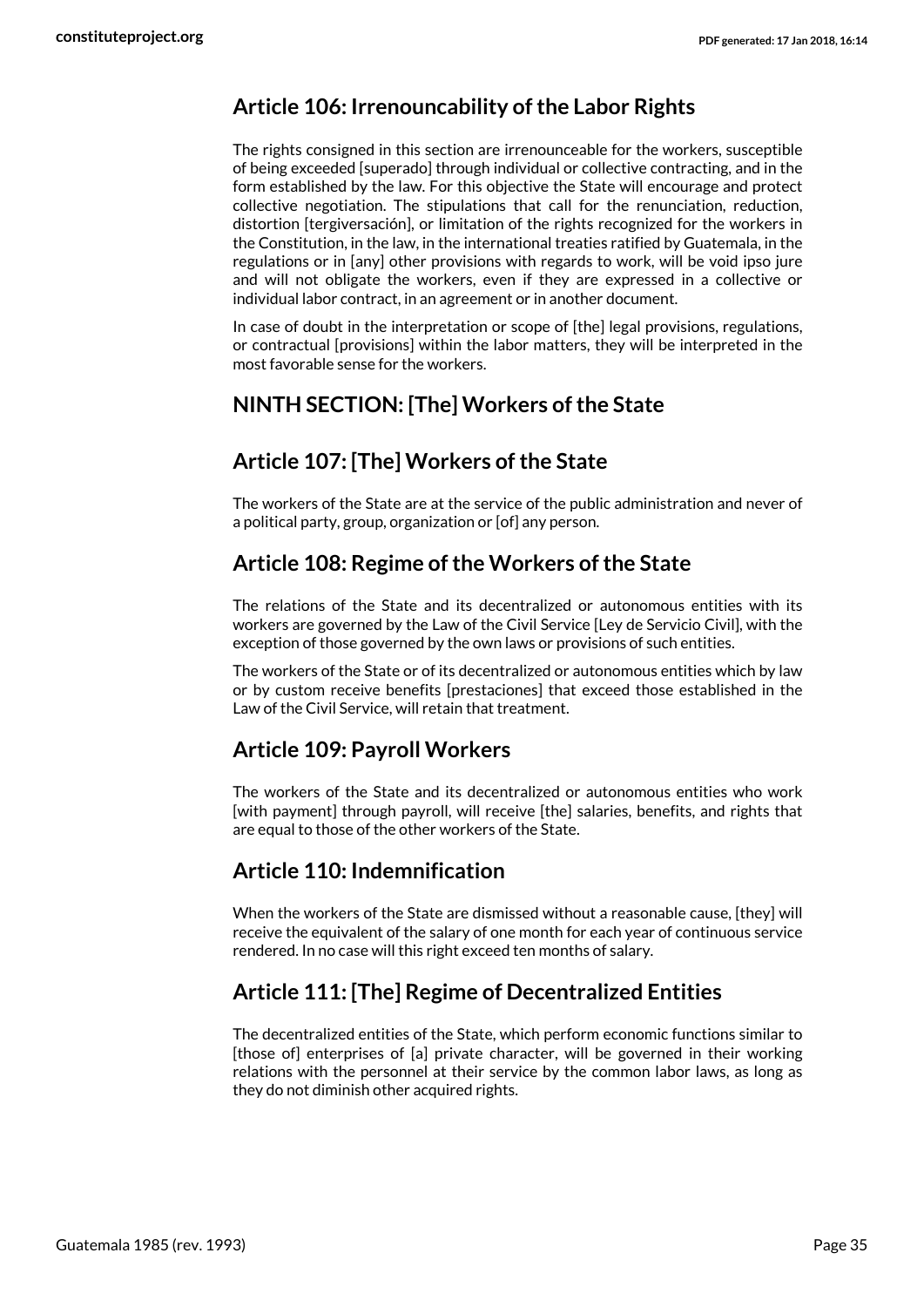# <span id="page-35-0"></span>**Article 112: Prohibition of Performing [Desempeñar] More Than One Public Office**

No person may perform more than one remunerated employment or public office, with the exception of those who render services in educational centers or [in social] assistance institutions and as long as the [time] schedules are compatible.

# <span id="page-35-1"></span>**Article 113: Right to Opt for Public Employment or Office**

The Guatemalans have the right to opt for public employment or office and to do so only their capabilities, fitness, and honesty will be taken into account.

# <span id="page-35-2"></span>**Article 114: Revision to Retirement**

When a worker of the State who enjoys the benefit of retirement, returns to a public office, such retirement will cease immediately, but at the end of the new work relationship, he [or she] has the right to opt for the revision of the corresponding benefit [expediente] and to the granting of the benefit derived from the time served and of the last wage received, during the new office.

In accordance to the possibilities of the State, it will proceed to periodically revise the amounts assigned for retirements, pensions and allowances [montepíos].

# <span id="page-35-3"></span>**Article 115: Free Coverage by the Guatemalan Social Security Institute to Retirees**

The persons[,] who enjoy retirement, pension, or allowance payments from the State and the autonomous and decentralized entities, have the right to receive gratuitously the complete coverage for the medical services by the Guatemalan Social Security Institute.

# <span id="page-35-4"></span>**Article 116: Regulation of the Strike for the Workers of the State**

The associations, groups, and unions formed by the workers of the State and its decentralized and autonomous entities, may not participate in partisan political activities.

The right to strike of the workers of the State and its decentralized and autonomous entities is recognized. This right can only be exercised in the form provided by the law of the matter and in no case may it affect the provision [atención] of the essential public services.

#### <span id="page-35-5"></span>**Article 117: Option for the Passive Classes Regime**

The workers of the decentralized or autonomous entities who are neither subject to deductions for the passive classes fund [fondo de clases pasivas], nor enjoy the corresponding benefits, may attach [themselves] to this regime and, the respective dependency, in this case, must accept the request of the interested [person] and order the one responsible to make the corresponding deductions.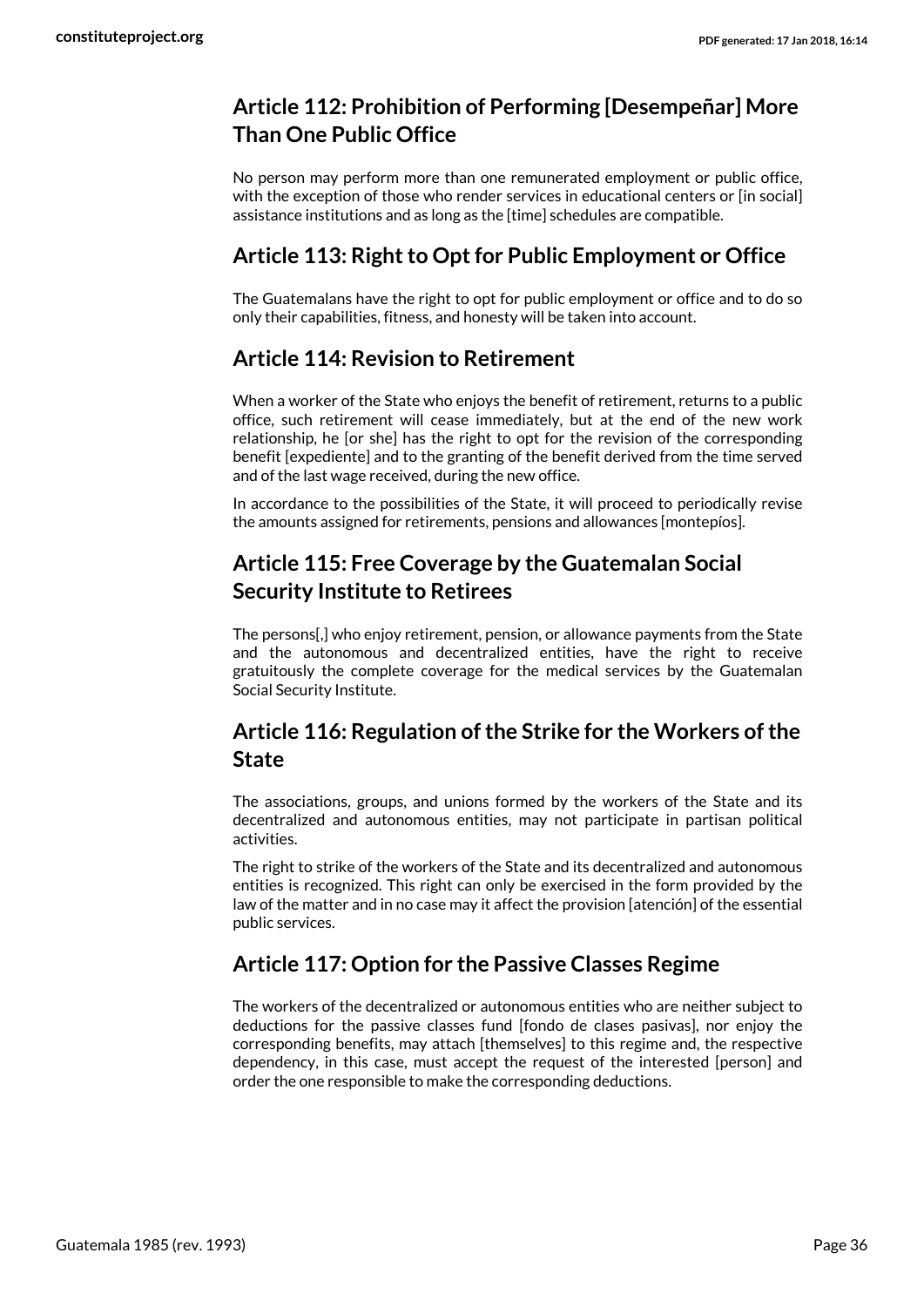### **TENTH SECTION: Economic and Social Regime**

#### • Right to work **Article 118: Principles of the Economic and Social Regime**

The economic and social regime of the Republic of Guatemala is based on the principles of social justice.

It is the obligation of the State to guide the national economy to achieve the utilizations of the natural resources and the human potential, to increase wealth and to try to achieve full employment and the equitable distribution of the national income.

When deemed as necessary, the State will act by complementing private initiative and activity, for the achievement of the stated purposes.

## **Article 119: [The] Obligations of the State**

The following are the fundamental obligations of the State:

- **a.** To promote the economic development of the Nation, stimulating the initiative in agricultural, livestock, industrial, tourist, and other types of activities.
- **b.** To promote in a systematic manner the administrative economic decentralization, to achieve an adequate regional development of the country;
- **c.** To adopt the means that may be necessary for the conservation, development and exploitation [aprovechamiento] of the natural resources in an efficient form;
- **d.** To see to the raising of the standard of living of all the inhabitants of the country, securing [procurando] the wellbeing of the family;
- **e.** To promote and protect the creation and functioning of [the] cooperatives, providing them with the necessary technical and financial aid;
- **f.** To grant incentives, in accordance to the law, to the industrial enterprises [empresas] that may be established in the interior of the Republic and who contribute to decentralization;
- **g.** To promote with priority the construction of popular housing [projects], through financing systems which are adequate so that the greatest number of Guatemalan families may enjoy them in ownership. When concerning emerging or cooperatively-held housing, the system of possession [tenencia] may be different;
- **h.** To prevent the functioning of excessive practices leading to the concentration of assets and means of production in detriment of the collectivity;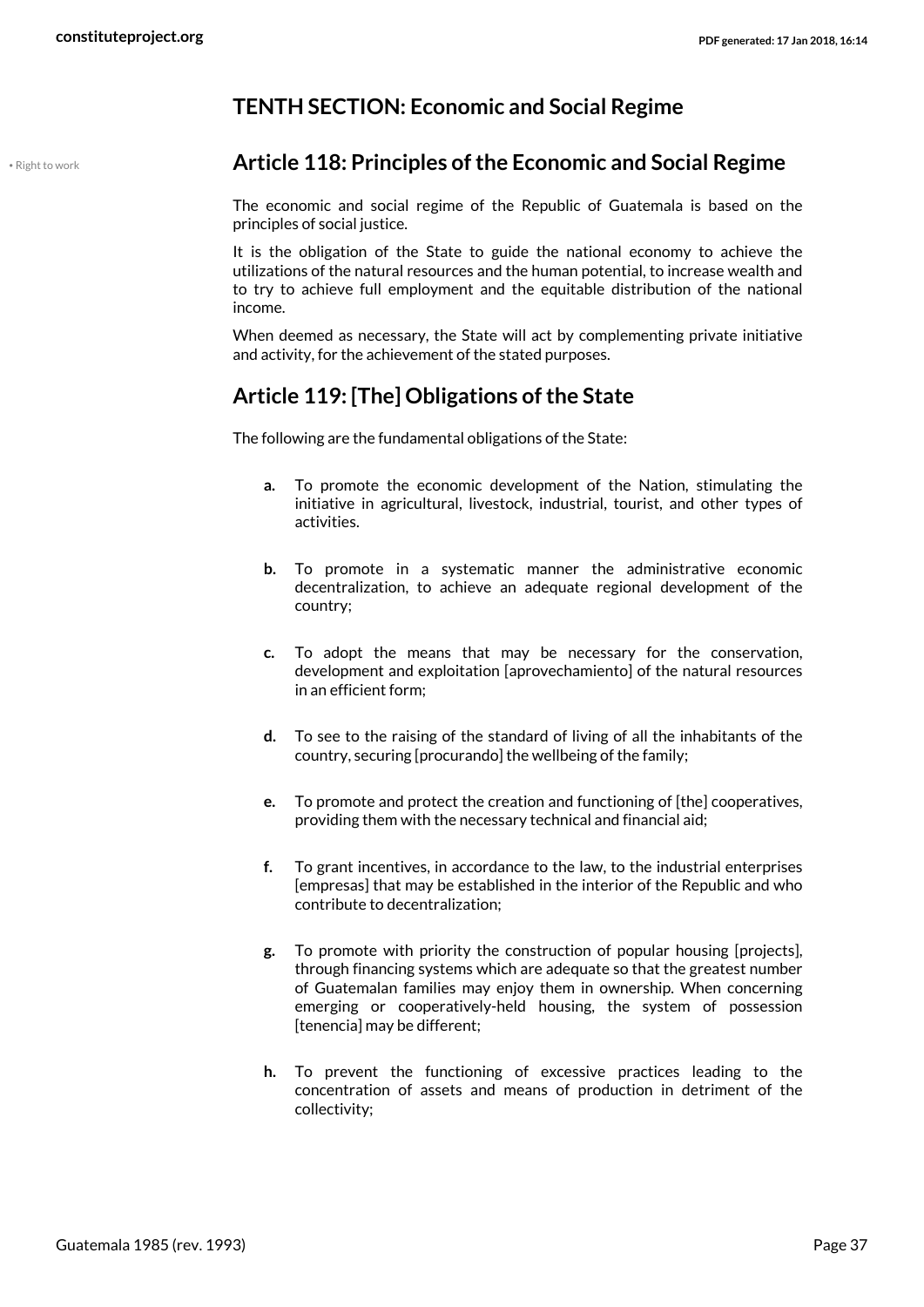**i.** The defense of the consumers and [the] users with regards to the preservations of the quality of the domestic and export consumer products to guarantee their health, security, and legitimate economic interests; • Protection of consumers **j.** To actively promote programs of rural development which tend to increase and diversify the national production based on the principle of private property and of the protection of family patrimony. The peasant [campesino] and the artisan must be provided with technical and economic assistance; **k.** To protect the formation of capital, savings and investment; **l.** To promote the ordered and efficient development of the domestic and foreign trade of the country, promoting markets for national products; **m.** To maintain within the economic policy, a congruent relationship between the public spending and the national production; and **n.** To create the conditions adequate to promote the investment of national and foreign capital. **Article 120: Intervention in [the] Enterprises that Provide Public Services** In case of force majeure and for the strictly necessary time period, the State can intervene in the enterprises that provide essential public services for the community, if their functioning is obstructed.

### • Ownership of natural resources **Article 121: [The] Assets of the State**

The following are assets of the State:

- **a.** Those of public domain;
- **b.** The waters of the maritime zone that border the shores of its territory, the lakes, the navigable rivers and their banks, the secondary rivers [ríos vertientes] and the streams that serve as the international limit of the Republic, the waterfalls and headwaters for hydroelectric exploitation, the underground waters and [the] others that are susceptible to regulation by the law and the waters not exploited by individuals to the extent and limit set by the law.
- **c.** Those which constitute the patrimony of the State, including those of the municipality and of the decentralized or autonomous entities;
- **d.** The terrestrial maritime zone, the continental shelf and the air space, in the extension and the form determined by the laws or the international treaties ratified by Guatemala;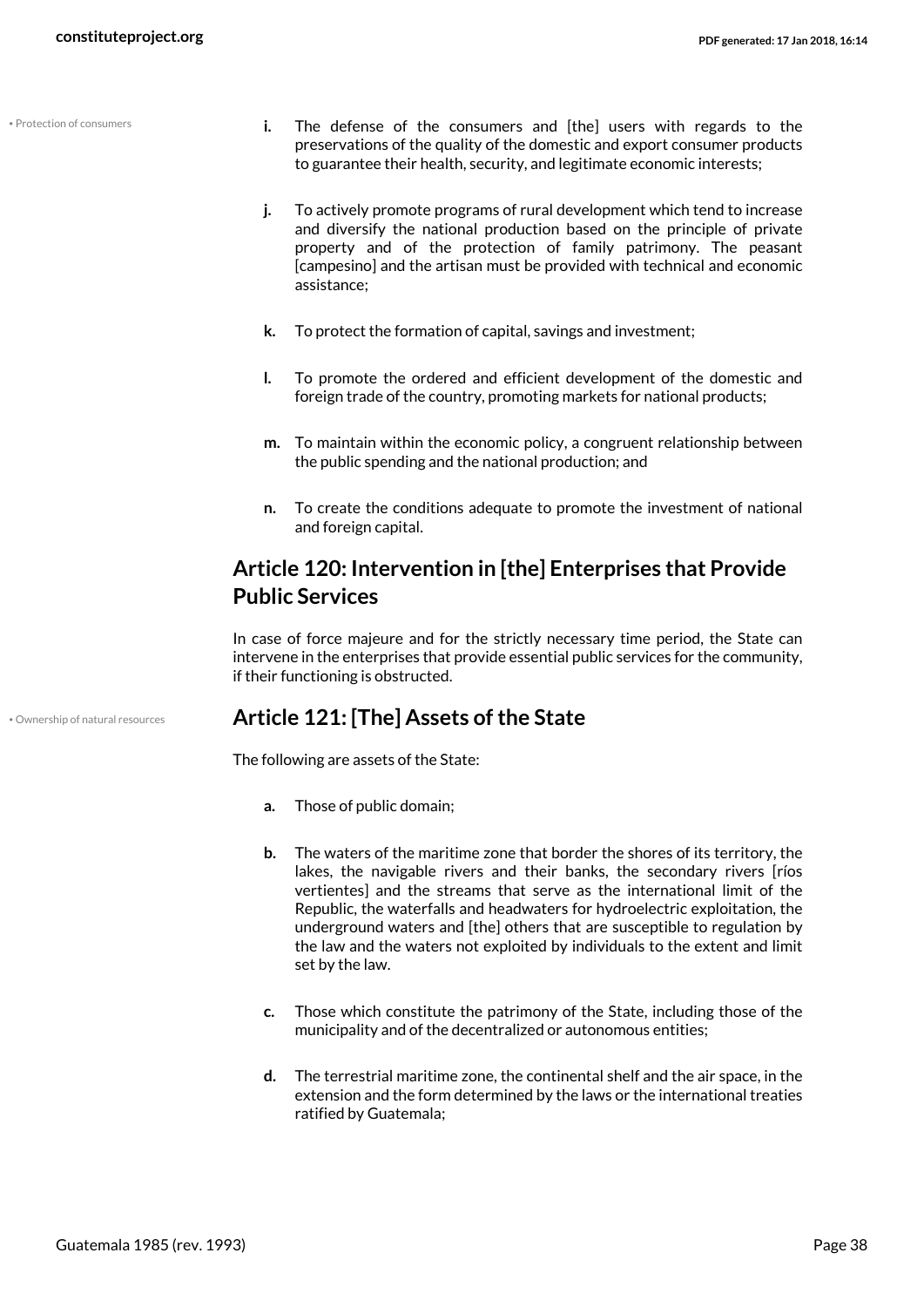- **e.** The subsoil, the deposits of hydrocarbons and minerals, as well as any other organic or inorganic substances of the subsoil;
- **f.** The archeological monuments and relics;
- **g.** The fiscal and municipal revenues, as well as those of a private character which are assigned by the laws to the decentralized and autonomous entities; and
- **h.** The radio-electric frequencies.

### **Article 122: [The] Territorial Reserves of the State**

The State reserves for itself the dominion over a strip of land [faja terrestre] of three kilometers along the oceans, counted from the superior line of the tide; of two hundred meters around the shores of the lakes; of one hundred meters on each bank of the navigable rivers; and of fifty meters around the sources and springs supplying water to the populated places [poblaciones].

[The following] are excepted from the stated reserves:

- **a.** The real property located in the urban areas; and
- **b.** The assets over which there are rights registered in the Registry of Property [Registro de la Propiedad], prior to March first of nineteen fifty-six.

The foreigners will need [the] authorization of the Executive, to acquire in ownership, real property comprehended in the exceptions of the two aforementioned paragraphs. When they concern properties declared as national monuments or when they are located among a set of monuments, the State will enjoy preferential right in any transfer of ownership.

#### **Article 123: Limitations in the Border Strips**

Only Guatemalans of origin, or the communities [sodiedades] whose members possess the same qualities, may own and possess real property located in a strip of fifteen kilometers wide along the borders, measured from the dividing line. The urban property and [the] property of which title was registered prior to March first of nineteen fifty-six is excepted.

### **Article 124: Transfer [Enajenación] of National Property**

The national property may only be transferred in the form determined by the law, which will establish the limitations and formalities to which the operation and its fiscal objectives must be subject.

The decentralized or autonomous entities, will be regulated according to their laws and regulations.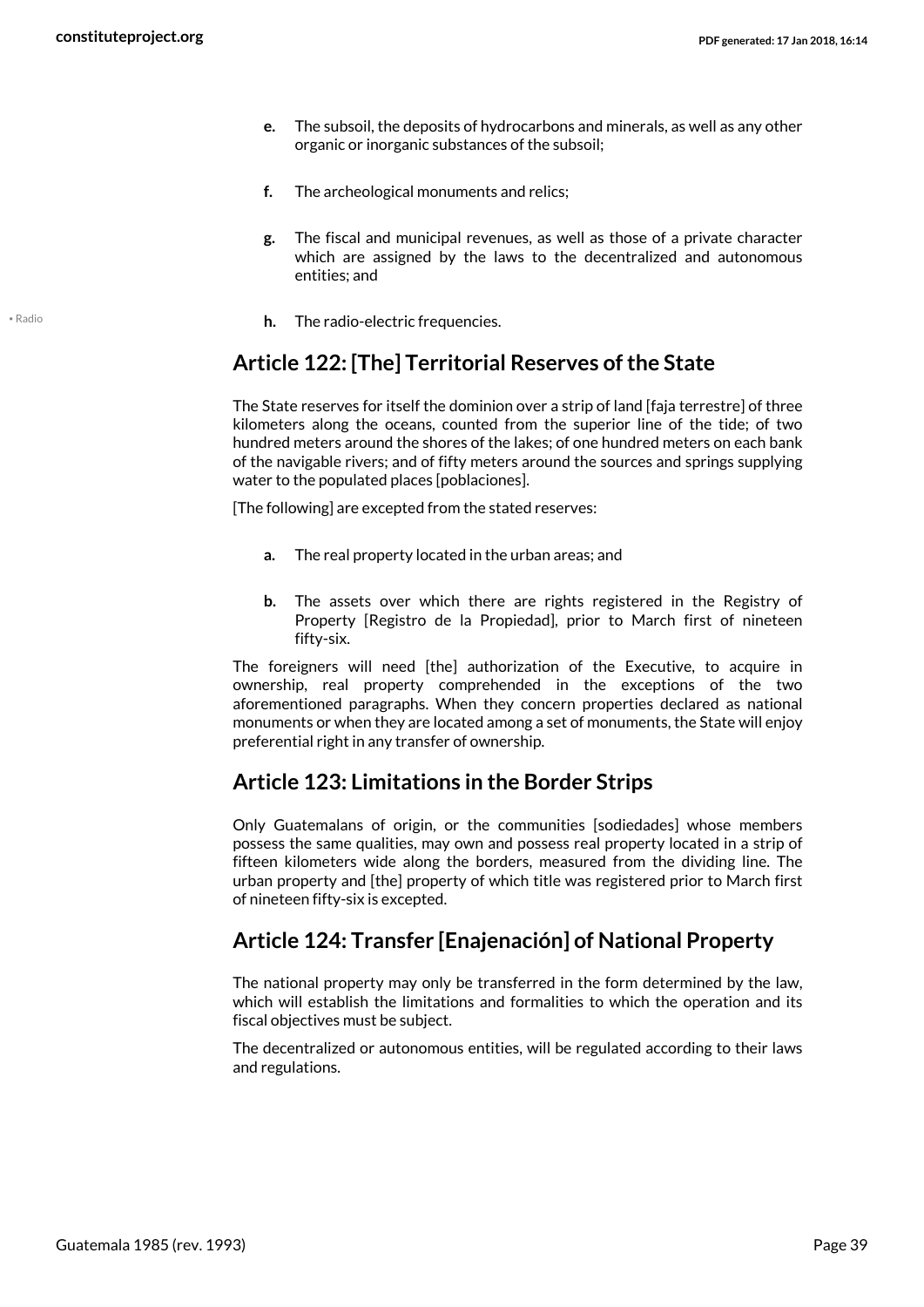### **Article 125: Exploitation of Non-Renewable Natural Resources**

The technical and rational exploitation of hydrocarbons, minerals, and other non-renewable natural resources is declared to be of public utility and necessity.

The State will establish and propitiate the conditions for their exploration, exploitation, and commercialization.

### **Article 126: Reforestation**

The reforestation of the country and the conservation of [the] forests is declared to be a matter of national urgency and social interest. The law will determine the form and [the] requirements for the rational exploitation of [the] forestry resources and their renewal, including the resins, rubber, uncultivated wild forest vegetal products and other similar products, and will promote their industrialization. The exploitation of all these resources will correspond exclusively to Guatemalan persons, individual or juridical.

The forests and the vegetation on the banks of the rivers and lakes, and in the vicinities of the water fountains, will enjoy special protection.

## **Article 127: Water Regime**

All the waters belong to the public domain, [they are] inalienable and imprescriptible. Their exploitation, use and enjoyment are granted in the form established by the law, in accordance with the social interest. A specific law will regulate this matter.

### **Article 128: Exploitation [Aprovechamiento] of Waters, Lakes, and Rivers**

The exploitation of the waters of the lakes and rivers, for agricultural, livestock, tourism, or [purpose] of any other nature that contributes to the development of the national economy, is at the service of the community and not that of any particular person whatever, but the users are obligated to reforest the banks and corresponding courses, as well as to facilitate access roads [vías].

### **Article 129: Electrification**

The electrification of the country, based on the plans formulated by the State and the municipalities, in which the private initiative may participate, is declared a matter of national urgency.

#### • Right to competitive marketplace **Article 130: Prohibition of Monopolies**

Monopolies and privileges are prohibited. The State, shall limit the operation of the enterprises that absorb or tend to absorb, in prejudice to the national economy, the production in one or another industrial sectors [ramos] or of the same commercial or agricultural activity. The laws will determine what is relative to this matter. The State will protect the market economy and will discourage those associations which tend to restrict the freedom of the market or to cause prejudice to the consumers.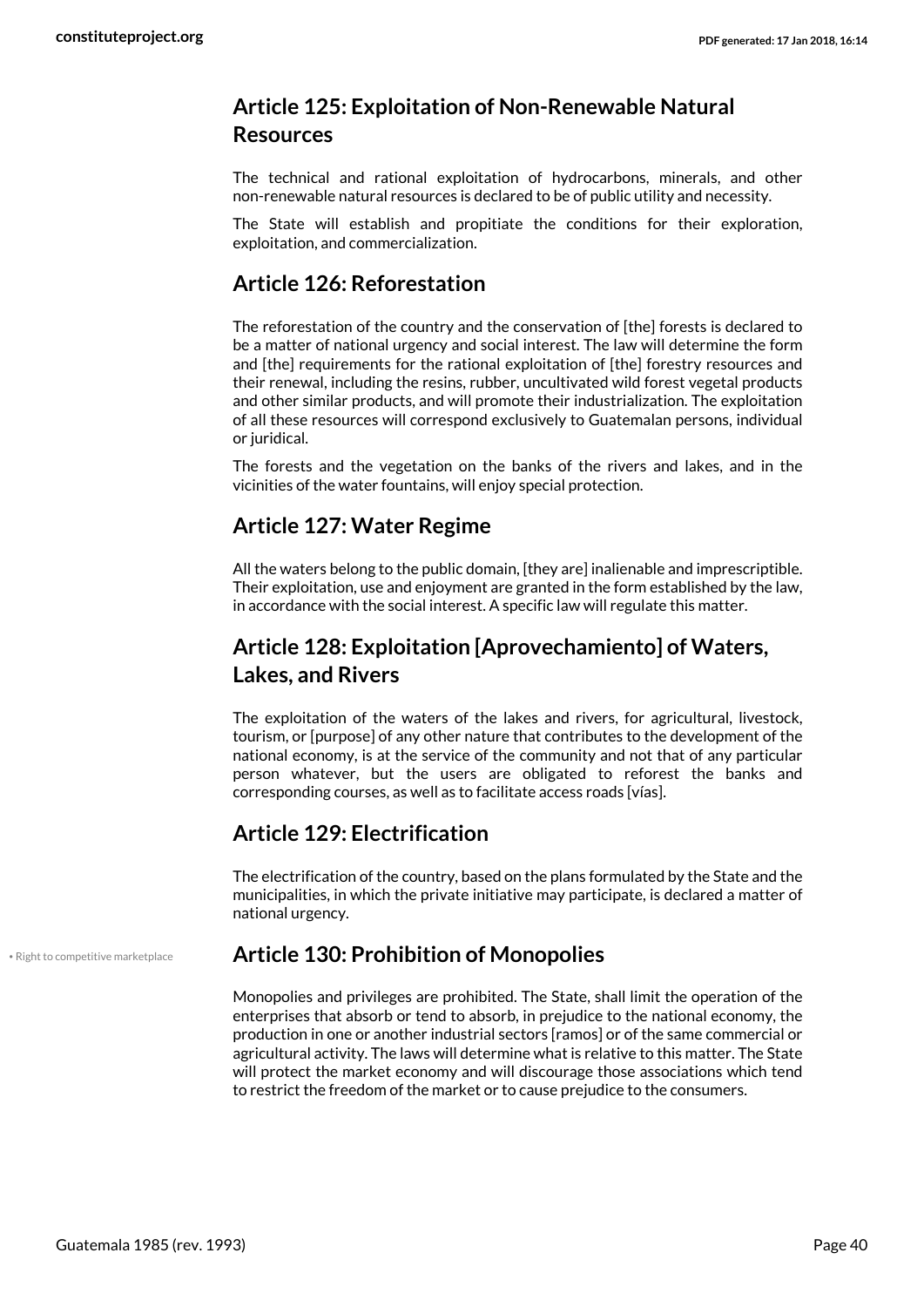#### **Article 131: Commercial Transportation Service**

Due to its economic importance in the development of the country, all commercial and tourist transportation services are recognized to be of public utility and therefore [they] enjoy the protection of the State. These services may consist of ground, maritime, or air transportation and comprise vessels, vehicles, installations, and services.

The commercial land, airport, and maritime port terminals, are considered to be property of [the] common public use and like the transportation services, [they] continue to be exclusively subject to the jurisdiction of the civil authorities. The use of vessels, vehicles, and terminals, [which are] property of the government agencies or of the National Army, for commercial purposes, is prohibited; this provision is not applicable to those decentralized state entities that provide transportation services.

For the installation and exploitation of any national or international transportation service, the authorization of the government is necessary. For this purpose, once the corresponding legal requirements have been fulfilled by the petitioner, the government authority must extend the authorization immediately.

#### **Article 132: Currency**

It is the exclusive authority of the State, to issue and regulate the currency, as well as to formulate and realize the policies that tend to create and maintain [the] exchange and credit conditions favorable for the orderly development of the national economy. The monetary, banking, and financial activities will be organized under the central banking system, which exercises control over all matters relative to the circulation of money and the public debt. The Monetary Board [Junta Monetaria], to which the Bank of Guatemala, an autonomous entity with its own resources, is responsible, will direct this system. This bank will be regulated by its Organic Law and [by] the Monetary Law.

The Monetary Board is comprised of the following members:

- **a.** The President, who will also be [the president] of the Bank of Guatemala, [and who is] appointed by the President of the Republic for a period established in the law;
- **b.** The Ministers of Public Finance, Economy and Agriculture, Livestock and Food;
- **c.** A member elected by the Congress of the Republic;
- **d.** A member elected by the business, industrial, and agricultural associations;
- **e.** A member elected by the presidents of the administration councils or boards of directors of the private national banks; and
- **f.** A member elected by the Superior Council of the University of San Carlos de Guatemala.

These last three members will last in their functions one year.

All the members of the Monetary Board, will have substitutes, except [for] the President, who will be substituted by the Vice-President and the Ministers of the State, who will be substituted by their own respective vice-minister.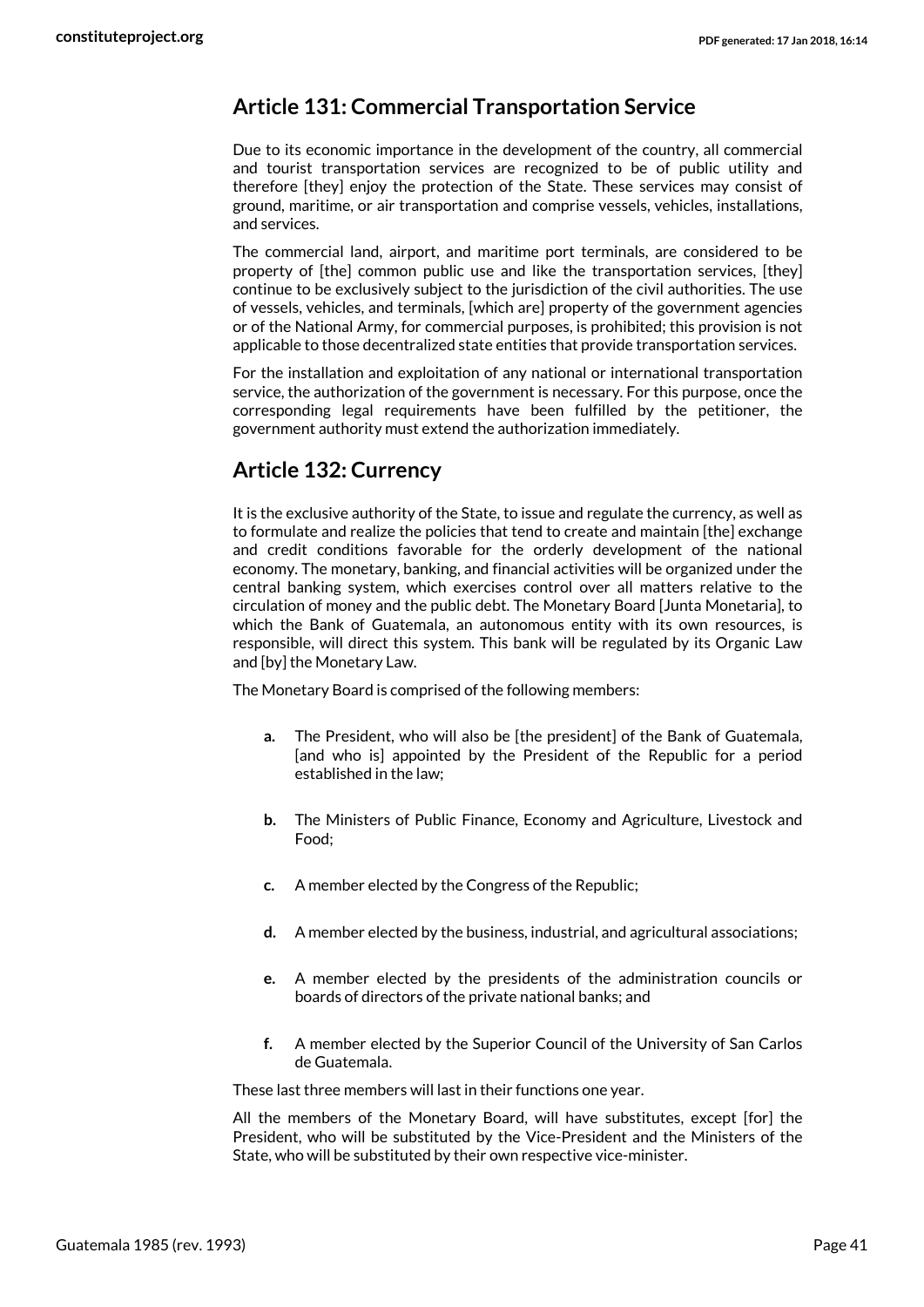The Vice-President of the Monetary Board and of the Bank of Guatemala, who will also be appointed by the President of the Republic, will be able to attend the sessions of the Monetary Board, jointly with the President, with a voice, but without a vote, except when he [or she] substitutes the President in his [or her] functions, in which case, [he or she] will have a vote.

The President, Vice-President and those appointed by the Superior University Council and by the Congress of the Republic, must be persons of recognized integrity [honorabilidad] and of notable preparation and competence in economic and financial matters.

The acts and decisions of the Monetary Board, are subject to administrative recourses and to the contentious-administrative and cassation [recourses].

#### **Article 133: [The] Monetary Board**

The Monetary Board will have as its charge [cargo] the determination of the monetary, exchange and credit policy of the country and will see to the liquidity and solvency of the National Banking System, assuring the stability and the strengthening of the national savings.

With the objective [finalidad] of guaranteeing the monetary, exchange and credit stability of the country, the Monetary Board may not authorize the Bank of Guatemala to grant direct or indirect financing, guarantees or endorsements to the State, to its decentralized or autonomous entities, nor to private entities[,] that are not involved in [the] banking [sector]. To this same end, the Bank of Guatemala may not acquire the securities issued or negotiated by these entities in the primary market. The financing that may be granted in cases of catastrophes or public disasters is exempt from these prohibitions, given that it is approved by the two-thirds part of the total number of deputies that make up the Congress, on request of the President of the Republic.

The Superintendence of Banks [Superintendencia de Bancos], organized according to the law, is the organ that will exercise the supervisions and inspection of [the] banks, credit institutions, financial enterprises, financing and insurance entities, and the others provided for by the law.

#### **Article 134: Decentralization and Autonomy**

The municipality and the autonomous and decentralized entities, act by delegation of the State.

The autonomy, outside of the special cases contemplated in the Constitution of the Republic, will be conceded exclusively, when it is deemed [as] indispensable for the greater efficiency of the entity and the better fulfillment of its objectives. [In order] to create decentralized and autonomous entities, the favorable vote of the two-thirds part of the Congress of the Republic will be necessary.

The following are established to be the minimum obligations of the municipality and of every decentralized and autonomous entity:

- **a.** To coordinate its policy, with the general policy of the State and, in such case, with the special [policy] of the Branch [Ramo] to which it corresponds;
- **b.** To maintain close coordination with the planning organ of the State;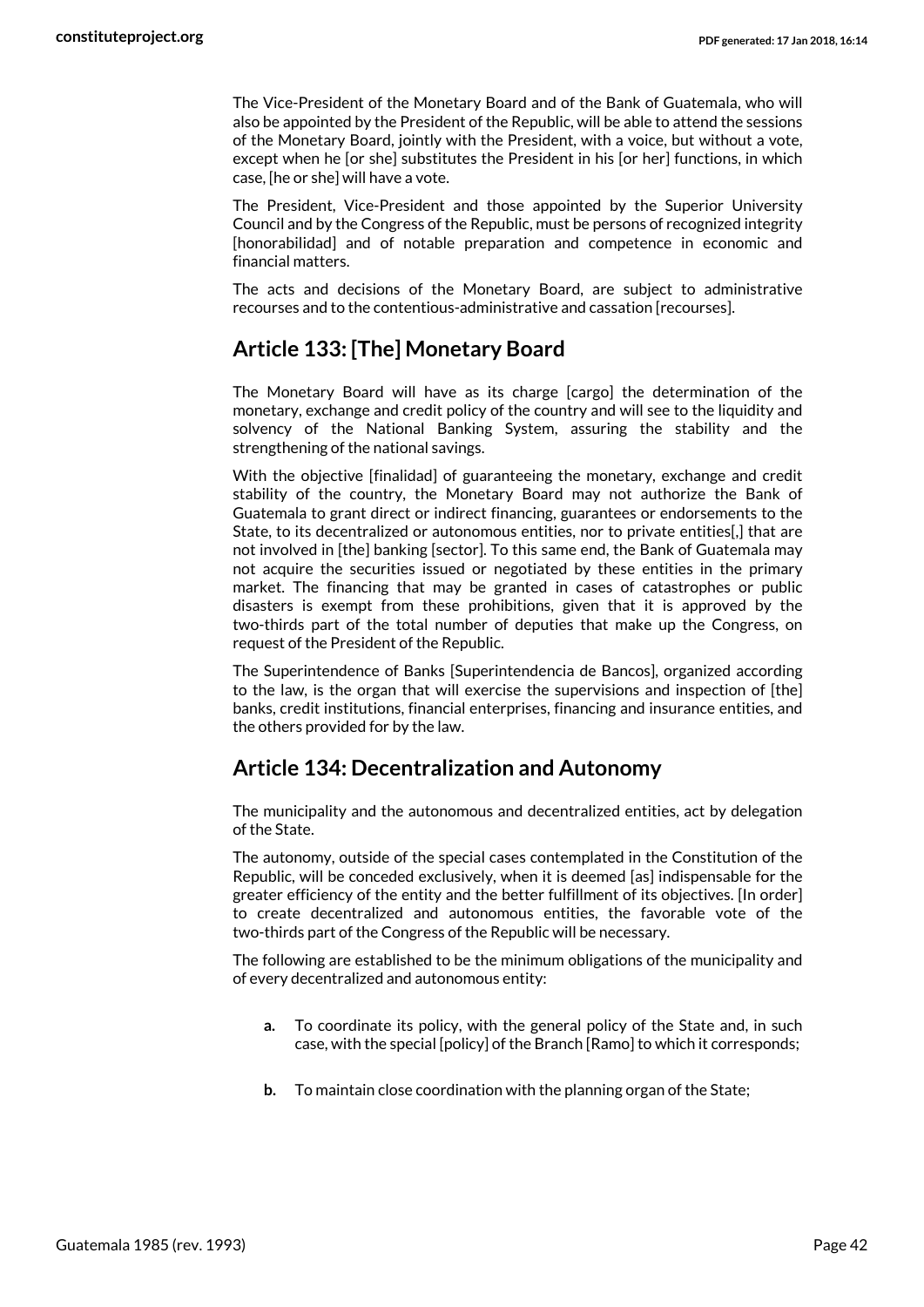**c.** To remit to the Executive Organ and to the Congress of the Republic, its detailed ordinary and extraordinary budgets, with the expression of [the] programs, projects, activities, revenues and expenditures. The University of San Carlos de Guatemala is excepted.

Such remission will be for the purpose of approval, when the law so provides;

- **d.** To remit to the same organs, the reports [memorias] relating to their work and the specific reports [informes] that will be requested, with the confidential nature of the operations of the particulars in banks and financial institutions in general being protected;
- **e.** To provide the necessary facilities so that the organ charged with of the fiscal control, may perform its functions broadly and effectively; and
- **f.** In all [of the] activities of an international nature, to be subject to the policy outlined by the Executive Organ.

When the functioning of a decentralized entity is considered inoperable, it will be suppressed by the favorable vote of the two-thirds part of the Congress of the Republic.

#### **CHAPTER III: Civic and Political Duties and Rights**

#### **Article 135: Civic Duties and Rights**

The rights and duties of Guatemalans, besides those consigned in other norms of the Constitution and the laws of the Republic, are the following:

- **a.** To serve and defend the Country [Patria]
- **b.** To comply with[,] and see to compliance with[,] the Constitution of the Republic;
- **c.** To work for the civic, cultural, moral, economic, and social development of [the] Guatemalans;
- **d.** To contribute to [the] public expenditures, in the form prescribed by the law;
- **e.** To obey the laws;
- **f.** To keep due respect for the authorities; and

• Duty to obey the constitution

• Duty to pay taxes

• Duty to serve in the military **render military and social service, in accordance with the law.**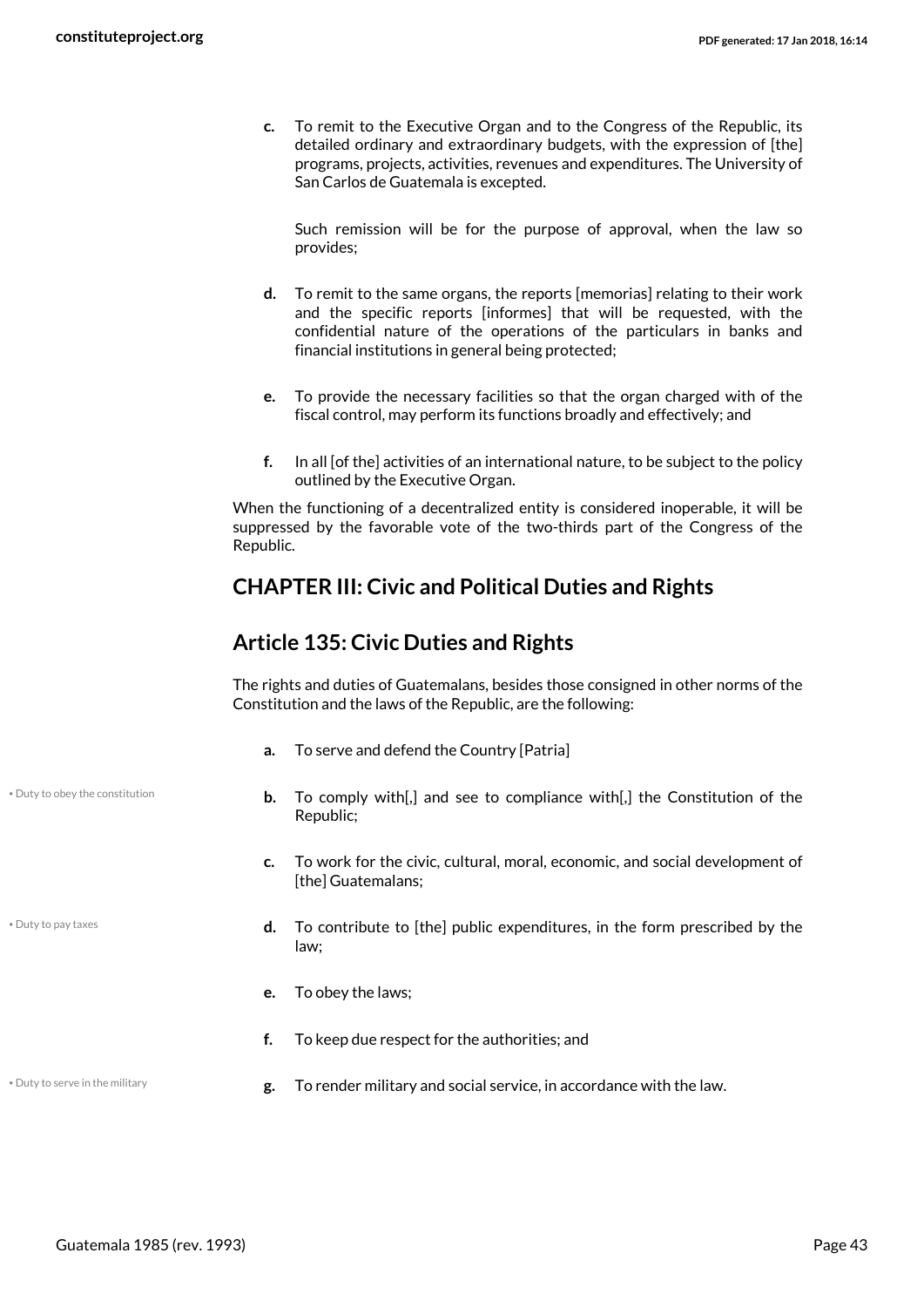#### **Article 136: Political Duties and Rights**

The following are the rights and duties of the citizens:

- **a.** To register in the Registry of Citizens [Registro de Ciudadanos];
- **b.** To elect and be elected;
- **c.** To see to the freedom and effectiveness of the suffrage and the purity of the electoral process;
- **d.** To opt for public offices [cargos]
- **e.** To participate in political activities; and
- **f.** To defend the principle of the alternation and the non-reelection of the President of the Republic.

#### **Article 137: Right of Petition in Political Matters**

The right of petition in political matters, corresponds exclusively to [the] Guatemalans.

Any petition in this matter must be resolved and [the person] notified within period not exceeding eight days. If the authority has not resolved it within that time [termino], the petition will be [considered] denied and the interested [person] may interpose the recourses of law.

#### **CHAPTER IV: Limitation to the Constitutional Rights**

#### • Emergency provisions **Article 138: Limitation of Constitutional Rights**

It is the obligation of the State and of the authorities, [to] maintain the inhabitants of the Nation, in the complete enjoyment of their rights guaranteed by the Constitution. However, in case of invasion of the territory, [of] grave disturbance of the peace, of activities against the security of the State or of public calamity, the State can suspend the full force of the rights referred to in Articles 5, 6, 9, 26, 33, paragraph one of Article 35, paragraph two of Article 38 and paragraph two of Article 116.

On determining [concurrir] the existence of any of the cases indicated in the paragraph above, the President of the Republic will make the appropriate declaration by means of a decree dictated by the Council of Ministers and the provisions of the Law of Public Order [Ley de Orden Público] will be applied. In a state of prevention [estado de prevención], this formality will not be necessary.

The decree will specify:

- **a.** The motives that justify it;
- **b.** The rights that may not be fully assured;
- **c.** The territory that it affects; and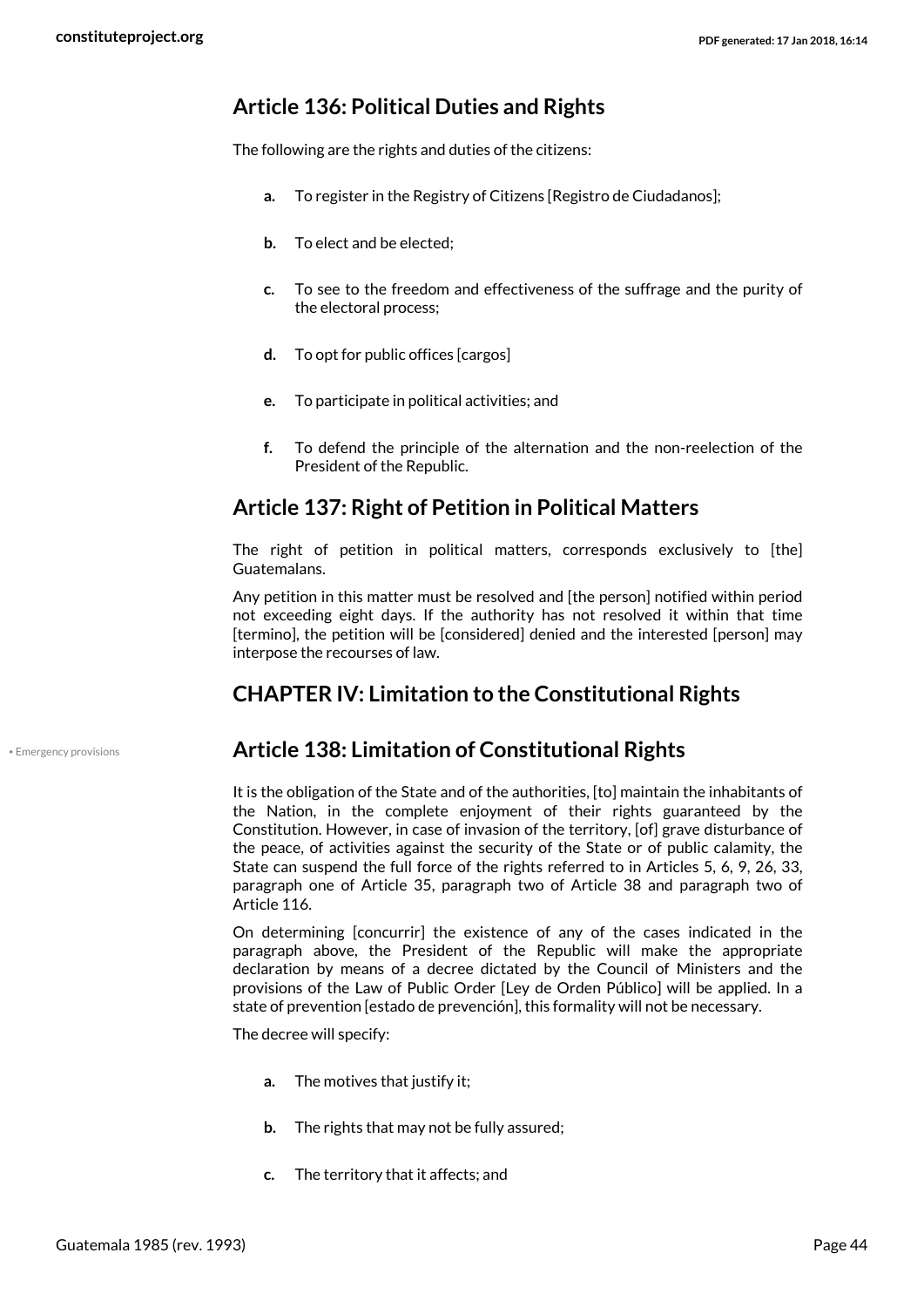**d.** The time that its validity will last.

Furthermore, within the decree itself, the Congress will be convoked, so that within a term of three days, it may take cognizance of the document, ratify it, amend it, or disapprove it. If the Congress is in session, it must take cognizance of it immediately.

The effects of the decree may not exceed thirty days on each occasion. If before the expiration of this deadline the causes motivating the decree should no longer apply, its effects will be terminated for this reason and any citizen will have the right to seek its revision. Should the 30-day deadline be reached, the full validity of the rights will automatically be reestablished, unless a new decree in the same sense is dictated. When Guatemala faces a real state of war, the decree will not be subject to the time limits mentioned in the previous paragraph.

Once the causes that motivated the decree referred to in this Article should no longer apply, any person will have the right to infer the legal responsibilities that are consequent, for unnecessary acts and measures unauthorized by the Law of Public Order.

#### **Article 139: Law of Public Order and States of Exception**

All of what is relative to this matter, is regulated in the Constitutional Law of Public Order [Ley Constitucional de Orden Público].

The Law of Public Order, shall not affect the functioning of the organs of the State and its members will always enjoy the immunities and prerogatives that the law recognizes to them; neither will it affect the functioning of [the] political parties.

The Law of Public Order, shall establish the means and the rights that proceed, in accordance with the following gradation:

- **a.** State of prevention;
- **b.** State of alarm;
- **c.** State of public calamity;
- **d.** State of siege; and
- **e.** State of war.

# **TITLE III: The State**

#### **CHAPTER I: The State and its Form of Government**

#### • Type of government envisioned **Article 140: [The] State of Guatemala**

Guatemala is a free, independent and sovereign State, organized to guarantee to its inhabitants the enjoyment of their rights and freedoms. Its system of government is republican, democratic, and representative.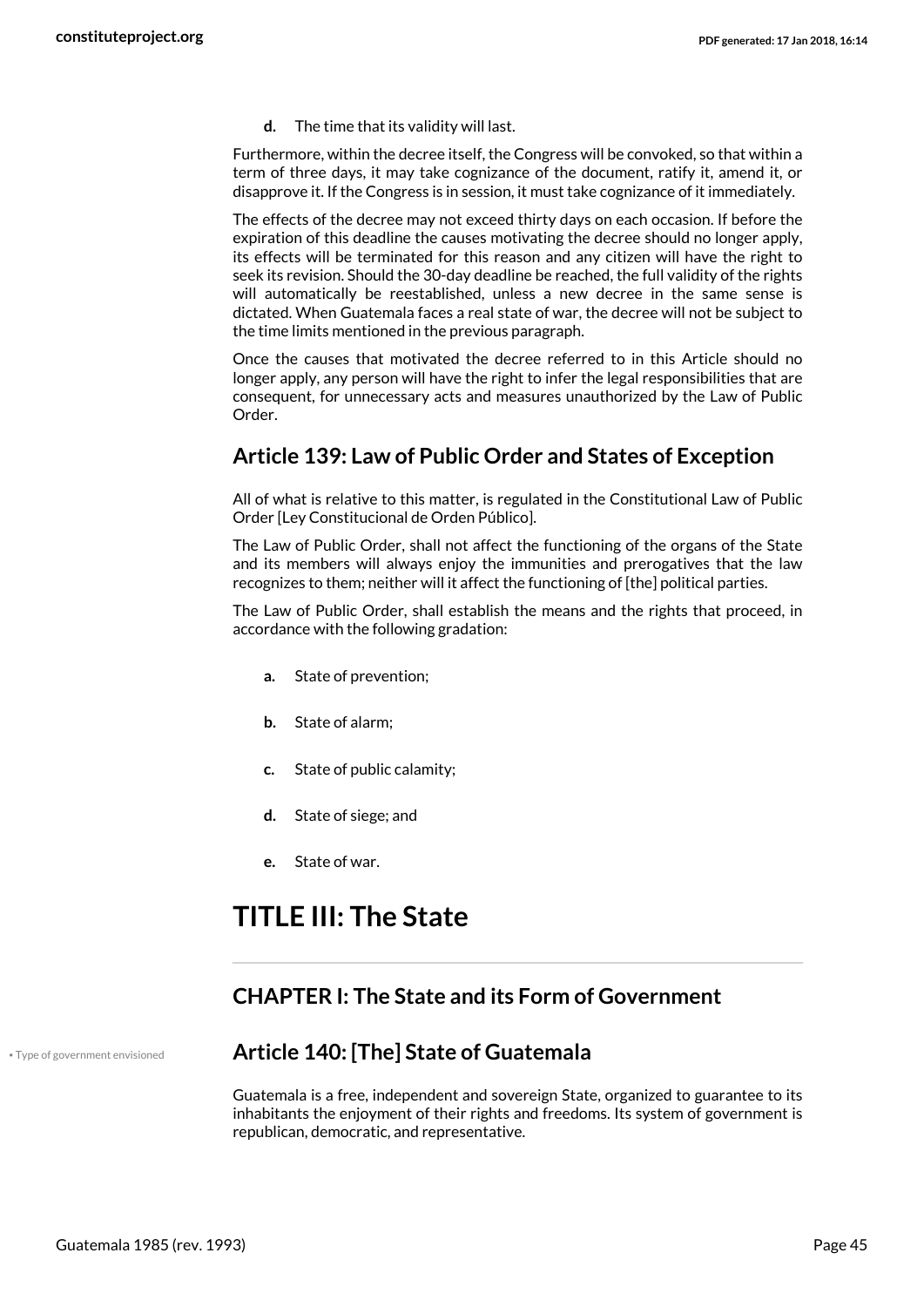### **Article 141: Sovereignty**

[The] sovereignty is rooted in the people who delegate it, for its exercise, to the Legislative, Executive, and Judicial Organs. Subordination among them, is prohibited.

### **Article 142: Of the Sovereignty and the Territory**

The State exercises full sovereignty, over [the following]:

- **a.** The national territory integrated by its soil, subsoil, internal waters, [and] the territorial sea to the extent established by the law and the airspace extending over the same;
- **b.** The zone contiguous to the sea adjacent to the territorial sea, for the exercise of specific [determinadas] activities recognized by the international law; and
- **c.** The natural and living resources of the seabed and ocean subsoil and those existing in the waters adjacent to the coast outside of the territorial sea, which constitute the exclusive economic zone, to the extent established by the law, in accordance with international practice.

#### • Official or national languages **Article 143: Official Language**

The official language of Guatemala, is Spanish. The vernacular languages, form part of the cultural heritage of the Nation.

### **CHAPTER II: Nationality and Citizenship**

#### • Requirements for birthright citizenship **Article 144: Nationality of Origin**

Those born in the territory of the Republic of Guatemala, [on] Guatemalan vessels and aircraft[,] and the children of a Guatemalan father or mother, born abroad, are considered native Guatemalans of origin. The children of diplomatic officials and of those who perform legally comparable duties are excepted.

No native Guatemalan can be deprived of his [or her] nationality.

#### • Requirements for birthright citizenship **Article 145: [The] Nationality of Central Americans**

The nationals by birth of the republics that constituted the Federation of Central America, if they acquire domicile in Guatemala and manifest before the competent authority their wish to become Guatemalans, will also be considered Guatemalans of origin. In such case they can retain their nationality of origin, without prejudice to what is established in [the] Central American treaties or agreements.

#### • Requirements for naturalization **Article 146: Naturalization**

Those who obtain their naturalization in accordance with the law are Guatemalans.

The naturalized Guatemalans, have the same rights as those of origin, except for the limitations established in this Constitution.

• Protection of language use

• Conditions for revoking citizenship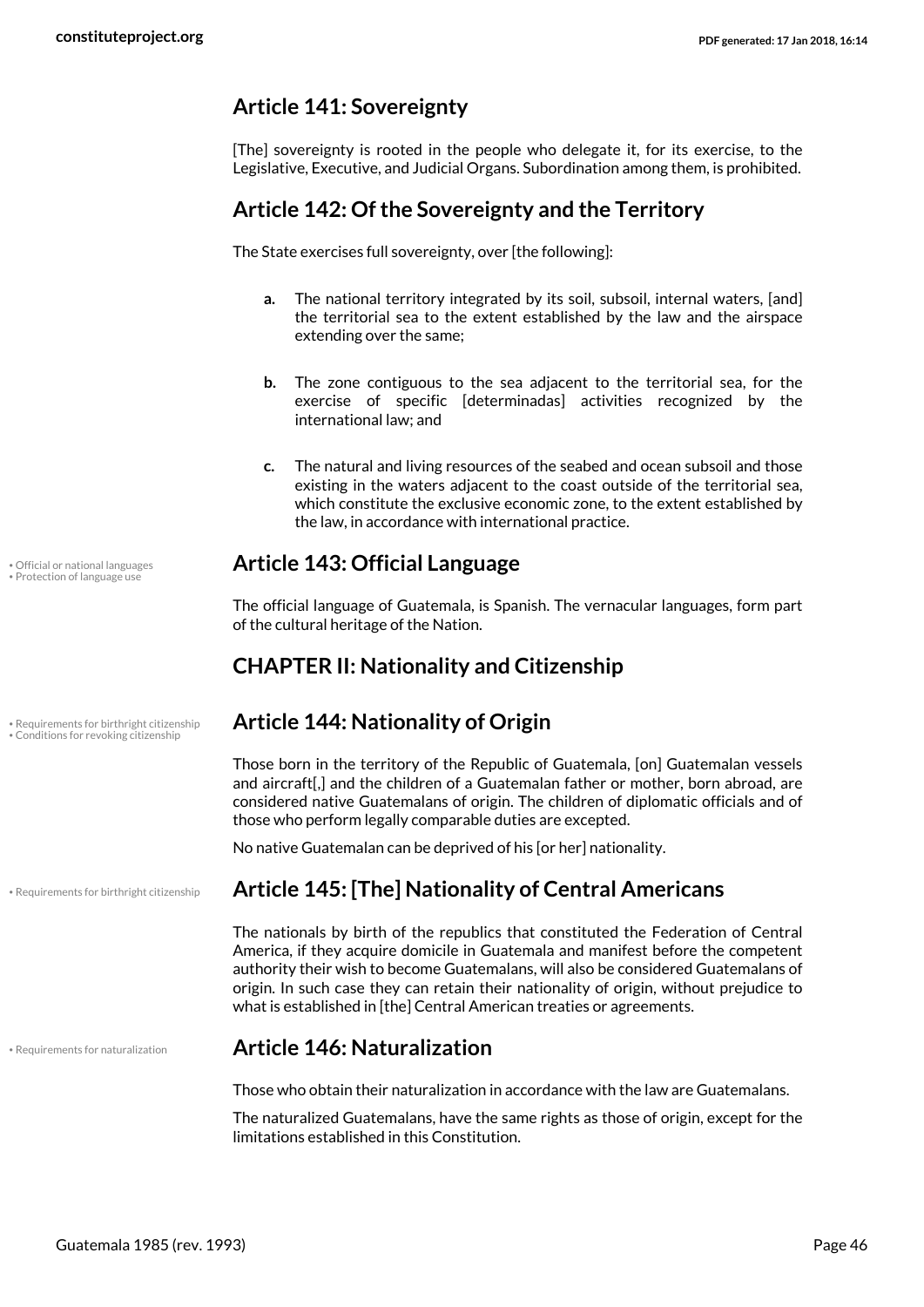### **Article 147: Citizenship**

The Guatemalans who are 18 years of age are [considered] Guatemalan citizens. The citizens will not have more limitations, than those established by this Constitution and the law.

#### • Conditions for revoking citizenship **Article 148: Suspension, Loss, and Recovery of Citizenship**

The citizenship is suspended, lost, and recovered in accordance with the provisions of the law.

### **CHAPTER III: International Relations of the State**

#### **Article 149: Of the International Relations**

Guatemala will establish norms for [normará] its relations with other States, in accordance with the international principles, rules, and practices with the purpose of contributing to the maintenance of the peace and the freedom, for the respect and defense of human rights, [and] the strengthening of the democratic processes and international institutions that guarantee the mutual and equitable benefit between the States.

#### • Regional group(s) **Article 150: Of the Central American Community**

Guatemala, as part of the Central American community, will maintain and cultivate relations of cooperation and solidarity with the other States that made up the Federation of Central America; shall adopt [the] adequate means to put into practice, in a partial or total form, the political or economic unity of Central America. The competent authorities are obligated to strengthen the economic integration of Central America on the basis of equity.

#### • Reference to fraternity/solidarity **Article 151: Relations with Allied [afines] States**

The State will maintain relations of friendship, solidarity and cooperation with those States, whose economic, social, and cultural development, are analogous to those of Guatemala, with the purpose of finding solutions [that are] appropriate to their common problems and to jointly formulate, policies tending to the progress of the respective nations.

# **TITLE IV: Public Power**

### **CHAPTER I: Exercise of the Public Power**

#### **Article 152: Public Power**

The power emanates from the people. Its exercise is subject to the limitations established in this Constitution and [in] the law.

No person, sector of the people [pueblo], armed or political force, may arrogate its exercise.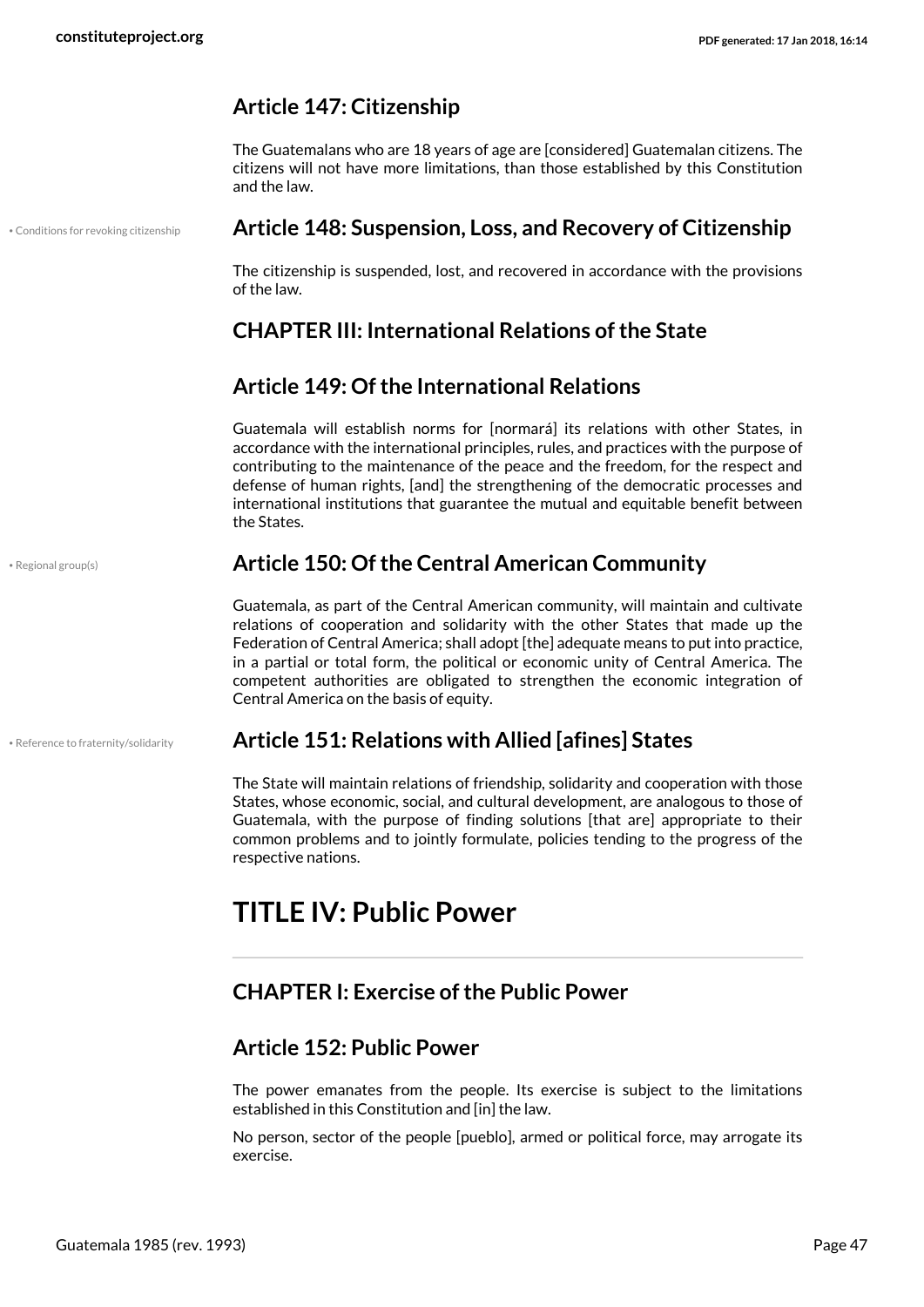## **Article 153: [The] Rule of Law [Imperio de la ley]**

The rule of law extends to all the persons who are found on the territory of the Republic.

#### **Article 154: [The] Public Function; Subjection to the Law**

• Duty to obey the constitution

The functionaries are depositories of the authority, [they are] legally responsible for their official conduct, [and they are] subject to the law and never superior to it.

The functionaries and public employees are at the service of the State and not of any political party.

The public function may not be delegated, except in the cases specified by the law, and it may not be exercised without a previous oath of loyalty to the Constitution.

## **Article 155: [The] Responsibility for Violating the Law**

When a dignitary, functionary or worker of the State, in the exercise of his [or her] office, violates the law in prejudice to [the] individuals [particulares], the State or the institution of the State to which he [or she] serves, will be jointly responsible for the damages and prejudices that may have been caused.

The civil responsibility of the functionaries and [of] public employees, can be deduced while prescription has not been concluded [consumado], of which [the] term will be 20 years.

The criminal responsibility is extinguished, in this case, by the passing of twice the time established by the law for the prescription of the penalty.

Neither Guatemalans nor foreigners may claim from the State, indemnification for the damages or prejudices caused by the movement of armed forces or [by] civil disturbance.

## **Article 156: Non-obligation of Force [No obligatoriedad] of Illegal Orders**

No functionary or public employee, civil or military, is obligated to perform manifestly illegal orders or those which involve the commission of a crime.

### **CHAPTER II: The Legislative Organ**

### **FIRST SECTION: [The] Congress**

## **Article 157: Legislative Power [Potestad] and the Composition [Integración] of the Congress of the Republic**

The legislative power belongs to the Congress of the Republic, made up of deputies elected directly by the people by universal and secret suffrage, through the system of electoral districts and [by] national list, for a period of four years, being able to be reelected.

Each one of the Departments of the Republic, constitutes an electoral district. The Municipality of Guatemala forms the central district and the other Municipalities of the department of Guatemala constitute the district of Guatemala. For each electoral district a minimum of one deputy must be elected. The law establishes the

• Secret ballot

- 
- Structure of legislative chamber(s) Replacement of legislators
- First chamber selection
- erm length for first chamber • Claim of universal suffrage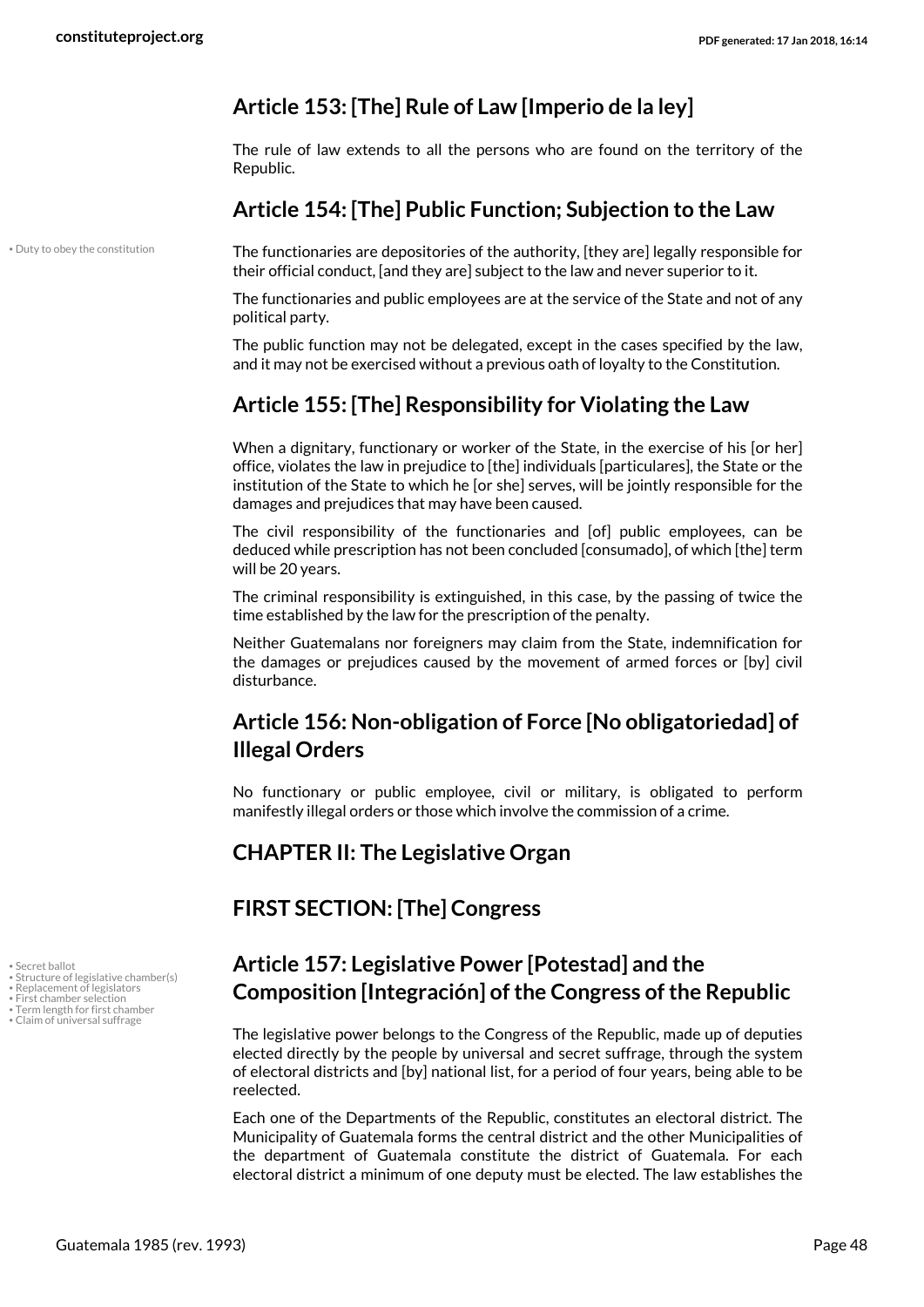• Length of legislative sessions • Standing committees

number of deputies that correspond to each district according to its population. A number equivalent to twenty-five percent of the district deputies shall be directly elected as deputies by [the process of] national list.

In case of the definitive absence [falta] of a deputy the office shall be declared vacant. The vacancies shall be filled, as the case may be, by calling the postulate that appears in the respective district list or national list in continuation of the last office awarded.

#### • Extraordinary legislative sessions **Article 158: Sessions of the Congress**

The annual period of sessions of the Congress is initiated the fourteenth of January of each year without [the] necessity of convocation. The Congress will meet in ordinary sessions from the fourteenth of January to the fifteenth of May and from the first of August to the thirtieth of November of each year. It will meet in extraordinary sessions when it is convoked by the Permanent Commission or by the Executive Organ to take cognizance of the matters that motivated the convocation. It can take cognizance of other matters with the favorable vote of the absolute majority of the total of the Deputies that integrate it. Twenty-five percent of the Deputies or more have the right to request of the Permanent Commission the convocation of the Congress for sufficient reasons of necessity or [of] public convenience. If it is requested by at least half plus one of the total [number] of Deputies, the Permanent Commission shall proceed immediately to the convocation.

### **Article 159: Majority for Resolutions**

The resolutions of the Congress, must be taken through the favorable vote of the absolute majority of the members that integrate it, except in those cases where the law requires [exija] a special number.

#### **Article 160: Authorization to Deputies to Perform another Office**

The deputies can hold the office of a minister or functionary of the State or of any other decentralized or autonomous entity. In these cases permission must be granted to them for the period in which their executive responsibilities last. During their temporary absence, it will be proceed in accordance with the last paragraph of Article 157.

## **Article 161: [The] Prerogatives of [the] Deputies**

The deputies are representatives of the people and dignitaries of the Nation; as a guarantee for the exercise of their functions they will enjoy, from the day they are declared elected, the following prerogatives:

• Immunity of legislators

• Eligibility for cabinet

• Outside professions of legislators

**a.** Personal immunity from arrest or trial if the Supreme Court of Justice does not previously declare that there is probable cause, after examining the report of the investigating [pesquisidor] judge who will be named for this purpose. The case of flagrante delicto is excepted for which the deputy shall be immediately placed at the provision of the Directive Board or the Permanent Commission of the Congress for the purpose of the corresponding preliminary hearing [antejuicio].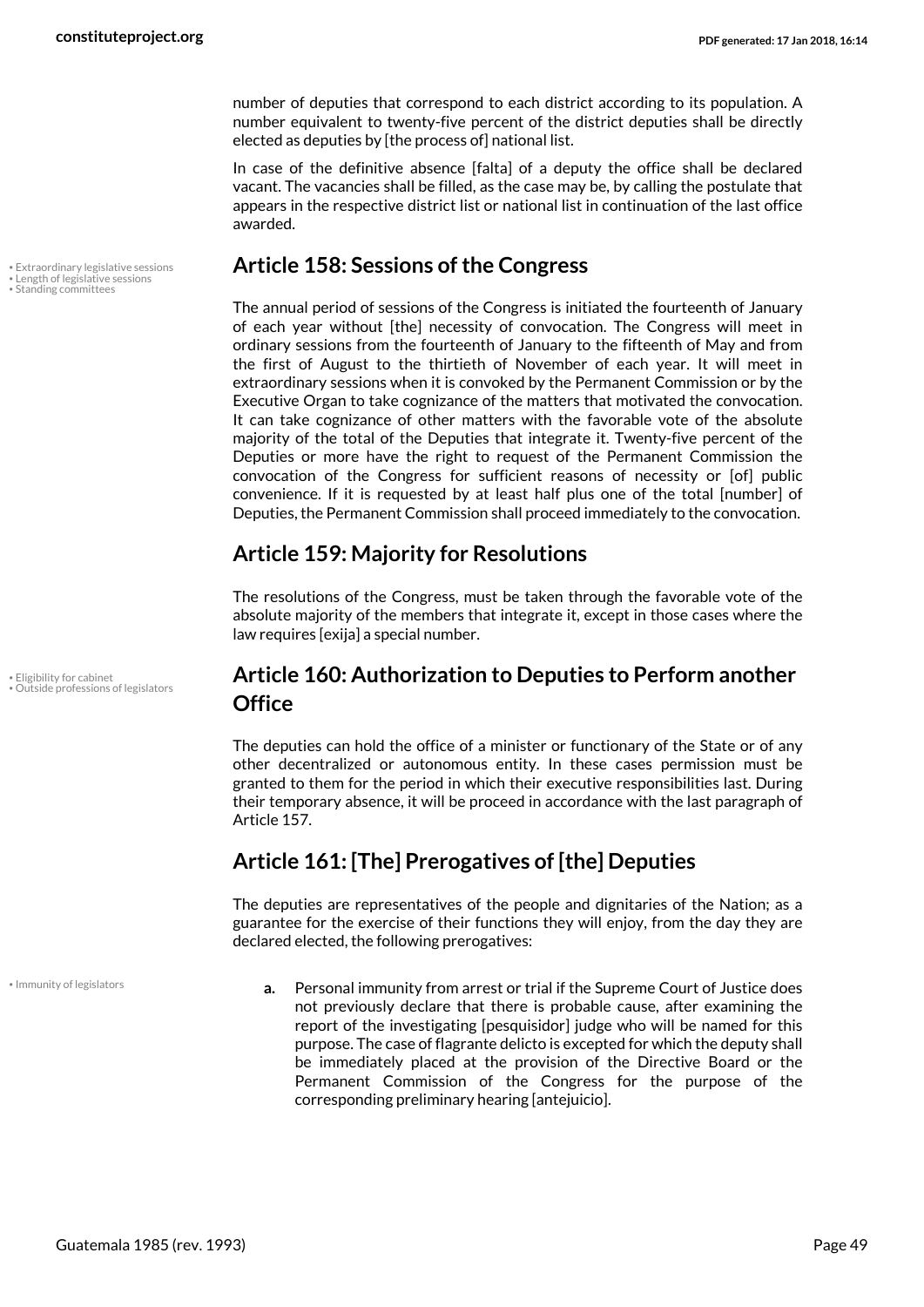**b.** They may not be held responsible for their opinions, for their initiative and for the manner of handling public business, in the performance of their office.

All of the dependencies of the State have the obligation to show [the] deputies the considerations derived of their high investiture. These prerogatives do not authorize arbitrariness, excess of personal initiative, or any type of action tending to undermine the principle of non-reelection for the exercise of the Presidency of the Republic. Only the Congress will be competent to judge and qualify if there has been arbitrariness or excess and to impose the pertinent disciplinary sanctions.

When the declaration to which paragraph a) in this Article refers to has been conducted, those accused are subject to the jurisdiction of the competent judge. If their provisional imprisonment has been decreed[,] they shall be suspended from their functions as long as the imprisonment decree is not revoked.

In the case of firm condemnatory sentence, the office shall remain vacant.

• Standing committees

#### • Eligibility for first chamber **Article 162: Requirements for the Office of Deputy**

To be elected deputy the candidate must be a Guatemalan of origin and be in exercise of his [or her] rights of citizenship.

### **Article 163: Directive Board [Junta Directiva] and Permanent Commission**

Each year the Congress will elect its Directive Board. Before the closing of its period of ordinary sessions the Congress will elect its Permanent Commission, [which will be] presided over by the President of the Congress, [and] which will function while the Congress is not in session.

The composition and attributions of the Directive Board and Permanent Commission will be established in the Law of the Internal Regime [Ley de Régimen Interior].

### **Article 164: Prohibitions and Compatibilities**

[The following] may not be deputies:

**a.** The functionaries and employees of the Executive and Judicial Organs and of the Tribunal and Office of the Comptroller of Accounts, as well as the Magistrates of the Supreme Electoral Court and the director of the Register of Citizens;

Those performing teaching duties and the professionals at the service of social welfare establishments, are excepted from the above-mentioned prohibition;

- **b.** The contractors of public works or enterprises funded by the State or the municipality, their guarantors [fiadores] and those who[,] because of such projects or enterprises, have outstanding claims of their own;
- **c.** The relatives of the President of the Republic and of the Vice-President up to the fourth degree of consanguinity or second of affinity;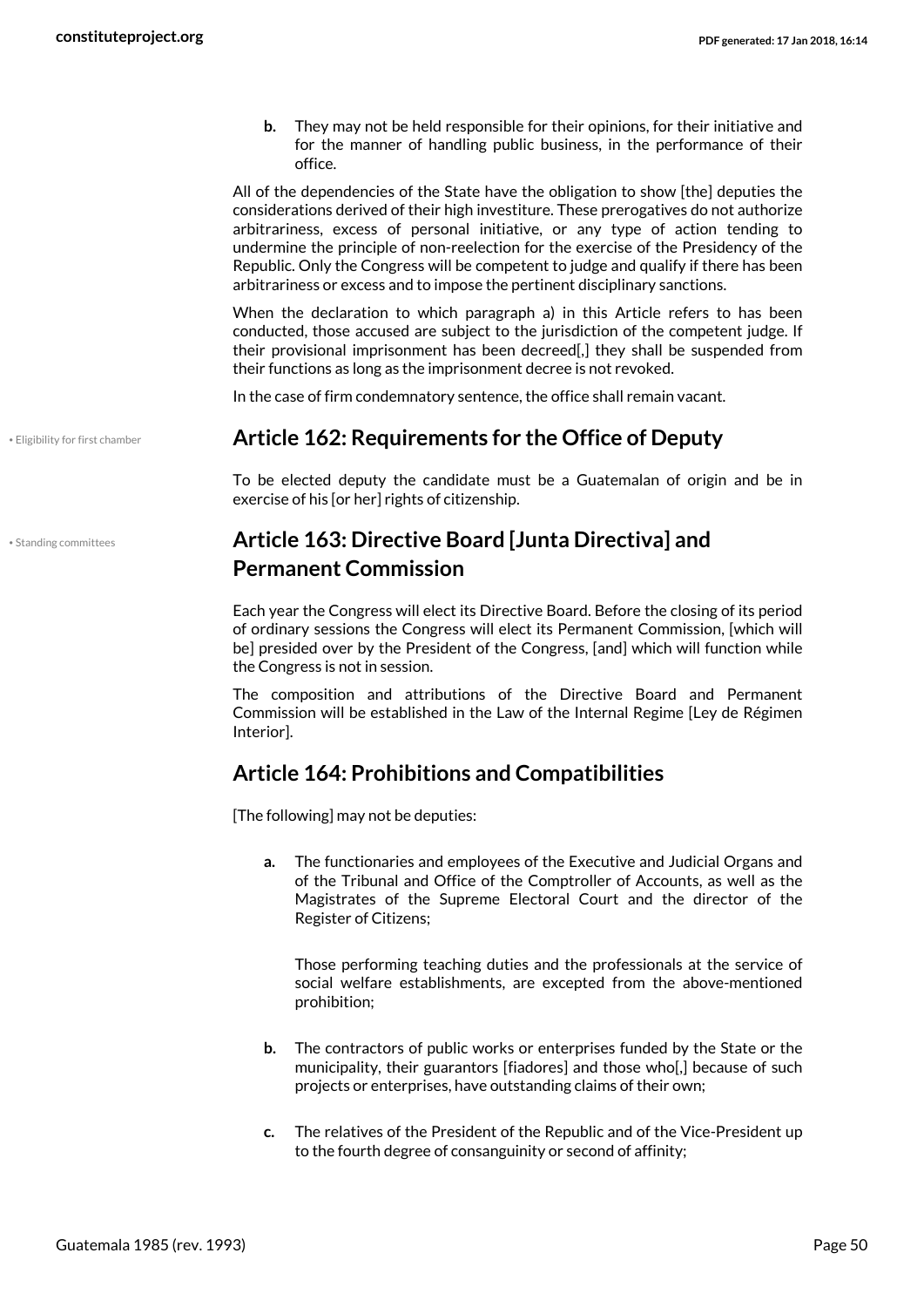- **d.** Those who, having been sentenced in a judgment of accounts [juicio de cuentas], have not fulfilled [solventado] their responsibilities;
- **e.** Those who represent the interests of companies or individual persons using [exploten] public services; and
- **f.** The Military personnel in active service.

If at the time of his [or her] election, or subsequently, the elected [deputy] should be [resultare] included under any of the prohibitions contained in this Article, his [or her] seat will be declared vacant. The election of a deputy is null if he [or she] was an official exercising jurisdiction in the electoral district for which he [or she] was a candidate or if he [or she] had exercised jurisdiction three months prior to the date on which the election was held.

The position of deputy is compatible with the performance of temporary or special diplomatic missions and with the representation of Guatemala in international congresses.

### **SECOND SECTION: Attributions of the Congress**

### **Article 165: Attributions**

It corresponds to the Congress of the Republic:

- **a.** To open and close its periods of sessions;
- Oaths to abide by constitution
- **b.** To receive the oath of law from the President and the Vice-President of the Republic, the President of the Judicial Organ and give them possession of their offices [cargos];
- **c.** To accept or not the resignation of the President or the Vice-President of the Republic. The Congress will confirm the authenticity of the respective resignation;
- **d.** To give possession of the Presidency of the Republic, to the Vice-President in case of the definitive or temporary absence of the President;
- **e.** To know with anticipation, for the purpose of temporary succession, of the absence of the President and the Vice-President of the Republic from [the] national territory. In no case may the President and Vice-President be absent simultaneously.
- **f.** To elect the functionaries who, in accordance with the Constitution and the law, must be appointed by the Congress; to accept or not their resignation and elect the persons who must substitute them;
- **g.** To ignore [desconocer] the President of the Republic if, after his [or her] constitutional term has expired, he [or she] continues in the exercise of the office. In such a case, the Army will automatically redirect [pasará] to depend on the Congress.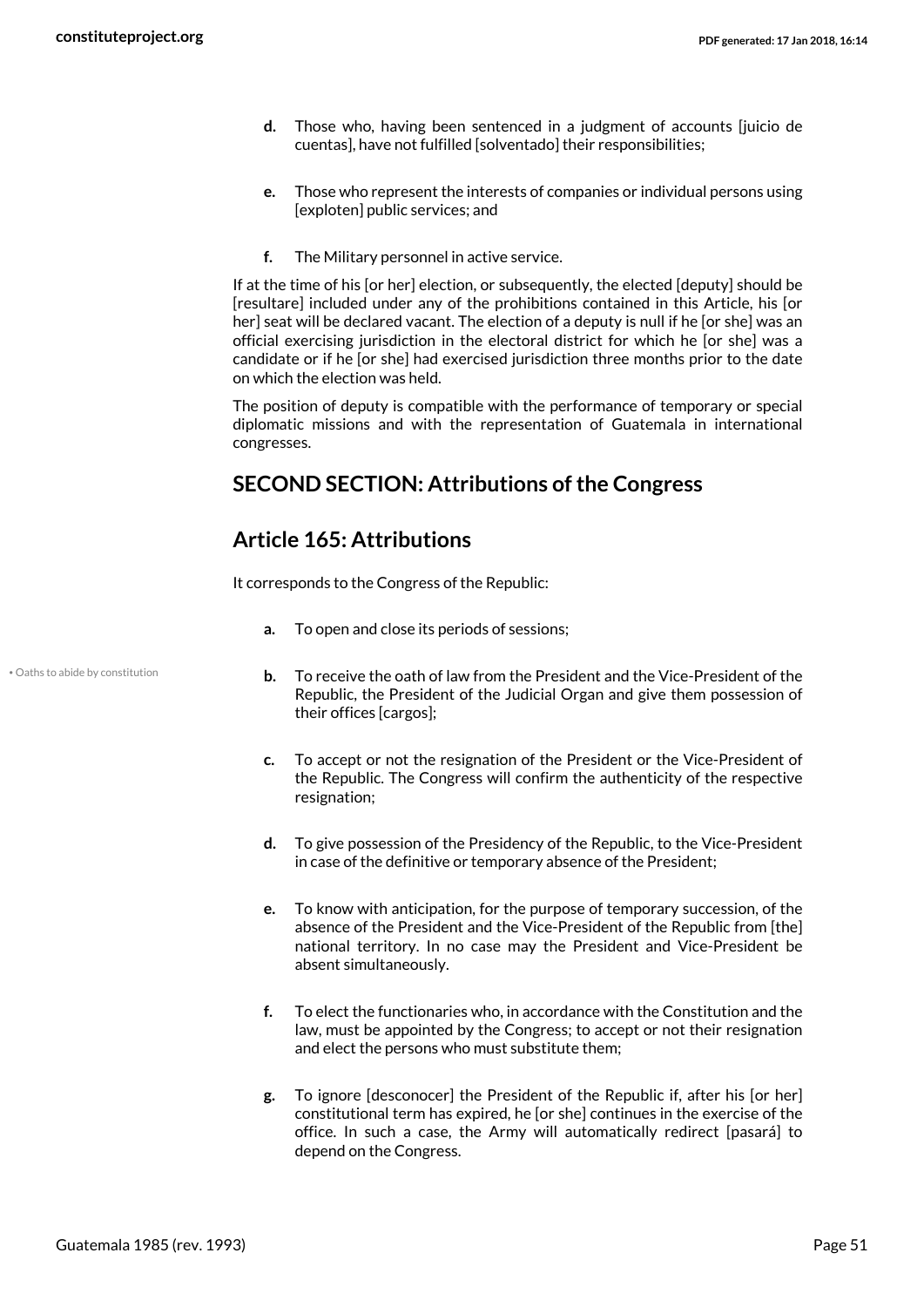• Head of state removal

**h.** To declare whether it is appropriate or not to form a cause against the President or the Vice-President of the Republic, the President or the Judges of the Supreme Court of Justice; of the Supreme Electoral Tribunal and of the Court of Constitutionality, the Ministers or the Vice-Ministers of State when these are in charge of the office, the Secretaries of the Presidency of the Republic, or the Under-Secretary replacing him [or her], the Procurator of Human Rights, the Attorney General [Fiscal General] and the Procurator General of the Nation.

Any resolution in this respect must be taken with the favorable vote of the two- thirds part of the total number of deputies that make up [the] Congress;

- **i.** To declare, through the vote of the two-thirds part of the total number of deputies who make up the Congress, the physical or mental incapacity of the President of the Republic for the exercise of his [or her] duties. The declaration must be based on the prior opinion [dictamen] of a commission of five physicians appointed by the Directive Board of the corresponding College after a request from Congress;
- **j.** To interpellate [interpelar] the ministers of State; and
- **jbis.** To bestow the honors [condecoraciones] proper to the Congress of the Republic, on Guatemalans and foreigners.
- **k.** All the other attributions assigned to it by the Constitution and [the] other laws.

#### • Legislative oversight of the executive **Article 166: Interpellations to Ministers**

The ministers of State, have the obligation to appear in Congress, in order to answer the interpellations formulated by one or more deputies. Those which refer to diplomatic or pending military operations are excepted.

The basic questions must be communicated to the questioned [interpelados] minister or ministers, with forty-eight hours of anticipation. Neither the plenary Congress, nor any authority, may limit the deputies to the Congress in their right to interpellate, qualify the questions or restrict them.

Any deputy can make the additional questions that are deemed pertinent related to the matter or matters underlying the interpellation and from it will derive the suggestion [planteamiento] of a vote of no confidence which must be requested by four deputies, at least, and carried out [tramitado] without delay, in the same session or in one of the two immediately subsequent ones.

#### **Article 167: Effects of the Interpellation**

When an interpellation is conducted to a minister, he [or she] may not be absent from the country, or decline [excusarse] to answer in any form.

If a vote of no confidence of a minister is taken, approved by not less than an absolute majority of the total [number] of deputies in [the] Congress, the minister will immediately present his [or her] resignation. The President of the Republic can accept it, however, if [when] considered in the Council of Ministers that the censored act or acts are consistent with the national interest and policy of the government, the interpellated [person] will be able to appeal to the Congress within eight days

Guatemala 1985 (rev. 1993) Page 52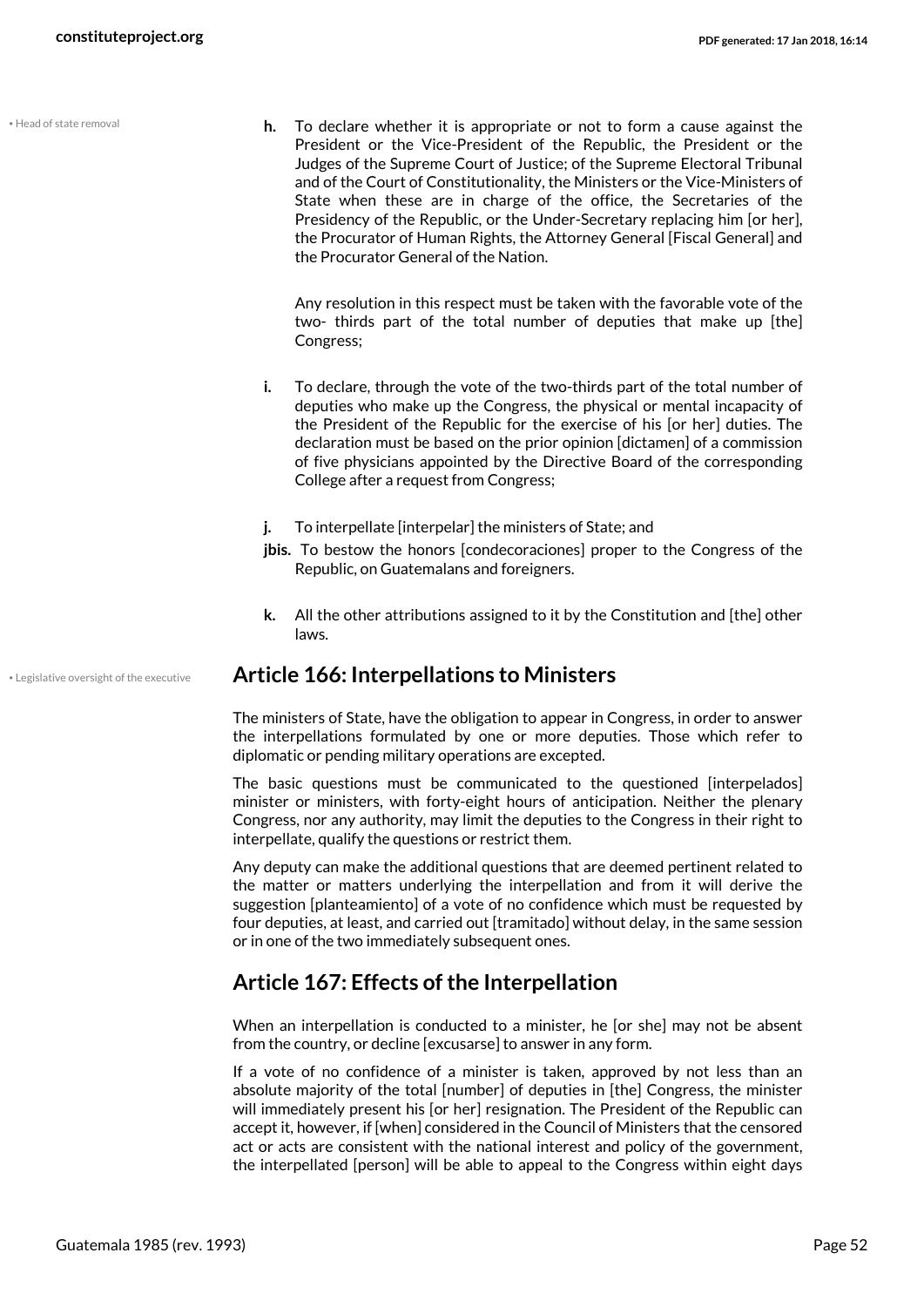following the date of the vote of no confidence. If this is not done, he [or she] will be considered to be dismissed from his [or her] position and be disqualified from exercising the duty of Minister of State for a period of no less than six months.

If the affected minister appeals [the matter] before the Congress, after hearing the explanations presented and the matter discussed and the interpellation conducted, a vote will be taken on the ratification of no confidence, of which approval will call for the affirmative vote of the two-thirds part of the total number of deputies in Congress. Should the no confidence vote be ratified, the minister will be considered to be dismissed from his [or her] position immediately.

In like manner, it will be proceeded when the vote of no confidence is passed against several ministers but not exceeding four in each case.

• Legislative committees

### **Article 168: Assistance of Ministers, Officials, and Employees of the Congress**

The Ministers of State are required to attend the sessions of the Congress, of the commissions and legislative blocs when they are invited for this purpose. Nevertheless, they can attend in any case and participate with voice in all discussions concerning matters of their competence. They can have themselves [be] represented by their Vice-Ministers.

All of the functionaries and public employees are obligated to appear and report to the Congress, when the same, its commissions or [its] legislative bocks consider it [as] necessary.

#### • Electoral court powers **Article 169: Call for Elections by the Congress**

It is the obligation of the Congress, or in its defect of the Permanent Commission, to convoke without delay for general elections if on the date indicated by the Law, the Supreme Electoral Tribunal has not done so.

#### **Article 170: Specific Attributions**

The specific attributions of [the] Congress are the following:

- **a.** To qualify the credentials that the Supreme Electoral Tribunal will extend to the elected deputies;
- **b.** To appoint and remove its administrative personnel. The relations of the Legislative Organ with its administrative, technical, and service personnel, will be regulated by a specific law, which will establish the regime of classification, wages, discipline, and dismissals;

The labor benefits of the personnel of the Legislative Organ, which may have be obtained by law, internal agreement, resolution, or by custom, may not be diminished or distorted [tergiversadas];

- **c.** To accept or not the resignations that its members may present;
- **d.** To call the substitute deputies in case of death, resignation, nullification of the election, temporary permit or impossibility of participating [concurrir] of the proprietary [persons]; and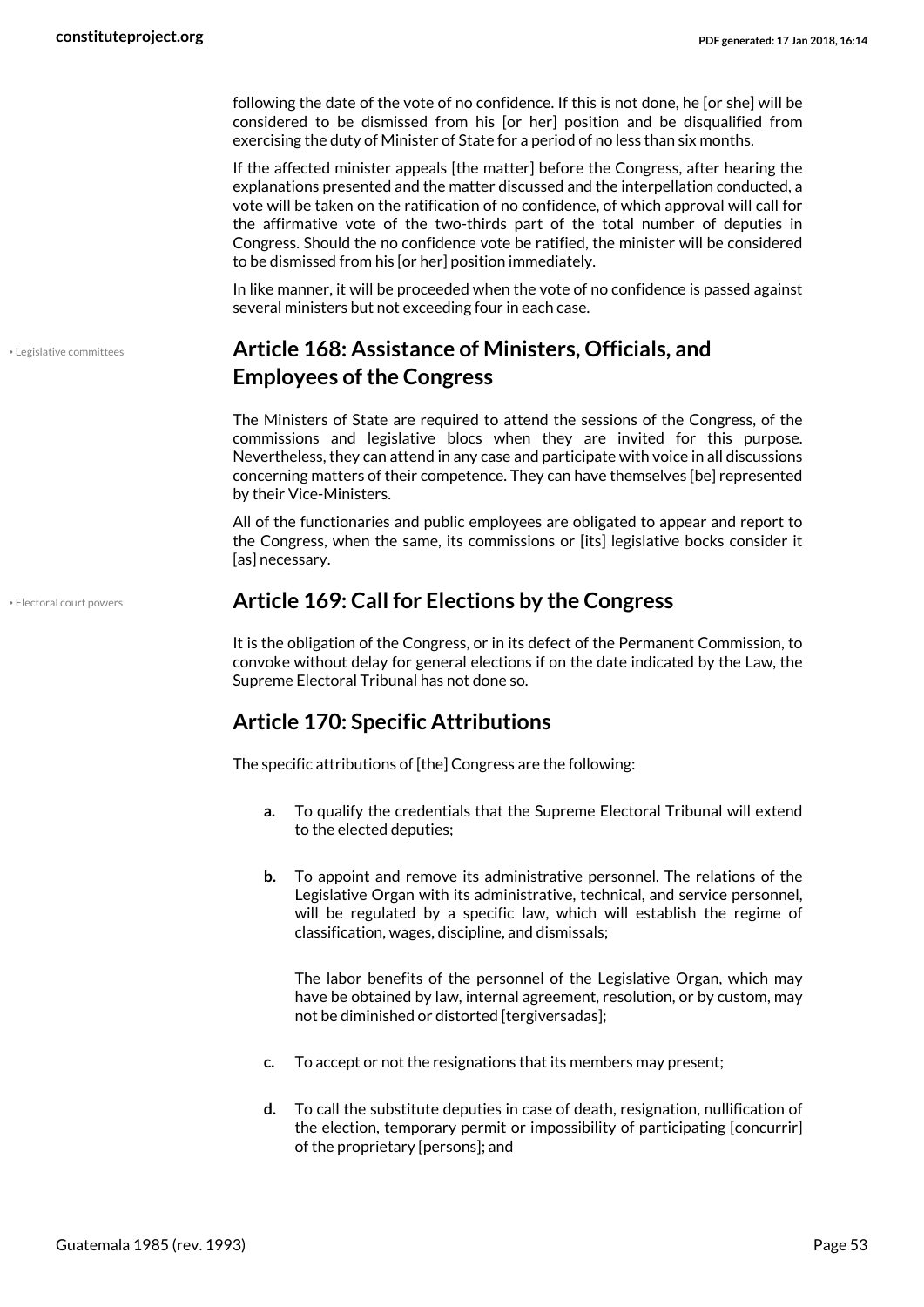**e.** To elaborate and approve its budget, for inclusion in the one of the State.

### **Article 171: Other Attributions of the Congress**

[The following attributions] also correspond to the Congress:

- **a.** To decree, to reform and to abrogate [derogar] the laws;
- **b.** To approve, modify or disapprove the Budget of Revenues and Expenditures of the State at the latest 30 days prior to its entrance into effect. The Executive must send the budget bill to the Congress with one hundred and twenty days notice prior to the start of the fiscal year. If by the time the fiscal year begins, the budget has not been approved by the Congress, the budget in effect in the previous fiscal year will again be valid, which can be modified or adjusted by the Congress;
- **c.** To decree [the] ordinary and extraordinary taxes in accordance with the needs of the State and [to] determine the bases of their collection;
- **d.** To approve or disapprove annually, in all or in part, with the previous report of the Office of the Comptroller of Accounts, the detail and justification of all revenues and expenditures of the public finances, presented by the Executive concerning the previous fiscal year;
- **e.** To decree public honors for major services rendered to the Nation. In no case may they be granted to the President or the Vice-President of the Republic, during the time of their government, or to any other functionary in the exercise of his [or her] office;
- **.** Power to declare/approve war **f.** To declare war and approve or disapprove peace treaties;
	- **g.** To decree amnesty for political and related common crimes when public convenience demands it;
	- **h.** To establish the characteristics of the currency, with the opinion of the Monetary Board;
	- **i.** To contract, convert, consolidate or effect other operations relative to the internal or external public debt. In all cases the opinions of the Executive and of the Monetary Board must be previously heard;

For the Executive, the Central Bank or any other State entity to be able to conduct negotiations regarding loans or other forms of indebtedness, internally or externally, the prior approval of the Congress will be necessary, as well as to issue all types of obligations;

**j.** To approve or disapprove bills of law relating to claims against the State, on account of unrecognized credits, to be submitted to its cognizance by the Executive and to report special allowances for their settlement or amortization.

• Budget bills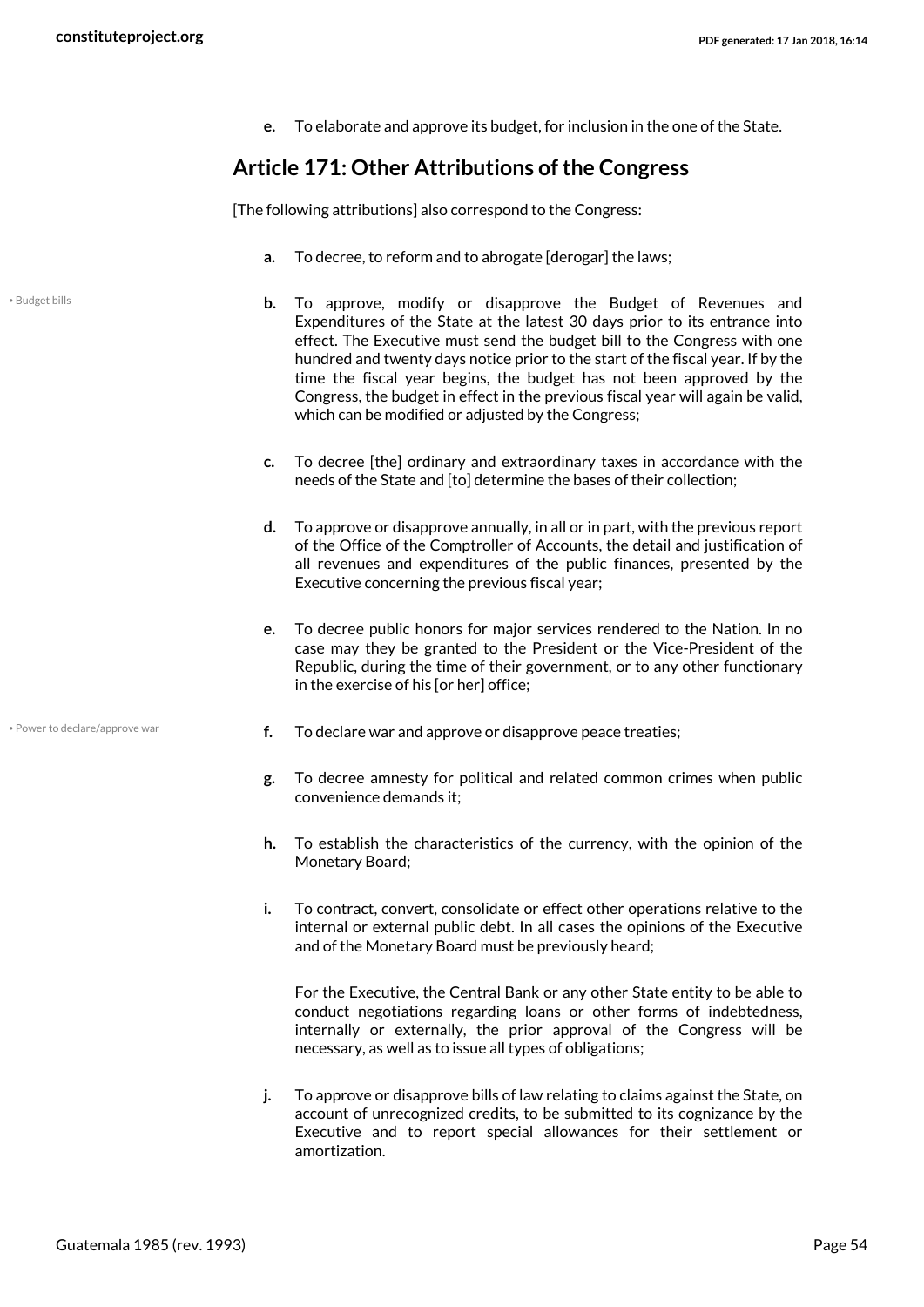[To] see to it that the credits owed by the State and its institutions consequent on court judgments are duly paid;

- **k.** To decree, at the request of the Executive Organ, [the] reparations or indemnifications in case of international claims, when there is no recourse for arbitration or international trial;
- **l.** To approve, before their ratification, the treaties, agreements, or any international settlement when:
	- **1.** They affect the existing laws where this Constitution may require the same majority of votes;
	- **2.** They affect the power of the Nation, establish the economic or political union of Central America, whether partially or totally, or attribute or transfer competences to organs, institutions, or mechanisms created, within a communitarian juridical order to realize regional and common objectives in the Central American area [ámbito];
	- **3.** They obligate the State financially, in proportion that it exceeds one percent of the Budget of the Ordinary Revenues or when the amount of the obligation is indeterminate;
	- **4.** They constitute a commitment to submit any matter to an international judicial or arbitration decision;
	- **5.** They contain a general arbitration clause or one for submission to an international jurisdiction; and
- **m.** To appoint commissions of investigation in specific matters of the public administration, which may involve problems of national interest.

### **Article 172: Qualified Majority**

To approve before their ratification, with the vote of the two-thirds part of the total number of deputies who integrate the Congress, the treaties, agreements, or any international settlement, when:

- **a.** They refer to the passage of foreign armed forces through the national territory or the temporary establishment of foreign military bases; and
- **b.** They affect or can affect the security of the State or put an end to a state of war.

#### • Electoral court powers **Article 173: Consultation Procedure**

The political decisions of special significance [trascendencia] must be submitted to a [popular] consultation procedure involving all citizens.

The consultation will be called by the Supreme Electoral Tribunal at the initiative of the President of the Republic or of the Congress of the Republic, which will determine precisely the question or [the] questions to be submitted to the citizens.

• Treaty ratification

• Referenda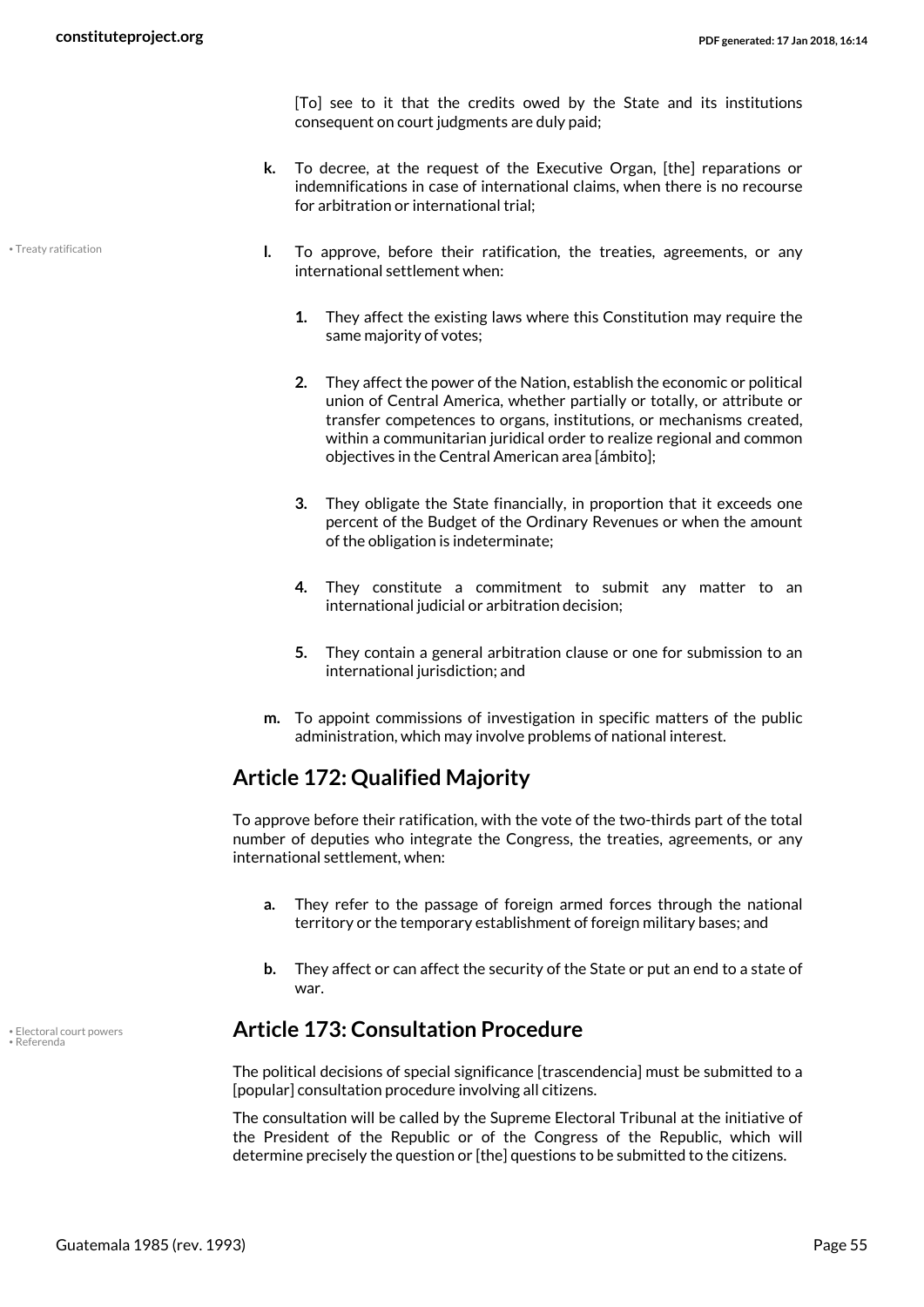The Constitutional Electoral Law [Ley Constitucional Electoral] shall regulate what is relative to this institution.

#### **THIRD SECTION: Formation and Sanction of the Law**

• Constitutionality of legislation

#### • Initiation of general legislation **Article 174: [The] Initiative of Law**

The deputies of Congress, the Executive Organ, the Supreme Court of Justice, the University of San Carlos de Guatemala, and the Supreme Electoral Tribunal have initiative for the formation of the laws.

### • Constitutional interpretation **Article 175: Constitutional Hierarchy**

No law may contradict the provisions of the Constitution. The laws that violate or distort [tergiversen] the constitutional mandates are null ipso jure.

The laws qualified as constitutional require, for their reform, the vote of the twothirds part of the total number of deputies that integrate the Congress, prior to the favorable ruling of the Court of Constitutionality.

### **Article 176: Presentation and Discussion**

When a bill of law is presented the procedure specified by the Organic Law and [the] Interior Regime of the Legislative Organ shall be observed. It will be discussed at three different sessions held on three different days, and it will not be possible to vote on the bill until it will be considered to have been sufficiently discussed at the third session. Those cases where the Congress declares a national emergency by a vote of the two-thirds part of the total number of deputies that integrate it[,] are excepted.

### **Article 177: Approval, Sanction, and Promulgation**

Once a bill of law is approved, the Directive Board of the Congress of the Republic, within a term not exceeding ten days, shall send it to the Executive for its sanction, promulgation and publication.

### • Approval of general legislation **Article 178: Veto**

Within 15 days of receiving the decree and with prior approval of the Council of Ministers, the President of the Republic can return it to [the] Congress with the observations deemed pertinent, in exercise of his [or her] right of veto. The laws may not be vetoed partially.

Should the Executive not return the decree within fifteen days from the date of its reception, it will be considered to have been sanctioned and the Congress must promulgate it as a law within the subsequent eight days. Should the Congress close its sessions before [the] expiration of the deadline within which the veto can be exercised, the Executive must return the decree within the first eight days of the ordinary sessions of the subsequent period.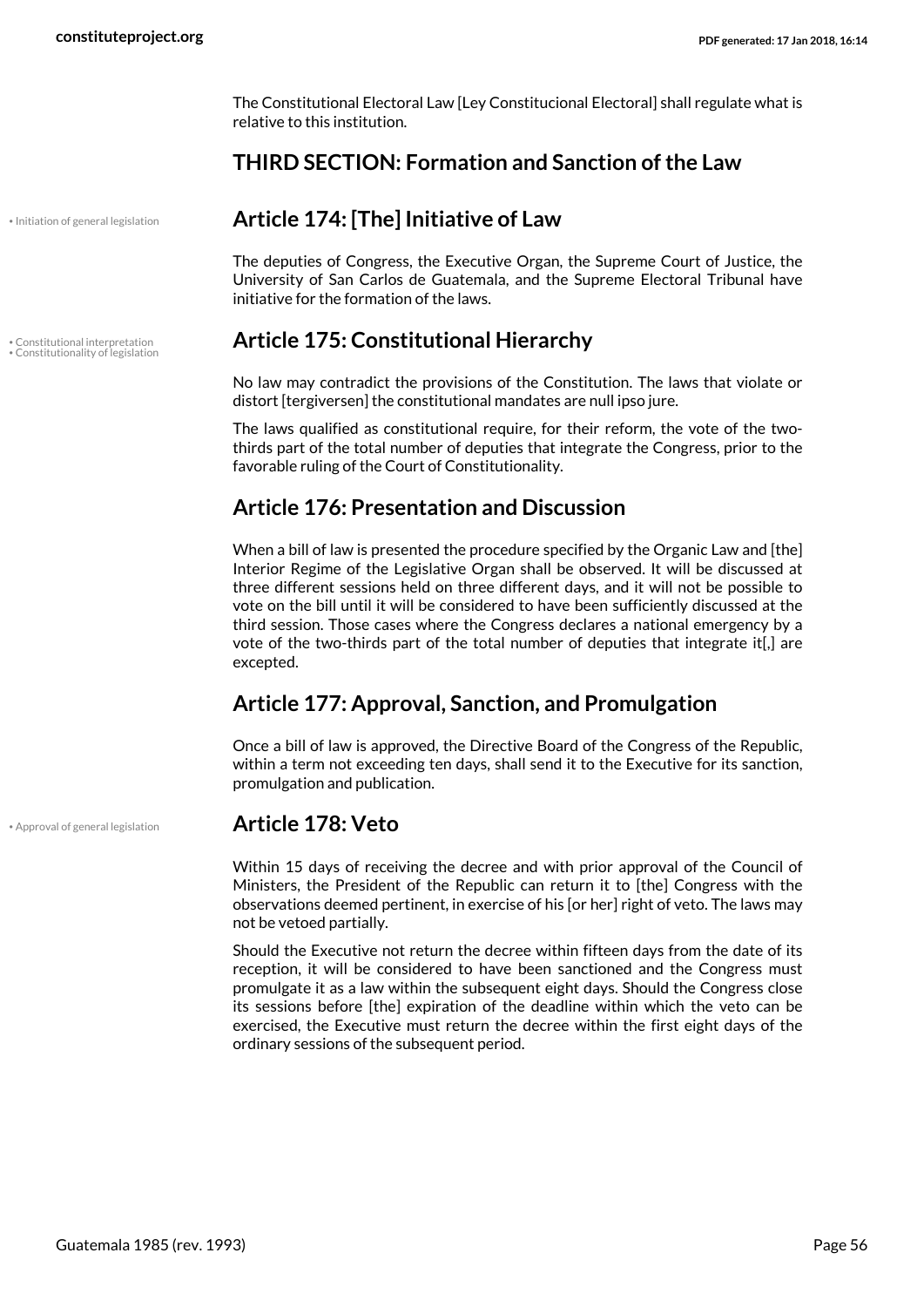#### • Veto override procedure **Article 179: Legislative Primacy**

Once the decree is sent back to [the] Congress, the Directive Board must bring it to the attention of the plenary in the next session, and the Congress may reconsider it or reject it during a period not to exceed thirty days. If the observations made by the Executive are not accepted and the Congress rejects the veto by the vote of the two-thirds part of its members, the Executive must, obligatorily, approve and promulgate the decree within the eight subsequent days after its reception. Should the Executive not do so, the Directive Board of the Congress shall order its publication within a period not to exceed three days so it may enter into effect as a law of the Republic.

#### **Article 180: Validity**

The law enters into force across the national territory, eight days following its integral publication in the Diario Oficial [Official Gazette], unless the said law should expand or restrict this period or its territorial area [ambito territorial] of application.

#### **Article 181: Dispositions of the Congress**

The dispositions of the Congress concerning its Interior Regime and the contents of Articles 165 and 170 of this Constitution do not require the sanction of the Executive.

### **CHAPTER III: [The] Executive Organ**

**FIRST SECTION: [The] President of the Republic**

• Name/structure of executive(s)

### **Article 182: The Presidency of the Republic and the Composition of the Executive Organ**

The President of the Republic is the Head of [the] State of Guatemala and [he or she] exercises the functions of the Executive Organ through the mandate of the people.

The President of the Republic shall always act together with the Ministers, in Council or separately with one or more of them; he [or she] is the General Commander of the Army, represents the national unity and shall watch over the interests of the entire population of the Republic.

The President of the Republic along with the Vice-President, the Ministers, the Vice-Ministers and [the] other dependent functionaries integrate the Executive Organ and [they] are prohibited from favoring any political party.

• Head of state powers

### **Article 183: [The] Functions of the President of the Republic**

The following are [the] functions of the President of the Republic:

- **a.** To comply with[,] and have complied with[,] the Constitution and the laws;
- **b.** To provide for the defense and the security of the Nation, as well as the conservation of the public order;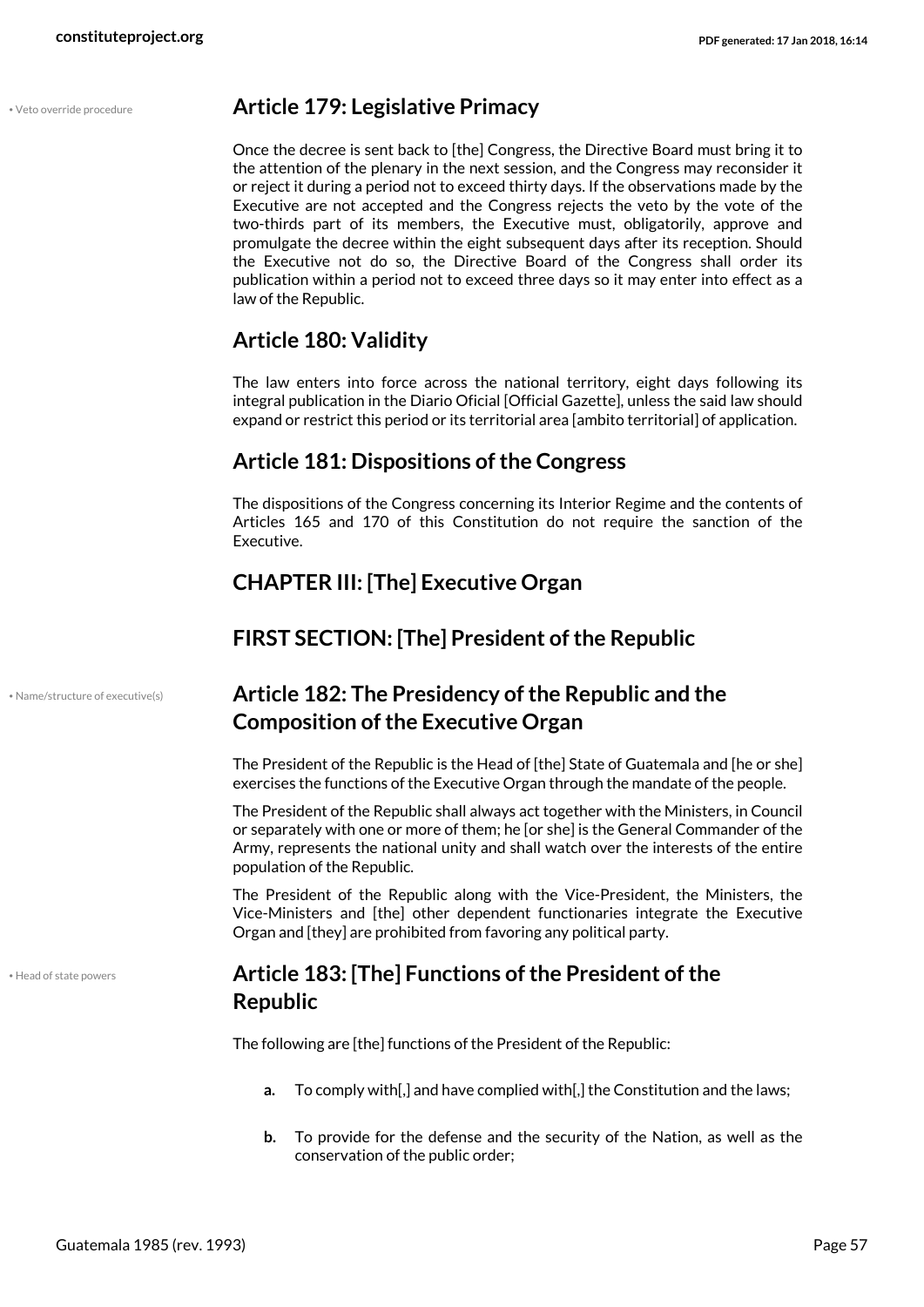| • Designation of commander in chief                       | c. | To exercise the command of the Armed Forces of the Nation with all the<br>corresponding functions and attributions;                                                                                                                                                                                                                                                               |  |
|-----------------------------------------------------------|----|-----------------------------------------------------------------------------------------------------------------------------------------------------------------------------------------------------------------------------------------------------------------------------------------------------------------------------------------------------------------------------------|--|
|                                                           | d. | To exercise the command of the entire public force;                                                                                                                                                                                                                                                                                                                               |  |
| · Head of state decree power                              | e. | To sanction, to promulgate, to execute, and to cause the execution of the<br>laws, to dictate decrees authorized by the Constitution, as well as the<br>agreements, regulations and orders for the strict compliance of the laws,<br>without altering their spirit;                                                                                                               |  |
|                                                           | f. | To dictate the provisions that may be necessary in the cases of grave<br>emergency or public calamity, having to give account to the Congress in its<br>immediate sessions;                                                                                                                                                                                                       |  |
|                                                           | g. | To present initiatives of law to the Congress of the Republic;                                                                                                                                                                                                                                                                                                                    |  |
|                                                           | h. | To exercise the right of veto concerning the laws issued by the Congress,<br>except in those cases where the approval of the Executive may not be<br>necessary in accordance with the Constitution;                                                                                                                                                                               |  |
| . Legislative oversight of the executive                  | i. | To present annually to the Congress of the Republic, at the start of its<br>period of sessions, a written report on the general situation of the Republic<br>and the actions [negocios] of his [or her] administration conducted during<br>the previous year;                                                                                                                     |  |
| • Budget bills                                            | j. | To submit annually to the Congress, for its approval, with no less than one<br>hundred and twenty days notice from the start of the fiscal year through<br>the respective ministry, the bill of the budget detailing the revenues and<br>expenditures of the State. Should the Congress not be in session, it must<br>hold extraordinary sessions to take cognizance of the bill; |  |
| · Treaty ratification                                     | k. | To submit to the consideration of the Congress for its approval, and prior to<br>its ratification, the treaties and agreements [convenios] of international<br>character and the contracts and concessions concerning public services;                                                                                                                                            |  |
|                                                           | I. | To call the Legislative Organ into extraordinary sessions when the interests<br>of the Republic demand it;                                                                                                                                                                                                                                                                        |  |
|                                                           | m. | To coordinate in the Council of Ministers, the policy of development of the<br>Nation;                                                                                                                                                                                                                                                                                            |  |
|                                                           | n. | To preside over the Council of Ministers and exercise the position of<br>hierarchical superior of the functionaries and employees of the Executive<br>Organ;                                                                                                                                                                                                                      |  |
|                                                           | ñ. | To maintain the territorial integrity and dignity of the Nation;                                                                                                                                                                                                                                                                                                                  |  |
| · Foreign affairs representative<br>• Treaty ratification | о. | To direct [the] foreign policy and [the] international relations; to celebrate,<br>ratify, and denounce treaties and agreements in accordance with the<br>Constitution;                                                                                                                                                                                                           |  |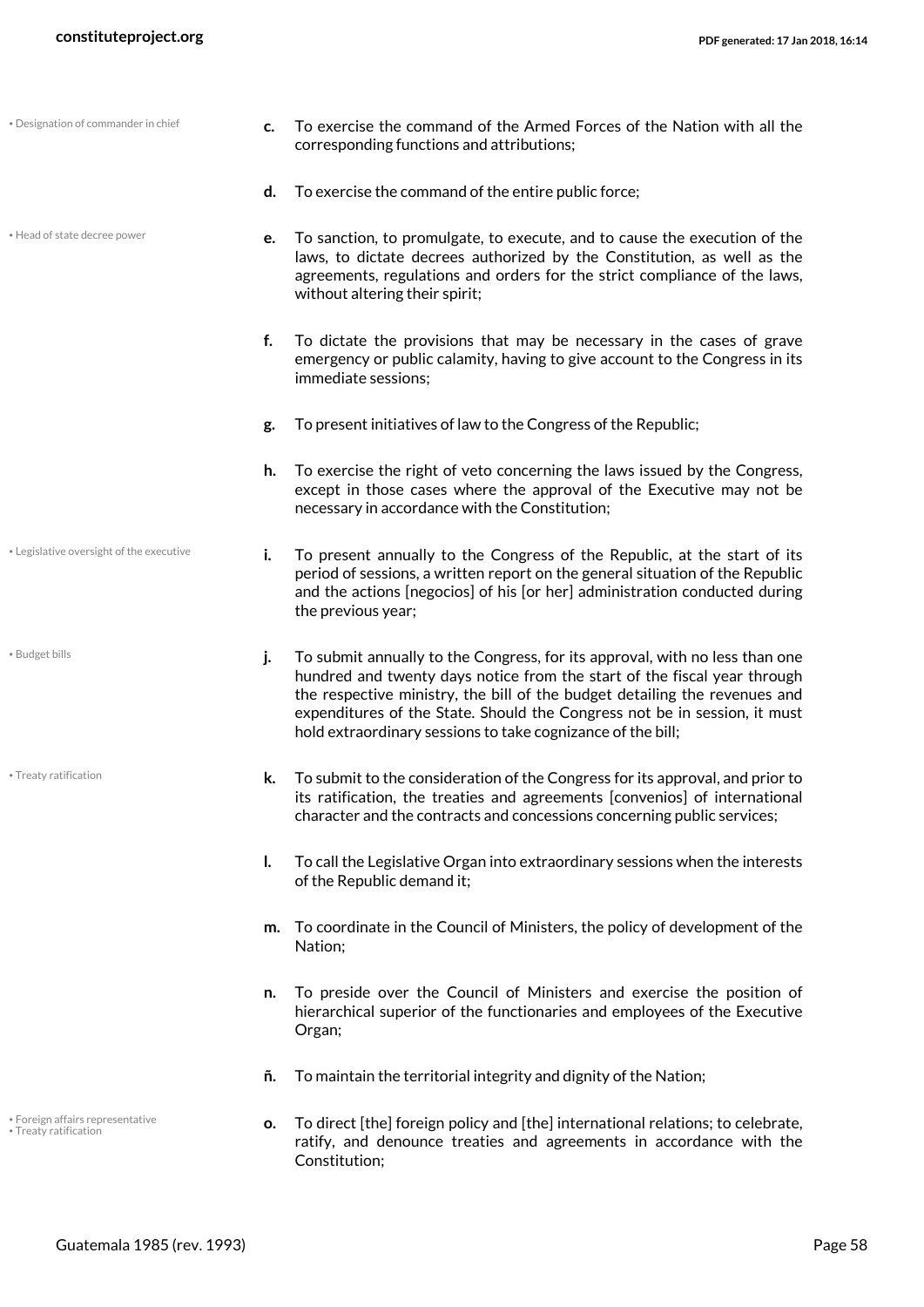- **p.** To receive diplomatic representatives as well as to issue and withdraw the recognition of consuls;
- **q.** To administer public finance [hacienda] in accordance with the law;
- **r.** To relieve [exonerar] from fines and surtaxes those taxpayers who may have incurred in them for not settling their taxes within the legal deadlines or for acts or omissions in the administrative order;
- **s.** To appoint and remove the Ministers of State, [the] Vice-Ministers, [the] Secretaries and [the] Sub-secretaries of the Presidency, [the] ambassadors and [the] other officials which correspond to him [or her] in accordance with the law.
- **t.** To grant retirement benefits, pensions, and allowances [montepíos] in accordance with the law;
- **u.** To grant decorations [condecoraciones] to Guatemalans and foreigners;
- **v.** To inform the Congress of the Republic of the intention of any travel that he [or she] may have completed outside of national territory and of its result within fifteen days of its completion;
- **w.** To submit every four months to the Congress of the Republic, for its knowledge and control, through the respective ministry, an analytical report on budgetary performance; and
- **x.** All of the other functions assigned to him [or her] by this Constitution or the law.

### **Article 184: Election of the President and [the] Vice-President of the Republic**

The President and [the] Vice-President of the Republic will be elected by the people through universal and secret suffrage and for a single term of four years.

If none of the candidates should secure an absolute majority it will be proceeded to a second election within a period no longer than sixty[,] or less than forty-five days, counting from the first Sunday, between the candidates who have won the two highest relative number of votes.

### **Article 185: Requirements to Opt for the Positions of President and Vice-President of the Republic**

The Guatemalans of origin who are citizens in good standing and who are above forty years of age can opt for the office of President or Vice-President of the Republic.

• Cabinet removal • Cabinet selection

• Deputy executive • Head of state selection

• Head of state term length

• Minimum age of head of state • Eligibility for head of state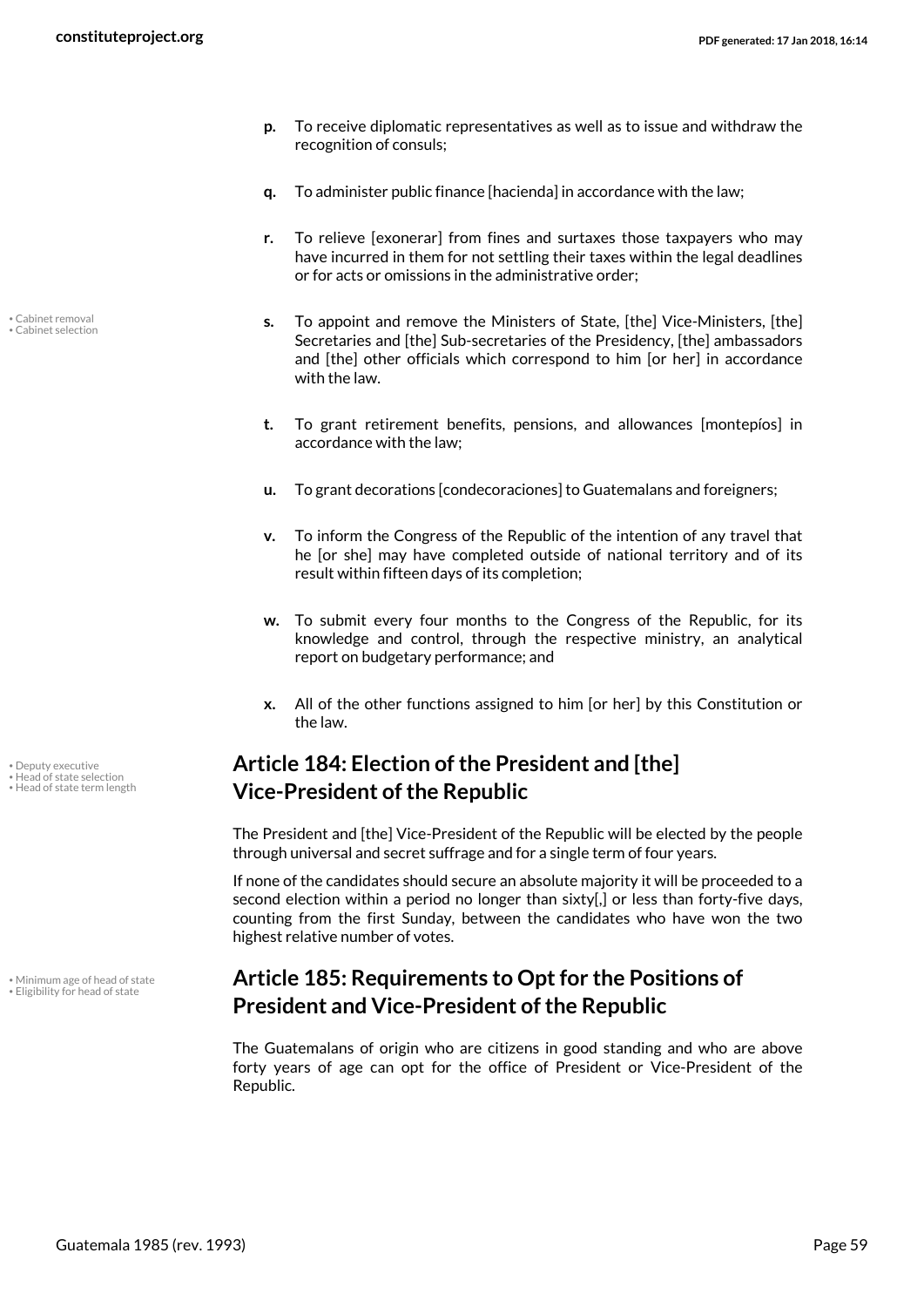### **Article 186: Prohibitions to Opt for the Offices of President or Vice-President of the Republic**

The following may not opt for the offices of President or Vice-President of the Republic:

- **a.** The leader [caudillo] or the chiefs of a coup d'état [golpe de Estado], armed revolution or similar movement, who have altered the constitutional order, or those who as a consequence of such events have assumed the leadership of the government;
- **b.** The person exercising the position of President or Vice-President of the Republic when elections are held for such office, or [the one] who has exercised same for any duration within the presidential term in which the elections are held;
- **c.** The relatives to the fourth degree of consanguinity and second of affinity of the President or [the] Vice-President of the Republic, when the latter exercises the office of the President, and those of the persons referred to in the first paragraph of this Article;
- **d.** The person who may have been Minister of State, for any period during the six months prior to the election;
- **e.** The members of the Army, unless they have resigned [de baja] or retired for at least five years before the date of the convocation for elections;
- **f.** The ministers of any religion or cult; and
- **g.** The magistrates of the Supreme Electoral Tribunal.

#### • Head of state term limits **Article 187: Prohibition of Re-election**

The person who has held for any time the office of [the] President of the Republic through a popular election, or the one who has exercised it for more than two years, may not perform the office again in any case.

The re-election or extension of the presidential term by any means, are punishable in accordance with the law. The mandate intended to be exercised will be null.

## **Article 188: Convocation for Elections and Taking of Possession**

The convocation for elections and the taking of possession by the President and [the] Vice-President of the Republic, will be governed by what is established in the Electoral Law and [the Law] of Political Parties.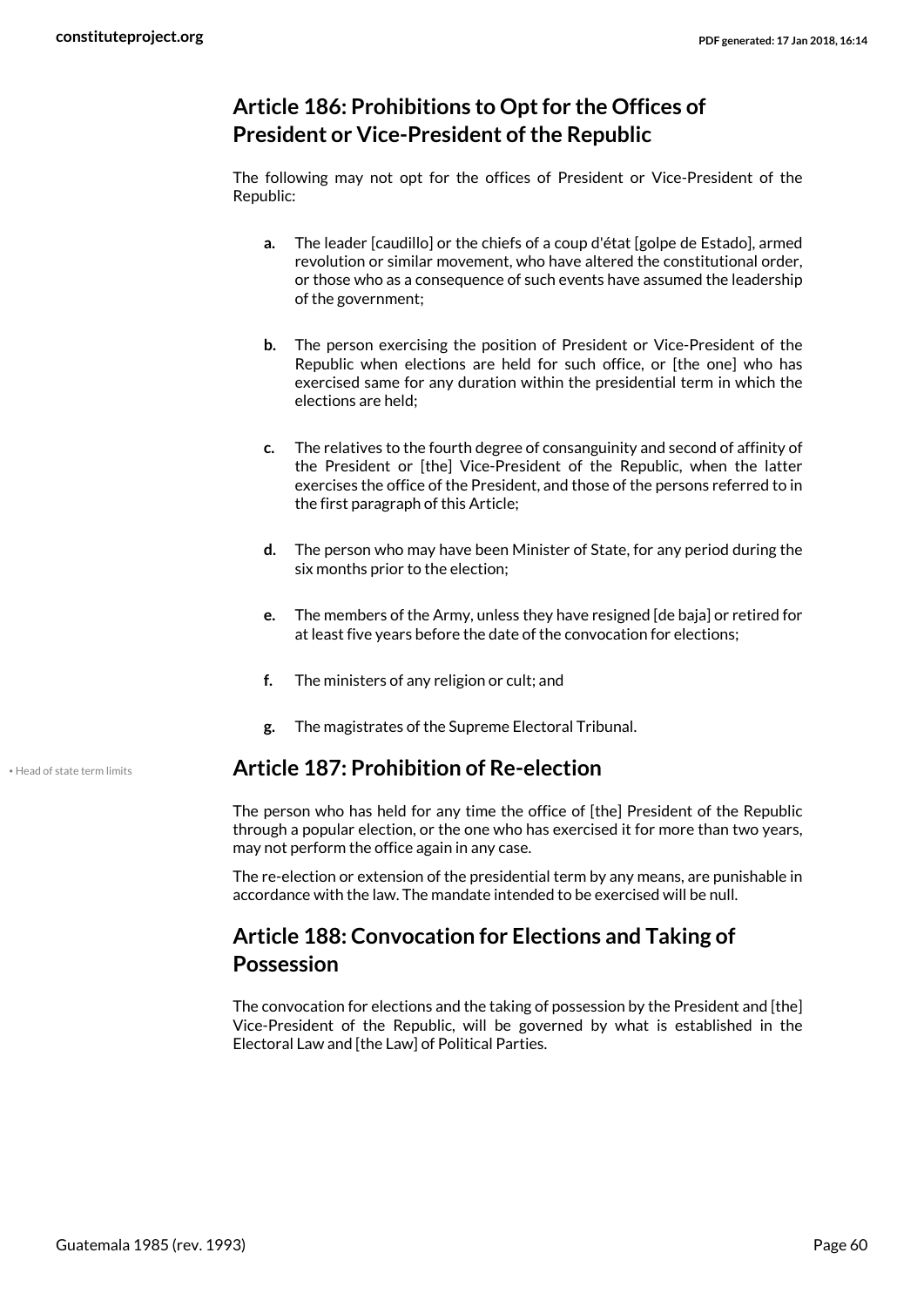|  |  | • Head of state replacement |  |
|--|--|-----------------------------|--|

### **Article 189: Temporary or Absolute Absence [Falta] of the President of the Republic**

In case of the temporary or absolute absence of the President of the Republic, he [or she] will be substituted by the Vice-President. If the absence is absolute, the Vice-President will assume the functions of the Presidency until the termination of the constitutional term, and in case of the permanent absence of both, the person appointed by the Congress of the Republic will complete the said term following the favorable vote of the two-thirds part of the total number of deputies.

#### **SECOND SECTION: [The] Vice-President of the Republic**

#### • Deputy executive **Article 190: [The] Vice-President of the Republic**

The Vice-President of the Republic will exercise the functions of [the] President of the Republic in the cases and in the form established by the Constitution.

He [or she] will be elected on the same ballot as the President of the Republic, in an identical form and for the same term.

The Vice-President must meet the same qualifications as the President of the Republic, [he or she] will enjoy similar immunities, and will hold in the hierarchical order of the State, the level immediately below that functionary.

### • Deputy executive **Article 191: [The] Functions of the Vice-President**

The following are the functions of the Vice-President of the Republic:

- **a.** To participate in the deliberations of the Council of Ministers with a voice and [a] vote;
- **b.** By designation of the President of the Republic, to represent him [or her] with all the privileges [preeminencias] that correspond to him [or her], in official acts and the [acts] of protocol or in other functions;
- **c.** To assist [coadyuvar], with the President of the Republic, in the implementation of the general policy of the government;
- **d.** To participate, jointly with the President of the Republic, in the formulation of the foreign policy and the international relations, as well as to undertake diplomatic or other missions abroad;
- **e.** To preside over the Council of Ministers in the absence of the President of the Republic;
- **f.** To preside over the organs of assistance [asesoría] of the Executive established by the laws;
- **g.** To coordinate the work of the Ministers of the State; and
- **h.** To exercise the other attributions established by the Constitution and the laws;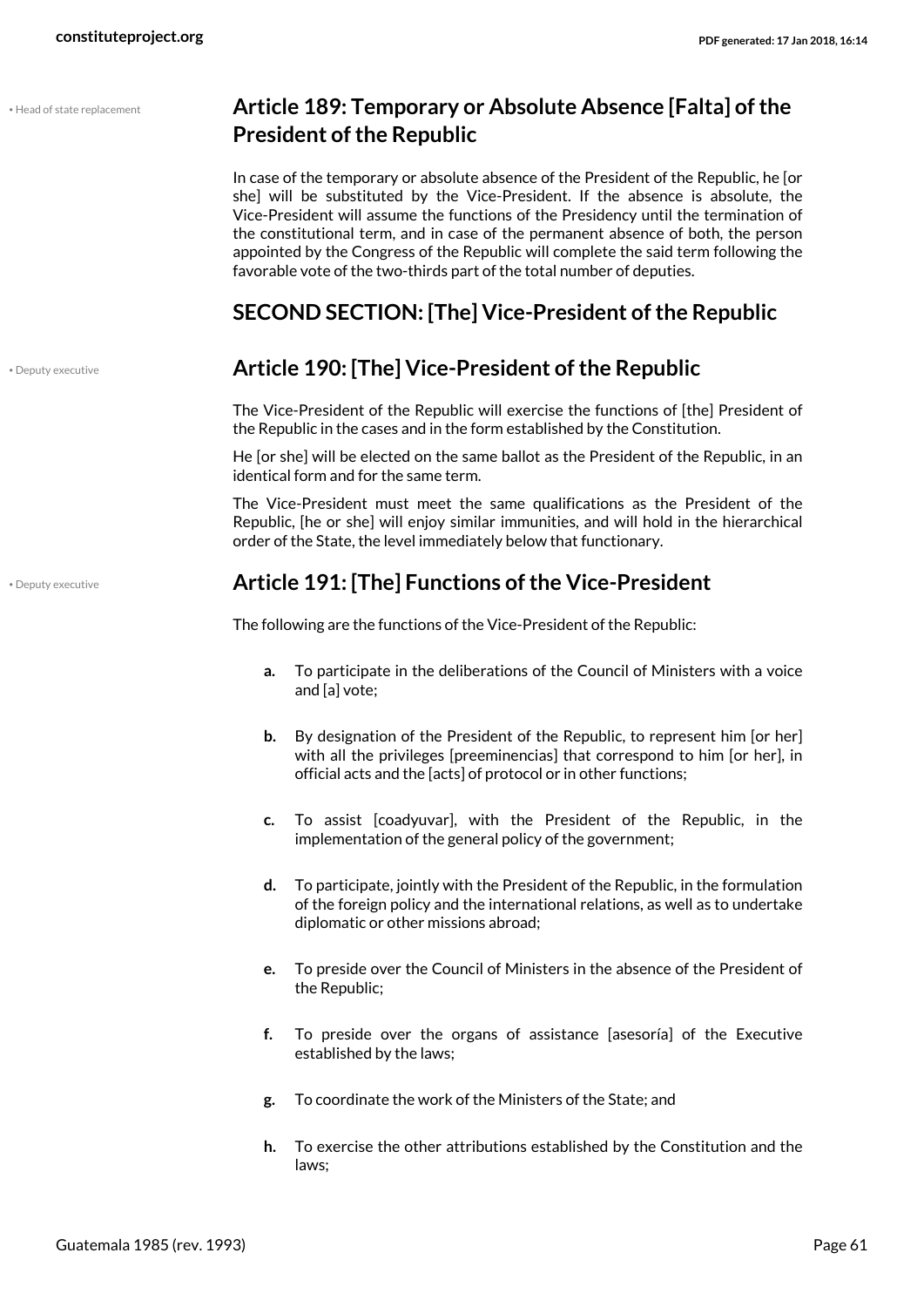### **Article 192: Absence [falta] of the Vice President**

In case of the absolute absence of the Vice-President of the Republic, or the resignation of the same, he [or she] will be replaced by the person designated by the Congress of the Republic, selecting him [or her] from a terna [list of three persons] proposed by the President of the Republic; in such cases, the substitute will function until the end of the term with equal functions and privileges.

## **THIRD SECTION: [The] Ministers of State**

#### • Establishment of cabinet/ministers **Article 193: [The] Ministries**

For conducting the businesses of the Executive Organ, there will be the ministries established by the law, with the attributions and the competence established therein.

#### • Powers of cabinet **Article 194: Functions of the Minister**

Each ministry is the responsibility [cargo] of a Minister of State who will have the following functions:

- **a.** To exercise jurisdiction over all the dependencies of his [or her] ministry;
- **b.** To appoint and remove the functionaries and employees of his [or her] department [ramo], when it corresponds in accordance with the law;
- **c.** To countersign [refrendar] the decrees, agreements, and regulations dictated by the President of the Republic, related to his [or her] office so as to have validity;
- **d.** To present to the President of the Republic the plan of work of his [or her] department and an annual report of the works conducted;
- **e.** To present annually to the President of the Republic, at the appropriate time, the bill of the budget of his [or her] ministry;
- **f.** To direct, process, resolve, and inspect all the business related to his [or her] ministry;
- **g.** To participate in the deliberations of the Council of Ministers and to subscribe to the decrees and agreements issued by it;
- **h.** [abrogated] [suprimido]
- **i.** To see to the strict compliance with the laws, the administrative probity and the correct investment of the public funds in the businesses entrusted [confiados] to his [or her] office [cargo].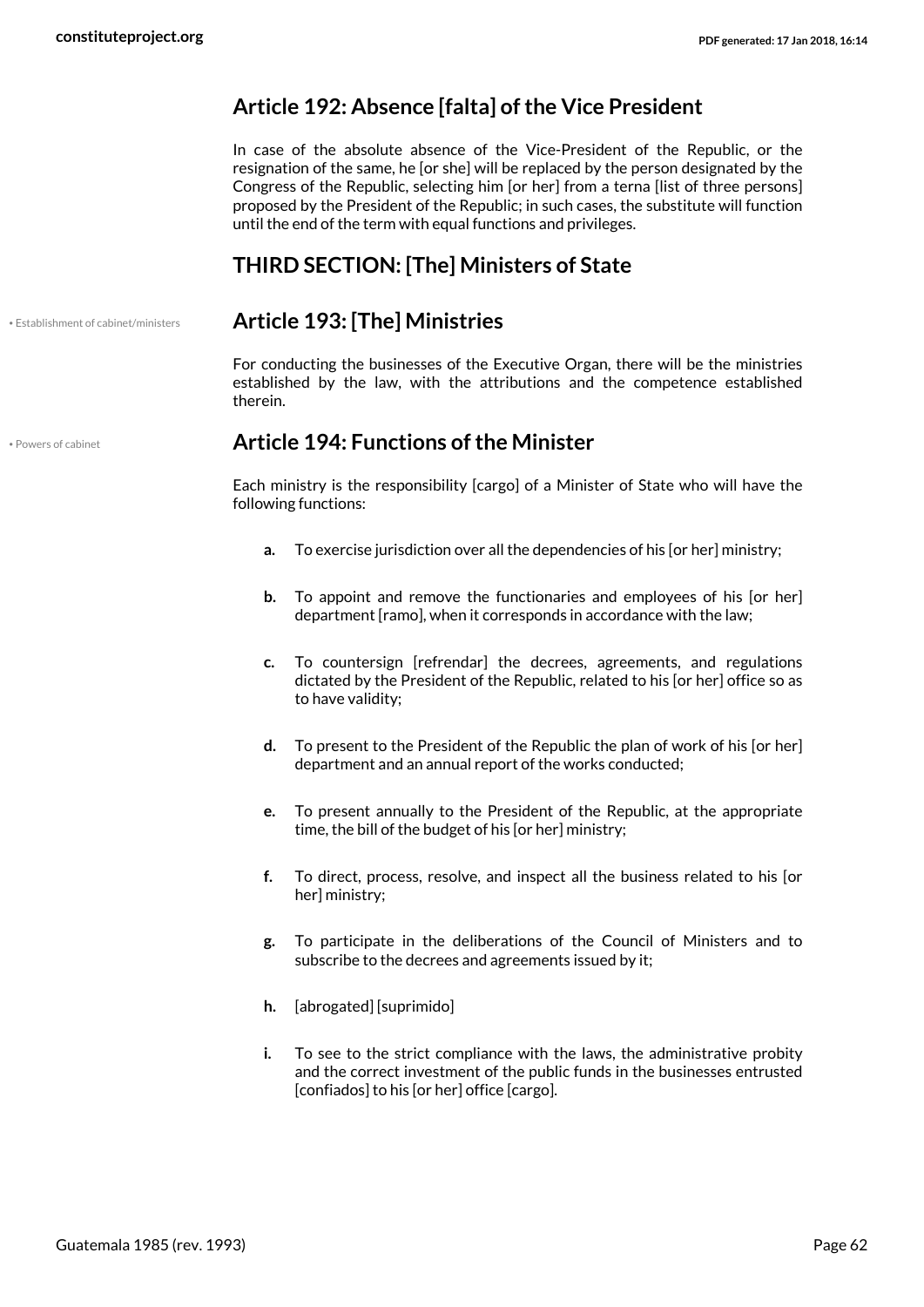• Cabinet removal

### **Article 195: [The] Council of Ministers and their Responsibility**

The President, the Vice-President of the Republic and the Ministers of State, when meeting in session, constitute the Council of Ministers which takes cognizance of the matters submitted to its consideration by the President of the Republic, who convokes it and presides over it.

The ministers are responsible for their acts, in accordance with this Constitution and the laws, even in the cases where they perform duties by express order of the President. From the decisions of the Council of Ministers, the ministers who had concurred will be jointly responsible, except for those who made their adverse vote known.

#### • Eligibility for cabinet **Article 196: Requirements to be [a] Minister of State**

The following are the requirements to be a Minister of State:

- **a.** To be Guatemalan;
- **b.** To be in enjoyment of the rights of citizenship; and
- **c.** To be thirty years of age or greater.

#### **Article 197: Prohibitions to be Minister of State**

Ministers of State may not be:

- **a.** The relatives of the President or [the] Vice-President of the Republic, as well as those of other Ministers of State, up to the fourth degree of consanguinity and second of affinity;
- **b.** Those who having been sentenced in a judgment of accounts have not settled their responsibilities;
- **c.** The contractors of projects or enterprises funded [costeen] with funds of the State, [of] its decentralized, autonomous, or semi-autonomous, or municipal entities, its sponsors [fiadores] and whoever has claims pending for said businesses;
- **d.** Whoever represents or defends the interests of individual or juridical persons who exploit public services; and
- **e.** The ministers of any religion or cult.

In no case may the ministers act as the empowered agents of individual or juridical persons, or oversee the business of individuals [particulares] in any form whatsoever.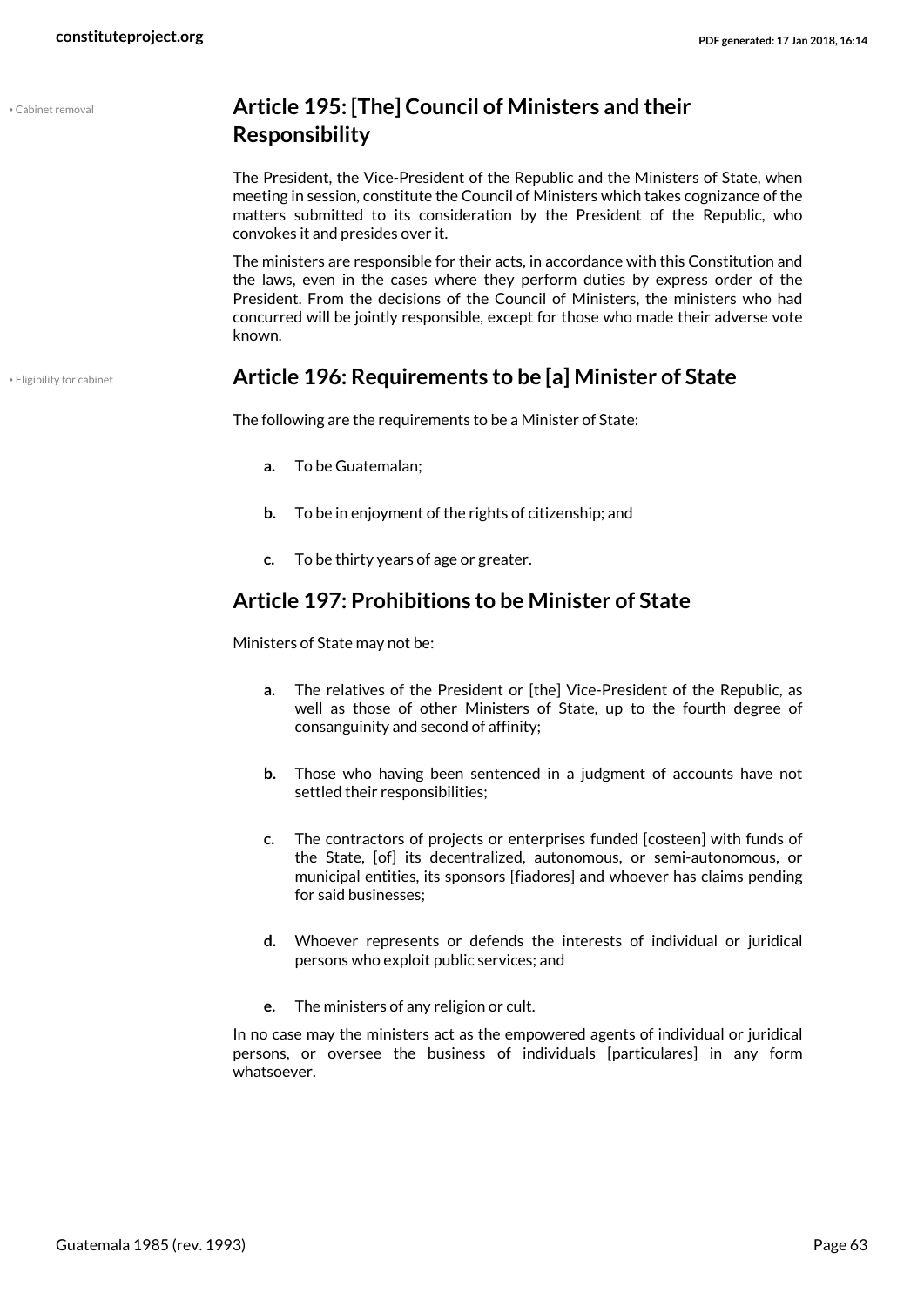## **Article 198: Report [Memoria] of the Activities of the Ministries**

The Ministers are obligated to present to the Congress annually, during the first ten days of the month of February of each year, the report of the activities of their respective departments, which must contain the budgetary execution of their ministry.

#### • Legislative oversight of the executive **Article 199: Obligatory Appearance in Interpellations**

The Ministers have the obligation to appear before the Congress, with the purpose of answering the interpellations addressed to them.

### **Article 200: Vice-Ministers of State**

In each Ministry of State there will be a vice-minister.

The same qualifications as for a minister are required of a vice-minister.

For the creation of additional vice-ministerial positions, the favorable opinion of the Council of Ministers will be necessary.

### **Article 201: Responsibility of the Ministers and the Vice-Ministers**

The ministers and [the] vice-ministers of State are responsible for their acts, in accordance with what is specified in Article 195 of this Constitution and what is determined by the Law of Responsibilities [Ley de Responsibilidades].

## **Article 202: [The] Secretaries of the Presidency**

The President of the Republic will have the secretaries that are necessary. The attributions of these will be determined by the law.

The General and Private Secretaries of the Presidency of the Republic must meet the same requirements that are required for a Minister and will enjoy the same prerogatives and immunities.

## **CHAPTER IV: [The] Judicial Organ**

#### **FIRST SECTION: General Provisions**

### **Article 203: Independence of the Judicial Organ and the Power to Judge**

Justice is imparted in accordance with the Constitution and the laws of the Republic. The power to judge and to promote the execution of what is judged corresponds to the tribunals of justice. The other organs of [the] State must give to the tribunals the assistance they require for the fulfillment of their resolutions.

The magistrates and judges are independent in the exercise of their functions and are subjected solely to the Constitution of the Republic and to the laws. Whoever attempts to undermine the independence of the Judicial Organ, in addition to the [application of the] penalties set by the Penal Code, [he or she] will be disqualified

• Judicial independence • Structure of the courts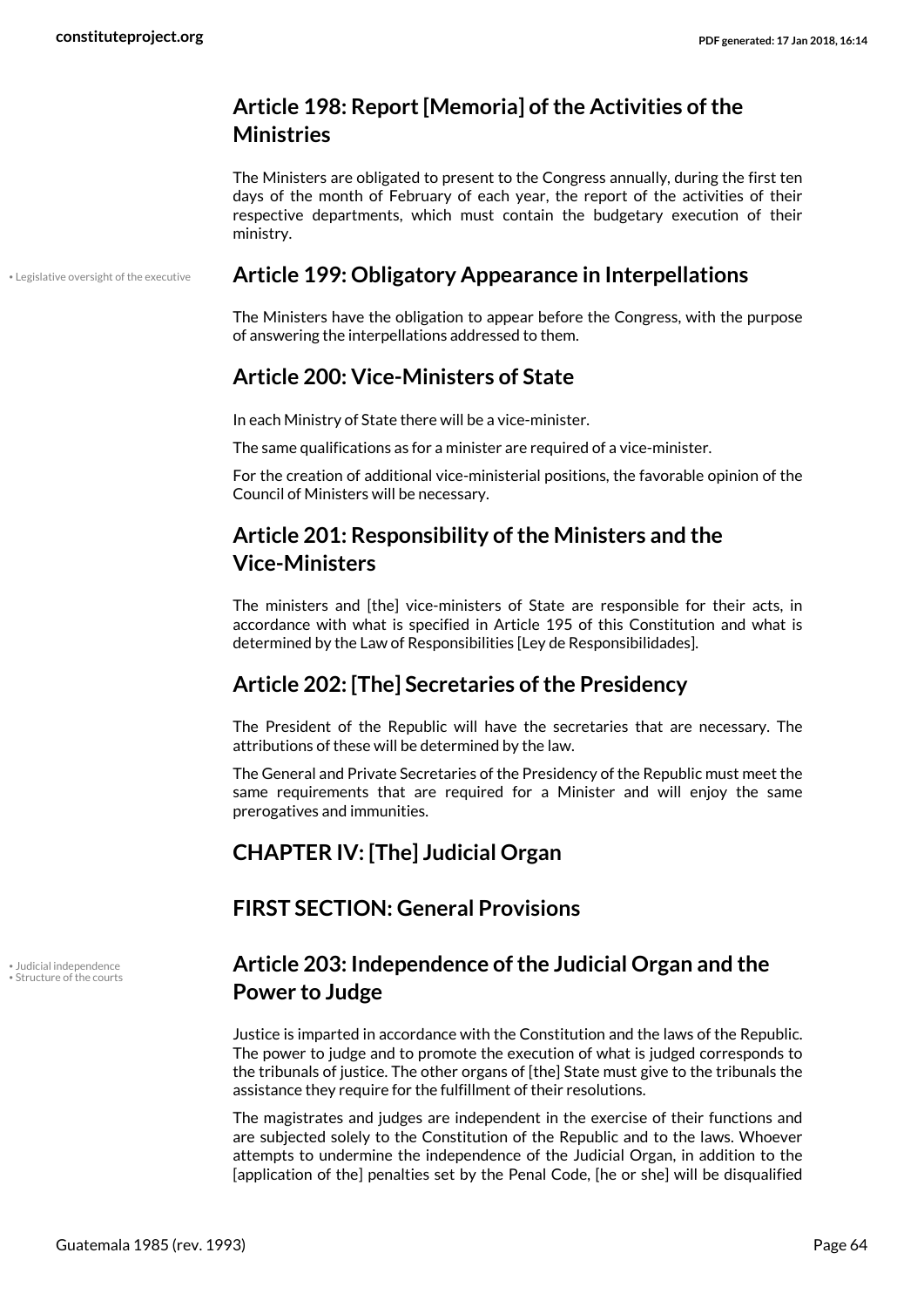from exercising any public office.

The jurisdictional function is exercised, with absolute exclusivity, by the Supreme Court of Justice and the other tribunals established by the law.

No other authority will be able to intervene in the administration of justice.

### **Article 204: Essential Conditions of the Administration of Justice**

In all their decisions or sentences, the tribunals of justice will obligatorily observe the principle that the Constitution of the Republic prevails over any law or treaty.

#### **Article 205: Guarantees of the Judicial Organ**

The following are established as [the] guarantees of the Judicial Organism:

- **a.** Functional independence;
- **b.** Financial independence;
- **c.** Irremovability of the magistrates and judges of the first instance, except in the cases established by the law; and
- **d.** The selection of the personnel.

### **Article 206: Right of Preliminary Hearing [antejuicio] for Magistrates and Judges**

The magistrates and the judges will enjoy the right of preliminary hearing in the form determined by the law. The Congress of the Republic is competent to declare if it is appropriate or not to form a cause against the President of the Judicial Organ and the magistrates of the Supreme Court of Justice.

To the latter belongs the competence in relation to the other magistrates and judges.

#### • Eligibility for administrative judges **Article 207: Requirements to be a Magistrate or Judge**

• Eligibility for ordinary court judges The magistrates and [the] judges must be Guatemalans of origin, of recognized integrity [honorabilidad], be in enjoyment of their rights of citizenship, and be collegiate lawyers, with the exceptions established by the law regarding this last requirement in connection with [the] specific judges of private jurisdiction and lower-level judges [jueces menores].

> The law will establish the number of magistrates, as well as the organization and functioning of the tribunals and the procedures that they must observe, depending on the matter being treated.

> The function of magistrate or judge is incompatible with any other employment, with directive positions [cargos directovos] in labor unions and political parties, and with the status of minister of any religion.

> The magistrates of the Supreme Court of Justice will take an oath before the Congress of the Republic, swearing to apply prompt and impartial justice. The other magistrates and judges will take their oath before the Supreme Court of Justice.

- Eligibility for supreme court judges Oaths to abide by constitution
-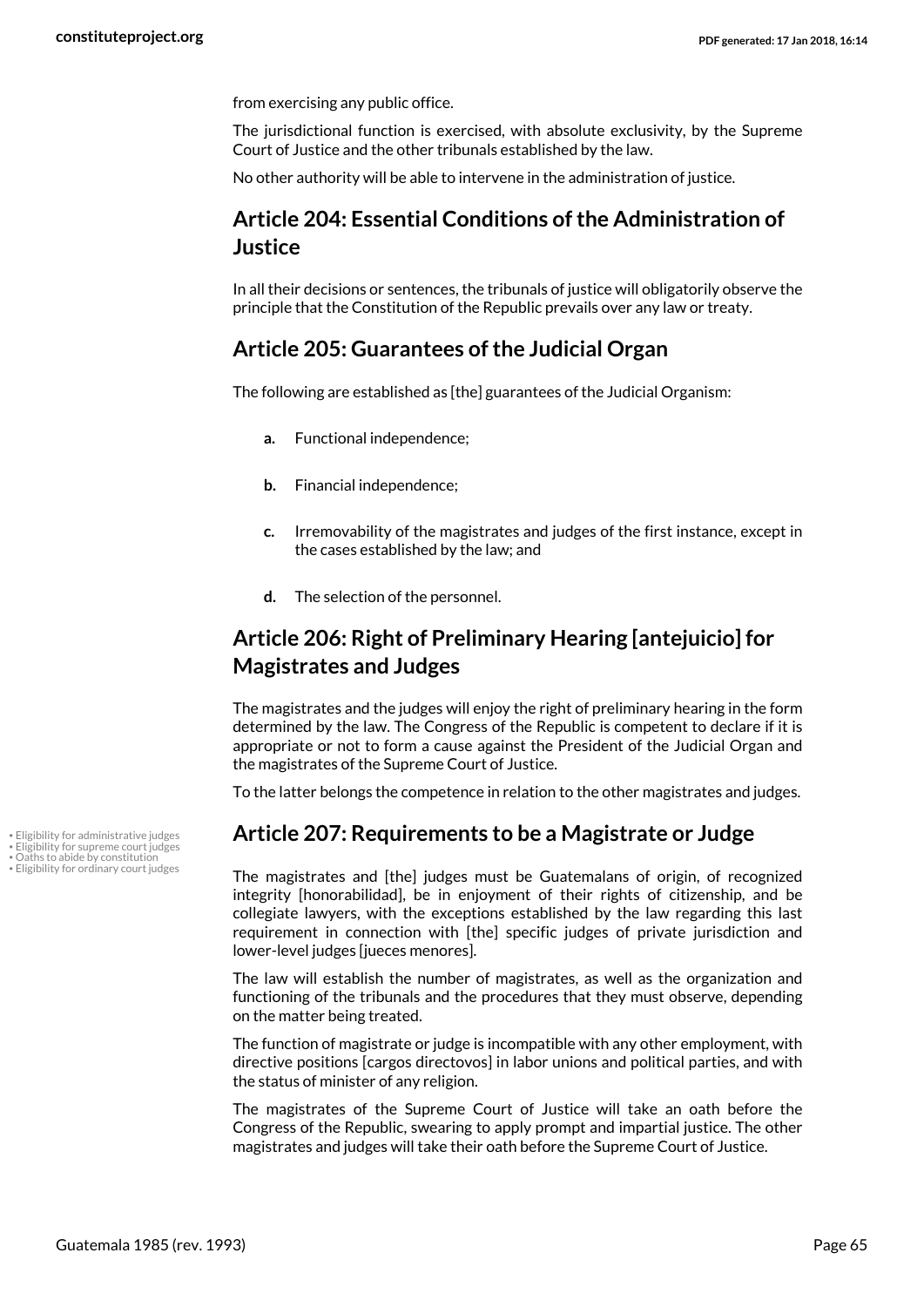• Administrative court term length • Ordinary court term length

#### **Article 208: Period of Functions of the Magistrates and Judges**

The magistrates, whatever their category, and the judges of first instance, will remain in their positions for five years, with the possibility of the former being reelected and the latter reappointed. During that term they can neither be removed nor suspended, except in the cases and with the formalities provided for by the law.

• Administrative court selection

### **Article 209: Appointment of Judges and Auxiliary Personnel**

The judges, secretaries and auxiliary personnel will be appointed by the Supreme Court of Justice.

The judicial career is established. The entries, promotions and advancements will be conducted through opposition. A law will regulate this matter.

## **Article 210: [The] Law of the Civil Service of the Judicial Organ**

The work relations of the functionaries and employees of the Judicial Organ will be regulated by its Law of Civil Service [Ley de Servicio Civil].

The judges and magistrates may not be removed, suspended, transferred or retired [jubilados], except for any of the causes and with the guarantees provided for in the law.

### **Article 211: Instances in all Proceedings**

In no proceeding will there be more than two instances and the magistrate or [the] judge who has exercised jurisdiction in any of them will be barred from participation in the other or in cassation, in the same case, without incurring responsibility.

No tribunal or authority may take cognizance of expired [fenecidos] actions, except in the cases and forms of review determined by the law.

### **Article 212: Specific Jurisdiction of the Tribunals**

The common tribunals will take cognizance of all the controversies of private law in which the State, the municipality, or any other decentralized or autonomous entity may act as a party.

### **Article 213: Budget of the Judicial Organ**

It is the attribution of the Supreme Court of Justice to draw up the budget of the branch [ramo]; for that effect, an amount of no less than two percent of the Budget of Ordinary Revenues of the State is allocated to it, to be transferred to the Treasury of the Judicial Organ every month, in proportional and anticipatory form, by the corresponding organ.

The funds derived from the administration of justice are exclusive to the Judicial Organ and their investment corresponds to the Supreme Court of Justice. The Judicial Organism shall annually publish its programmatic budget and inform the Congress of the Republic every four months of its extent [alcances] and the analytical exercise of it.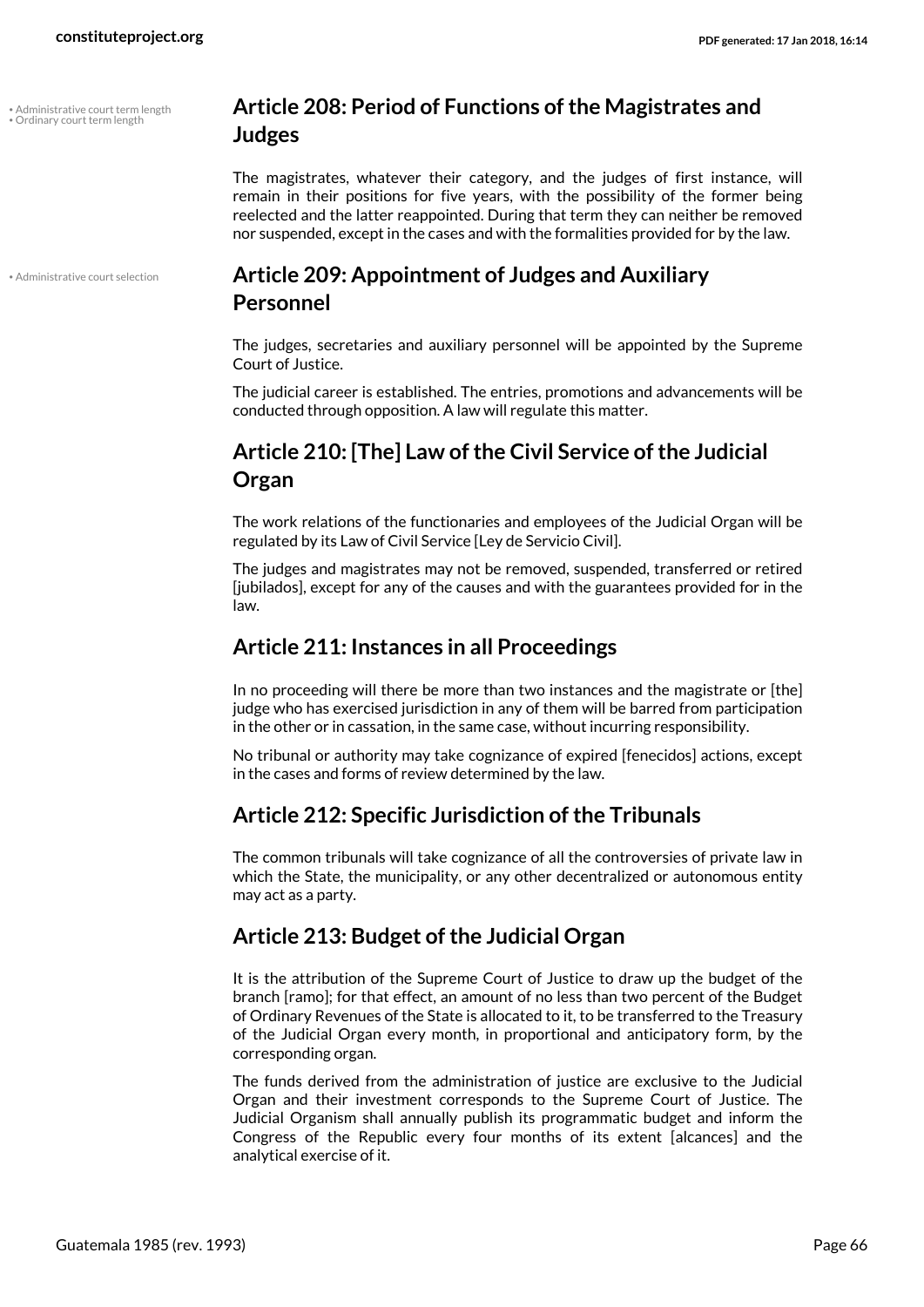### **SECOND SECTION: [The] Supreme Court of Justice**

• Structure of the courts

• Supreme court term length

### **Article 214: Composition [Integración] of the Supreme Court of Justice**

The Supreme Court of Justice is composed of thirteen magistrates, including its president, and [it] shall be organized into the chambers [cámaras] that it determines. Each chamber shall have its president.

The President of the Judicial Organ is also that of the Supreme Court of Justice having authority [that] extends over the tribunals of the entire Republic.

In the case of the temporary absence [falta] of the President of the Judicial Organ or when in accordance with the law he [or she] is unable to act or take cognizance of the specified cases, the other magistrates of the Supreme Court of Justice will substitute him [or her], in the order of their designation.

### • Supreme court selection **Article 215: Election of the Supreme Court of Justice**

The Magistrates of the Supreme Court of Justice will be elected by the Congress of the Republic for a period of five years, from a list of twenty-six candidates proposed by a nominating commission composed of a representative of the Rectors of the Universities of the country, who presides over it, the Deans of the Faculties of Law or [of] Juridical and Social Sciences of each University of the country, an equivalent number of representatives elected by the General Assembly of the Association of Lawyers and Notaries of Guatemala and by an equal number of representatives elected by the titular magistrates of the Court of Appeals and other tribunals referred to in Article 217 of this Constitution.

The election of candidates requires the vote of at least the two-thirds part of the members of the Commission.

In the elections [votaciones], to make up the Nominating Commission as well as to make up the list of candidates, no representation whatsoever will be accepted.

The magistrates of the Supreme Court of Justice will elect, from among their members, with the favorable vote of the two-thirds part, the president of the same, who will remain in his [or her] functions for one year and may not be reelected during this term of the Court.

• Attorney general

#### • Minimum age of supreme court judges • Eligibility for supreme court judges

### **Article 216: Requirements to be a Magistrate of the Supreme Court of Justice**

In order to be elected magistrate of the Supreme Court of Justice, besides the requirements mentioned in Article 207 of this Constitution, it is necessary that the candidate be over forty years of age and that he [or she] will have completed one full term as judge in the Court of Appeals or of other collegiate tribunals with similar characteristics, or that he [or she] will have exercised the profession of lawyer for more than ten years.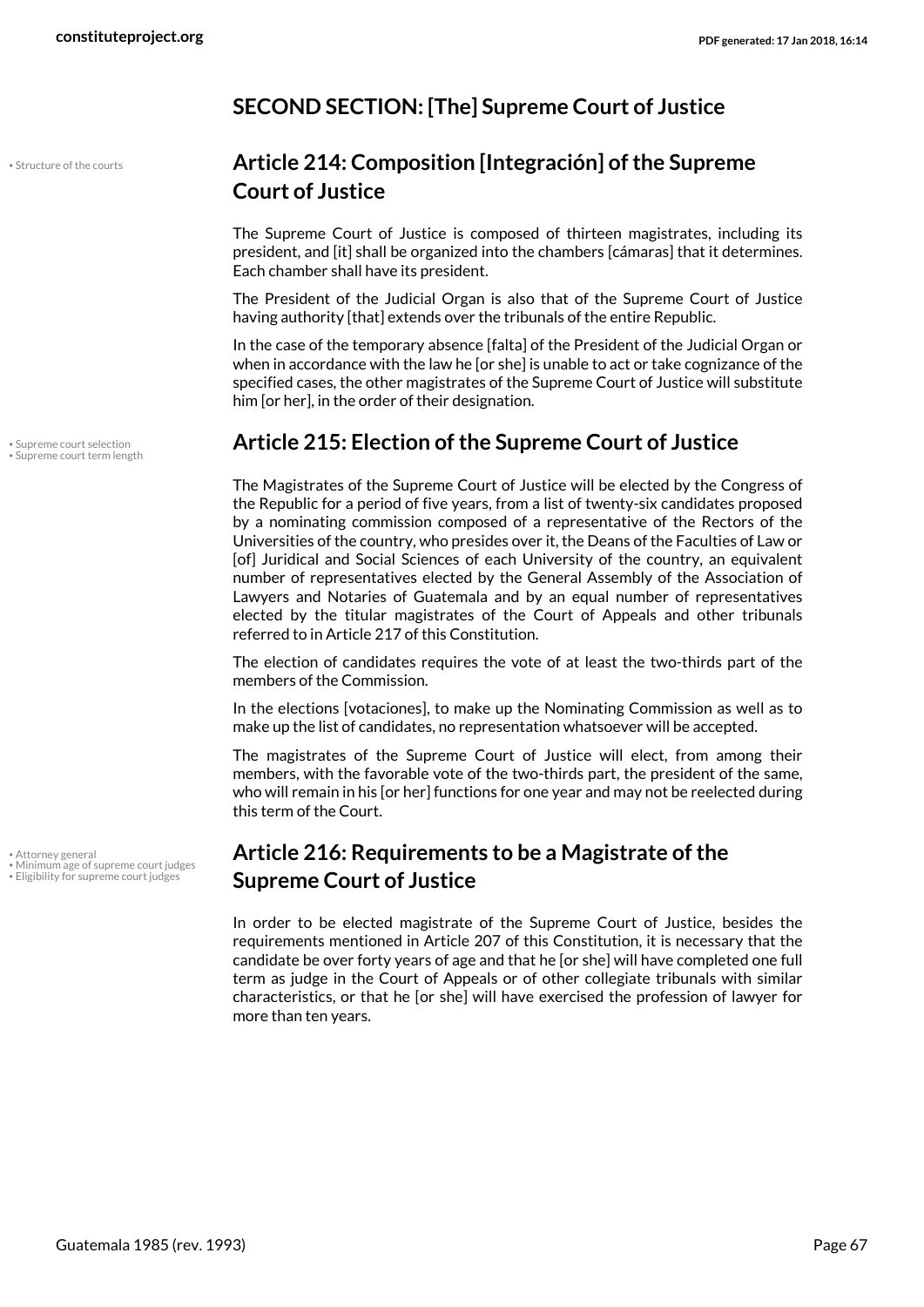• Minimum age of ordinary court judges • Eligibility for ordinary court judges

## **THIRD SECTION: [The] Court of Appeals and Other Tribunals**

### • Structure of the courts **Article 217: [The] Magistrates**

• Ordinary court selection To be a magistrate in the Court of Appeals, of the collegiate tribunals and of others that will be created in the same category, besides the requirements mentioned in Article 207, it is necessary that the candidate be over thirty-five years of age, that he [or she] will have been [a] judge of the first instance or that he [or she] will have exercised the profession of lawyer for more than five years.

> The titular magistrates to whom this Article refers to will be elected by the Congress of the Republic, from a nónima [list of candidates] with double the number to be elected, proposed by a nominating commission composed of one representative of the Rectors of the Universities of the country, who shall preside over it, the Deans of the Law or [of] Juridical and Social Sciences Departments of each University of the country, an equivalent number of members elected by the General Assembly of the Association of Lawyers and Notaries of Guatemala and by [an] equal number of representatives elected by the magistrates of the Supreme Court of Justice.

> The election of candidates requires the vote of at least the two-thirds part of the members of the Commission.

> In the elections [votaciones], whether it is to elect the Nominating Commission or for the integration of the list of candidates, no representation whatsoever will be accepted.

## **Article 218: Composition [Integración] of the Court of Appeals**

The Court of Appeals is composed of the number of chambers [cámaras] determined by the Supreme Court of Justice, which will also determine its location and jurisdiction.

#### • Establishment of military courts **Article 219: [The] Military Tribunals**

The military courts will take cognizance of [the] crimes or faults [faltas] committed by the members [integrantes] of the Army of Guatemala.

No civil may be judged by [the] military tribunals.

### **Article 220: [The] Tribunals of Accounts**

The judicial function in matters of accounts will be exercised by the judges of first instance and [by] the Court of Second Instance of Accounts [Tribunal de Segunda Instancia de Cuentas].

Against the sentences and the final decisions [autos definitivos] of accounts putting an end to the process in matters [concerning] major amounts, proceeds the recourse of cassation. This recourse is inadmissible in economic-coactive [econmíco-coactivos] proceedings.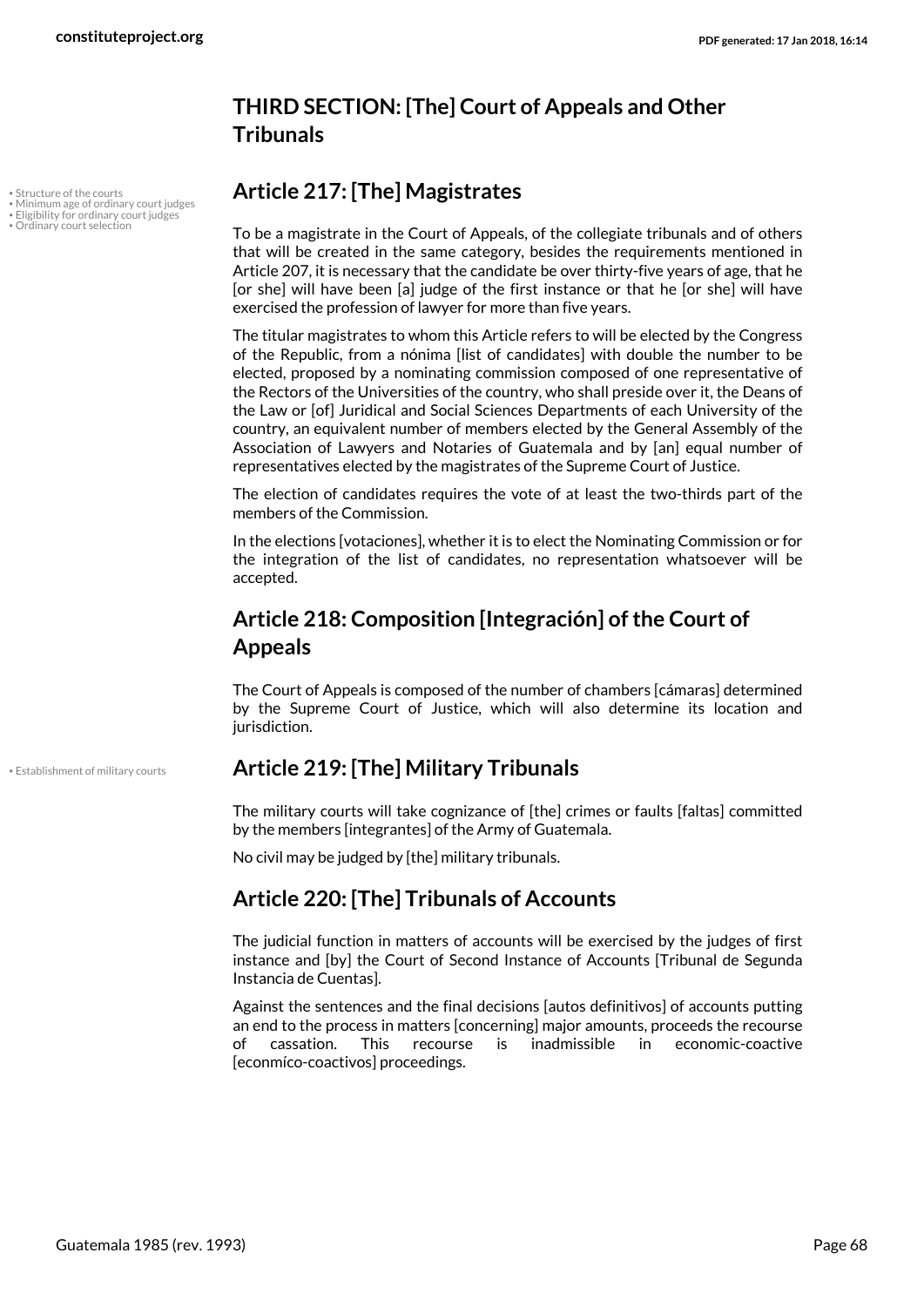#### • Establishment of administrative courts **Article 221: [The] Contentious-Administrative Tribunal**

Its function is to control the legality of [the] public administration and it has the attributions to take cognizance in case of dispute through actions or resolutions of the administration and of the decentralized and autonomous entities of the State, as well as in the cases of disputes deriving from [the] administrative contracts and concessions.

To resort [ocurrir] to this Tribunal, no prior payment or deposit [caución] whatsoever will be necessary. However, the law may establish specific situations where the petitioner must pay interest at the going rate concerning [the] taxes that he [or she] has challenged or contested and whose payment to the tax authorities was delayed because of the recourse.

Against the resolutions and decrees which end the process, the recourse of cassation may be interposed.

#### **Article 222: Substitute Magistrates**

The Magistrates of the Supreme Court of Justice will be substituted by the magistrates of the tribunals referred to in Article 217 of this Constitution, in accordance with what is established in the Law of the Judicial Organ, provided that they meet the same requirements.

The magistrates of the tribunals to which Article 217 of this Constitution refers shall have as substitutes the magistrates that the Congress of the Republic has elected for this category.

The substitute magistrates will be elected with the same opportunities and in the same form as the titulars and from the same nónima.

# **TITLE V: Structure and Organization of the State**

### **CHAPTER I: Electoral Political Regime**

• Right to form political parties

### **Article 223: Freedom in the Formation and Functioning of the Political Organizations**

The State guarantees the free formation and functioning of the political organizations and they shall only have the limitations determined by this Constitution and the law.

Everything that is related to the exercise of suffrage, the political rights, [the] political organizations, [the] electoral authorities and organs and the electoral process, will be regulated by the constitutional law of the matter.

Once the convocation to elections has been made, the President of the Republic, the functionaries of the Executive Organ, the mayors and [the] municipal functionaries are prohibited from making propaganda concerning the works [obras] and activities conducted.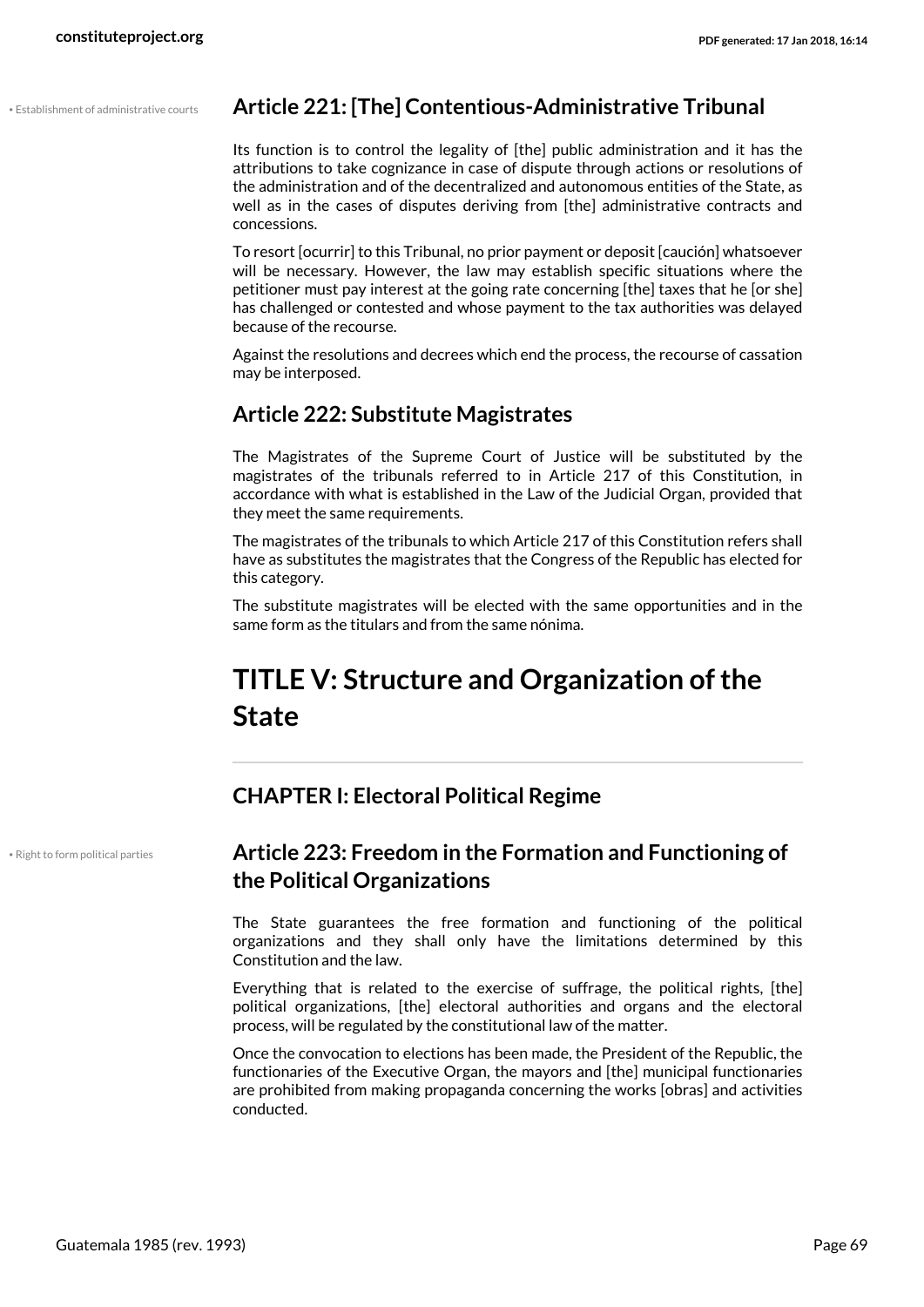### **CHAPTER II: Administrative Regime**

#### • Subsidiary unit government **Article 224: Administrative Division**

For the purpose of its administration, the territory of the Republic is divided into departments and these into municipalities.

The administration will be decentralized and regions of development will be established with economic, social, and cultural criteria that may be constituted by one or more departments to provide a rationalized impulse to the integral development of the country.

However, when it is appropriate for the interests of the Nation, the Congress can modify the administrative division of the country, establishing a regime of regions, departments, and municipalities, or any other system, without undermining the municipal autonomy.

## **Article 225: National Council of Urban and Rural Development**

For the organization and coordination of the public administration, the National Council of Urban and Rural Development [Consejo Nacional de Desarollo Urbano y Rural] is created, coordinated by the President of the Republic and structured [integrado] in the form established by the law.

This Council shall have as its charge [cargo] the formulation of urban and rural development policies, as well as that of territorial ordering.

## **Article 226: Regional Council of Urban and Rural Development**

The regions which are established according to the law, will have a Regional Council of Urban and Rural Development [Consejo Regional de Desarollo Urbano y Rural], presided over by a representative of the President of the Republic and made up of the governors of the departments which form the region, by a representative of the municipal corporations of each one of the departments included in the same, and by the representatives of the public and private entities established by the law.

The presidents of these councils will be ex officio members of the National Council of Urban and Rural Development.

#### • Subsidiary unit government **Article 227: [The] Governors**

The government of [each of] the departments will be the charge [cargo] of a governor appointed by the President of the Republic who must meet the same qualifications as a Minister of State and [will] enjoy the same immunities, having to be domiciled for the five years prior to his [or her] appointment in the department in order to be appointed.

### **Article 228: Departmental Council**

In each department there will be a Departmental Council to be presided over by the governor; it will be integrated by the mayors of all the municipalities and [the] representatives of the organized public and [the] private sectors, with the purpose of promoting the development of the department.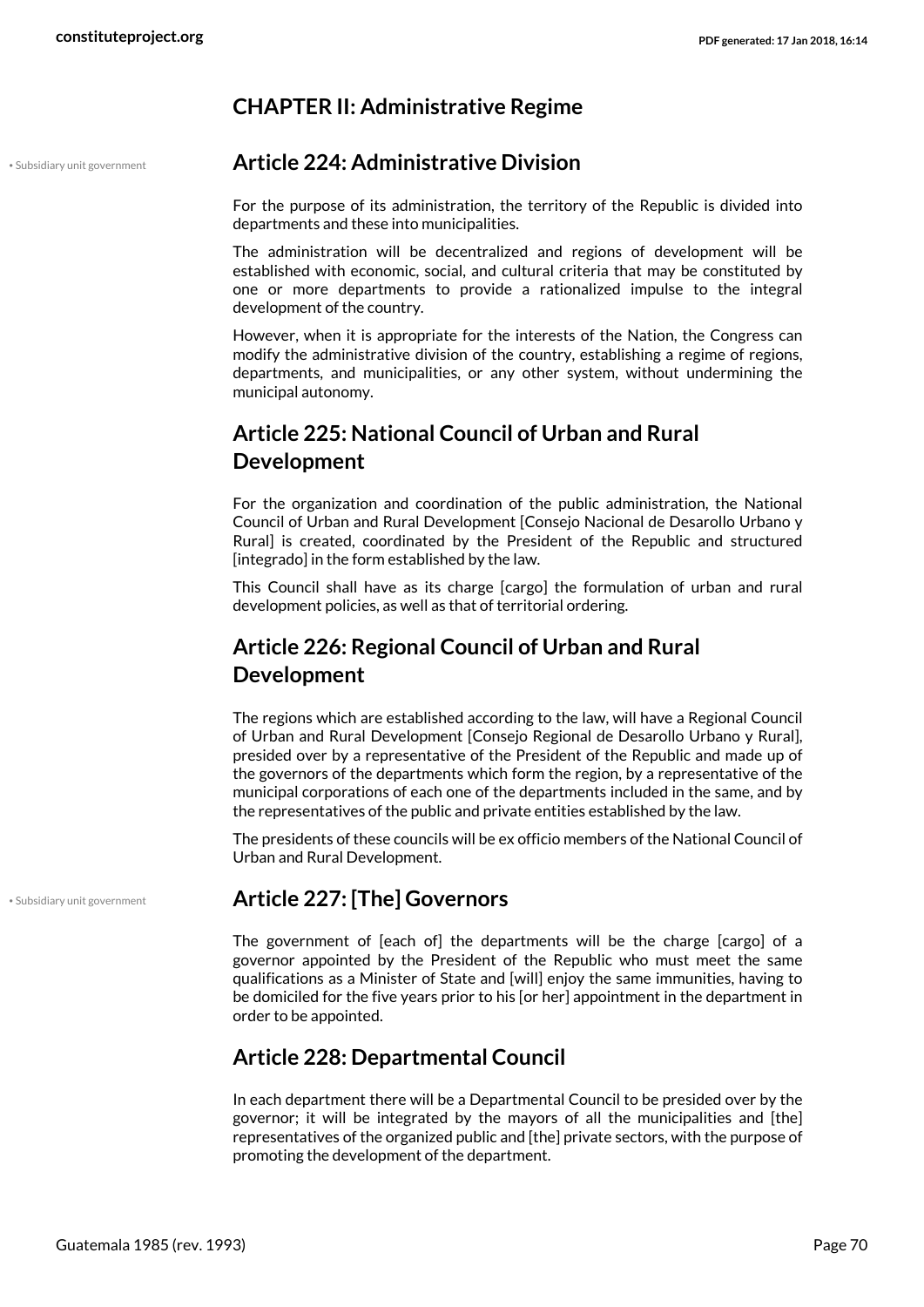## **Article 229: Financial Contribution of the Central Government to the Departments**

The regional and departmental councils, shall be entitled to the necessary financial support for their functioning from the Central Government.

### **Article 230: General Registry of Property**

The General Registry of Property, shall be organized so that[,] in each department or region determined specifically by the law, a specific registry [registro] of property and the respective fiscal registry [catastro] are established.

### • National capital **Article 231: [The] Metropolitan Region**

The city of Guatemala as [the] capital of the Republic and its area of urban influence, will constitute the metropolitan region, integrating [these] into the same corresponding Regional Development Council.

The matters relative to the territorial jurisdiction, [the] administrative organization, and [the] financial participation of the Central Government will be determined by the law of the matter.

## **CHAPTER III: Regime of Control and Supervision [Fiscalización]**

## **Article 232: Office of the Comptroller General of Accounts [Contraloría]**

The Office of the Comptroller General of Accounts is a decentralized technical institution, with control functions of the revenues, expenditures, and in general [of] all the fiscal interests of the organs of the State, the municipalities, [the] decentralized and autonomous entities, as well as of any person who may receive funds of the State or undertake public collections.

Also subject to this control are the contractors of public works and any other person who, through the delegation of the State, should invest or administer public funds.

Its organization, functioning, and attributions shall be determined by the law.

## **Article 233: Election of the Comptroller General of Accounts**

The head of the Office of the Comptroller General of Accounts will be elected for a term of four years by the Congress of the Republic, by an absolute majority of the total number of deputies that comprise this Organ. He [or she] may only be removed by the Congress of the Republic in cases of negligence, crime, or lack of fitness [falta de idoneidad]. He [or she] will render a report of his [or her] management to the Congress of the Republic, whenever requested to do so and[,] of office[,] twice a year. He [or she] will enjoy [the] equal immunities as the magistrates of the Court of Appeals. In no case may the Comptroller General of Accounts be reelected.

The Congress of the Republic shall carry out the election to which this Article refers to from a nómina of six candidates proposed by a nominating commission integrated by a representative of the Rectors of the Universities of the country, who shall preside over it, the Deans of Departments that include the career of Public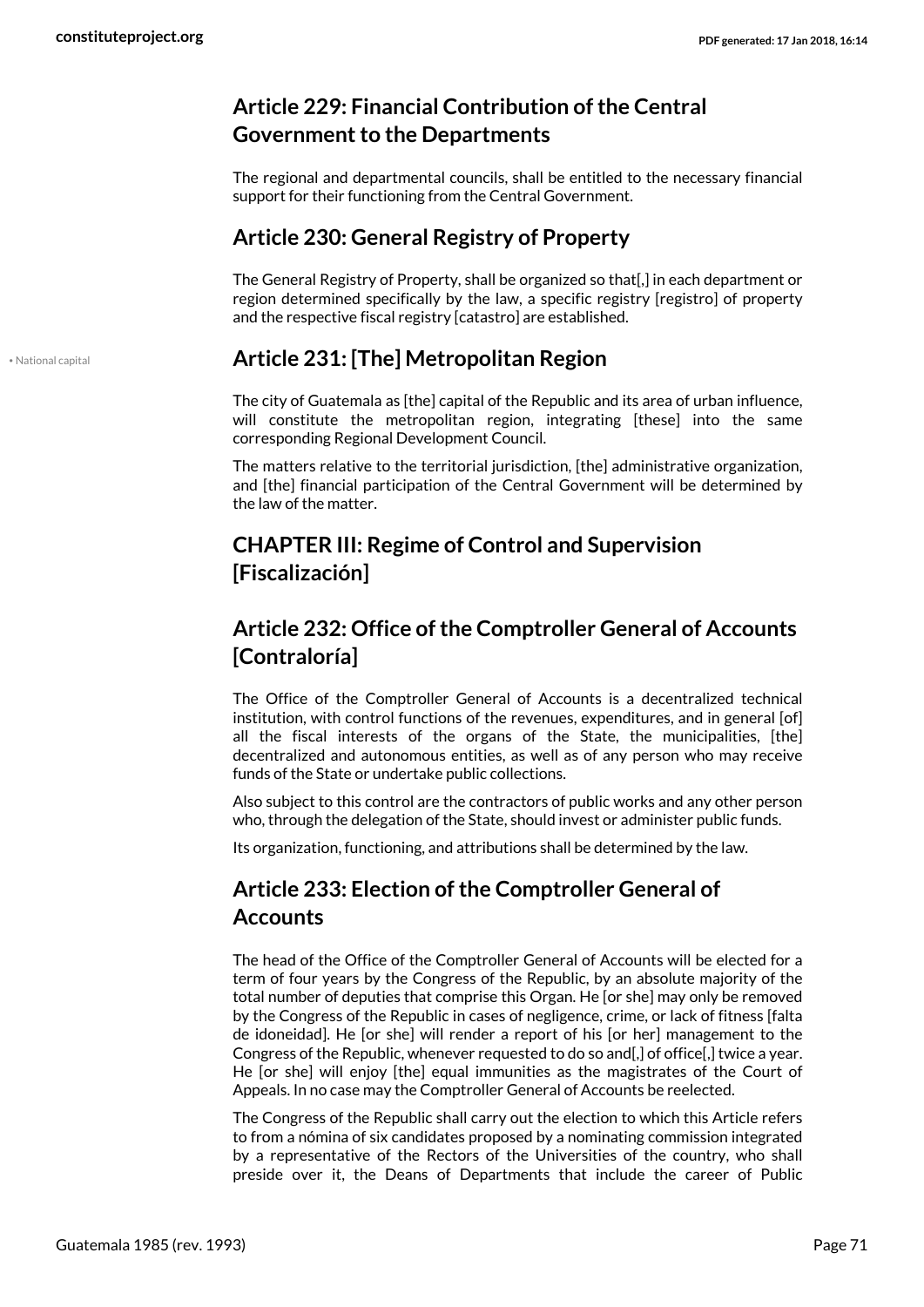Accounting and Auditing of each University of the country and an equivalent number of representatives elected by the General Assembly of the Association of Economists, Public Accountants and Auditors and Business Administrators [Assemblea General del Colegio de Economistas, Contadores Públicos y Auditores y Administradores de Empresas].

The election of [the] candidates requires the vote of at least the two-thirds part of the members of the such Commission.

In the elections [votaciones], to make up the Nominating Commission as well as to make up the nómina of candidates, no representation whatsoever will be accepted.

### **Article 234: Qualifications of the Comptroller General of Accounts**

The Comptroller General of Accounts shall be the Head of the Office of the Comptroller General of Accounts and [he or she] shall be over forty years of age, [a] Guatemalan, a public accountant and auditor, of recognized integrity and professional prestige, be in the enjoyment of his [or her] rights of citizenship, not being involved in a lawsuit pertaining to matters of accounts, and having previously exercised his [or her] profession for [a period of] at least ten years.

## **Article 235: Faculties of the Comptroller General of Accounts**

The Comptroller General of Accounts has the faculty to appoint and remove the functionaries and employees of the various agencies of the Office of the Comptroller General of Accounts and to appoint auditors [interventores] in the matters of its competence, all of this in accordance with the Law of Civil Service.

#### **Article 236: Legal Recourses**

Against the acts and resolutions of the Office of the Comptroller General of Accounts, the judicial and administrative recourses specified by the law proceed.

#### **CHAPTER IV: [The] Financial Regime**

### **Article 237: [The] General Budget of [the] Revenues and Expenditures of the State**

The General Budget of [the] Revenues and Expenditures of the State [Presupuesto General de Ingresos y Egresos del Estado], approved for each fiscal year, in accordance with what is established in this Constitution, will include the estimate of all revenues to be obtained and a detailed account of expenditures and [the] investments to be made.

The unifications of the budget is obligatory and its structure is programmatic. All of the revenues of the State constitute a common indivisible fund destined exclusively to cover its expenditures.

The Organs, [and] the decentralized and autonomous entities may have budgets and private funds when the law so provides, their budgets will obligatorily be sent annually to the Executive Organ and to the Congress of the Republic, for their information and inclusion into the general budget and will, additionally[,] be subject to the control and supervision of the corresponding organs of the State. The Law may establish other cases in which the funds of dependencies of the Executive will be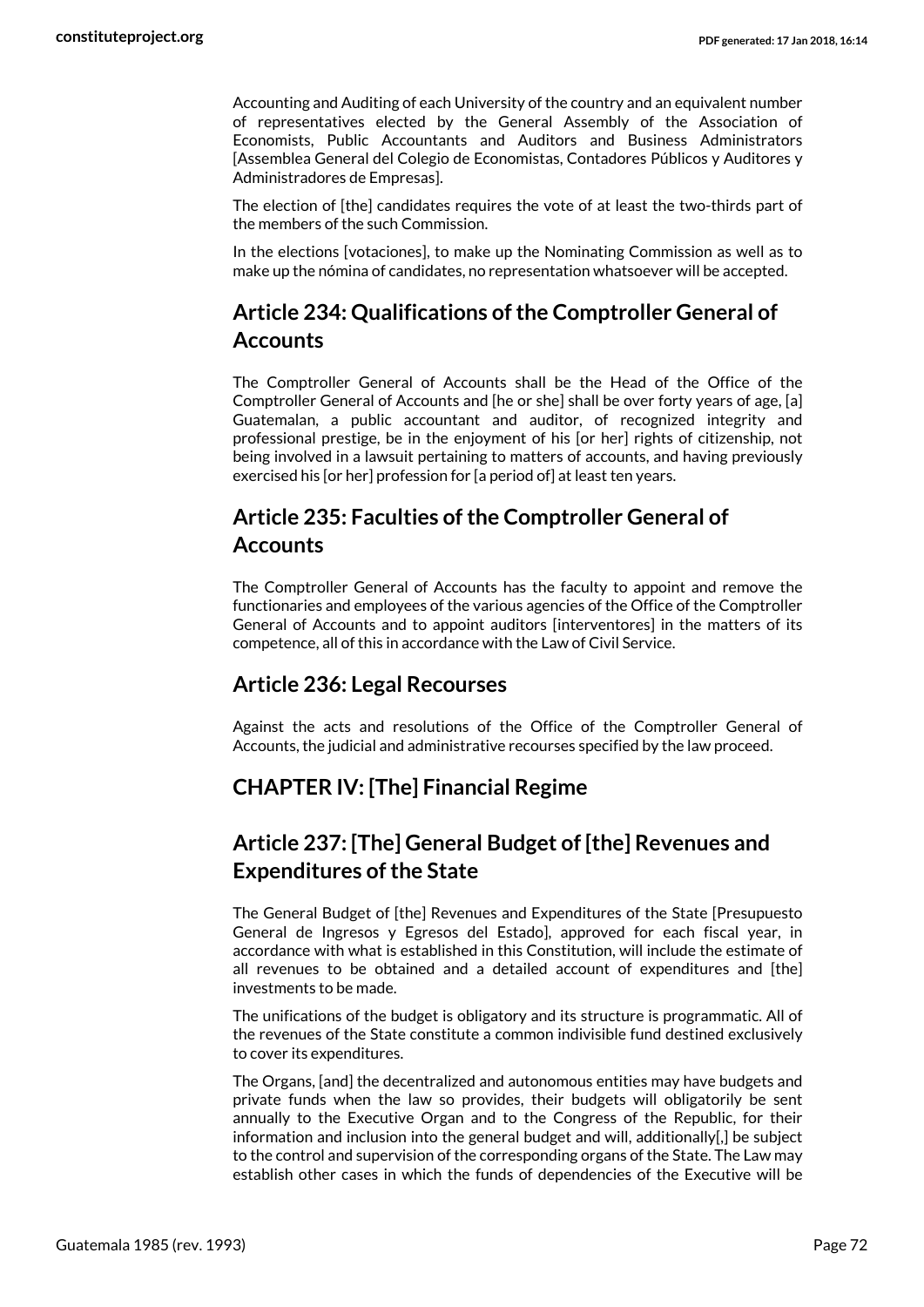administered in [a] private form to assure their efficiency. The noncompliance with this provision is punishable and the functionaries under whose direction the dependencies function shall be held personally responsible.

[The] confidential expenditures, [and] any expenditure that cannot be verified or that is not subject to inspection may not be included in the General Budget of [the] Revenues and Expenditures of the State. This provision is applicable to the budgets of any organ, institution, business or autonomous or decentralized entity.

The General Budget of [the] Revenues and Expenditures of the State and its analytical execution are public documents, accessible to any citizen who would like to consult them, to which effect the Ministry of Public Finances shall arrange that copies of it are available [obren] in the National Library, the General Archive of Central America and the libraries of the universities of the country. The other institutions of the government and the decentralized and autonomous entities that manage their own budgets shall proceed in equal form. The public functionary that impedes or makes consultation difficult will incur in penal responsibility.

The Organs or entities of the State that dispose of private funds are obligated to annually publish in detail their origin and application, properly audited by the Office of the Comptroller General of Accounts. The aforementioned publication shall be made in the Diario Oficial [Official Gazette] within the six months following the closing of each fiscal year.

#### **Article 238: [The] Organic Law of the Budget**

The Organic Law of the Budget will regulate:

- **a.** The formulation, execution, and liquidation of the General Budget of [the] Revenues and Expenditures of the State and the norms that according to this Constitution are submitted for discussion and approval;
- **b.** In those cases where funds may be transferred within the total allocated for each organ, dependency, [or] decentralized or autonomous entity, the transfer of items must be reported immediately to the Congress of the Republic and to the Office of the Comptroller General of Accounts;

The funds of investment programs may not be transferred to programs of [the] functioning or [the] payment of the public debt.

- **c.** The use of [the] economies and the investment of any eventual surplus and revenues;
- **d.** The standards and regulations to which all matters relative to the domestic and foreign public debt, their amortization and settlement, are subject;
- **e.** The measures of control and supervision of entities that dispose of privative funds, concerning the approval and execution of their budget;
- **f.** The form and quantity of [the] remuneration of all the functionaries and public employees, including those of the decentralized and autonomous entities.

It will regulate specifically those cases where some functionaries, exceptionally and by being necessary for the public service, receive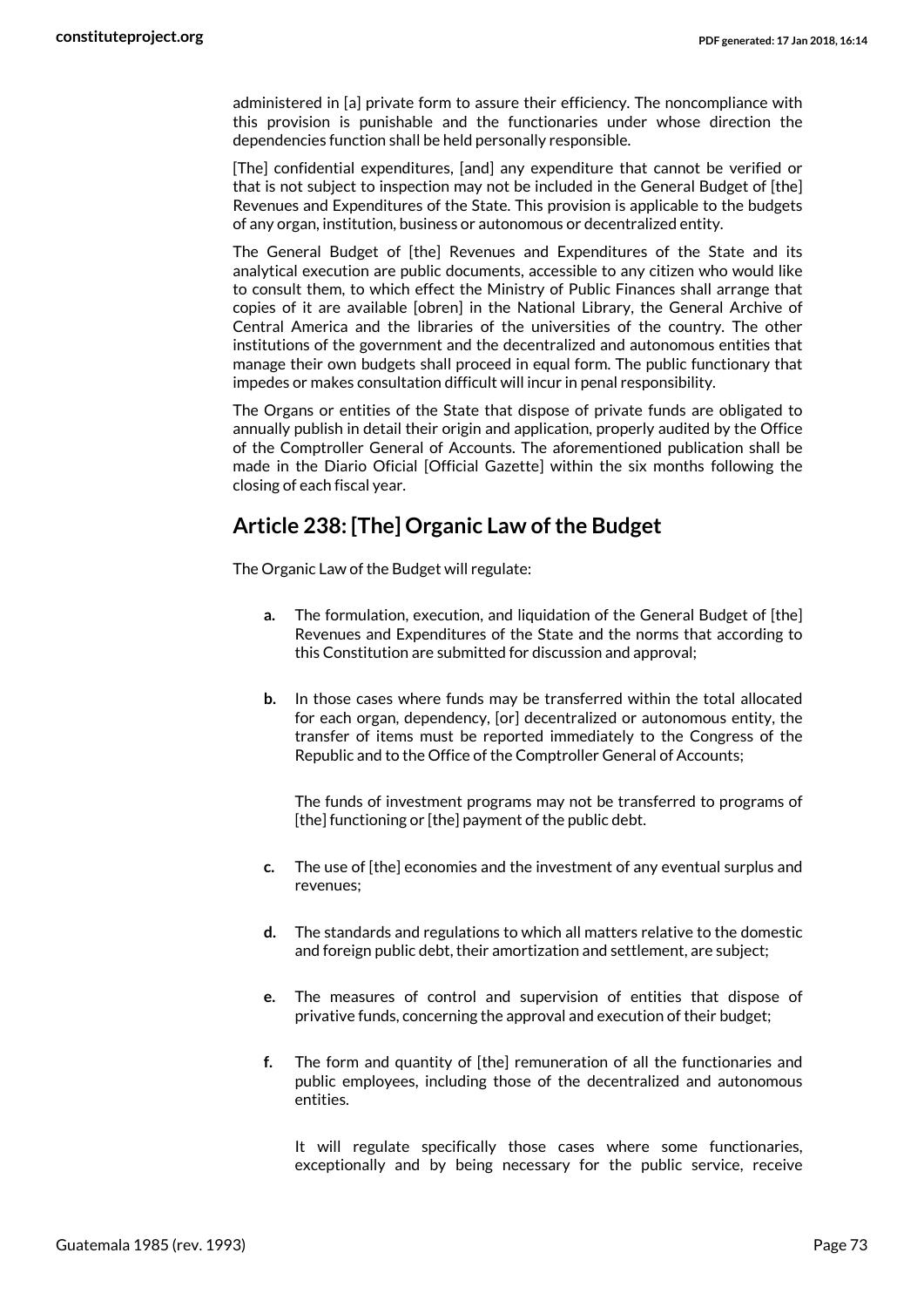expenses of representation.

Any other forms of remuneration are prohibited, and whoever authorizes them will be personally responsible;

- **g.** The form of verifying [the] public expenditures; and
- **h.** The forms of collecting the public revenues.

When a work or service is contracted that lasts for two or more fiscal years, the necessary funds shall be adequately provisioned for its completion within the corresponding budgets.

#### **Article 239: Principle of Legality**

It corresponds exclusively to the Congress of the Republic, to decree [the] ordinary and extraordinary taxes, [the] assessments [arbitrios], and [the] special contributions in accordance with the needs of the State and in accordance with [an] equitable and tributary justice, as well as how to determine the bases of collection, especially those following:

- **a.** The generating event [hecho generador] of the taxable relationship;
- **b.** The exemptions [exenciones];
- **c.** The taxpayer [sujeto pasivo] and the unified responsibility;
- **d.** The taxable base and the type of taxation;
- **e.** The deductions, the discounts, [the] reductions and charges; and
- **f.** The tax infractions and sanctions.

The provisions, hierarchically inferior to the law, which contradict or distort the legal norms regulating the bases of tax collection, are null ipso jure. The regulatory provisions may not modify the mentioned bases and shall establish norms to specify [matters] relative to the administrative collection of [the] taxes and to establish the procedures facilitating their collection.

### **Article 240: [The] Source of [the] Investments and Expenditures of the State**

Any law which involves the investments and [the] expenditures of the State, must indicate the source from which the funds designated to cover them will originate.

If the investment or the expense is not included and identified in the General Budget of [the] Revenues and Expenditures of the State approved for the respective fiscal year, the Budget may not be extended [ampliado] by the Congress of the Republic without the favorable opinion of the Executive Organ.

If the opinion of the Executive Organ should be unfavorable, the Congress of the Republic may only approve the extension with the vote of at least the two-thirds part of the total number of deputies that integrate it.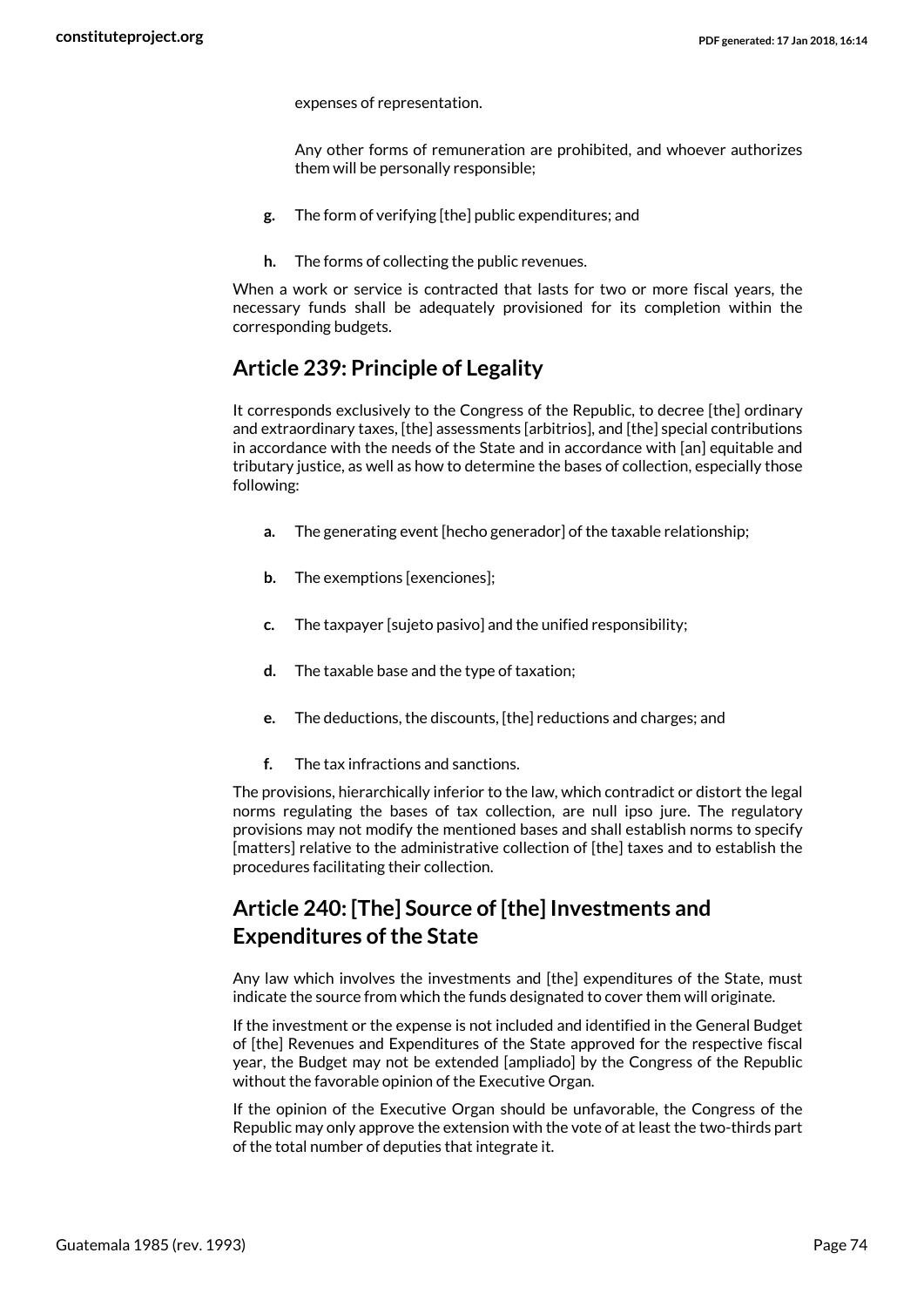### **Article 241: [The] Rendering of [the] Accounts of the State**

The Executive Organ will annually present to the Congress of the Republic the rendering of [the] accounts of the State.

The respective Minister will formulate the liquidation of the annual budget and will bring it to the attention of the Office of the Comptroller General of Accounts within the first three months of each year. Once the liquidation is received, the Office of the Comptroller General of Accounts will issue a report [dictamen] and will [also] issue an opinion within [a term of] no more than two months, which report he [or she] must remit to the Congress of the Republic, which will approve or disapprove the liquidation.

In case of disapproval [improbación], the Congress of the Republic must request the appropriate reports or explanations and[,] if due to punishable causes[,] the result will be certified to the Public Ministry.

Once the liquidation of the budget is approved, a summary of the financial statements of the State will be published in the Diario Oficial.

The organs and decentralized or autonomous entities of the State, having their own budget, will present to the Congress of the Republic in the same form and within the same period the corresponding liquidation, to satisfy the principle of unity in the control [fiscalización] of the revenues and expenditures of the State.

#### **Article 242: Fund of Guarantee**

With the purpose of financing the economic and social development programs conducted by the nonprofit organizations of the private sector, legally recognized in the country, the State will constitute a specific fund of guarantee from its own resources, [and those] of decentralized or autonomous entities, of private contributions or of international origin. A law will regulate this matter.

#### **Article 243: Principle of [the] Capacity [Capcidad] to Pay**

The taxation system must be just and equitable. For that purpose the tax laws will be based on the principle of the capacity to pay.

Confiscatory taxes and double or multiple domestic taxation are prohibited. There is double or multiple taxation when the same taxable event[hecho,] attributable to the same passive subject [sujeto passivo,] is levied [gravado] two or more times, by one or more subjects with taxing power, and for the same event [evento] or tax period.

When this Constitution is promulgated, the cases of double or multiple taxation must be eliminated progressively in order not to hinder the tax authorities.

### **CHAPTER V: [The] Army**

### **Article 244: [The] Integration, Organization, and Objectives [Fines] of the Army**

The Army of Guatemala, is an institution destined to maintain the independence, sovereignty, and [the] honor of Guatemala, its territorial integrity, [the] peace, and [the] internal and external security.

It is unique and indivisible, essentially professional, apolitical, obedient, and non-deliberative.

It is composed of ground, air and naval forces.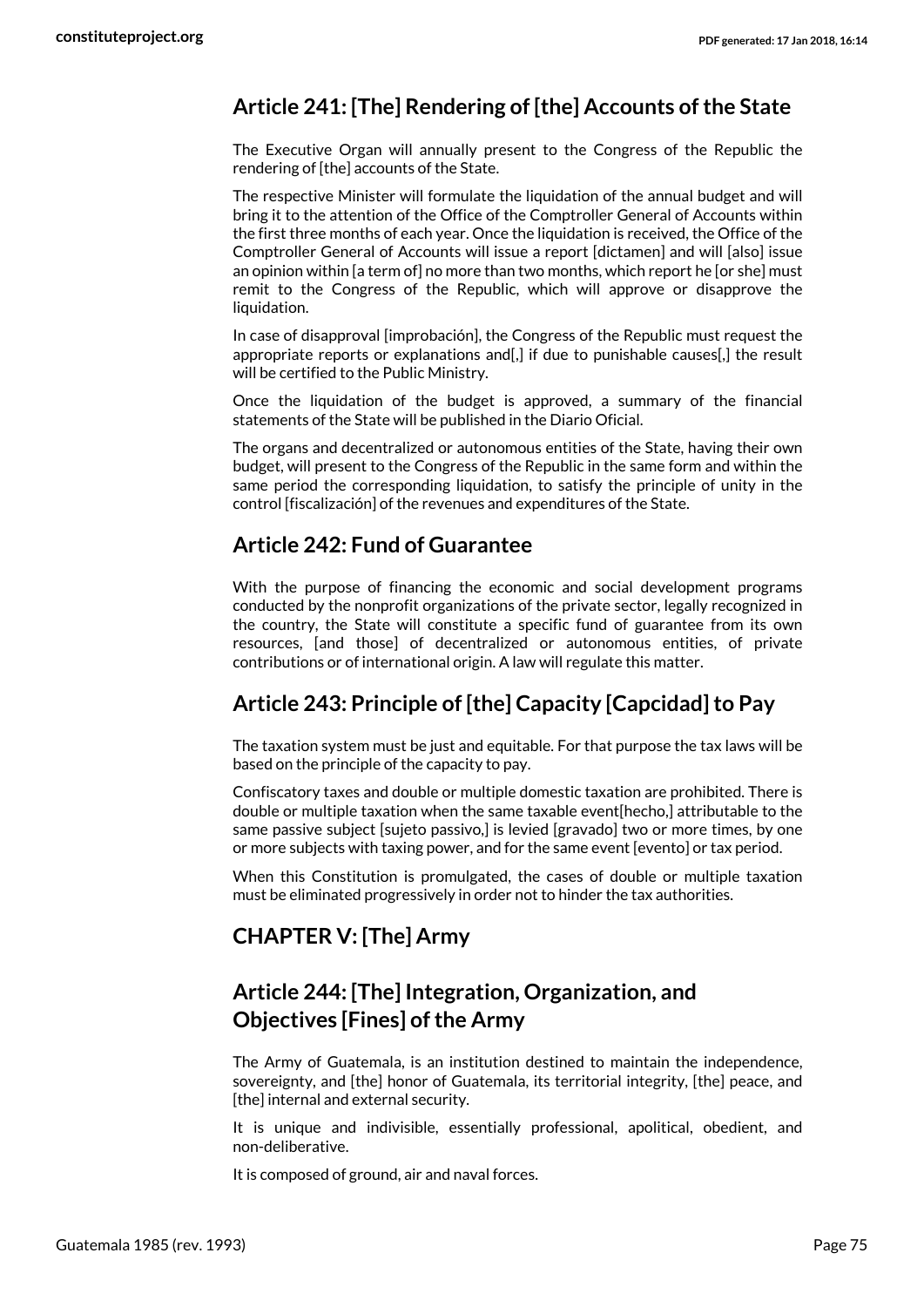Its organization is hierarchical and it is based on the principles of discipline and obedience.

#### **Article 245: Prohibition of Illegal Armed Groups**

The organization and functioning of armed groups unregulated by the laws of the Republic and its regulations[,] is punishable.

• Designation of commander in chief

#### <span id="page-75-0"></span>**Article 246: Responsibilities [Cargos] and Attributions of the President in the Army**

The President of the Republic is the Commander General of the Army and will convey his [or her] orders through the general officer or colonel or its equivalent in the Navy [Marina de Guerra], who holds the position of Minister of National Defense.

In that capacity he [or she] has the attributions mentioned in the law and especially the following:

- **a.** To decree the mobilization and demobilization; and
- **b.** To grant promotions to the officers [de la oficialidad] in the Army of Guatemala in time of peace and war as well as to confer military decorations and honors in the cases and forms established by the Constitutive Law of the Army [Ley Constitutiva de Ejército] and [the] other laws and military regulations. He [or she] may, likewise, approve extraordinary pensions.

#### **Article 247: Requirements to be an Officer of the Army**

To be an officer of the Army of Guatemala, the candidate must be a Guatemalan of origin and never have adopted a foreign citizenship.

• Restrictions on the armed forces **Article 248: Prohibitions**

<span id="page-75-1"></span>The members [integrantes] of the Army on active duty, may not exercise their right of suffrage, or the right of petition in political matters. Neither may they exercise the right of petition in a collective form.

#### **Article 249: Cooperation of the Army**

The Army will lend its cooperation in emergency situations or public calamity.

#### • Selection of active-duty commanders **Article 250: Legal Regime of the Armed Forces**

<span id="page-75-2"></span>The Army of Guatemala is governed according to what is established in Constitution, its Constituent Law and [the] other military laws and regulations.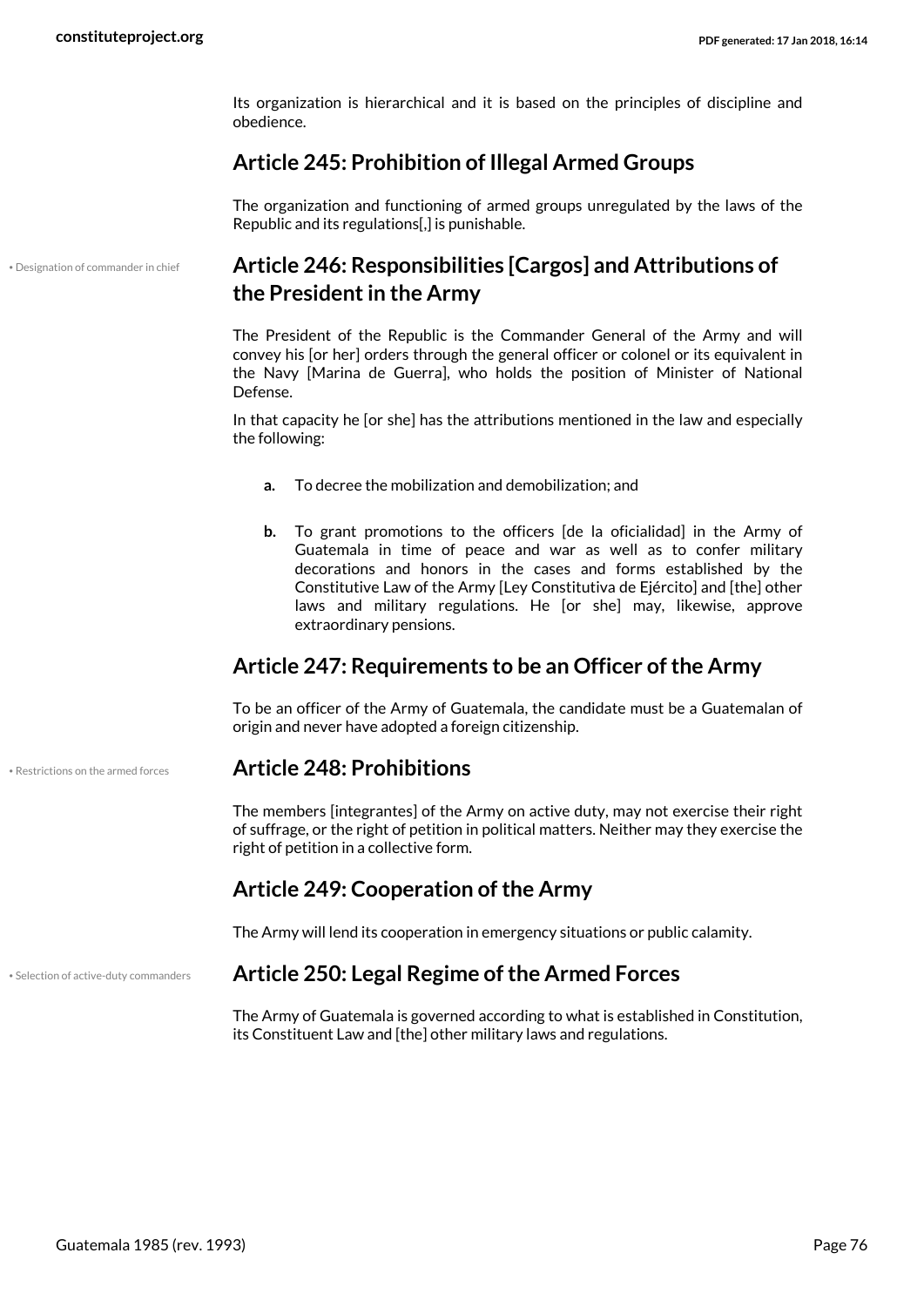### **CHAPTER VI: The Public Ministry and the Office of the Procurator General of the Nation**

<span id="page-76-0"></span>

#### • Attorney general **Article 251: The Public Ministry**

The Public Ministry is an auxiliary institution of the public administration and of the tribunals with autonomous functions, whose principal goals are to see to the strict fulfillment of the laws of the country. Its organization and functioning will be regulated by its organic law.

The Head of the Public Ministry shall be the Attorney General [Fiscal General] of the Republic and the exercise of the public penal action corresponds to him [or her]. He [or she] shall be a collegiate lawyer, and have the same qualities as the magistrates of the Supreme Court of Justice and he [or she] shall be appointed by the President of the Republic from a nómina of six candidates proposed by a nominating commission, integrated by the President of the Supreme Court of Justice, who shall preside over it, the Deans of the Departments or [of] Law and Social and Juridical Sciences of the Universities of the country, the President of the Directive Board of the Association of Lawyers and Notaries of Guatemala and the President of the Tribunal of Honor of the that association [Colegio].

The election of the candidates requires the vote of at least the two-thirds part of the members of the Commission.

In the elections [votaciones], to make up the Nominating Commission as well as to make up the nómina of candidates, no representation whatsoever will be accepted.

The Attorney General of the Nation will remain four years in the exercise of his [or her] functions and shall have the same privileges and immunities as the magistrates of the Supreme Court of Justice. The President of the Republic can remove him [or her] for a duly established justified cause.

### **Article 252: The Office of the Procurator General of the Nation**

The Office of the Procurator General of the Nation [Procuraduría General de la Nación] has at its charge [cargo] the advisory and consultative activities for the state organs and entities. Its organization and functioning is regulated by its organic law.

The Procurator General of the Nation exercises the representation of the State and is the Head of the Office of the Procurator General of the Nation. The Procurator General of the Nation will be appointed by the President of the Republic, who will also be able to remove him [or her] on account of a duly established justified cause. To be the Procurator General of the Nation, the candidate must be a collegiate lawyer and to have the same qualities corresponding to a magistrate of the Supreme Court of Justice.

The Procurator General of the Nation will remain four years in the exercise of his [or her] functions and shall have the same privileges and immunities as the magistrates of the Supreme Court of Justice.

<span id="page-76-1"></span>

#### • Municipal government **CHAPTER VII: [The] Municipal Regime**

#### **Article 253: [The] Municipal Autonomy**

The municipalities of the Republic of Guatemala are autonomous institutions.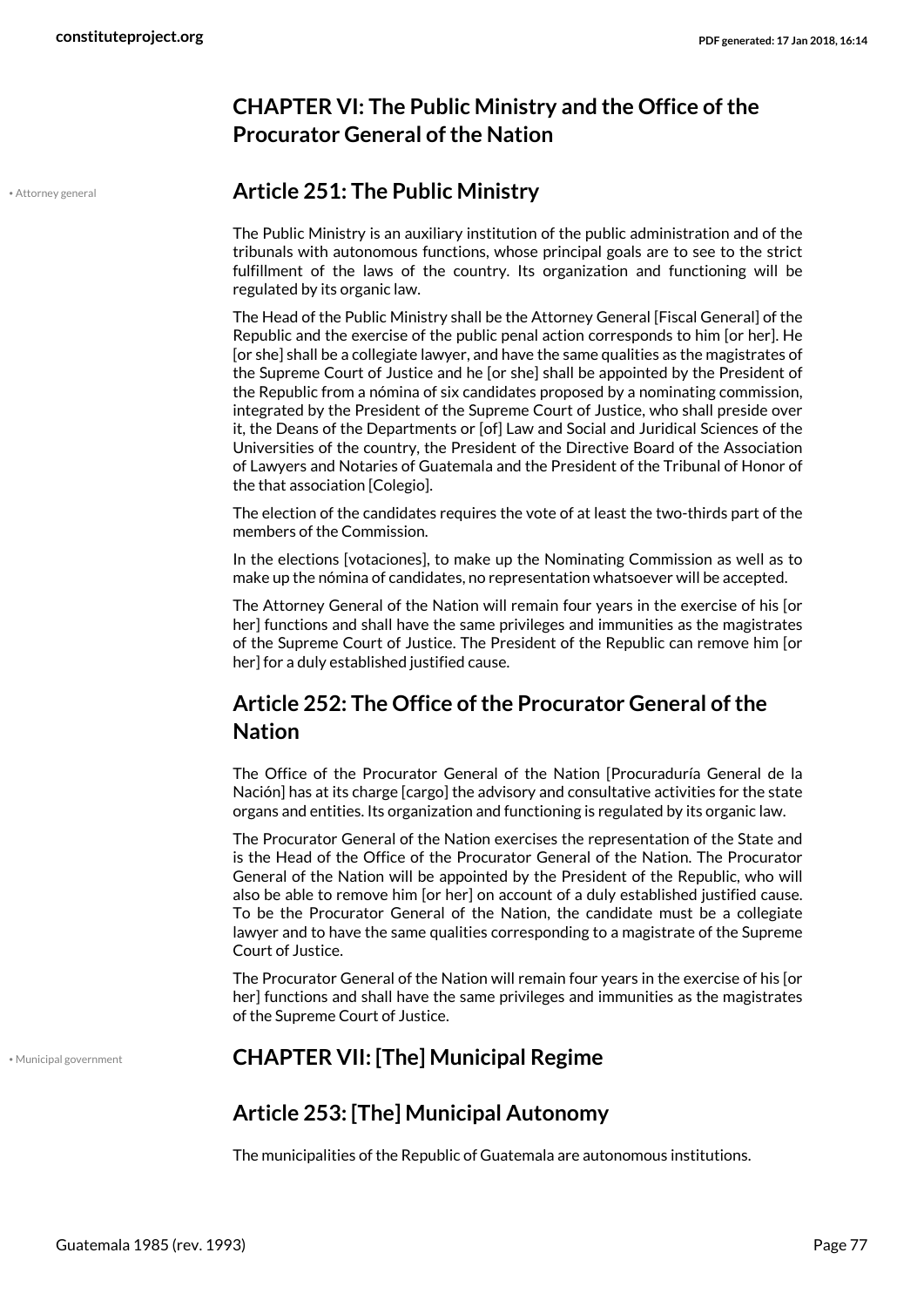It corresponds to them to, among other functions:

- **a.** To elect their own authorities;
- **b.** To obtain and dispose of their resources; and
- **c.** To attend to the local public services, the territorial order of their jurisdiction, and the fulfillment of their own objectives.

For the corresponding effects they will issue the appropriate orders and regulations.

### **Article 254: [The] Municipal Government**

The municipal government shall be administered by a council, which is comprised of the mayor, the representatives [síndicos], and the councilmen [concejales], elected directly by universal and secret suffrage for a period of four years, [and] who may be reelected.

### **Article 255: [The] Economic Resources of the Municipality**

The municipal corporations must procure the economic strengthening of their respective municipalities in order to be able to conduct the projects and render those services that may be necessary for them.

The collection [captación] of resources must be adjusted to the principle established in Article 239 of this Constitution, to the law and the needs of the municipalities.

#### **Article 256**

[Abrogated by Legislative Accord No. 18-93 of 17 November 1993]

### **Article 257: Allocation for the Municipalities**

The Executive Organ shall annually include in the General Budget of [the] Ordinary Revenues of the State, ten percent of it for the municipalities of the country. This percentage shall be distributed in the form established by the law and at least ninety percent shall be allocated to educational, preventative health, infrastructure and public services programs and projects that improve the quality of life of the inhabitants. The remaining ten percent shall be used to finance costs of functioning.

Any additional allocation for the municipalities within the General Budget of [the] Revenues and Expenditures of the State, which does not originate from the distribution of the percentages that by the law corresponds to [each of] them from specific taxes[,] is prohibited.

### **Article 258: Right of [the] Mayors to [a] Preliminary Hearing**

The Mayors may not be arrested or tried, without a prior finding of cause by the competent judicial authority, except in cases of flagrante delicto.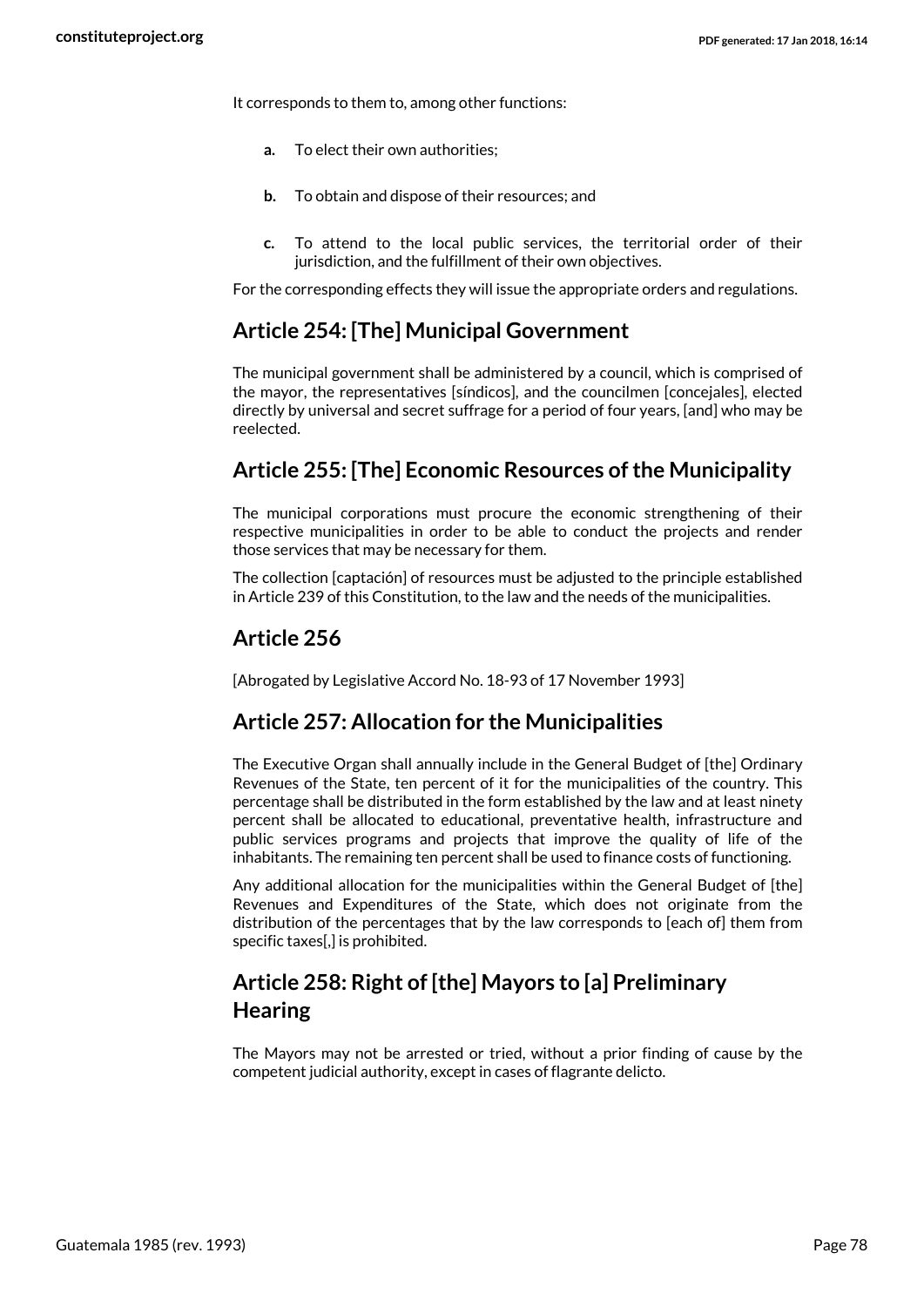### **Article 259: Court of Municipal Affairs**

For the execution of their ordinances and the fulfillment of their provisions, the municipalities may create, in accordance with the law, their Court of Municipal Affairs and their Police Corps in accordance with their resources and necessities, which shall function under the direct orders of the mayor.

### **Article 260: Privileges and Guarantees of [the] Municipal Assets [Bienes]**

The assets, revenues, assessments, and taxes are the exclusive property of the municipality and will enjoy the same guarantees and privileges as [the] property of the State.

### **Article 261: Prohibitions Against Exemption from Taxes or Municipal Assessments**

No organ of the State has the faculty to exempt natural or juridical persons from taxes or municipal assessments, except for the municipalities themselves and in accordance with what is established by this Constitution.

### **Article 262: [The] Law of [the] Municipal Service**

The labor relations of the functionaries and employees of the municipalities, will be regulated by the Law of [the] Municipal Service [Ley de Servicio Municipal].

# **TITLE VI: Constitutional Guarantees and Defense of the Constitutional Order**

**CHAPTER I: [The Recourse of] Personal Exhibition**

### <span id="page-78-0"></span>**Article 263: [The] Right to [the recourse of] Personal Exhibition**

Whoever finds himself [or herself] illegally imprisoned, detained, or restrained in any other way in the enjoyment of their individual freedom, threatened with the loss of the same, or suffers ill-treatment [vejámenes], even when the imprisonment or detention is based on the law, has the right to petition for an immediate exhibition before the tribunals of justice for the purpose of restitution of[,] or guaranteeing of[,] liberty, of bringing the ill-treatment to an end, or terminating the constraint to which he [or she] has been subject.

If the tribunal decrees the liberty of the illegally confined [recluida] person, the same will be freed at the same hearing and place.

When it is so petitioned or the judge or tribunal deems it pertinent, the requested [recourse of personal] exhibition will occur at the location where the detained person is being held, without previous opinion [aviso] or notification.

The [recourse of] personal exhibition of the detainee in which favor it was requested is unavoidable [es ineludible].

• Protection from unjustified restraint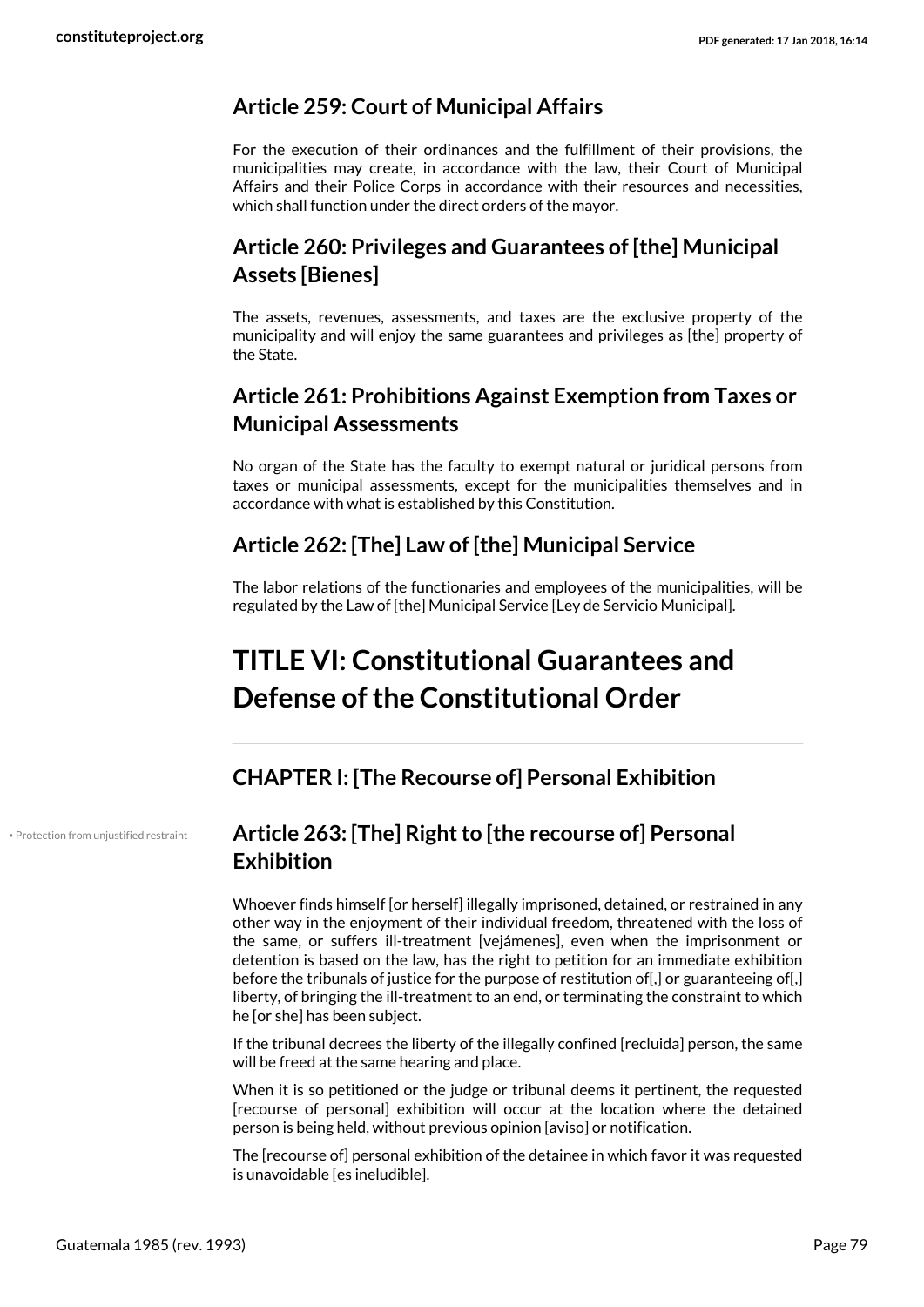### **Article 264: Responsibilities of the Offenders [Infractores]**

The authorities who order the concealment [ocultamiento] of the detainee or who refuse to present him [or her] to the respective tribunal or who in any form evade this guarantee, as well as the executive agents, will be guilty of the offense of abduction and will be sanctioned in accordance with the law.

If as a result of the proceedings [diligencias] pursued the person benefitting from the [recourse of] personal exhibition may not be located, the tribunal will order[,] of office[,] immediately an investigation of the case until its total clarification.

### **CHAPTER II: The Recourse of] Amparo**

### <span id="page-79-2"></span>• Right to amparo **Article 265: [The] Proceeding of [the recourse of] Amparo**

[The recourse of] amparo is instituted for the purpose of protecting persons against the threats of violations of their rights or to restore the rule of the same when the violation has occurred. There is no area which is not subject to [the recourse of] amparo, and it will always proceed whenever the acts, resolutions, provisions, or laws of [an] authority should imply a threat, restraint, or violation of the rights which the Constitution and the laws guarantee.

### **CHAPTER III: [The] Unconstitutionality of the Laws**

### **Article 266: [The] Unconstitutionality of the Laws in Specific Cases**

In specific cases, in every process of whatever competence or jurisdiction, in any instance and in cassation and even before a sentence is decreed, the parties will be able to present as an action [acción], plea [excepción], or incidental issue [incidente], the total or partial unconstitutionality of a law. The tribunal must decide concerning it.

### <span id="page-79-0"></span>**Article 267: [The] Unconstitutionality of the Laws of General Character**

The actions against the laws, regulations or provisions of a general character which contain a partial or total defect [vicio] of unconstitutionality, will be heard directly before the Tribunal or Court of Constitutionality.

• Constitutionality of legislation

### • Establishment of constitutional court **CHAPTER IV: [The] Court of Constitutionality**

### <span id="page-79-1"></span>**Article 268: [The] Essential Function of the Court of Constitutionality**

The Court of Constitutionality is a permanent tribunal of privative jurisdiction, of which the essential function is the defense of the constitutional order; [it] acts as a collegiate tribunal with independence from the other organs of the State and exercises [the] specific functions assigned to it by the Constitution and the law of the matter.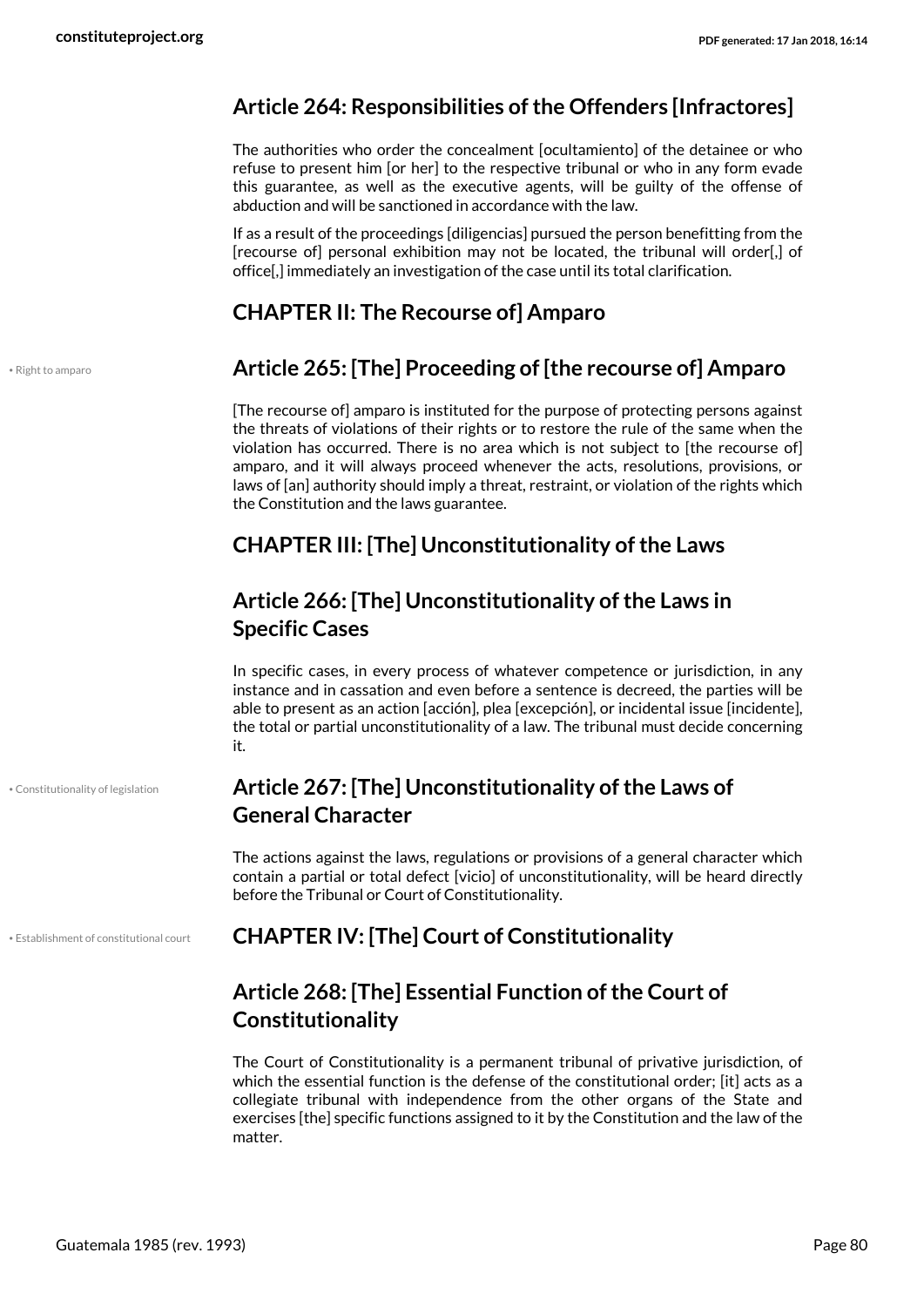The economic independence of the Court of Constitutionality, will be guaranteed through a percentage of the revenues that correspond to the Judicial Organ.

#### • Constitutional court term length

#### • Constitutional court selection **Article 269: Integration of the Court of Constitutionality**

<span id="page-80-1"></span><span id="page-80-0"></span>The Court of Constitutionality is integrated by five titular magistrates, each of whom will have his [or her] respective substitute. When it takes cognizance of matters of unconstitutionality against the Supreme Court of Justice, the Congress of the Republic, or the President or [the] Vice-President of the Republic, the number of its members [integrantes] will be raised to seven, with the other two magistrates being selected from a drawing among the substitutes.

The magistrates will remain in their functions for five years and [they] will be appointed in the following manner:

- **a.** One magistrate by the plenary of the Supreme Court of Justice;
- **b.** One magistrate by the plenary of the Congress of the Republic;
- **c.** One magistrate by the President of the Republic in the Council of Ministers;
- **d.** One magistrate by the Superior University Council of the University of San Carlos de Guatemala; and
- **e.** One magistrate by the Assembly of the College of Attorneys.

Simultaneously with the appointment of the titular, that of the respective substitute will be made, before the Congress of the Republic.

The installation of the Court of Constitutionality will become effective ninety days after that of the Congress of the Republic.

• Eligibility for const court judges

#### <span id="page-80-2"></span>**Article 270: Requirements of the Magistrates of the Court of Constitutionality**

In order to be a magistrate of the Court of Constitutionality, the following requirements must be met:

- **a.** To be a Guatemalan of origin;
- **b.** To be a collegiate attorney belonging to the College of Attorneys;
- **c.** To be of recognized integrity [honorabilidad]; and
- **d.** To have at least fifteen years of professional experience [graduación].

The magistrates of the Court of Constitutionality will enjoy the same privileges and immunities as the magistrates of the Supreme Court of Justice.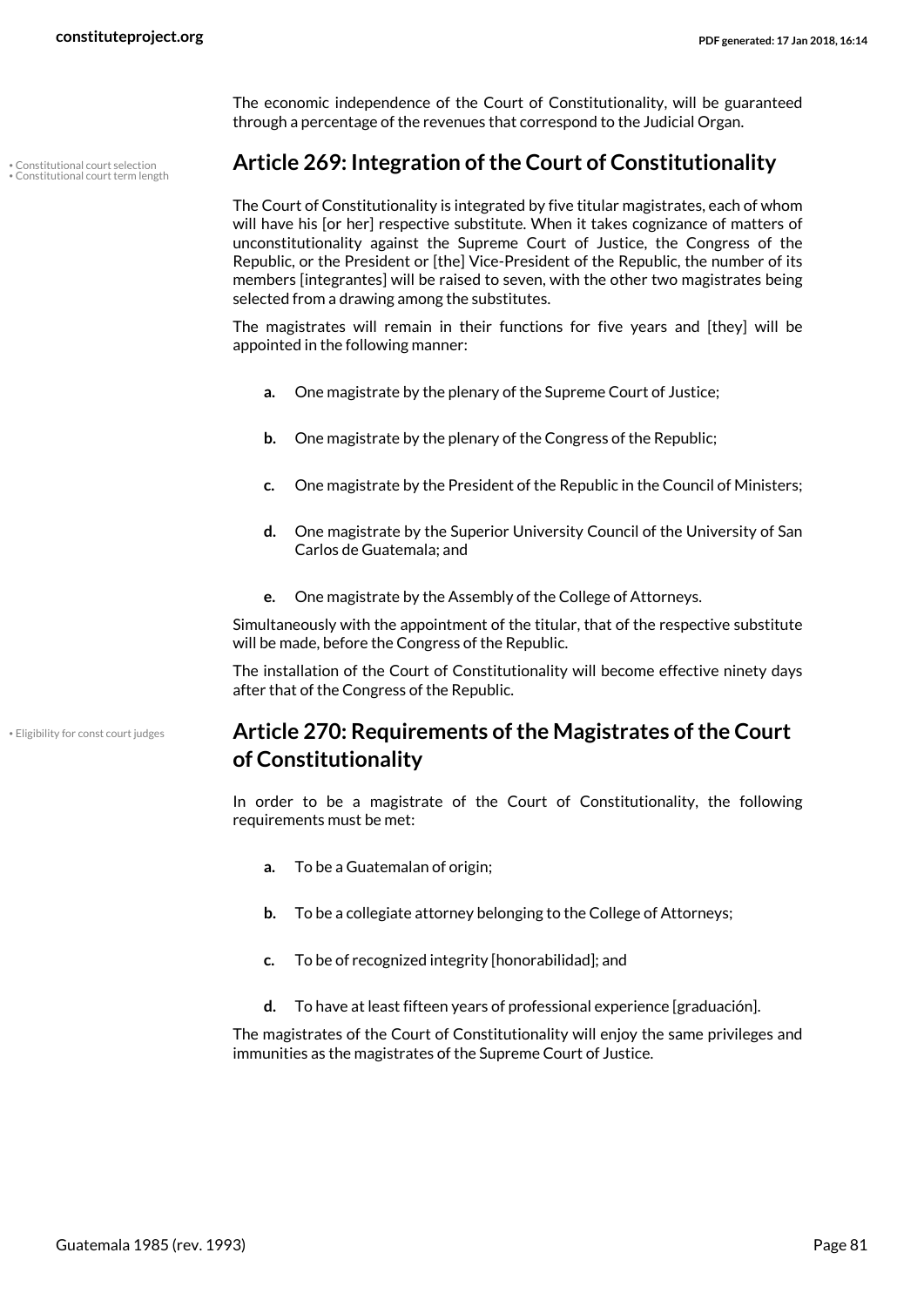### **Article 271: [The] Presidency of the Court of Constitutionality**

The Presidency of the Court of Constitutionality will be performed by the same titular magistrates that compose it, in rotating form, for a period of one year, commencing with the oldest [member] and following in descending order of age.

#### • Constitutional court powers **Article 272: Functions of the Court of Constitutionality**

<span id="page-81-0"></span>The Court of Constitutionality has the following functions:

- **a.** To take cognizance in sole [unique] instance of the challenges interposed against the laws or provisions of general character, objected to for partial or total unconstitutionality;
- **b.** To take cognizance in sole instance in its status of Extraordinary Tribunal of [the recourse of] amparo, of actions of amparo interposed against the Congress of the Republic, the Supreme Court of Justice, [or] the President or [the] Vice-President of the Republic;
- **c.** To take cognizance on appeal of all [recourses of] amparo interposed before any of the tribunals of justice. If the appeal should be against a resolution of amparo of the Supreme Court of Justice, the Court of Constitutionality shall be expanded by two members [vocales] in the form specified in Article 268;
- **d.** To take cognizance on appeal of all the challenges against the laws objected to for unconstitutionality in specific cases, in any trial, in cassation, or in the cases contemplated by the law in the matter;

- <span id="page-81-1"></span>• Legal status of treaties
- **e.** To issue an opinion regarding the constitutionality of treaties, agreements, and bills of law at the request of any of the organs of the State;
- **f.** To take cognizance and resolve [the] issues concerning to any conflict of jurisdiction in matters of constitutionality;
- **g.** To compile the doctrine and constitutional principles that have been invoked with the purpose of resolving them through [the recourse of] amparo and [through the recourse] of unconstitutionality of the laws, [and] maintain the jurisprudential bulletin or gazette;
- **h.** To issue an opinion on the unconstitutionality of the laws vetoed by the Executive alleging unconstitutionality; and
- **i.** To act, to render opinions [opinar], to dictate, or to take cognizance of those matters under its competence established in the Constitution of the Republic.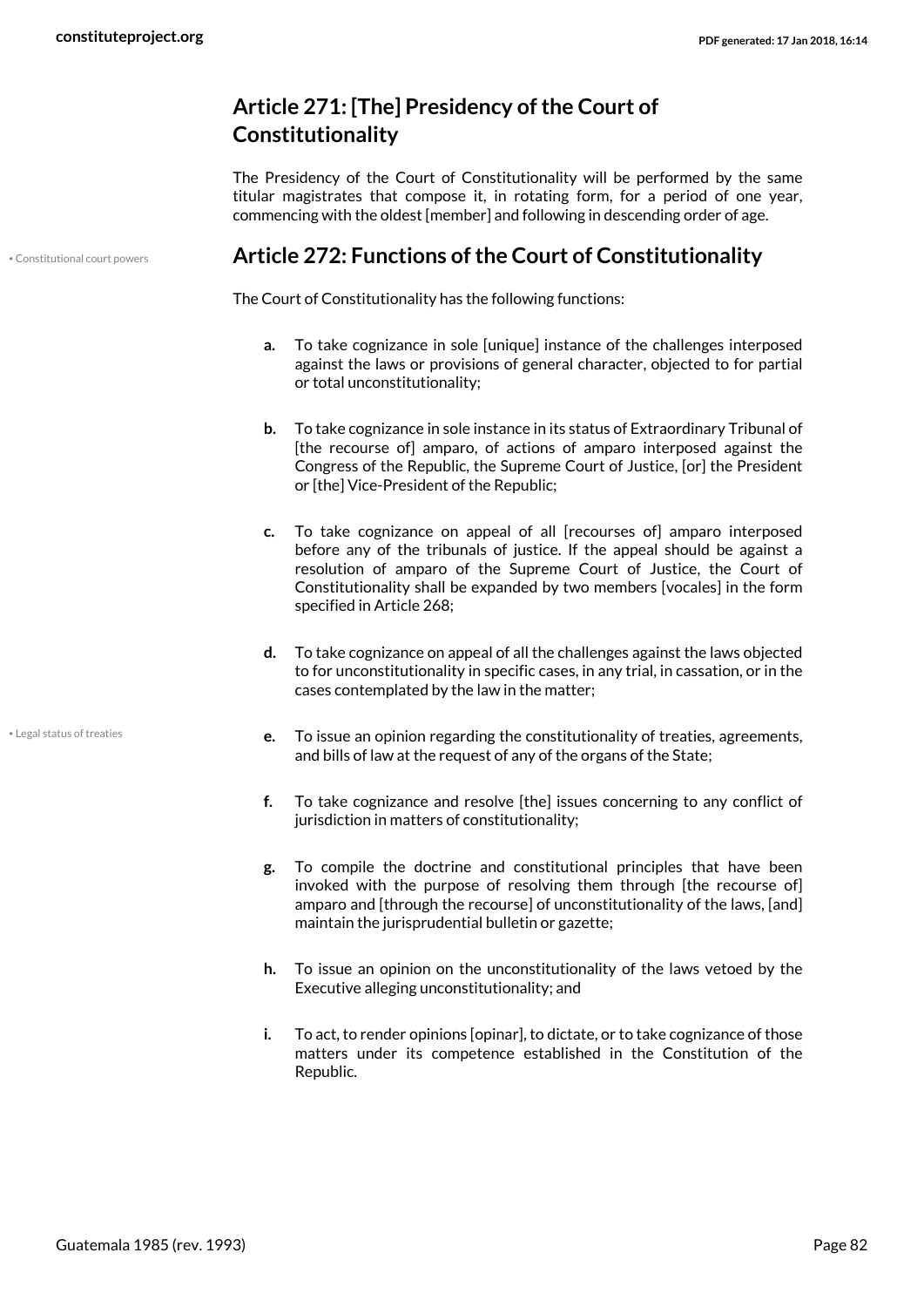### **CHAPTER V: [The] Commission and [the] Procurator of Human Rights**

• Human rights commission

### **Article 273: [The] Human Rights Commission and [the] Procurator of the Commission**

The Congress of the Republic will appoint a Commission of Human Rights formed by a deputy for each political party represented in the corresponding period. This Commission shall propose to the Congress three candidates for the election of a Procurator, who must meet the requirements of a magistrate of the Supreme Court of Justice and will enjoy the same immunities and privileges as the deputies to Congress. The law will regulate the attributions of the Commission and of the Procurator of Human Rights to which this Article refers.

### **Article 274: [The] Procurator of Human Rights**

The Procurator of Human Rights is a commissioner [comisionado] of the Congress of the Republic for the defense of the Human Rights guaranteed by the Constitution. He [or she] will have the faculties to supervise the administration; will exercise the office for a term of five years, and will render an annual report to the plenary of the Congress, with which he [or she] will relate through the Commission of Human Rights.

#### <span id="page-82-0"></span>**Article 275: Attributions of the Procurator of Human Rights**

The Procurator of Human Rights has the following attributions:

- **a.** To promote the adequate [buen] functioning and expediting [agilización] of the government administration, in matters of Human Rights;
- **b.** To investigate and denounce [the] administrative behavior that is detrimental to the interests of persons;
- **c.** To investigate every type of denunciations that may be brought by any person regarding the violations of Human Rights;
- **d.** To recommend privately or publicly to the functionaries the modification of any administrative behavior objected to;
- **e.** To issue public censure for acts or behavior against the Constitutional rights;
- **f.** To promote actions or recourses, judicial or administrative, in those cases in which they proceed; and
- **g.** The other functions and attributions assigned to him [or her] by the law.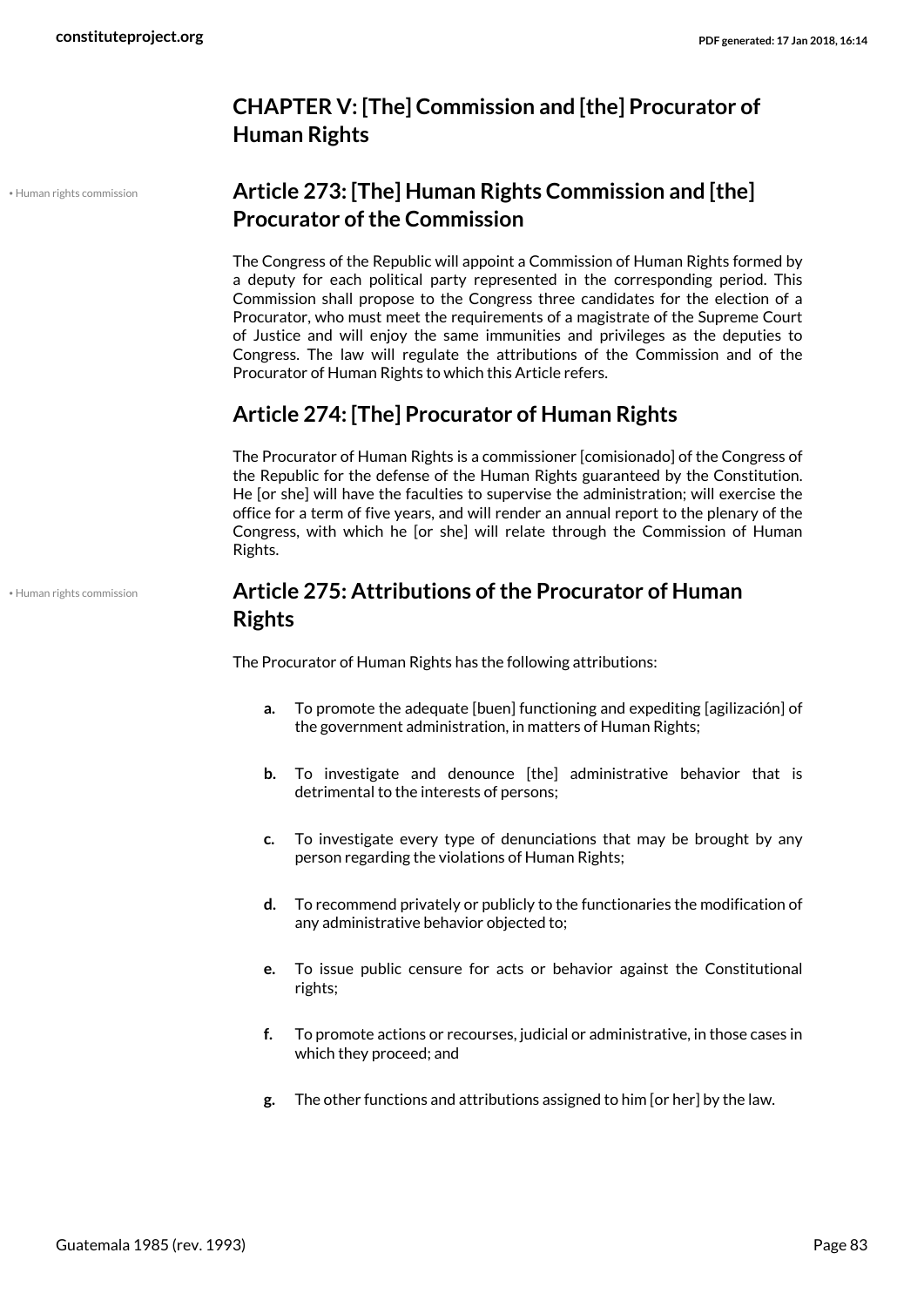The Procurator of Human Rights, of office[,] or at the instance of a person, will act with due diligence so that, during the regime of exception, the fundamental rights whose application may not have been expressly restrained may be fully guaranteed. For the fulfillment of his [or her] functions[,] every day and all hours are considered working [hours].

### **CHAPTER VI: Law of [the Recourses of] Amparo, Personal Exhibition and Constitutionality**

#### <span id="page-83-2"></span>• Right to amparo **Article 276: Constitutional Law in the Matter**

A constitutional law will develop the matters relative to [the recourse of] amparo, personal exhibition and the constitutionality of the laws.

## **TITLE VII: Reforms to the Constitution**

• Constitution amendment procedure **SOLE CHAPTER: Reforms to the Constitution**

#### <span id="page-83-0"></span>**Article 277: Initiative**

The following have the initiative to propose reforms to the Constitution:

- **a.** The President of the Republic in the Council of Ministers;
- **b.** Ten or more deputies to the Congress of the Republic;
- **c.** The Court of Constitutionality; and
- **d.** The people [el pueblo] through a petition directed to the Congress of the Republic, by not fewer than five thousand citizens duly registered [empadronados] in the Registry of Citizens.

In any of the above-mentioned cases, the Congress of the Republic must address the raised issue without any delay.

#### • Electoral court powers **Article 278: National Constituent Assembly**

In order to reform this or any Article contained in Chapter I of Title II of this Constitution, it is indispensable that the Congress of the Republic, with the affirmative vote of the two-thirds part of the members that integrate it, to convoke a National Constituent Assembly. In the decree of convocation[,] the Article or Articles to be reformed shall be specified[,] and it shall be communicated to the Supreme Electoral Tribunal so that it may determine the date when the elections will be held within the maximum deadline of one hundred twenty days, proceeding in the other respects in accordance with the Constitutional Electoral Law.

<span id="page-83-1"></span>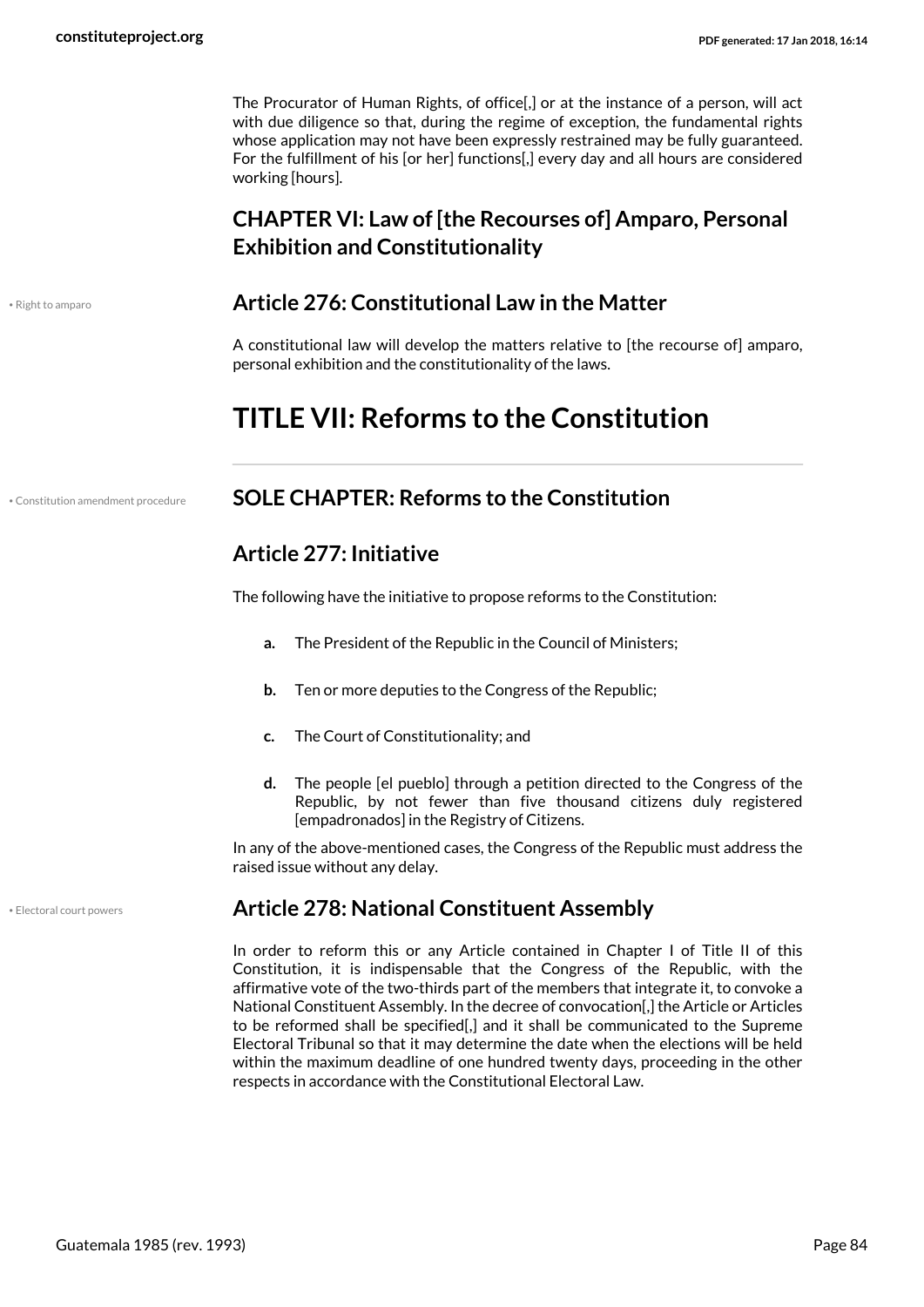### **Article 279: [The] Deputies to the National Constituent Assembly**

The National Constituent Assembly and the Congress of the Republic may function simultaneously. The qualities required to be [a] deputy to the National Constituent Assembly are the same as those that are required to be a deputy of the Congress, and the constituent deputies shall enjoy equal immunities and privileges.

One may not be[,] simultaneously[,] a deputy to the National Constituent Assembly and to the Congress of the Republic.

The elections of [the] deputies to the National Constituent Assembly, the number of deputies to be elected, and the other related questions, [together] with the electoral process will be governed in equal form as for the elections to the Congress of the Republic.

### **Article 280: Reforms by the Congress and [the] Popular Consultation**

For any other constitutional reform, it will be necessary for the Congress of the Republic to approve it with an affirmative vote of the two-thirds part of the total number of deputies. The reforms will not enter into effect unless they are ratified through the popular consultation referred to in Article 173 of this Constitution.

If the result of the popular consultation were to ratify the reform, it will enter into effect sixty days after the Supreme Electoral Court announces the result of the consultation.

#### • Unamendable provisions **Article 281: Articles Not Subject to Reform**

<span id="page-84-0"></span>In no case may Articles 140, 141, 165 paragraph g) , 186, and 187 be reformed, nor may any question concerning the republican form of government, [or] to the principle of the non-reelection for the exercise of the Presidency of the Republic[,] be raised in any form, neither may the effectiveness or application of the Articles that provide for alternating the tenure of the Presidency of the Republic be suspended or their content [be] changed or modified in any other way.

## **TITLE VIII: Transitory and Final Provisions**

### **SOLE CHAPTER: Transitory and Final Provisions**

#### **Article 1: Law of the Civil Service of the Legislative Organ**

The specific law that governs the relations of the Legislative Organ with its personnel, must be issued within the thirty days following the installation of such Organ.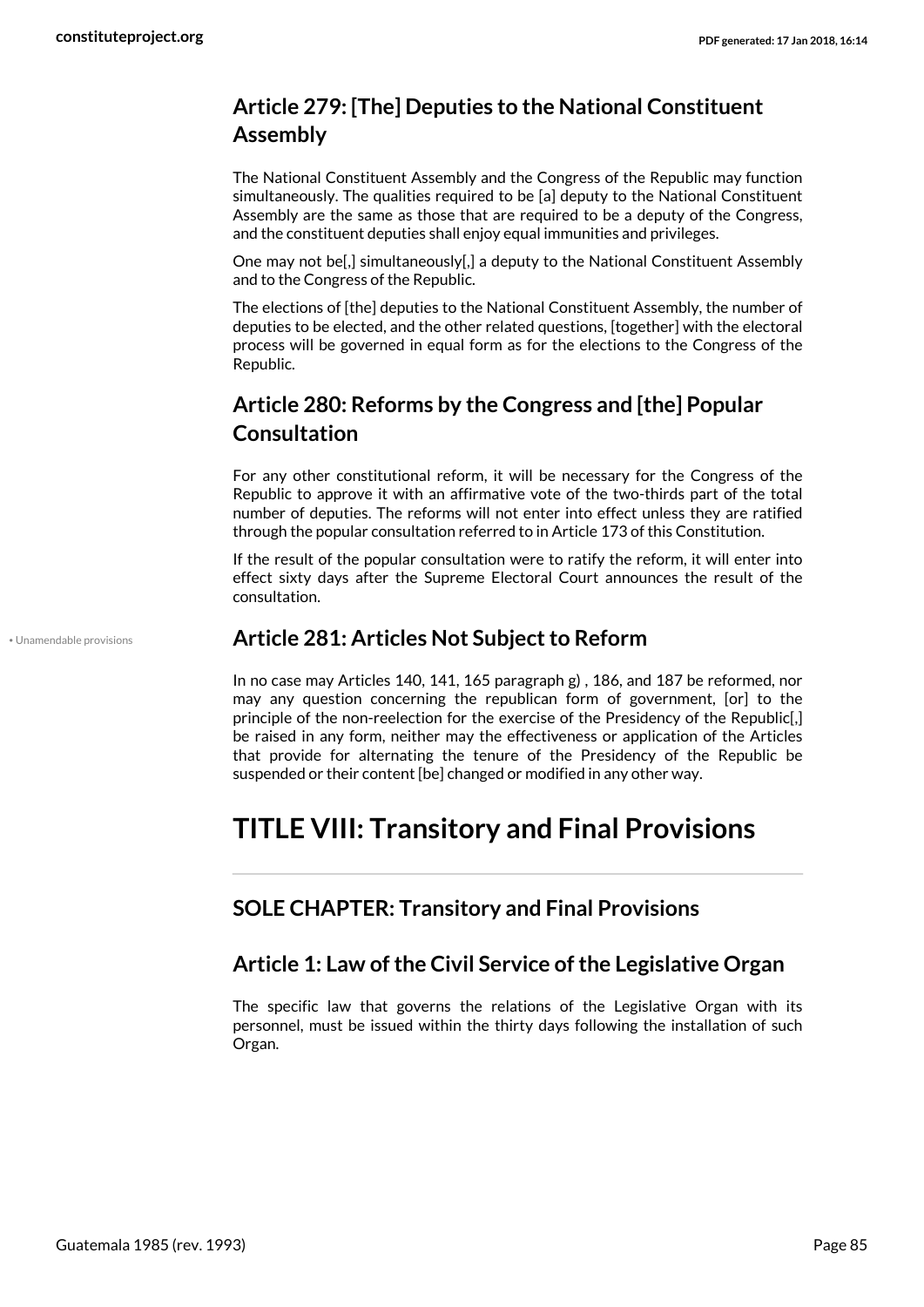#### **Article 2: Lower Level [Menores] Courts**

No municipal authority shall perform judicial functions, so that within a time no greater than two years from the effectiveness of this Constitution, the lower level courts must be severed from the municipalities of the country and the Judicial Organ shall appoint the specific authorities, regionalizing and appointing judges where it corresponds. Within this time, the laws and other provisions necessary for the appropriate compliance of this Article must be adopted.

#### **Article 3: Conservation of Nationality**

Whoever has obtained [the] Guatemalan nationality, of origin or through naturalization, will retain it with the totality of its rights. The Congress of the Republic shall issue a law concerning citizenship, in the briefest time possible.

#### **Article 4: De facto Government**

The Government of the Republic, organized in accordance with the Fundamental Statute of the Government [Estatuto Fundamental de Gobierno] and its reforms, will retain its functions until the person elected to the office [cargo] of President of the Republic takes possession [of it].

The Fundamental Statute of Government contained in Decree-Law 24-82 dated 27 April 1982, 36-82 dated 9 June 1982, 87-83 dated 8 August 1983, and the other reforms, will continue in force until the moment of initiation of the effectiveness of this Constitution.

#### **Article 5: General Elections**

On 3 November 1985, general elections will be held for the President and Vice-President of the Republic, [for the] deputies to the Congress of the Republic, and for municipal corporations in all the country, in accordance with what is established by the specific Electoral Law issued by the Office of the Head of State [Jefatura de Estado] for the conduct of such general elections.

If it proceeds, a second election will be held for President and Vice-President of the Republic on 8 December 1985, in accordance with the same law.

<span id="page-85-0"></span>The Supreme Electoral Tribunal will organize such elections [comicios] and will make the definitive determination [calificación] of the results, proclaiming those citizens elected.

#### **Article 6: [The] Congress of the Republic**

The National Constituent Assembly will give possession of their responsibilities [cargos] to the deputies declared elected by the Supreme Electoral Tribunal on 14 January 1986.

The deputies elected to the Congress of the Republic will hold preparatory sessions in such manner that in the same act of taking possession of their responsibilities, the Directive Board of the Congress of the Republic integrated in the form established by this Constitution may take possession of its [responsibilities].

• Electoral court powers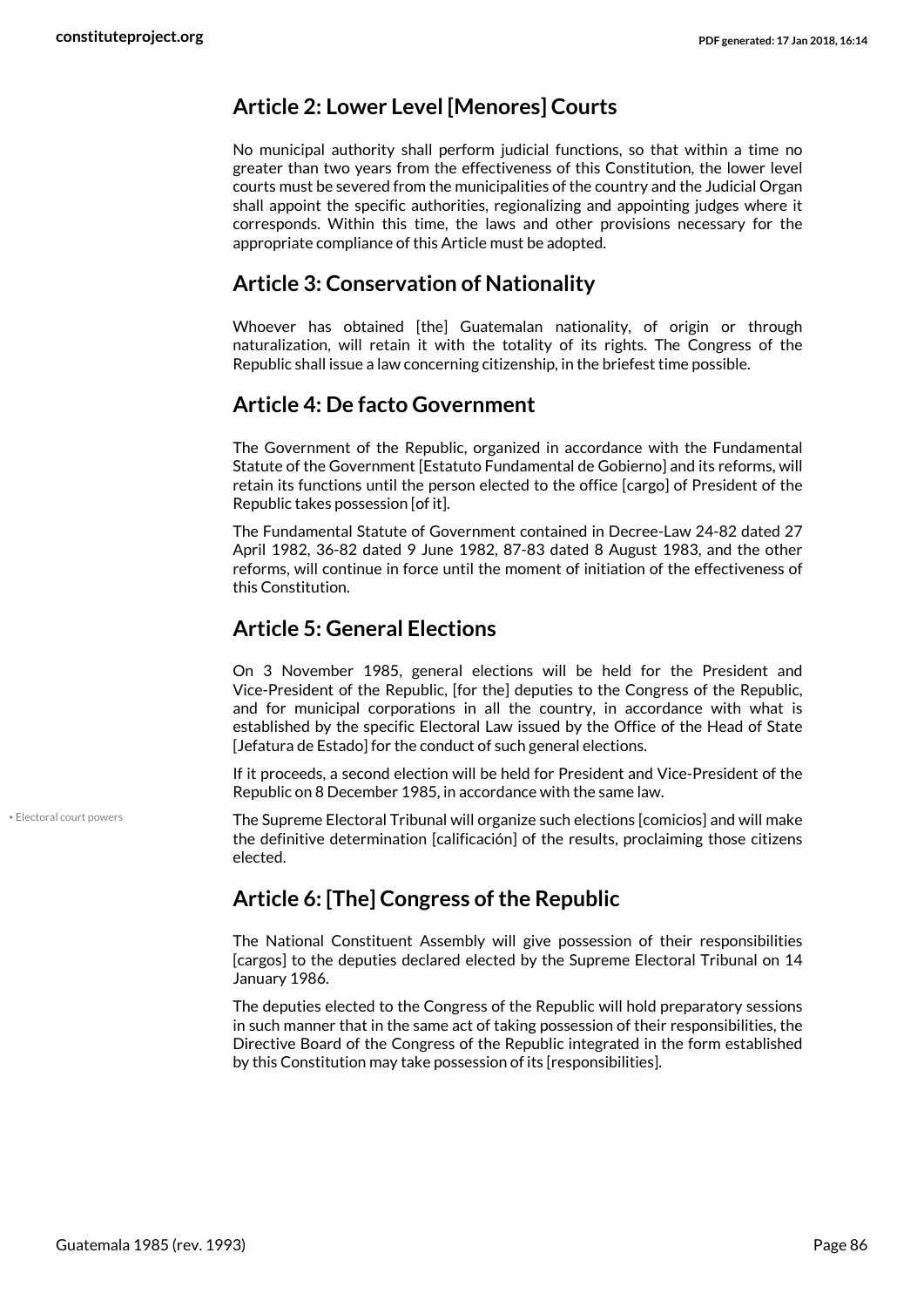### **Article 7: Dissolution of the National Constituent Assembly**

Once the mandate of giving possession to the deputies elected to the Congress of the Republic is completed and the Congress is organized, on 14 January 1986, the National Constituent Assembly of the Republic of Guatemala elected on 1 July 1984, will have terminated its functions and by expiration of its mandate on the same day, proceeds to dissolve. Prior to its dissolution, it will examine its accounts and grant them its approval.

### **Article 8: [The] Presidency of the Republic**

The Congress of the Republic, once installed in accordance with the preceding norms, is obligated to give possession of his [or her] office to the person declared elected as [the] President of the Republic by the Supreme Electoral Tribunal, and it shall do this in a solemn session that will be held at the latest at 16:00 hours on 14 January 1986.

By the same act, the Congress of the Republic will give possession of his [or her] office to the person declared elected by the Supreme Electoral Tribunal as the Vice-President of the Republic.

In the preparatory sessions of the Congress of the Republic, the necessary ceremony shall be planned and shall be organized.

### **Article 9: [The] Municipalities**

The elected municipal corporations will take possession of their offices and will initiate the period for which they were elected, on 15 January 1986.

The Congress of the Republic must issue a new Municipal Code [Código Municipal], the Law of Municipal Service [Ley de Servicio Municipal], the Preliminary Law of Regionalization [Ley Preliminar de Regionalización] and a Municipal Tax Code [Código Tributario Municipal], adjusted to the constitutional precepts, at the latest, in the time of one year from the installation of the Congress.

### **Article 10: [The] Supreme Court of Justice**

The magistrates of the Supreme Court of Justice and the other functionaries whose appointment corresponds to the Congress of the Republic, on this occasion, will be appointed and take possession of their responsibilities in the period contemplated between 15 January 1986 and 14 February 1986

Its period will terminate on the dates established in this Constitution and in the Law of the Civil Service of the Judicial Organ.

Six months after taking possession of their offices, the members of the Supreme Court of Justice, in exercise of their initiative of law, must send to the Congress of the Republic the bill of law of the composition [integración] of the Judicial Organ.

### **Article 11: [The] Executive Organ**

During the first year of effectiveness of this Constitution, the President of the Republic, in the exercise of his [or her] initiative of law, must send to the Congress of the Republic the bill of law of the Executive Organ.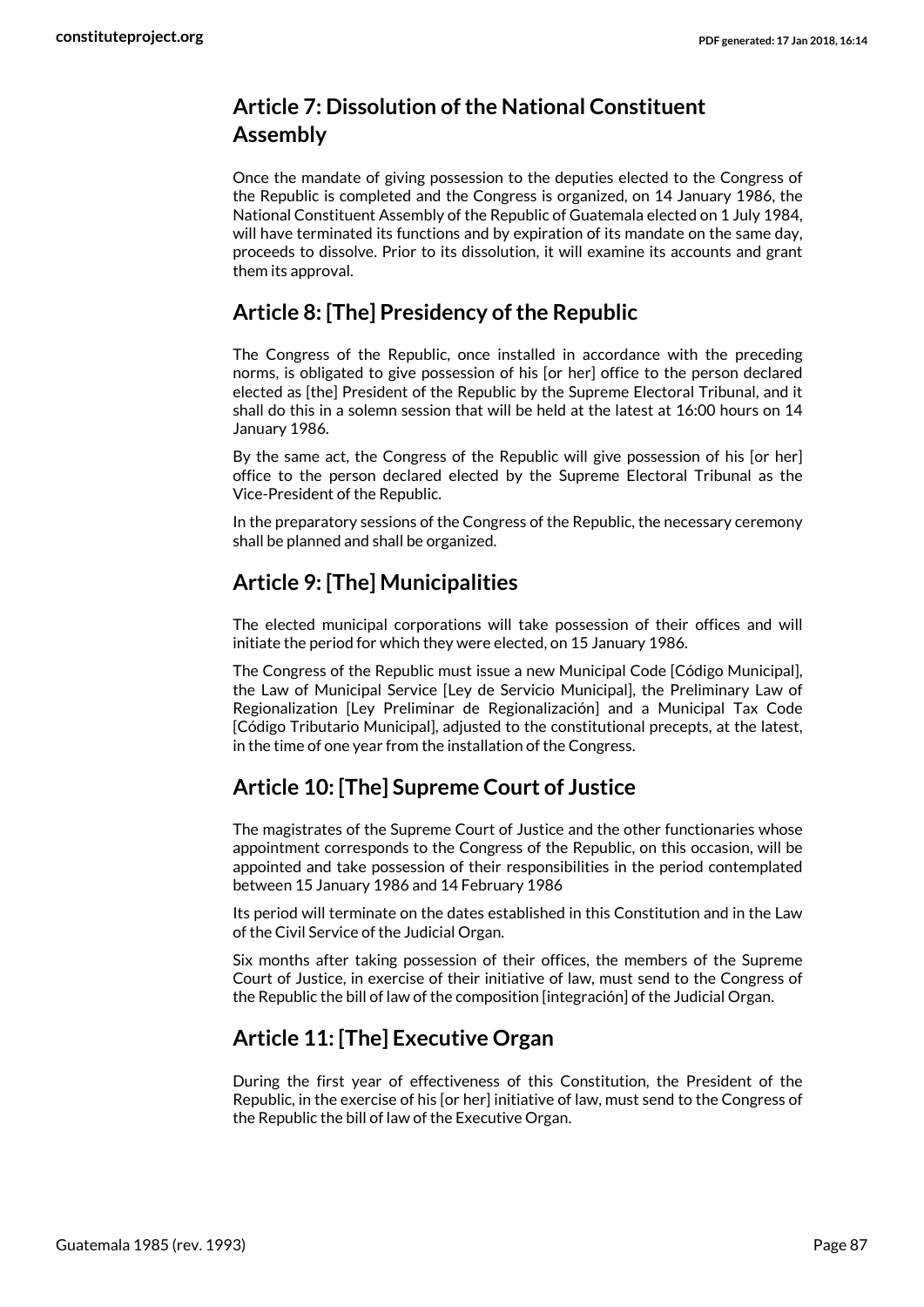### **Article 12: [The] Budget**

From the entrance into force of the Constitution, the Government of the Republic may submit to the cognizance of the Congress of the Republic the General Budget of [the] Revenues and Expenditures of the State brought into force by the previous government. If it is not modified, it will continue in force during the fiscal year of 1986.

### **Article 13: Allocation for [Improving] Literacy**

One percent of the General Ordinary Budget of [the] Revenues of the State is allocated, to eradicate illiteracy [analfabetismo] among the economically active population, during the first three governments originating from this Constitution, [an] allocation that will be deducted, in these periods, from the percentage established in Article 91 of this Constitution.

### **Article 14: National Committee for [Improving] Literacy**

The approval of the budgets and of [the] programs of literacy, and the control and supervision of its development, will be the charge [cargo] of a National Committee of Literacy [Comité Nacional de Alfabetización] comprised by the public and private sectors, [of which] half plus one of its members shall be from the public sector. A Law of Literacy [Ley de Alfabetización] shall be issued by the Congress of the Republic in the six months following the effectiveness of this Constitution.

#### **Article 15: Integration of Petén**

The promotion and [the] economic development of the Department of Petén, for its effective integration into the national economy[,] is declared to be of national urgency. The law shall determine the measures and activities that will lead [tiendan] to such purposes.

#### **Article 16: Decree-Laws**

The juridical validity of the decree-laws originating from the Government of the Republic beginning on 23 March 1982, as well as all the administrative and government acts realized in accordance with the law beginning on said date[,] are recognized.

<span id="page-87-0"></span>

#### • Campaign financing **Article 17: Financing to Political Parties**

The political parties shall enjoy financing, beginning with the general elections of 3 November 1985, which will be regulated by the Constitutional Electoral Law.

#### **Article 18: Revelation [Divulgación] of the Constitution**

In the course of the year following its effectiveness, the Constitution shall be broadly disseminated in the Quiché, Mam, Cakchiquel, and Kekchí languages.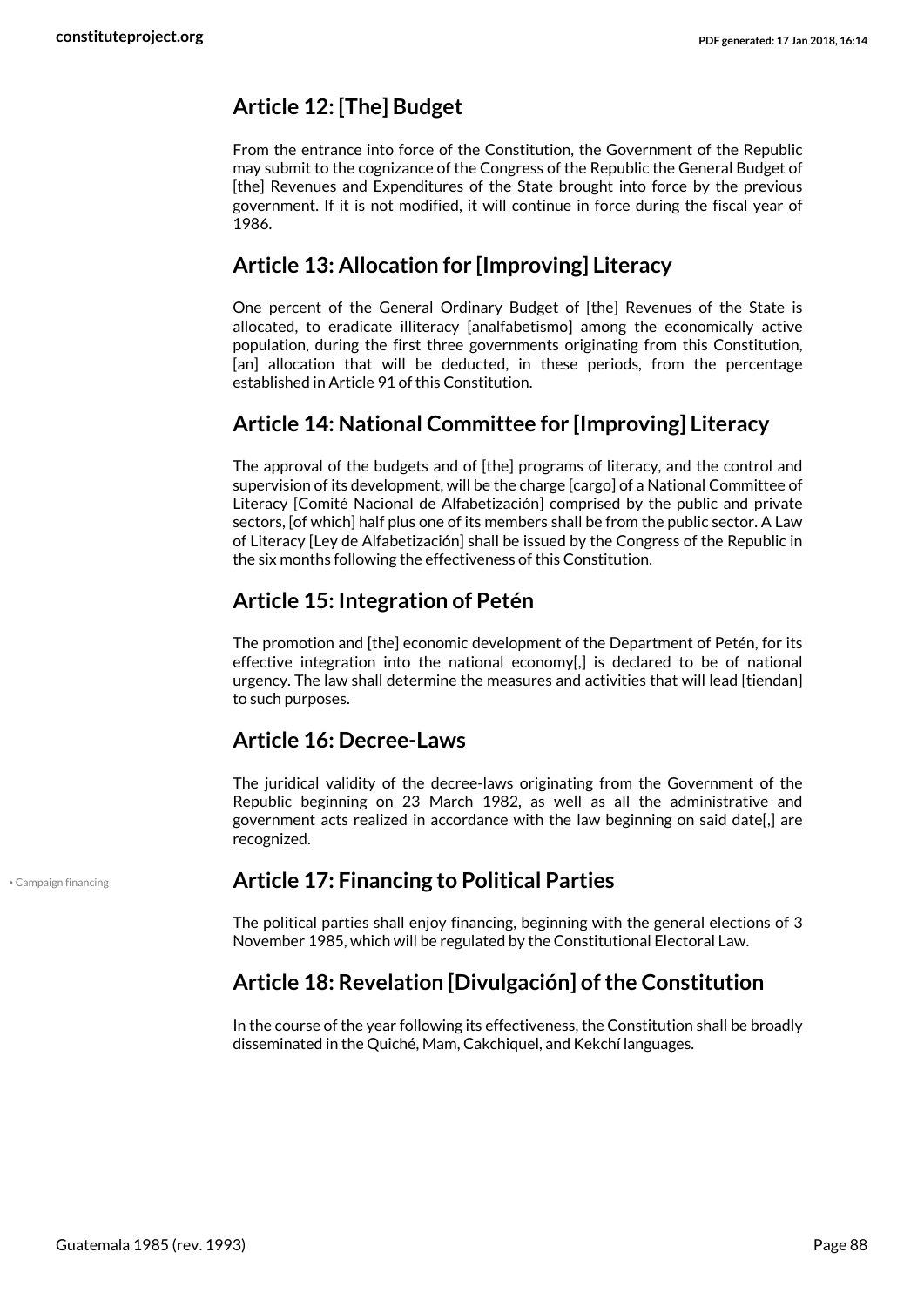#### **Article 19: Belize [Belice]**

The Executive will have the faculty to realize those measures [gestiones] that would tend to resolve the situation of the rights of Guatemala with respect to Belize, in accordance with the national interests. Any definitive agreement must be submitted by the Congress of the Republic to the procedure of popular consultation specified in Article 173 of the Constitution.

The Government of Guatemala will promote social, economic, and cultural relations with the population of Belize.

For the effects of nationality, the nationals of Belize [Beliceños] of origin are subject to the regime which this Constitution established for [those nationals] of origin of the Central American countries.

#### **Article 20: Headings [epígrafes]**

The headings that precede the Articles of this Constitution do not have interpretive validity and may not be quoted with respect to the content and scope of [the] constitutional norms.

#### **Article 21: Effectiveness of the Constitution**

This Political Constitution of the Republic of Guatemala will enter into force on 14 January 1986, on the installation of the Congress of the Republic and will not lose its validity and effectiveness regardless of any temporary interruption resulting from situations of force.

This Article and Articles 4, 5, 6, 7, 8, 17, and 20 of the transitory and final provisions of this Constitution are excepted from the date of effectiveness, [and] they will enter into force on 1 June 1985.

#### **Article 22: Abrogation [Derogatoria]**

All the Constitutions of the Republic of Guatemala and the constitutional reforms decreed prior to the present, are abrogated, as well as any laws and provisions that may have had equal effects.

#### **Article 23**

For adequate implementation [adecuación] by the Congress of the Republic of the constitutional reforms approved on 17 November 1993 it must proceed in the following manner:

- **a.** When these constitutional reforms are in force the Supreme Electoral Tribunal must convoke elections for the deputies to the Congress of the Republic, which must be realized in a time not more than one hundred and twenty days after being convoked.
- **b.** The deputies that are elected [as a] result shall take possession of their offices thirty days after the election is effected, [the] date on which the term and functions of the deputies of the Congress of the Republic which was installed on 15 January 1991 terminates.
- **c.** The Congress of the Republic that is installed in accordance with provisions a) and b) of this Article, shall conclude its functions on 14 January 1996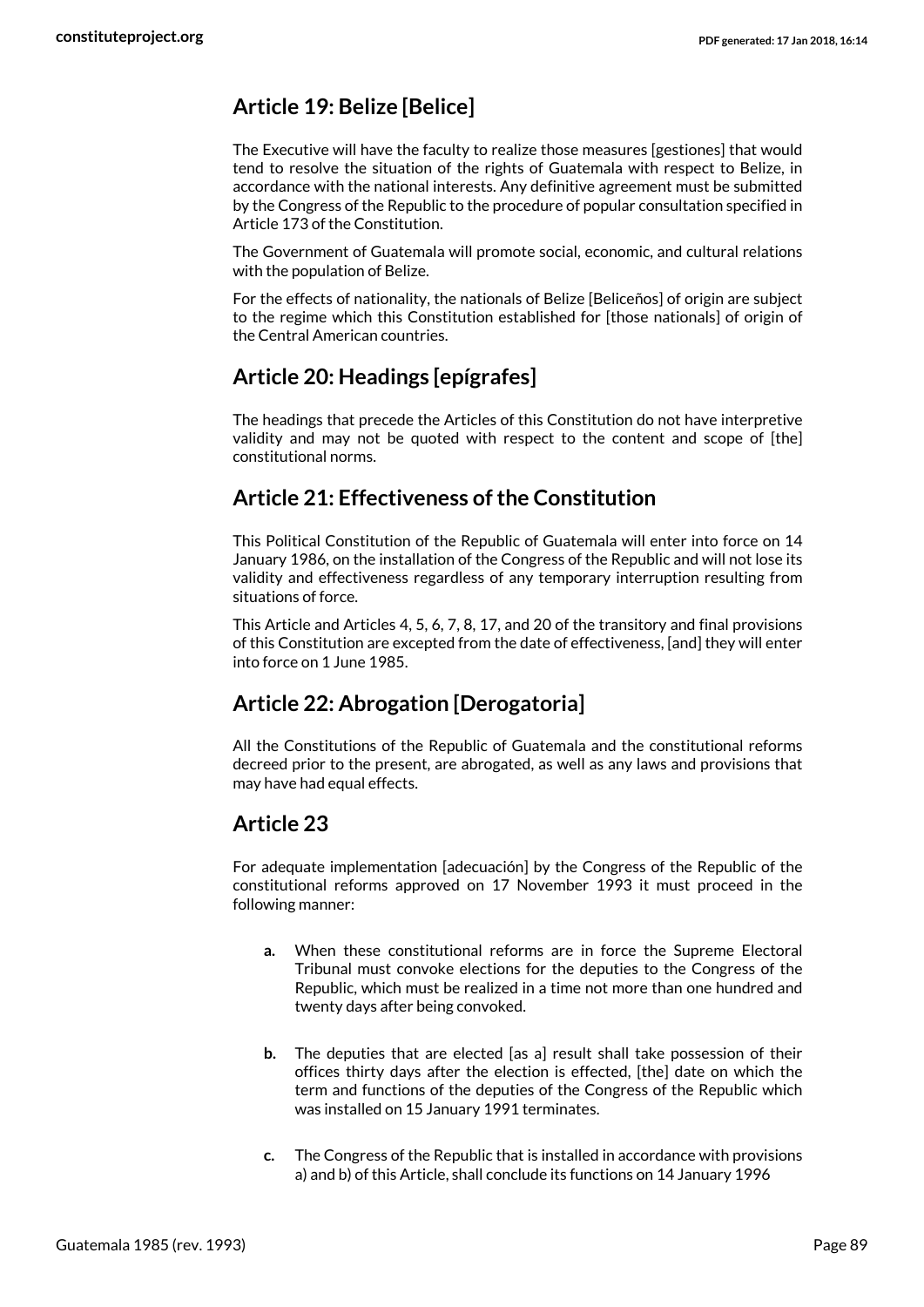This same day the deputies that are elected in the general elections of 1995 shall take possession [of office].

#### **Article 24**

For the adequate implementation by the Supreme Court of Justice and the other tribunals which are referred to in Article 217 of this Constitution, by the Office of the Comptroller General of Accounts and by the Public Ministry of the approved constitutional reforms, it shall proceed in the following manner:

- **a.** The Congress of the Republic which is installed in accordance with the previous Transitory Article, shall convoke, within the three days following its installation, the Nominating Commissions specified in Articles 215, 217 and 233 of this Constitution, so that in a time of not more than fifteen days it shall proceed to make the corresponding nominations.
- **b.** The Congress of the Republic which is installed in accordance with the previous Transitory Article must elect the magistrates of the Supreme Court of Justice and of the other tribunals referred to in Article 217 of this Constitution and the Comptroller General of Accounts within the thirty days following the installation of the new Congress, [a] date on which the elected [persons] must take possession of their offices [cargos] and on which the term and functions of the magistrates and [the] comptroller which they must substitute terminates.
- **c.** For the effects of the previous provisions, the Congress will meet in extraordinary sessions if it should be necessary.
- **d.** The President of the Republic must appoint the Procurator General of the Nation within thirty days after the effectiveness of these reforms, [a] date on which he [or she] must take possession [of office] and on which the term and functions of the procurator that he [or she] substituted[,] terminates.
- **e.** The President of the Republic must appoint the Attorney General of the Republic within the thirty days after the effectiveness of these reforms, [a] date on which he [or she] must take possession [of office].
- **f.** The Procurator General of the Nation shall continue to perform the responsibilities of Head of the Public Ministry until the Attorney General takes possession [of office].

#### **Article 25**

The provisions contained in Articles 23 and 24 of the Sole Chapter of Title VIII of this Constitution are of special character and [they will] prevail over any others of general character.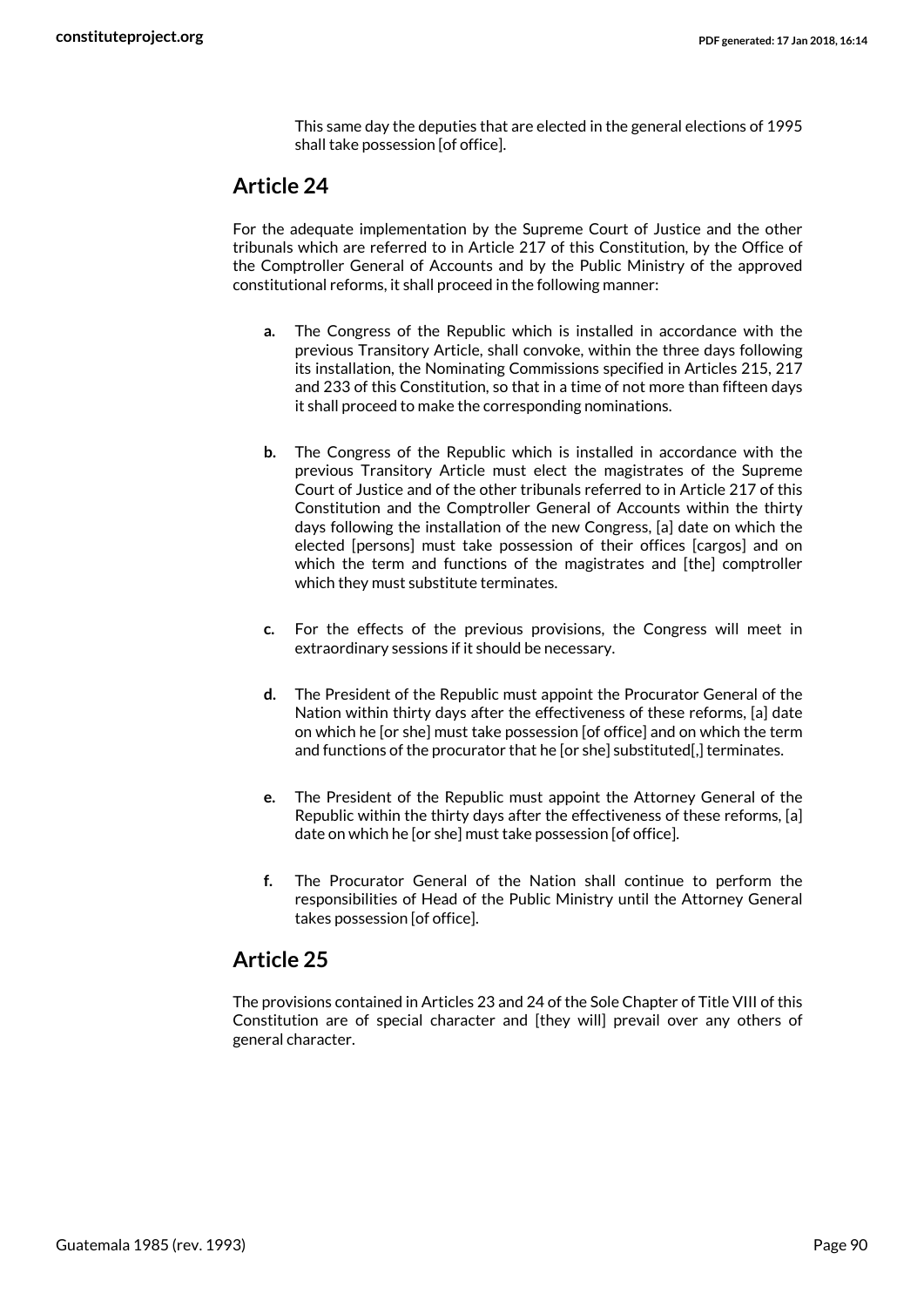### **Article 26**

At the latest, within a period of eighteen months from the date of the effectiveness of these reforms, the Executive Organ, in order to modernize and make the public administration more efficient, in exercise of its initiative of law, must send to the Congress of the Republic, an initiative of law that contains the Law of the Executive Organ.

### **Article 27**

With the objective that the elections of the municipal governments be realized on one same date, conjointly with the presidential elections and [the elections] of deputies, in those municipalities where municipal governments took possession [of their responsibilities] in June of 1993 for a period of five years, the next elections shall be for a term that will conclude on 15 January 2000.

For this effect the Supreme Electoral Tribunal must take the pertinent measures.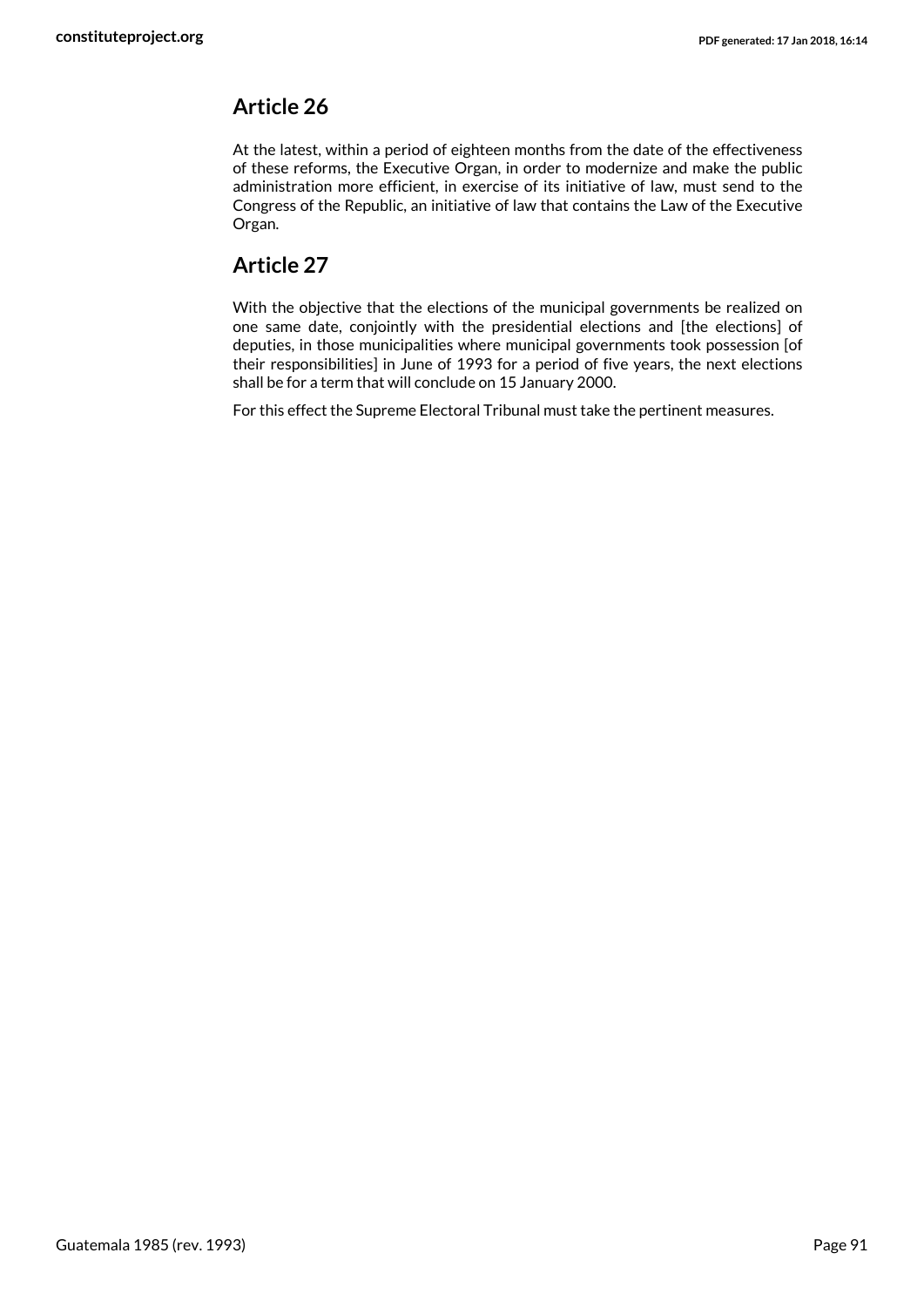### **Topic index**

#### A

| B |                                                                                                                  |
|---|------------------------------------------------------------------------------------------------------------------|
|   |                                                                                                                  |
| C |                                                                                                                  |
|   |                                                                                                                  |
|   |                                                                                                                  |
|   |                                                                                                                  |
|   |                                                                                                                  |
|   |                                                                                                                  |
|   |                                                                                                                  |
|   |                                                                                                                  |
|   |                                                                                                                  |
|   |                                                                                                                  |
|   |                                                                                                                  |
|   |                                                                                                                  |
|   |                                                                                                                  |
| D |                                                                                                                  |
|   |                                                                                                                  |
|   |                                                                                                                  |
|   |                                                                                                                  |
|   | Duty to pay taxes experience in the control of the control of the control of the control of the control of the c |
|   |                                                                                                                  |
|   |                                                                                                                  |
| E |                                                                                                                  |
|   |                                                                                                                  |
|   |                                                                                                                  |
|   |                                                                                                                  |
|   |                                                                                                                  |
|   |                                                                                                                  |
|   |                                                                                                                  |
|   |                                                                                                                  |
|   |                                                                                                                  |
|   |                                                                                                                  |
|   |                                                                                                                  |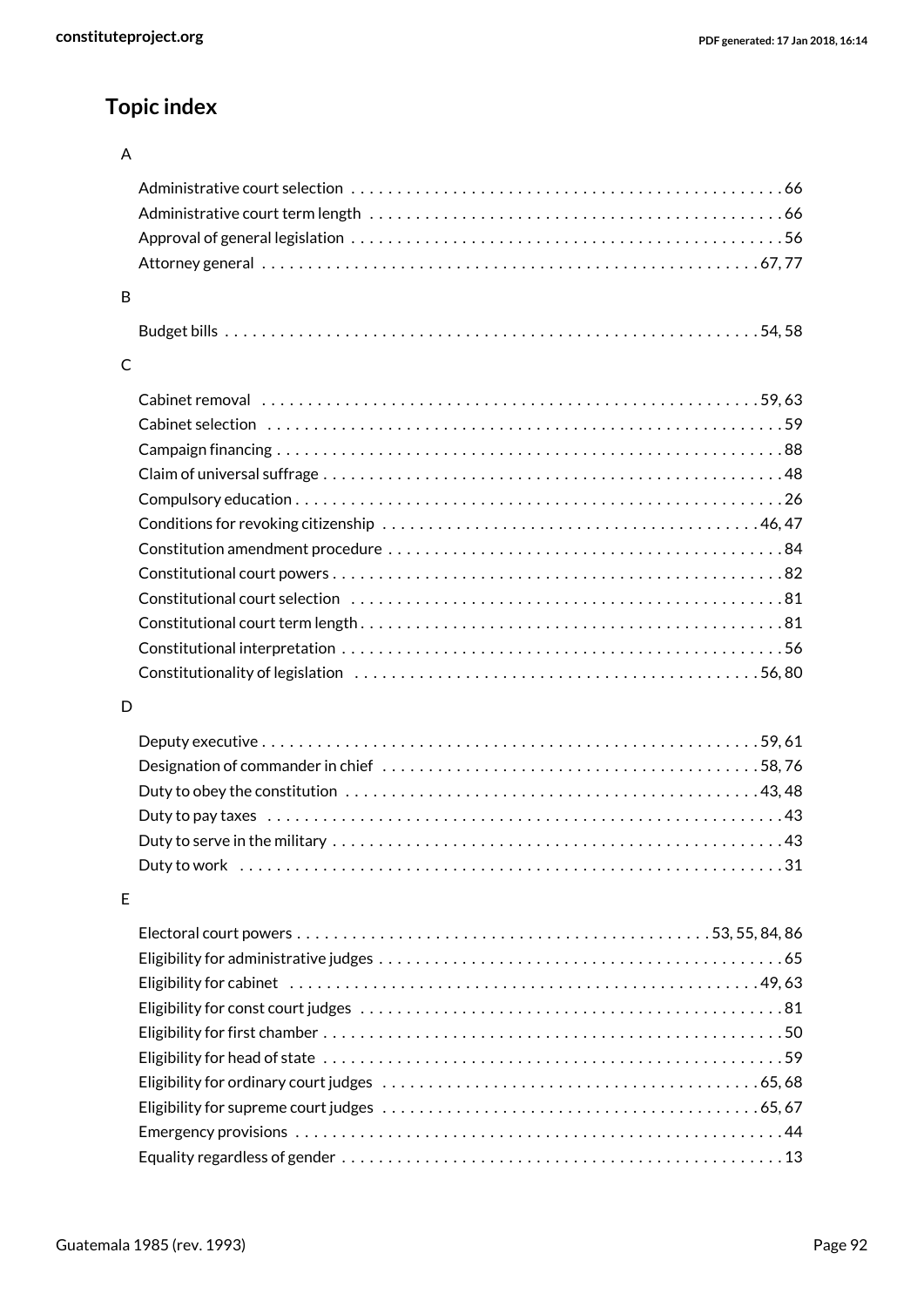| F |  |
|---|--|
|   |  |
|   |  |
|   |  |
|   |  |
|   |  |
|   |  |
|   |  |
|   |  |
|   |  |
|   |  |
|   |  |
| Ġ |  |
|   |  |
|   |  |
|   |  |
| H |  |
|   |  |
|   |  |
|   |  |
|   |  |
|   |  |
|   |  |
|   |  |
|   |  |
|   |  |
|   |  |
| I |  |
|   |  |
|   |  |
|   |  |
|   |  |
|   |  |
|   |  |
| J |  |
|   |  |
|   |  |
| L |  |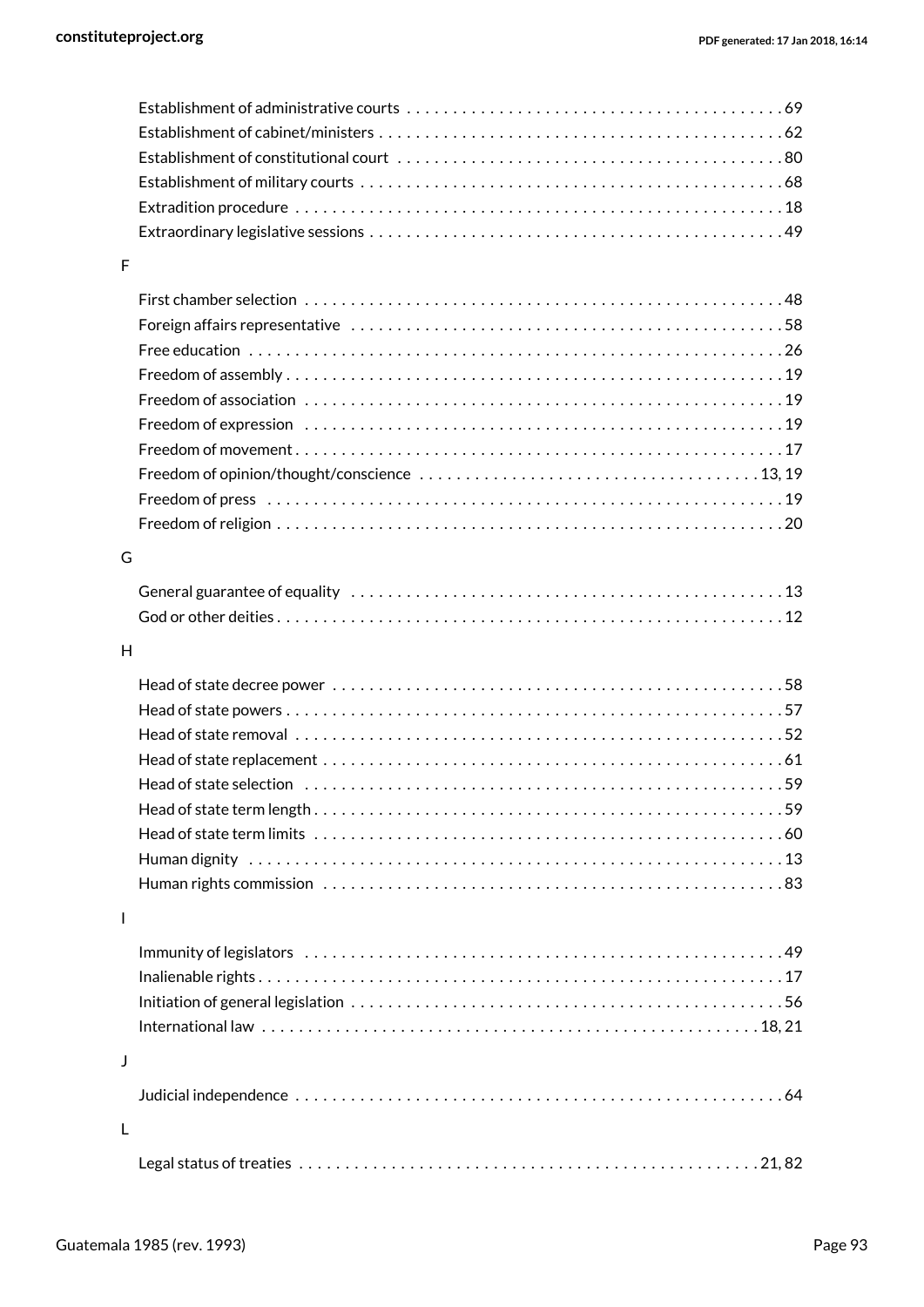| M            |  |
|--------------|--|
|              |  |
|              |  |
|              |  |
|              |  |
|              |  |
|              |  |
| $\mathsf{N}$ |  |
|              |  |
|              |  |
| $\circ$      |  |
|              |  |
|              |  |
|              |  |
|              |  |
|              |  |
|              |  |
|              |  |
| P            |  |
|              |  |
|              |  |
|              |  |
|              |  |
|              |  |
|              |  |
|              |  |
|              |  |
|              |  |
|              |  |
|              |  |
|              |  |
|              |  |
|              |  |
|              |  |
|              |  |
|              |  |
|              |  |
|              |  |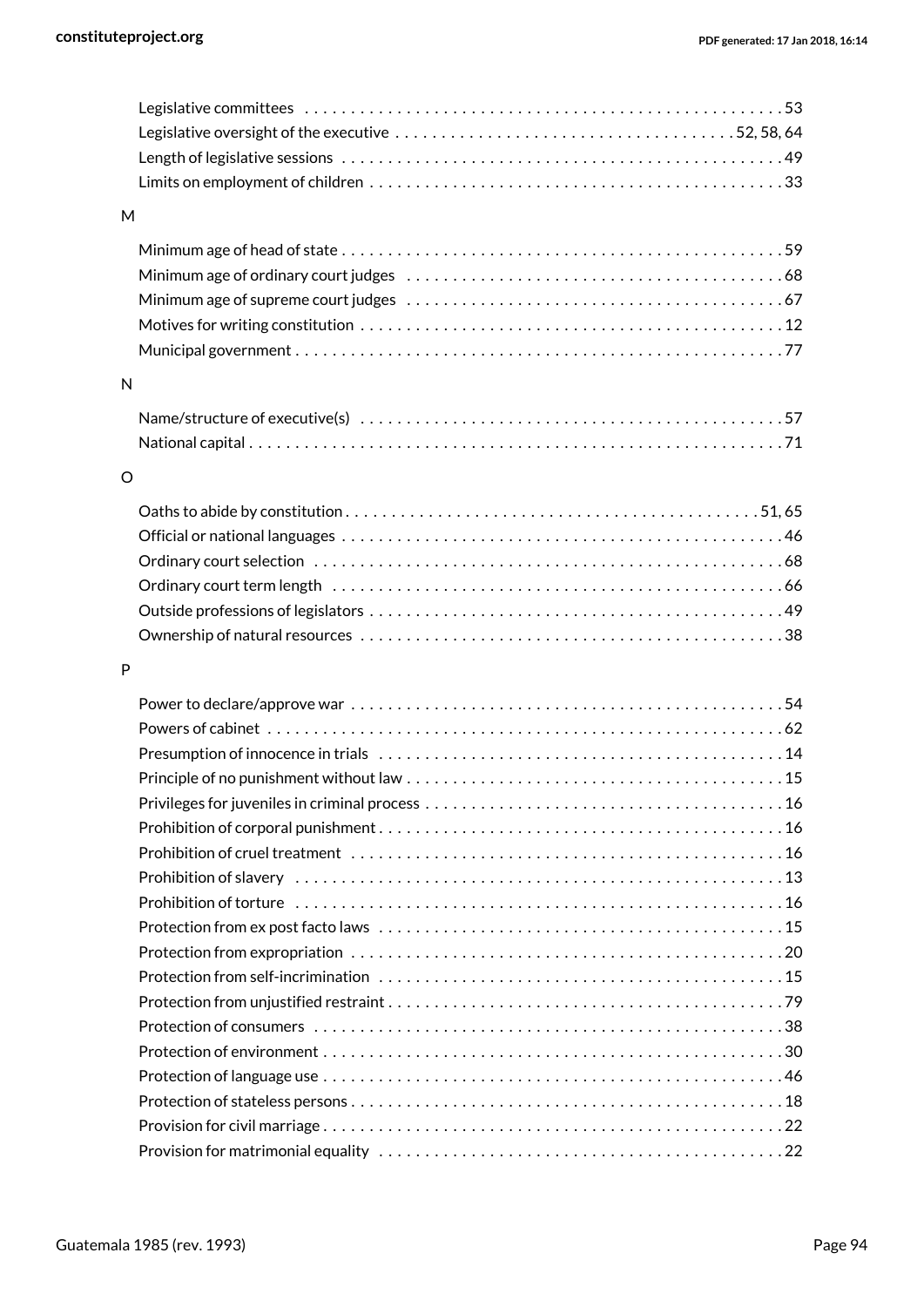| R |                                                                                                           |
|---|-----------------------------------------------------------------------------------------------------------|
|   |                                                                                                           |
|   |                                                                                                           |
|   |                                                                                                           |
|   |                                                                                                           |
|   |                                                                                                           |
|   | Regional group(s) $\dots\dots\dots\dots\dots\dots\dots\dots\dots\dots\dots\dots\dots\dots\dots\dots\dots$ |
|   |                                                                                                           |
|   |                                                                                                           |
|   |                                                                                                           |
|   |                                                                                                           |
|   |                                                                                                           |
|   |                                                                                                           |
|   |                                                                                                           |
|   |                                                                                                           |
|   |                                                                                                           |
|   |                                                                                                           |
|   |                                                                                                           |
|   |                                                                                                           |
|   |                                                                                                           |
|   |                                                                                                           |
|   |                                                                                                           |
|   |                                                                                                           |
|   |                                                                                                           |
|   | Right to health care $\dots\dots\dots\dots\dots\dots\dots\dots\dots\dots\dots\dots\dots\dots\dots\dots$   |
|   |                                                                                                           |
|   |                                                                                                           |
|   |                                                                                                           |
|   |                                                                                                           |
|   |                                                                                                           |
|   |                                                                                                           |
|   |                                                                                                           |
|   |                                                                                                           |
|   |                                                                                                           |
|   |                                                                                                           |
|   |                                                                                                           |
|   |                                                                                                           |
|   |                                                                                                           |
|   |                                                                                                           |
| S |                                                                                                           |
|   |                                                                                                           |